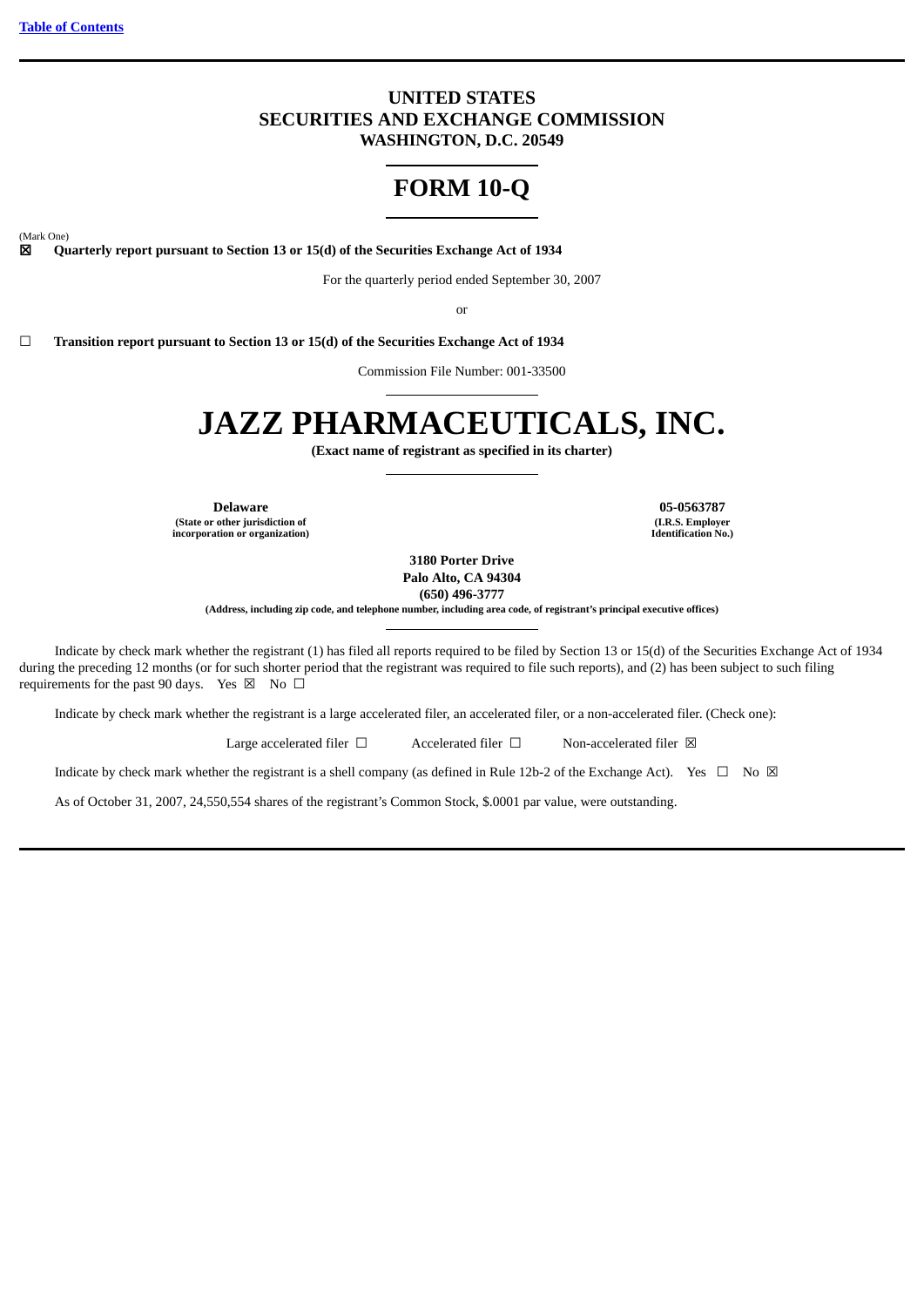## **JAZZ PHARMACEUTICALS, INC.**

## **FORM 10-Q FOR THE QUARTER ENDED SEPTEMBER 30, 2007**

## **INDEX**

<span id="page-1-0"></span>

|                      |                                                                                                           | Page |
|----------------------|-----------------------------------------------------------------------------------------------------------|------|
|                      | PART I - FINANCIAL INFORMATION                                                                            |      |
| Item 1.              | <b>Financial Statements</b>                                                                               | 3    |
|                      | Condensed Consolidated Balance Sheets - September 30, 2007 and December 31, 2006                          | 3    |
|                      | Condensed Consolidated Statements of Operations - Three and Nine Months Ended September 30, 2007 and 2006 | 4    |
|                      | <u>Condensed Consolidated Statements of Cash Flows - Nine Months Ended September 30, 2007 and 2006</u>    | 5    |
|                      | <b>Notes to Condensed Consolidated Financial Statements</b>                                               | 6    |
| Item 2.              | <b>Management's Discussion and Analysis of Financial Condition and Results of Operations</b>              | 16   |
| Item 3.              | Quantitative and Qualitative Disclosures About Market Risk                                                | 26   |
| Item 4T.             | <b>Controls and Procedures</b>                                                                            | 26   |
|                      | <b>PART II - OTHER INFORMATION</b>                                                                        |      |
| Item 1.              | <b>Legal Proceedings</b>                                                                                  | 26   |
| Item 1A.             | <b>Risk Factors</b>                                                                                       | 28   |
| Item 2.              | Unregistered Sales of Equity Securities and Use of Proceeds                                               | 48   |
| Item 6.              | <b>Exhibits</b>                                                                                           | 49   |
| <b>Signatures</b>    |                                                                                                           | 50   |
| <b>Exhibit Index</b> |                                                                                                           | 51   |
|                      |                                                                                                           |      |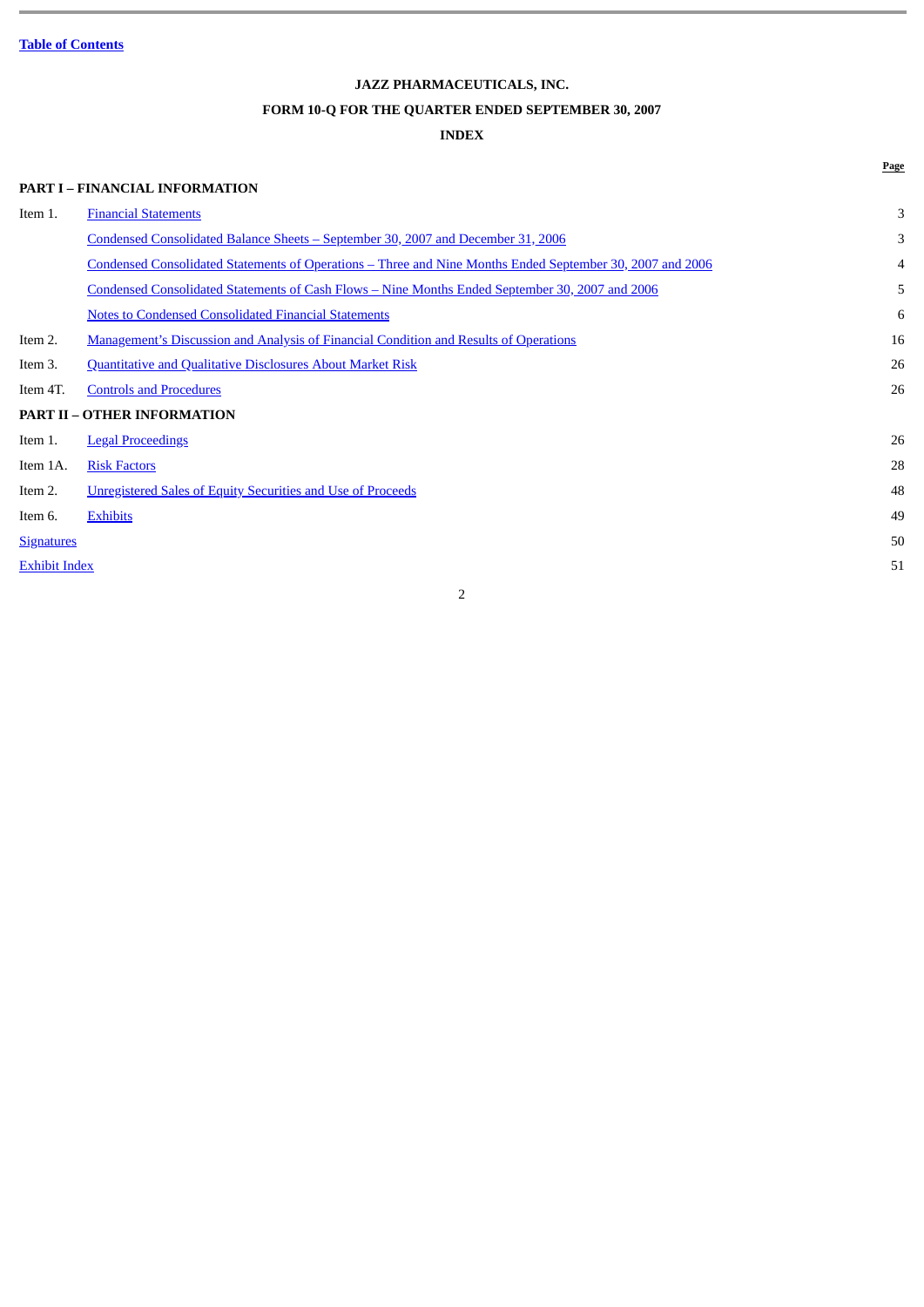## **PART I – FINANCIAL INFORMATION**

<span id="page-2-1"></span><span id="page-2-0"></span>**Item 1. Financial Statements**

## **JAZZ PHARMACEUTICALS, INC. CONDENSED CONSOLIDATED BALANCE SHEETS (In thousands) (Unaudited)**

|                                                                                                       | September 30,<br>2007 | December 31,<br>2006 |
|-------------------------------------------------------------------------------------------------------|-----------------------|----------------------|
| <b>ASSETS</b>                                                                                         |                       |                      |
| Current assets:                                                                                       |                       |                      |
| Cash and cash equivalents                                                                             | \$<br>119,972         | \$<br>78,948         |
| Restricted cash                                                                                       | 304                   | 275                  |
| Marketable securities                                                                                 | 10,939                |                      |
| Accounts receivable, net                                                                              | 6,566                 | 5,380                |
| Inventories                                                                                           | 3,231                 | 3,026                |
| Prepaid expenses                                                                                      | 2,392                 | 3,447                |
| Other current assets                                                                                  | 1,574                 | 487                  |
| Total current assets                                                                                  | 144,978               | 91,563               |
| Property and equipment, net                                                                           | 3,286                 | 2,107                |
| Intangible assets                                                                                     | 58,664                | 69,140               |
| Goodwill                                                                                              | 38,213                | 38,213               |
| Long-term restricted cash and investments                                                             | 12,085                | 12,000               |
| Other long-term assets                                                                                | 1,541                 | 1,548                |
| <b>Total assets</b>                                                                                   | 258,767<br>\$         | 214,571<br>\$        |
| LIABILITIES, CONVERTIBLE PREFERRED STOCK AND STOCKHOLDERS' EQUITY (DEFICIT)                           |                       |                      |
| Current liabilities:                                                                                  |                       |                      |
| Line of credit                                                                                        | \$<br>2,597           | \$<br>2,191          |
| Accounts payable                                                                                      | 2,872                 | 5,443                |
| <b>Accrued liabilities</b>                                                                            | 23,892                | 12,943               |
| Deferred revenue                                                                                      | 1,999                 | 1,422                |
| Preferred stock warrant liability (including \$5,965 as of December 31, 2006 held by related parties) |                       | 8,521                |
| Total current liabilities                                                                             | 31,360                | 30,520               |
| Deferred rent and other non-current liabilities                                                       |                       | 534                  |
| Deferred revenue, non-current                                                                         | 12,752                | 13,495               |
| Liability under government settlement, non-current                                                    | 14,881                |                      |
| Senior secured notes                                                                                  | 74,862                | 74,283               |
| Commitments and contingencies (Note 7)                                                                |                       |                      |
| Convertible preferred stock                                                                           |                       | 263,852              |
| Common stock subject to repurchase                                                                    | 13,222                | 8,183                |
| Stockholders' equity (deficit):                                                                       |                       |                      |
| Common stock                                                                                          | $\overline{2}$        |                      |
| Additional paid-in capital                                                                            | 368,136               | 1,335                |
| Accumulated other comprehensive income                                                                | $\mathbf{1}$          | 12                   |
| Accumulated deficit                                                                                   | (256, 449)            | (177, 643)           |
| Total stockholders' equity (deficit)                                                                  | 111,690               | (176, 296)           |
| Total liabilities, convertible preferred stock and stockholders' equity (deficit)                     | 258,767<br>\$         | \$214,571            |

The accompanying notes are an integral part of these financial statements.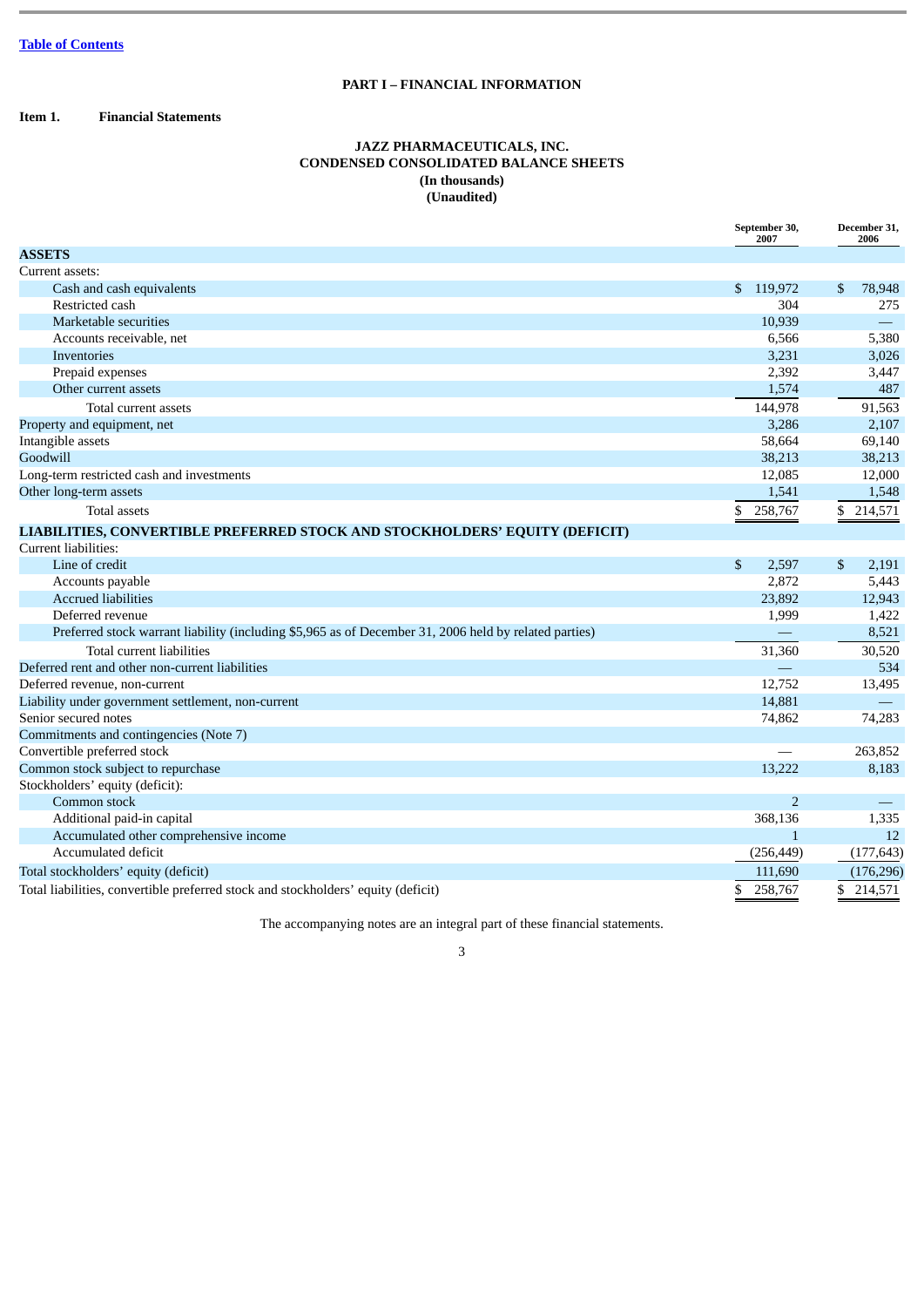## **JAZZ PHARMACEUTICALS, INC. CONDENSED CONSOLIDATED STATEMENTS OF OPERATIONS (In thousands, except per share amounts) (Unaudited)**

<span id="page-3-0"></span>

|                                                                                                   | <b>Three Months Ended</b><br>September 30, |             |                   | <b>Nine Months Ended</b><br>September 30, |
|---------------------------------------------------------------------------------------------------|--------------------------------------------|-------------|-------------------|-------------------------------------------|
|                                                                                                   | 2007                                       | 2006        | 2007              | 2006                                      |
| <b>Revenues:</b>                                                                                  |                                            |             |                   |                                           |
| Product sales, net                                                                                | \$13,436                                   | \$11,184    | \$ 38,676         | \$<br>31,409                              |
| Royalties, net                                                                                    | 253                                        | 150         | 824               | 336                                       |
| Contract revenue                                                                                  | 7,785                                      | 162         | 10,326            | 662                                       |
| <b>Total revenues</b>                                                                             | 21,474                                     | 11,496      | 49,826            | 32,407                                    |
| Operating expenses:                                                                               |                                            |             |                   |                                           |
| Cost of product sales (excluding amortization of acquired developed technology)                   | 1.938                                      | 2,044       | 5,620             | 5,367                                     |
| Research and development                                                                          | 16,978                                     | 14,746      | 49,252            | 41,920                                    |
| Selling, general and administrative                                                               | 18,069                                     | 12,906      | 50,583            | 38,841                                    |
| Amortization of intangible assets                                                                 | 2,287                                      | 2,400       | 6,936             | 7,200                                     |
| Provision for government settlement                                                               |                                            |             | 17,469            |                                           |
| Total operating expenses                                                                          | 39,272                                     | 32,096      | 129,860           | 93,328                                    |
| Loss from operations                                                                              | (17,798)                                   | (20,600)    | (80,034)          | (60, 921)                                 |
| Interest income                                                                                   | 1,969                                      | 516         | 4,360             | 1,688                                     |
| Interest expense (including \$2,321 and \$2,288 for the three months ended September 30, 2007 and |                                            |             |                   |                                           |
| 2006, respectively, and \$6,862 and \$6,729 for the nine months ended September 30, 2007 and      |                                            |             |                   |                                           |
| 2006, respectively, pertaining to related parties)                                                | (3,511)                                    | (3,272)     | (10,093)          | (10, 818)                                 |
| Other income (expense), net                                                                       | (19)                                       | (579)       | 1,816             | (397)                                     |
| Gain on extinguishment of development financing obligation                                        |                                            | 31,592      | $\qquad \qquad -$ | 31,592                                    |
| Gain on sale of product rights                                                                    |                                            |             | 5,145             |                                           |
| Net income (loss)                                                                                 | (19,359)                                   | 7,657       | (78, 806)         | (38, 856)                                 |
| Beneficial conversion feature                                                                     |                                            |             |                   | (3,501)                                   |
| Income (loss) attributable to common stockholders                                                 | \$(19,359)                                 | \$<br>7,657 | \$(78,806)        | \$.<br>(42, 357)                          |
| Income (loss) per share attributable to common stockholders, basic                                | (0.82)<br>S.                               | \$ 638.08   | \$<br>(7.50)      | $$$ (3,850.64)                            |
| Weighted-average common shares used in computing income (loss) per share attributable to common   |                                            |             |                   |                                           |
| stockholders, basic                                                                               | 23,671                                     | 12          | 10,505            | 11                                        |
| Income (loss) per share attributable to common stockholders, diluted                              | \$<br>(0.82)                               | \$<br>0.57  | \$<br>(7.50)      | $$$ (3,850.64)                            |
| Shares used in computing income (loss) per share attributable to common stockholders, diluted     | 23,671                                     | 13,470      | 10,505            | 11                                        |

The accompanying notes are an integral part of these financial statements.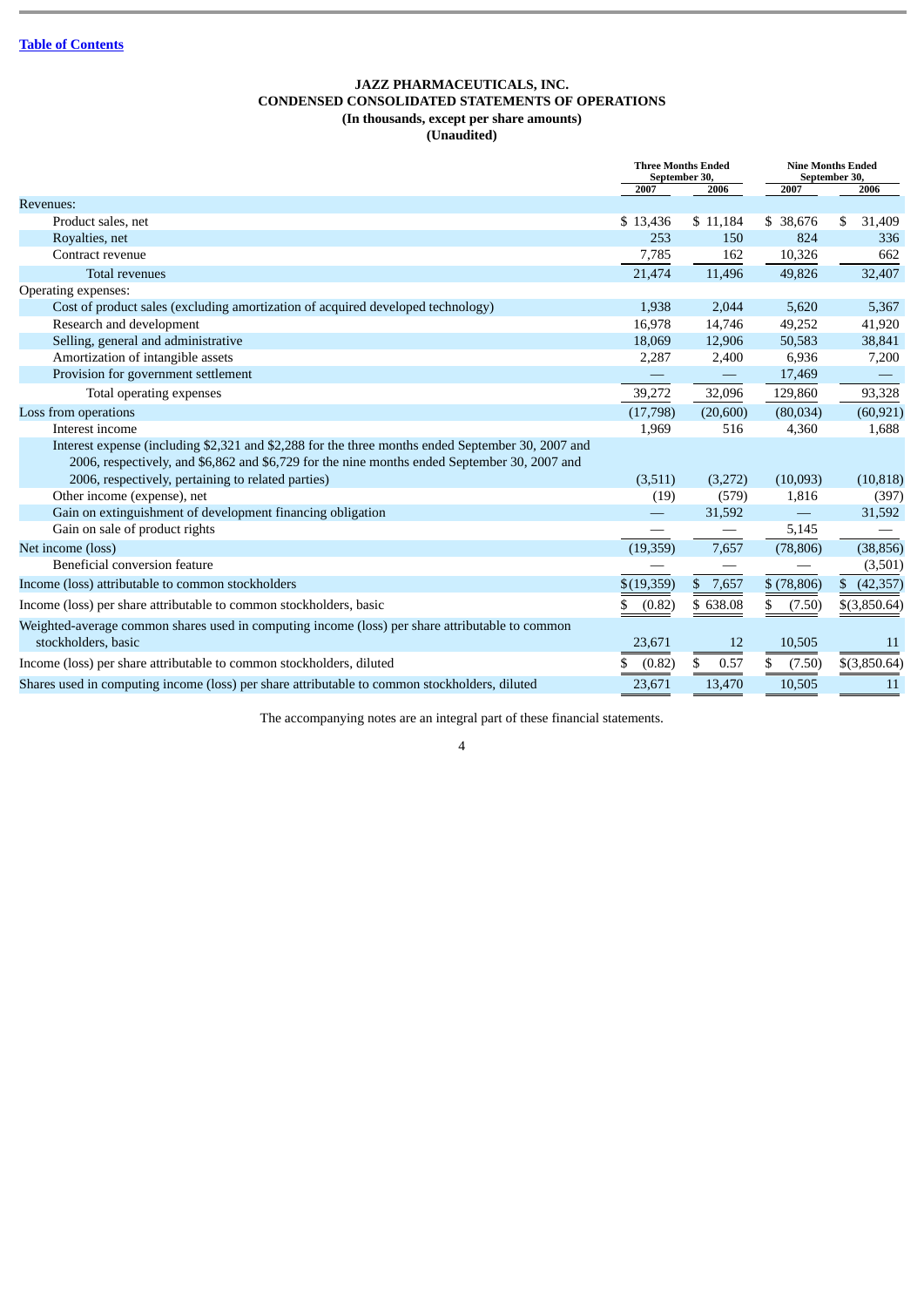## **JAZZ PHARMACEUTICALS, INC. CONDENSED CONSOLIDATED STATEMENTS OF CASH FLOWS (In thousands) (Unaudited)**

<span id="page-4-0"></span>

|                                                                                                              | Nine Months Ended September 30, |           |              |                          |  |
|--------------------------------------------------------------------------------------------------------------|---------------------------------|-----------|--------------|--------------------------|--|
| <b>Operating activities</b>                                                                                  |                                 | 2007      |              | 2006                     |  |
| Net loss                                                                                                     | \$                              | (78, 806) | \$           | (38, 856)                |  |
| Adjustments to reconcile net loss to net cash used in operating activities:                                  |                                 |           |              |                          |  |
| Depreciation and amortization                                                                                |                                 | 921       |              | 488                      |  |
| Amortization of intangible assets                                                                            |                                 | 6,937     |              | 7,200                    |  |
| Loss on disposal of property and equipment                                                                   |                                 | 6         |              | 481                      |  |
| Fair value adjustment to acquired finished goods                                                             |                                 | 54        |              | 689                      |  |
| Stock-based compensation expense                                                                             |                                 | 3,773     |              | 2,540                    |  |
| Excess of cash paid over accrued for interest                                                                |                                 | 802       |              | 668                      |  |
| Revaluation of preferred stock warrant liability                                                             |                                 | (1,846)   |              | 397                      |  |
| Interest on development financing                                                                            |                                 |           |              | 1,147                    |  |
| Gain on extinguishment of development financing obligation                                                   |                                 |           |              | (31,592)                 |  |
|                                                                                                              |                                 |           |              |                          |  |
| Gain on sale of product rights                                                                               |                                 | (5, 145)  |              |                          |  |
| Changes in assets and liabilities:                                                                           |                                 |           |              |                          |  |
| Accounts receivable                                                                                          |                                 | (1,177)   |              | (2,471)                  |  |
| Inventories                                                                                                  |                                 | (567)     |              | (549)                    |  |
| Prepaid expenses and other current assets                                                                    |                                 | (32)      |              | 1,408                    |  |
| Other assets                                                                                                 |                                 | (318)     |              | 319                      |  |
| Accounts payable                                                                                             |                                 | (2,571)   |              | 1,043                    |  |
| Accrued liabilities                                                                                          |                                 | 10,342    |              | 2,913                    |  |
| Deferred revenue                                                                                             |                                 | (166)     |              | 14,838                   |  |
| Deferred rent                                                                                                |                                 | (118)     |              | (155)                    |  |
| Liability under government settlement                                                                        |                                 | 14,881    |              |                          |  |
| Net cash used in operating activities                                                                        |                                 | (53,030)  |              | (39, 492)                |  |
| <b>Investing activities</b>                                                                                  |                                 |           |              |                          |  |
| Purchases of property and equipment                                                                          |                                 | (2,106)   |              | (1,237)                  |  |
| Purchases of marketable securities                                                                           |                                 | (10, 848) |              |                          |  |
| Decrease (increase) in restricted cash and investments                                                       |                                 | (114)     |              | 25                       |  |
| Proceeds from sale of product rights                                                                         |                                 | 9,000     |              |                          |  |
| Net cash used in investing activities                                                                        |                                 | (4,068)   |              | (1,212)                  |  |
| <b>Financing activities</b>                                                                                  |                                 |           |              |                          |  |
| Proceeds from issuances of convertible preferred stock, net of issuance costs                                |                                 |           |              | 34,994                   |  |
| Proceeds from issuances of common stock, net of issuance costs                                               |                                 | 76        |              | 10                       |  |
| Proceeds from sale of common stock in initial public offering, net of issuance costs                         |                                 | 97,640    |              |                          |  |
| Proceeds from line of credit                                                                                 |                                 | 16,066    |              |                          |  |
| Repayments under line of credit                                                                              |                                 | (15,660)  |              |                          |  |
| Proceeds from development financing                                                                          |                                 |           |              | 15,000                   |  |
| Net cash provided by financing activities                                                                    |                                 | 98,122    |              | 50,004                   |  |
|                                                                                                              |                                 |           |              |                          |  |
| Net increase in cash and cash equivalents                                                                    |                                 | 41,024    |              | 9,300                    |  |
| Cash and cash equivalents, at beginning of period                                                            |                                 | 78,948    |              | 20,614                   |  |
| Cash and cash equivalents, at end of period                                                                  | \$                              | 119,972   | \$           | 29,914                   |  |
| Supplemental disclosure of cash flow information:                                                            |                                 |           |              |                          |  |
| Cash paid for interest (including \$6,300 and \$6,263 for the nine months ended September 30, 2007 and 2006, |                                 |           |              |                          |  |
| respectively, paid to related parties)                                                                       | \$                              | 9,108     | \$           | 9,000                    |  |
| Supplemental disclosure of non-cash financing activities:                                                    |                                 |           |              |                          |  |
| Beneficial conversion feature - deemed dividend attributable to preferred stockholders                       | \$                              |           | \$           | 3,501                    |  |
| Conversion of preferred stock warrant liability to stockholders' equity                                      | \$                              | 6,675     | $\mathbb{S}$ | $\overline{\phantom{m}}$ |  |
|                                                                                                              |                                 |           |              |                          |  |

The accompanying notes are an integral part of these financial statements.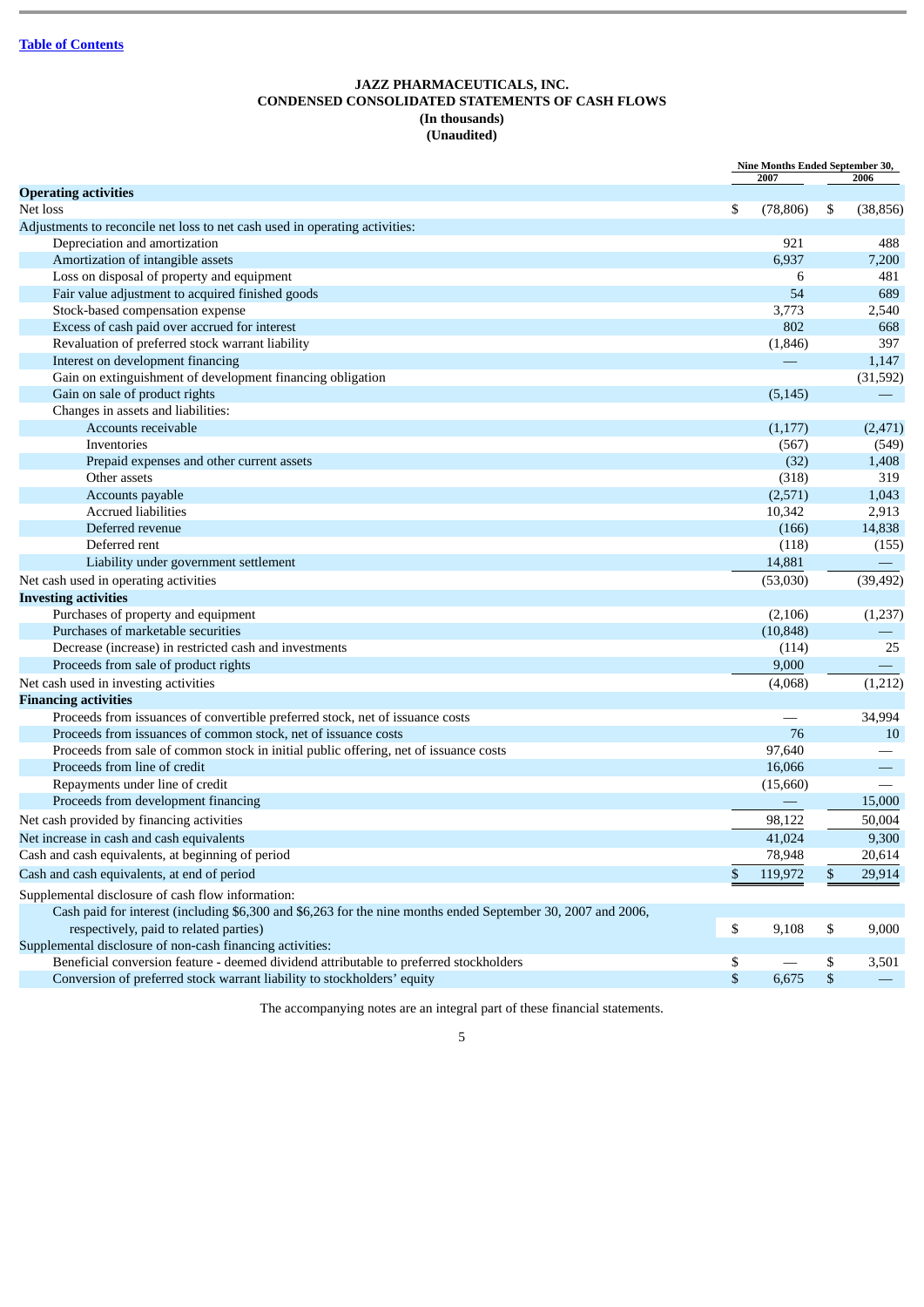#### **JAZZ PHARMACEUTICALS, INC.**

#### **NOTES TO CONDENSED CONSOLIDATED FINANCIAL STATEMENTS**

**(Unaudited)**

#### <span id="page-5-0"></span>**1. Summary of Significant Accounting Policies**

## *Basis of Presentation*

These unaudited condensed consolidated financial statements have been prepared following the requirements of the Securities and Exchange Commission ("SEC") for interim reporting. As permitted under those rules, certain footnotes and other financial information that are normally required by U.S. generally accepted accounting principles ("GAAP") can be condensed or omitted. The information included in this quarterly report on Form 10–Q should be read in conjunction with the consolidated financial statements and accompanying notes included in the Form S-1/A of Jazz Pharmaceuticals, Inc. (the "Company" or "Jazz Pharmaceuticals") filed with the SEC on May 31, 2007. In the opinion of management, these financial statements have been prepared on the same basis as the annual financial statements and include all adjustments, consisting only of normal and recurring adjustments, considered necessary for the fair presentation of the Company's financial position and operating results. The results for the three and nine months ended September 30, 2007 are not necessarily indicative of the results to be expected for the year ending December 31, 2007 or for any other interim period or for any future year.

The consolidated financial statements include the accounts of the Company and its wholly-owned subsidiary, Orphan Medical, Inc. ("Orphan Medical"), after elimination of intercompany transactions and balances.

#### *Significant Risks and Uncertainties*

The Company has incurred significant losses from operations since its inception and expects losses to continue for the next several years. To achieve profitable operations, the Company must successfully identify, develop and commercialize its products and product candidates. Products developed by the Company will require approval by the United States Food and Drug Administration ("FDA") and/or foreign regulatory authorities prior to commercial sale. The regulatory approval process is expensive, time consuming and uncertain, and any denial or delay of approval could have a material adverse effect on the Company. Even if approved, the Company's products may not achieve market acceptance and will face competition from both generic and branded pharmaceutical products. The Company will need to raise additional funds to support its operations, and such funding may not be available on acceptable terms, or at all, which could materially and adversely affect the Company's business, financial condition, results of operations and growth prospects. The Company may seek additional sources of financing through development financings, collaborations or public or private debt or equity financings.

#### *Concentration of Credit Risks*

The Company monitors its exposure within accounts receivable and records a reserve against uncollectible accounts receivable as necessary. The Company extends credit to pharmaceutical companies, pharmaceutical wholesale distributors and a specialty pharmaceutical distribution company, primarily in the United States, in the normal course of business. Customer creditworthiness is monitored and collateral is not normally required. Historically, the Company has not experienced significant credit losses on its accounts receivable. The Company's five largest customers accounted for an aggregate of approximately 92% and 90% of gross accounts receivable as of September 30, 2007 and December 31, 2006, respectively.

#### *Use of Estimates*

The preparation of financial statements in conformity with GAAP requires management to make estimates and assumptions that affect the amounts and disclosures reported in the consolidated financial statements and accompanying notes. Management bases its estimates on historical experience and on assumptions believed to be reasonable under the circumstances. Actual results could differ materially from those estimates.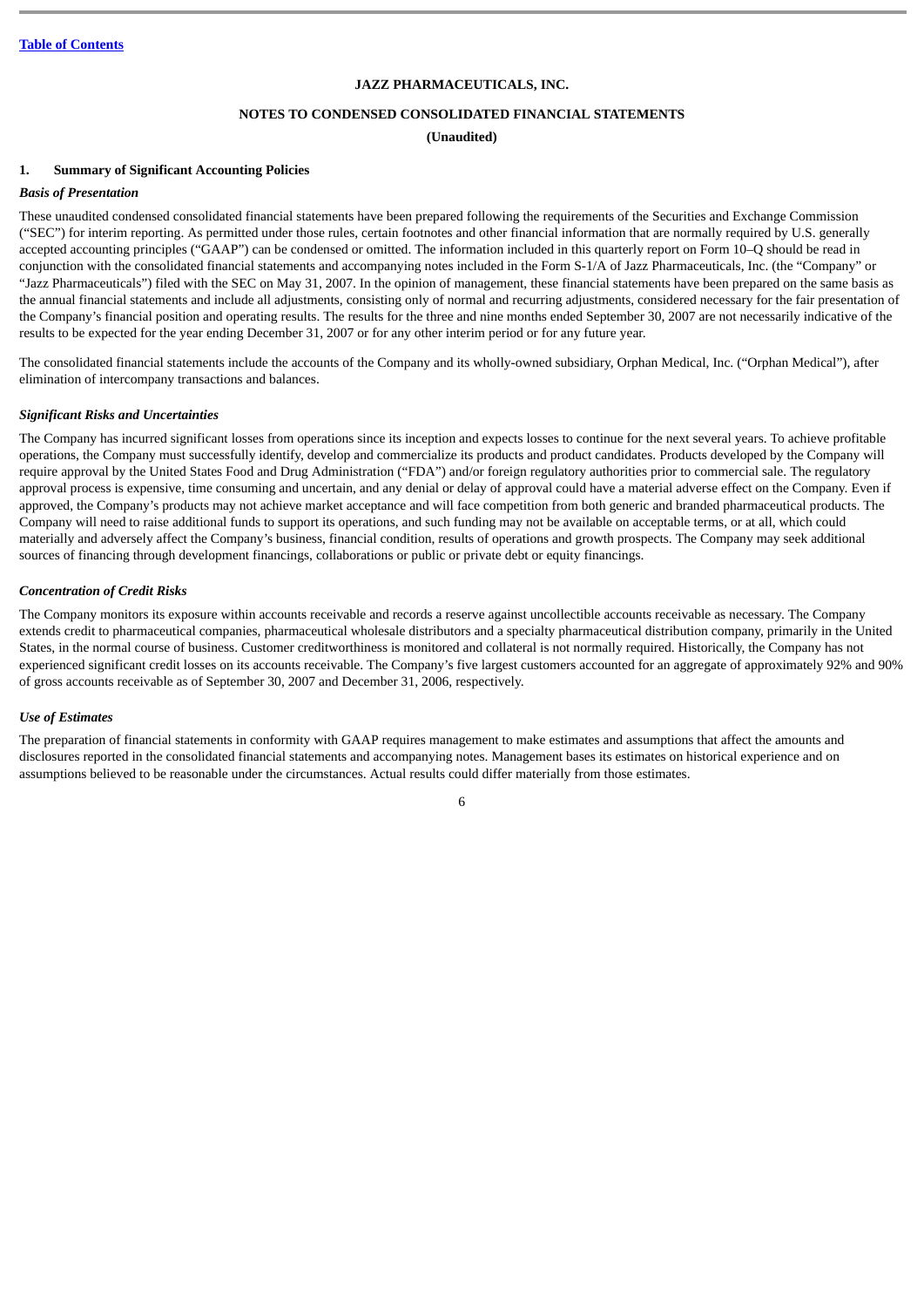#### *Reverse Stock Split*

On May 15, 2007, the Company filed a third amended and restated certificate of incorporation with the Delaware Secretary of State effecting a 1-for-11.06701 reverse split of the Company's preferred and common stock. All share and per share amounts have been retroactively restated in these condensed consolidated financial statements and notes for all periods presented.

#### *Initial Public Offering*

On June 6, 2007, the Company completed its initial public offering of 6,000,000 shares of its common stock at a public offering price of \$18.00 per share. Net cash proceeds from the initial public offering were \$97.4 million, after deducting underwriting discounts and commissions and estimated offering expenses, not all of which had been paid as of September 30, 2007. In connection with the closing of the initial public offering, all of the Company's shares of preferred stock outstanding at the time of the offering were converted into 17,921,551 shares of common stock, and all of the Company's warrants to purchase Series BB preferred stock outstanding at the time of the offering were converted into warrants to purchase common stock.

Of the 17,921,551 shares of preferred stock that converted into common stock, 278,069 shares were held by the Company's executive officers and were subject to the terms of their employment agreements. Under the terms of these employment agreements, the Company may be required to purchase these shares of common stock at fair market value under certain circumstances. Effective upon the conversion of the preferred stock into common stock, the Company recorded an additional \$4.2 million as common stock subject to repurchase, which represents the fair market value of the shares on the date of the employment agreements.

#### *Changes to Authorized Shares*

On June 6, 2007, the Company filed a fourth amended and restated certificate of incorporation with the Delaware Secretary of State under which the Company is authorized to issue 150,000,000 shares of common stock and 20,000,000 shares of preferred stock each having a par value of \$0.0001.

#### *Income Taxes*

The Company utilizes the liability method of accounting for income taxes. Under this method, deferred tax assets and liabilities are determined based on differences between financial reporting and the tax bases of assets and liabilities and are measured using enacted tax rates and laws that will be in effect when the differences are expected to reverse. A valuation allowance is provided when it is more likely than not that some portion or all of a deferred tax asset will not be realized.

The Company adopted Financial Accounting Standards Board Interpretation No. 48, *Accounting for Uncertainties in Income Taxes—an interpretation of FASB Statement No. 109* ("FIN 48") effective January 1, 2007. FIN 48 requires that the Company recognize the financial statement effects of a tax position when it is more likely than not, based on the technical merits, that the position will be sustained upon examination. No cumulative adjustment to the Company's accumulated deficit was required upon the adoption of FIN 48.

As of September 30, 2007, the Company had approximately \$1.5 million of unrecognized tax benefits, substantially all of which would, if recognized, affect the Company's tax expense. The Company does not anticipate that the amount of existing unrecognized tax benefits will significantly increase or decrease within the next 12 months. Because of net operating loss carryforwards, substantially all of the Company's tax years remain open to federal tax examination. The Company files a United States federal income tax return and various state income tax returns, all of which typically have three tax years open at any point in time.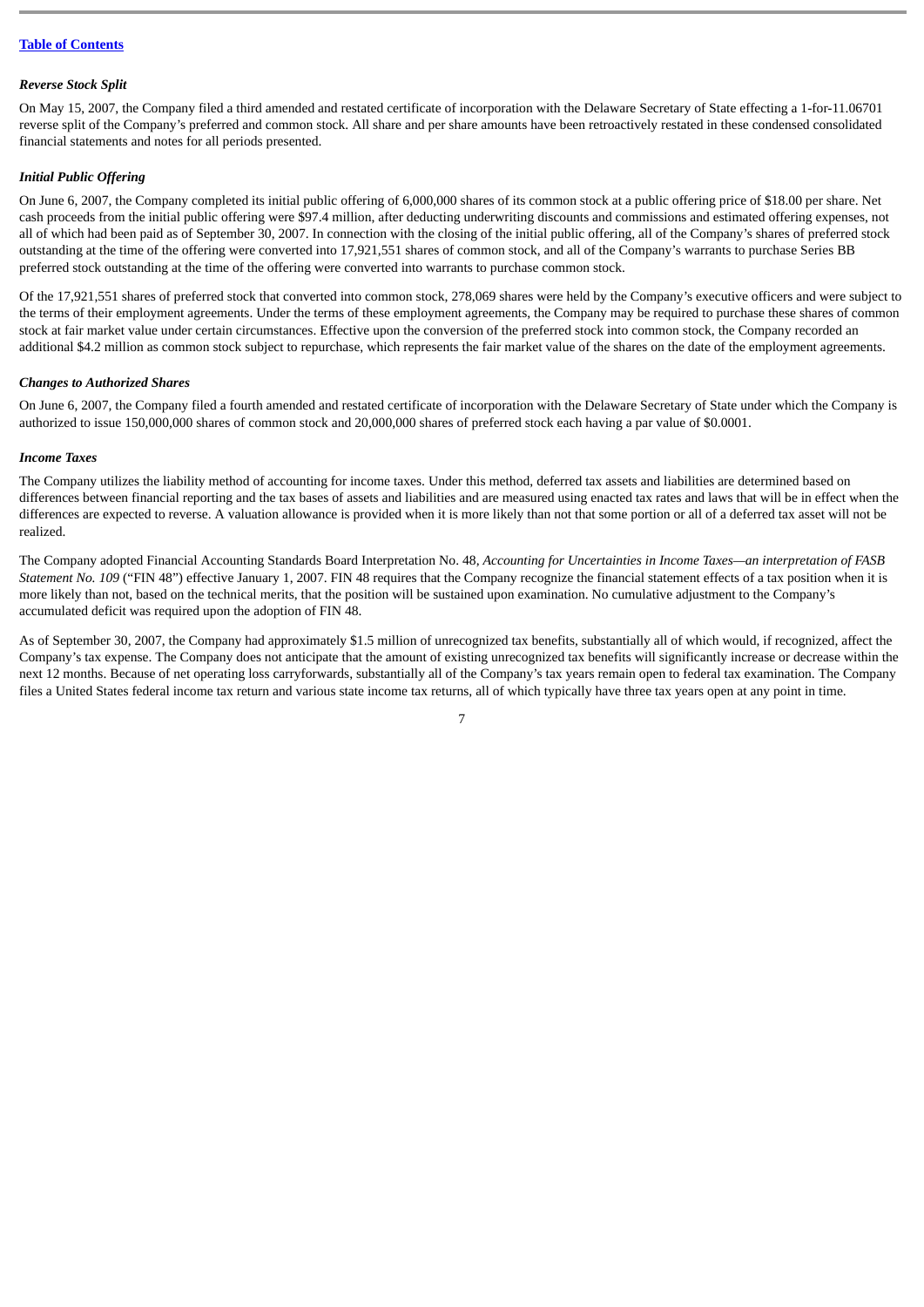#### *Income (Loss) Per Common Share*

Basic and diluted loss per common share is computed using the weighted average number of shares of common stock outstanding during the period as follows (in thousands, except per share amounts):

|                                                                                     | <b>Three Months Ended</b><br>September 30, |            |             | <b>Nine Months Ended</b><br>September 30, |
|-------------------------------------------------------------------------------------|--------------------------------------------|------------|-------------|-------------------------------------------|
|                                                                                     | 2007                                       | 2006       | 2007        | 2006                                      |
| Numerator:                                                                          |                                            |            |             |                                           |
| Income (loss) attributable to common stockholders                                   | \$(19,359)                                 | \$ 7,657   | \$(78, 806) | (42,357)<br>S.                            |
| Denominator:                                                                        |                                            |            |             |                                           |
| Weighted-average common shares outstanding                                          | 24,551                                     | 618        | 11,231      | 618                                       |
| Less: weighted-average common shares outstanding subject to repurchase              | (880)                                      | (606)      | (726)       | (607)                                     |
| Weighted-average common shares used in computing income                             |                                            |            |             |                                           |
| (loss) share attributable to common stockholders, basic                             | 23,671                                     | 12         | 10,505      | 11                                        |
| Shares subject to repurchase                                                        |                                            | 32         |             |                                           |
| Assumed conversion of preferred stock to common stock                               |                                            | 13,405     |             |                                           |
| Dilutive effect of stock options                                                    |                                            | 21         |             |                                           |
| Shares used in computing income (loss) attributable to common stockholders, diluted | 23,671                                     | 13,470     | 10,505      | 11                                        |
| Income (loss) per share attributable to common stockholders, basic                  | (0.82)                                     | \$638.08   | (7.50)      | $$$ (3,850.64)                            |
| Income (loss) per share attributable to common stockholders, diluted                | (0.82)                                     | 0.57<br>S. | (7.50)      | $$$ (3,850.64)                            |

The following securities were excluded from the computation of diluted loss per share attributable to common stockholders for the periods presented because including them would have an antidilutive effect (in thousands):

|                                                                                | <b>Three Months Ended</b><br>September 30, |       | <b>Nine Months Ended</b><br>September 30, |       |
|--------------------------------------------------------------------------------|--------------------------------------------|-------|-------------------------------------------|-------|
|                                                                                | 2007                                       | 2006  | 2007                                      | 2006  |
| Series A preferred stock (as if converted)                                     |                                            |       |                                           | 1,355 |
| Series B preferred stock (as if converted)                                     |                                            |       |                                           | 5,884 |
| Series B Prime preferred stock (as if converted)                               |                                            |       |                                           | 6,375 |
| Warrants to purchase Series BB preferred stock (as if exercised and converted) |                                            | 786   |                                           | 786   |
| Warrants to purchase common stock (as if exercised and converted)              | 786                                        |       | 786                                       |       |
| Options to purchase common stock                                               | 2.970                                      | 1.536 | 2.970                                     | 1.570 |
| Common stock subject to repurchase                                             | 880                                        | 606   | 726                                       | 607   |
| Restricted stock units                                                         | 124                                        |       | 124                                       |       |

#### *Recent Accounting Pronouncements*

In September 2006, the SEC issued Staff Accounting Bulletin No. 108, *Considering the Effects of Prior Year Misstatements when Quantifying Misstatements in Current Year Financial Statements* ("SAB 108"). SAB 108 provides guidance on the consideration of the effects of prior year misstatements in quantifying current year misstatements for the purpose of a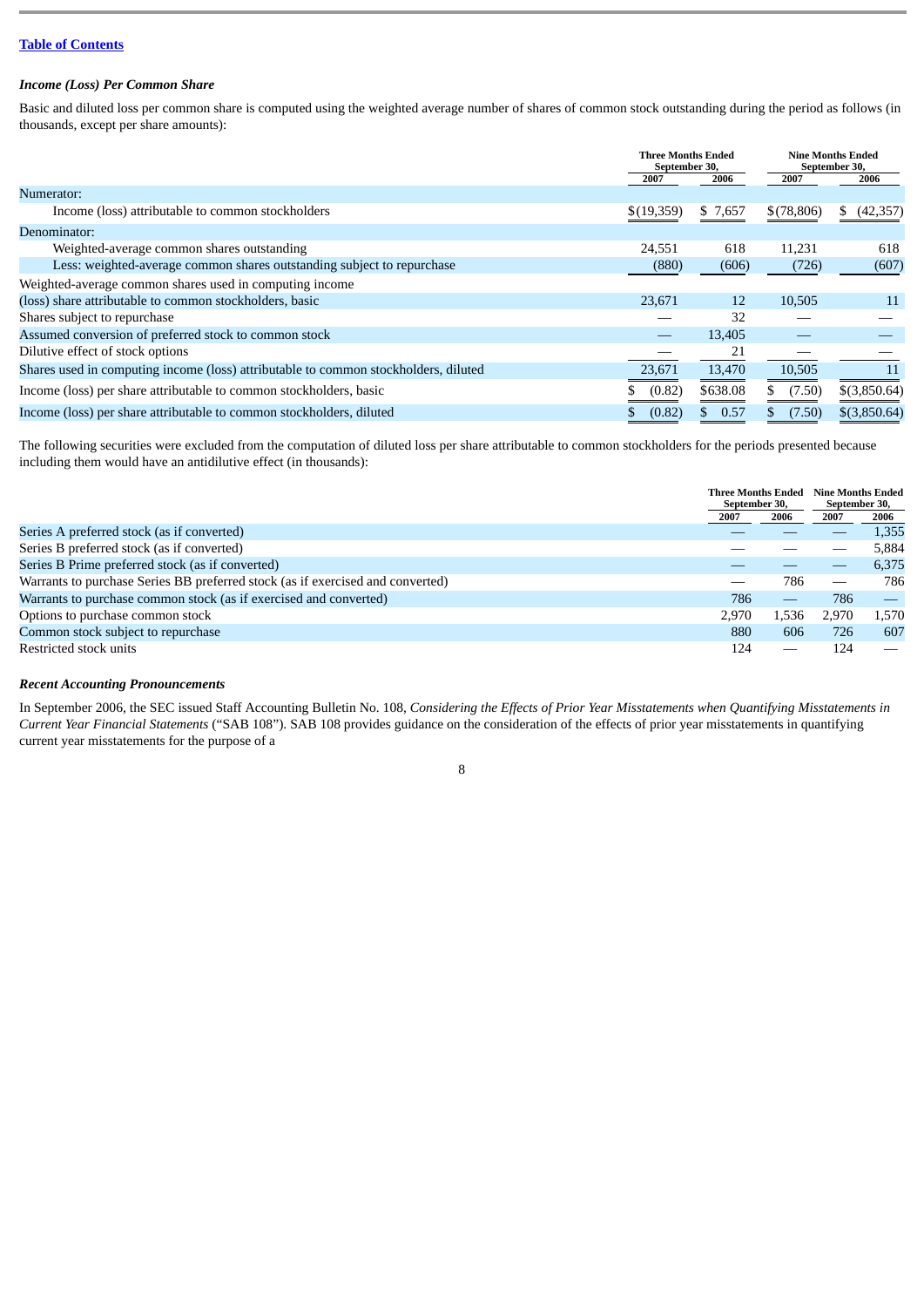materiality assessment. SAB 108 establishes an approach that requires quantification of financial statement errors based on the effects on each of the Company's balance sheets and statement of operations and the related financial statement disclosures. SAB 108 was adopted by the Company in the first quarter of 2007. The Company has determined that the adoption of SAB 108 did not have a material effect on its results of operations and financial position.

In September 2006, the FASB issued Statement of Financial Accounting Standards ("SFAS") No. 157, *Fair Value Measurements* ("SFAS 157"). SFAS 157 provides guidance for using fair value to measure assets and liabilities. It also responds to investors' requests for expanded information about the extent to which companies measure assets and liabilities at fair value, the information used to measure fair value and the effect of fair value measurements on earnings. SFAS 157 applies whenever other standards require (or permit) assets or liabilities to be measured at fair value, and does not expand the use of fair value in any new circumstances. SFAS 157 is effective for financial statements issued for fiscal years beginning after November 15, 2007 and is required to be adopted by the Company effective January 1, 2008. The Company is currently evaluating the effect that the adoption of SFAS 157 will have on its results of operations and financial position.

In February 2007, the FASB issued SFAS No. 159, *The Fair Value Option for Financial Assets and Financial Liabilities—Including an amendment of FASB Statement No. 115* ("SFAS 159"). SFAS 159 provides companies with an option to report selected financial assets and liabilities at fair value. The objective of SFAS 159 is to reduce both complexity in accounting for financial instruments and the volatility in earnings caused by measuring related assets and liabilities differently. Most of the provisions in Statement 159 are elective; however, the amendment to FASB Statement No. 115, Accounting for Certain Investments in Debt and Equity Securities, applies to all entities with available-for-sale and trading securities. SFAS 159 is effective as of the beginning of an entity's first fiscal year beginning after November 15, 2007 and is required to be adopted by the Company by January 1, 2008. The Company is currently evaluating the effect that the adoption of SFAS 159 will have on its results of operations and financial position.

In June 2007, the FASB ratified Emerging Issue Task Force ("EITF") 07-3, Accounting for NonRefundable Advance Payments for Goods or Services Received for Use in Future Research and Development Activities ("EITF 07-3"). EITF 07-3 requires that nonrefundable advance payments for goods or services that will be used or rendered for future research and development activities be deferred and capitalized and recognized as an expense as the goods are delivered or the related services are performed. EITF 07-3 is effective, on a prospective basis, for fiscal years beginning after December 15, 2007 and will be adopted by the Company effective January 1, 2008. The Company is currently evaluating the effect that the adoption of EITF 07-3 will have on its consolidated results of operations and financial position.

#### **2. Inventories**

The components of inventories were as follows (in thousands):

|                   | September 30,<br>2007 |                | December 31,<br>2006 |  |                                                                                                                                                                                                                                               |
|-------------------|-----------------------|----------------|----------------------|--|-----------------------------------------------------------------------------------------------------------------------------------------------------------------------------------------------------------------------------------------------|
| Raw materials     |                       | 106            |                      |  | 541                                                                                                                                                                                                                                           |
| Finished goods    |                       | 3,125          |                      |  | 2,485                                                                                                                                                                                                                                         |
| Total inventories |                       | 12 רב<br>⊥رے,ں |                      |  | 3,026<br><u> The Company of the Company of the Company of the Company of the Company of the Company of the Company of the Company of the Company of the Company of the Company of the Company of the Company of the Company of the Compan</u> |

#### **3. Goodwill and Intangible Assets**

The gross carrying amount and net book value of intangible assets and goodwill were as follows (in thousands):

|                                             | September 30, 2007          |    |                                    |                          | <b>December 31, 2006</b>    |    |                                    |                          |
|---------------------------------------------|-----------------------------|----|------------------------------------|--------------------------|-----------------------------|----|------------------------------------|--------------------------|
|                                             | Gross<br>Carrying<br>Amount |    | <b>Accumulated</b><br>Amortization | <b>Net Book</b><br>Value | Gross<br>Carrying<br>Amount |    | <b>Accumulated</b><br>Amortization | <b>Net Book</b><br>Value |
| Developed technology - Xyrem $^{\circledR}$ | \$39,700                    | S. | 9,456                              | \$30,244                 | \$ 39,700                   | S. | 6,327                              | \$33,373                 |
| Developed technology - Antizol®             | 31,100                      |    | 7,407                              | 23,693                   | 31,100                      |    | 4,956                              | 26,144                   |
| Developed technology - Cystadane ®          |                             |    |                                    |                          | 4,300                       |    | 687                                | 3,613                    |
| Agreements not to compete                   | 5,600                       |    | 3,053                              | 2,547                    | 5,600                       |    | 2,042                              | 3,558                    |
| Trademarks                                  | 2,600                       |    | 619                                | 1,981                    | 2,600                       |    | 414                                | 2,186                    |
| Other                                       | 400                         |    | 201                                | 199                      | 400                         |    | 134                                | 266                      |
| Amortizable intangible assets               | 79,400                      | S. | 20,736                             | \$58,664                 | 83,700                      |    | 14,560                             | \$69,140                 |
| Goodwill                                    | 38,213                      |    |                                    |                          | 38,213                      |    |                                    |                          |
| <b>Total</b>                                | \$117,613                   |    |                                    |                          | \$121,913                   |    |                                    |                          |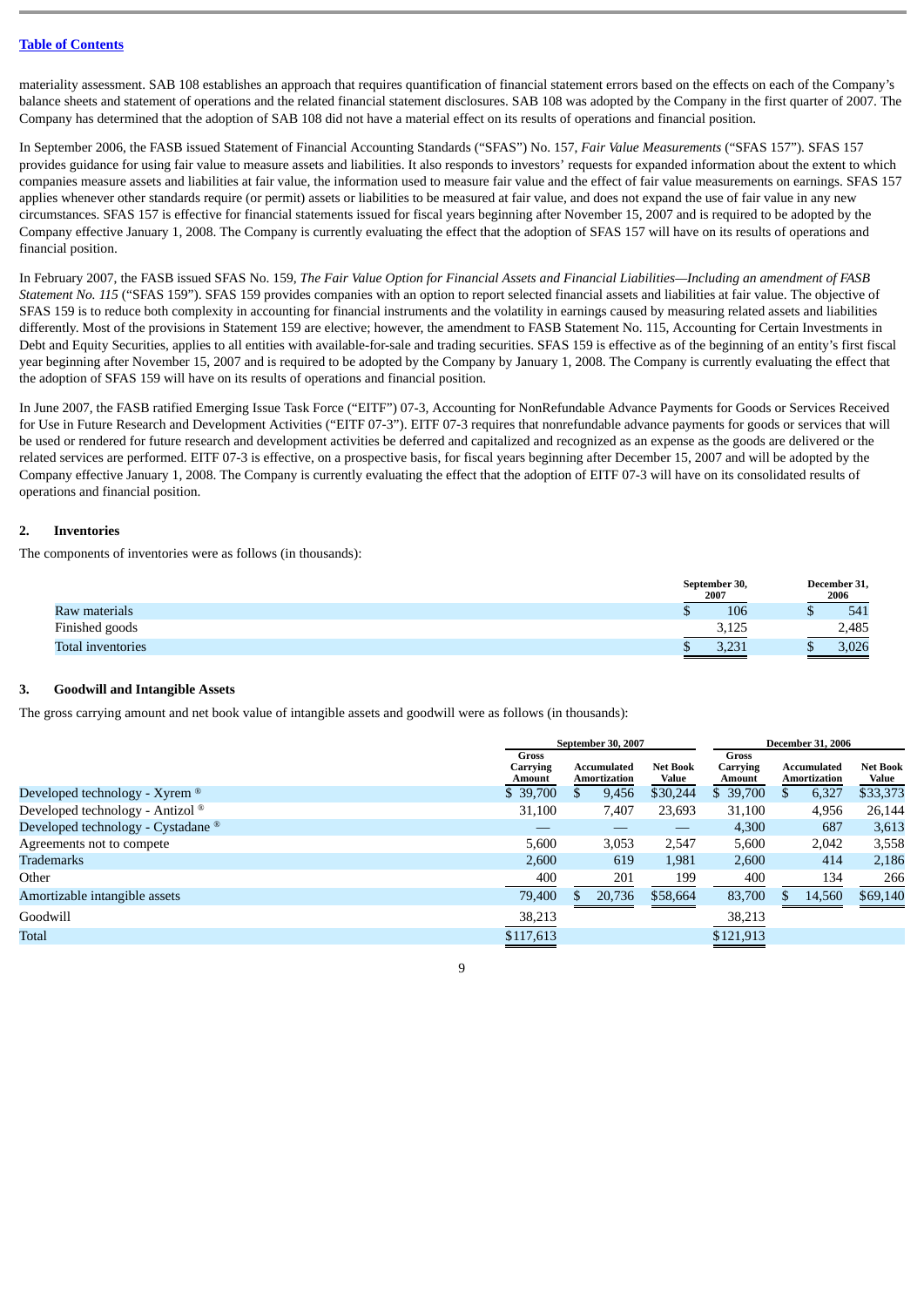In March 2007, as more fully discussed in Note 10, the Company sold its rights to its Cystadane (betaine anhydrous) product, and as a result reduced the gross carrying amount and accumulated amortization of this intangible asset by \$4.3 million and \$761,000, respectively.

Future amortization costs per year for the Company's existing intangible assets other than goodwill as of September 30, 2007 were estimated as follows (in thousands):

| <b>Year Ending December 31,</b> |    | <b>Estimated</b><br><b>Amortization</b><br><b>Expense</b> |
|---------------------------------|----|-----------------------------------------------------------|
| 2007 (remaining portion)        | ۵D | 2,287                                                     |
| 2008                            |    | 8,855                                                     |
| 2009                            |    | 8,581                                                     |
| 2010                            |    | 8,090                                                     |
| 2011                            |    | 7,713                                                     |

#### **4. Preferred Stock Warrant Liability**

In June 2005, in connection with the issuance of the Company's \$80.0 million aggregate principal amount senior secured notes, the Company issued warrants to purchase 785,728 shares of Series BB preferred stock at an exercise price of \$20.36 per share. The warrants are exercisable, at the option of the holders, at any time until June 24, 2012, and were recorded as a preferred stock warrant liability. Prior to the Company's initial public offering, the preferred stock warrant liability was revalued at the end of each reporting period to fair value using the Black–Scholes option pricing model. On June 6, 2007, upon completion of the Company's initial public offering, the warrants became exercisable for common stock and the liability was reclassified to stockholders' equity at its then fair value.

The Company recorded a charge of \$579,000 in other income (expense), net, during the three months ended September 30, 2006, to reflect an increase in the fair value of the preferred stock warrant liability. The Company recorded a benefit of \$1.8 million and a charge of \$397,000 in other income (expense), net, during the nine months ended September 30, 2007 and 2006, respectively, to reflect changes the fair value of the preferred stock warrant liability.

The fair value of the warrants was estimated to be \$6.7 million at June 6, 2007, the date the liability was reclassified to stockholders' equity, and \$8.5 million at December 31, 2006. The following assumptions were used to estimate the fair value of the warrants:

|                                      | June 6, | December 31, |  |
|--------------------------------------|---------|--------------|--|
|                                      | 2007    | 2006         |  |
| Series BB preferred stock fair value | \$17.59 | 19.37        |  |
| Volatility                           | 54%     | 59%          |  |
| Contractual term (years)             | 5.1     | 5.5          |  |
| Risk-free rate                       | 4.9%    | 4.7%         |  |
| <b>Expected dividend yield</b>       | $0.0\%$ | $0.0\%$      |  |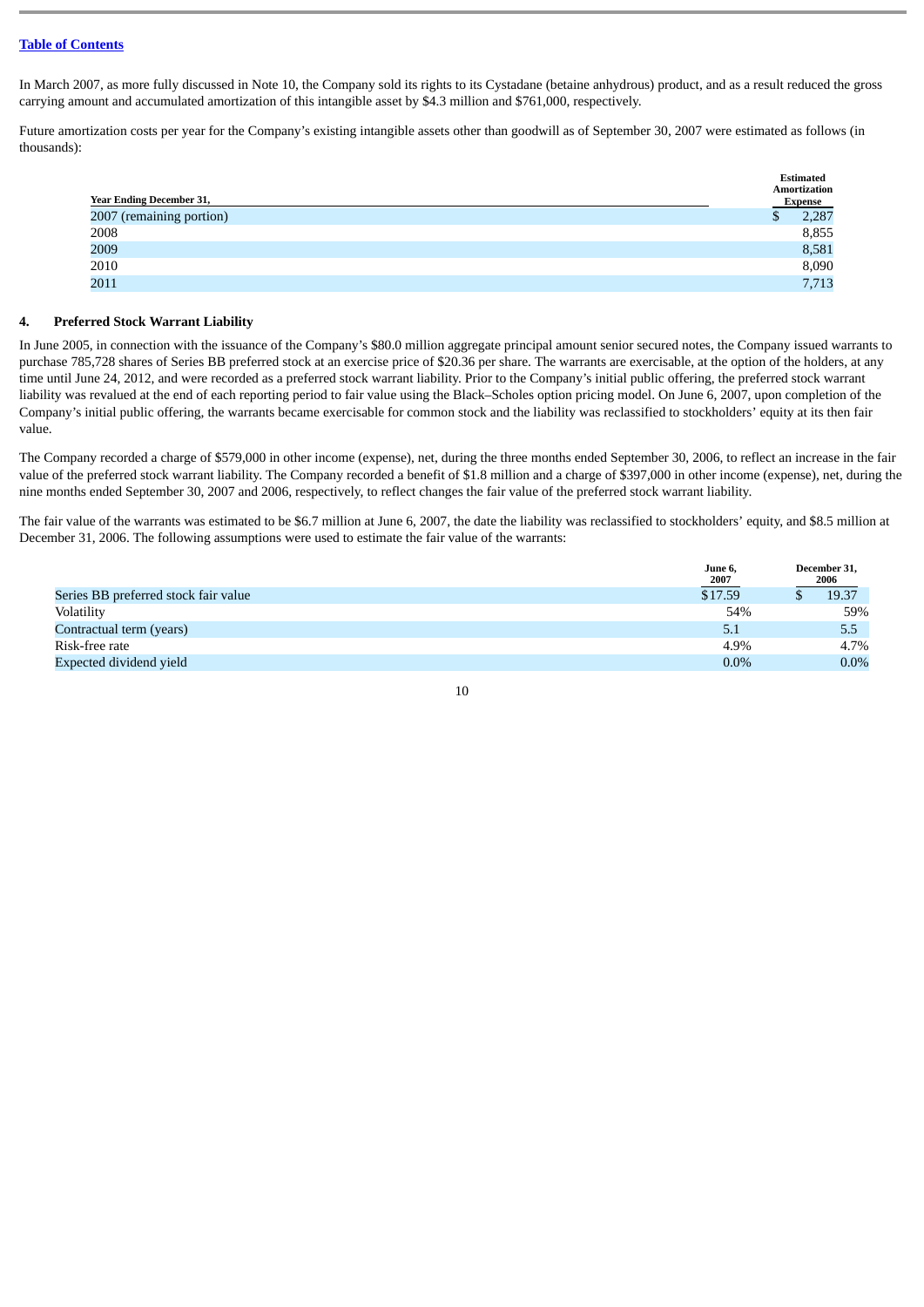#### **5. Stock-Based Compensation**

The Company accounts for employee stock-based compensation under SFAS No. 123(R), *Share-Based Payment* ("SFAS 123R"), which requires compensation expense related to share-based transactions, including employee stock options, to be measured and recognized in the financial statements based on fair value. Employee stock-based compensation expense recognized in the three and nine months ended September 30, 2007 and 2006 was calculated based on awards ultimately expected to vest, and has been reduced for estimated forfeitures. SFAS 123R requires forfeitures to be estimated at the time of grant and revised, if necessary, in subsequent periods if actual forfeitures differ from those estimates.

Stock–based compensation expense recognized under SFAS 123R related to stock options, restricted stock units, common stock equivalents and awards under the Company's employee stock purchase plan ("ESPP") was as follows (in thousands):

|                                        | Three Months Ended September 30. |       |      |     |  | Nine Months Ended September 30. |      |       |  |
|----------------------------------------|----------------------------------|-------|------|-----|--|---------------------------------|------|-------|--|
|                                        | 2007<br>2006                     |       | 2007 |     |  |                                 | 2006 |       |  |
| Cost of product sales                  |                                  |       |      |     |  | 22                              |      |       |  |
| Research and development               |                                  | 426   |      | 165 |  | 846                             |      | 473   |  |
| Selling, general and administrative    |                                  | 1.150 |      | 708 |  | 2.694                           |      | 2,062 |  |
| Total stock-based compensation expense |                                  | 1,582 |      | 876 |  | 3.562                           |      | 2,540 |  |

Employee stock-based compensation costs of \$35,000 and \$18,000 as of September 30, 2007 and December 31, 2006, respectively, were capitalized as a component of inventory and included in the condensed consolidated balance sheets.

#### *Stock Options*

The fair value of stock option grants was estimated at the grant date using the Black–Scholes option valuation model with the following weighted-average assumptions:

|                                | <b>Three Months Ended September 30.</b> |         | Nine Months Ended September 30, |               |  |  |
|--------------------------------|-----------------------------------------|---------|---------------------------------|---------------|--|--|
|                                | 2007                                    | 2006    | 2007                            | 2006          |  |  |
| Weighted-average volatility    | 55%                                     | 61%     | 56%                             | 61%           |  |  |
| Weighted-average expected term | -6.1                                    | 6.0     | 6.1                             | 6.0           |  |  |
| Range of risk-free rates       | $4.3 - 4.9\%$                           | 4.7%    | $4.3 - 4.9\%$                   | $4.6 - 5.1\%$ |  |  |
| Expected dividend yield        | $0.0\%$                                 | $0.0\%$ | $0.0\%$                         | $0.0\%$       |  |  |

The Company issued 5,017 shares of common stock as a result of stock option exercises during the nine months ended September 30, 2007.

As of September 30, 2007, total compensation cost related to unvested stock options not yet recognized was \$12.5 million, which is expected to be recognized over a weighted-average period of 3.3 years.

#### *Restricted Stock Units and Common Stock Equivalents*

In August 2007, under the 2007 Equity Incentive Plan, the Company granted restricted stock units ("RSUs"), equivalent to approximately 124,000 shares of common stock, to employees. In August 2007, the Company paid directors fees in common stock equivalents ("CSEs"), in lieu of cash compensation. The fair value of RSUs and CSEs are determined on the date of grant based on the market price of the Company's common stock. The fair value of RSUs is recognized as expense ratably over the vesting period, generally four years. Director fees may be paid to directors, at their option, in CSEs which vest immediately and are convertible into common shares when the director leaves the Board of Directors. CSEs are recorded as expense on the date of grant. During the three and nine months ended September 30, 2007, the Company granted RSUs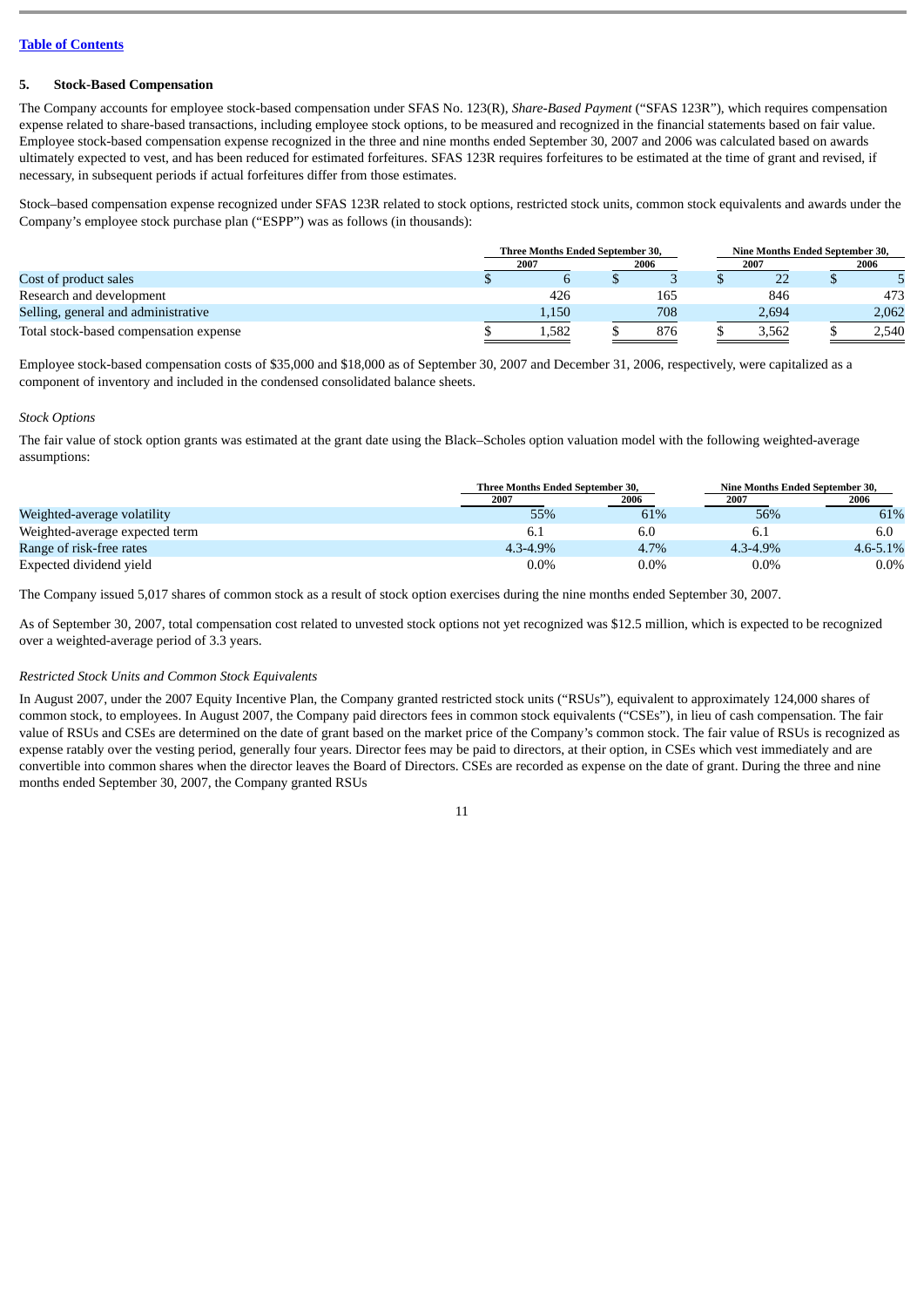equivalent to approximately 124,000 shares with a fair value per share of \$13.25, and CSEs equivalent to approximately 17,000 shares with a fair value per share of \$12.75. As of September 30, 2007, total compensation cost related to RSUs not yet recognized was \$1.3 million, which is expected to be allocated to expense and production costs over a weighted-average period of 3.9 years.

#### *ESPP*

Effective upon the Company's initial public offering, employees became eligible to participate in the ESPP. However, for logistical reasons, the Company did not communicate the details of the ESPP and employees were not able to notify the Company of their payroll withholdings until July 20, 2007, the grant date. The fair value of awards under the ESPP was estimated at the grant date using the Black–Scholes option valuation model with assumptions similar to those used for stock option grants, except that the expected term used ranged 0.4 to 1.9 years, with a weighted-average expected term of 1.3 years. As of September 30, 2007, total compensation cost related to awards under the ESPP not yet recognized was \$636,000, which is expected to be allocated to expense and production costs over a weighted-average period of 1.2 years.

#### **6. Comprehensive Loss**

Comprehensive loss includes net loss and all changes in stockholders' equity (deficit) during a period, except for those changes resulting from investments by stockholders or distributions to stockholders. For the three and nine months ended September 30, 2007 and 2006, the difference between comprehensive loss and net loss represented unrealized gains on available-for-sale securities and was not material.

#### **7. Commitments and Contingencies**

#### *Settlement of Investigation*

In April 2006, the Company and Orphan Medical received subpoenas from the United States Department of Justice requiring both entities to provide the Department of Justice with certain information relating to Xyrem® (sodium oxybate), including information regarding the promotion and marketing of Xyrem.

On July 13, 2007, the Company entered into (i) a civil settlement agreement (the "Civil Settlement Agreement") with the United States of America, acting through the United States Department of Justice, the United States Attorney's Office for the Eastern District of New York, the Office of Inspector General of the Department of Health and Human Services ("HHS-OIG"), the United States Office of Personnel Management and the United States Department of Defense TRICARE Management Activity to resolve the governmental investigation related to the promotion of Xyrem and (ii) a non-prosecution agreement with the United States Attorney's Office for the Eastern District of New York (the "Non-prosecution Agreement") under which the United States Attorney's Office agreed that the Company would not be prosecuted for the matters that were the subject of the investigation. Orphan Medical, which was acquired by the Company in June 2005, entered into (i) a plea agreement with the United States Attorney's Office for the Eastern District of New York (the "Plea Agreement"), under which Orphan Medical pled guilty, on July 13, 2007, to one felony count of introducing a misbranded drug into interstate commerce and (ii) the Civil Settlement Agreement. The Company expects that it and Orphan Medical will also enter into agreements with Medicaid participating states, although to date the states have not provided the Company with any drafts of such agreements.

Pursuant to the Civil Settlement Agreement and the Plea Agreement, payments totaling approximately \$20.0 million are required to be made over the period from July 20, 2007 through January 15, 2012. The total includes payments to Federal healthcare programs and Medicaid participating states, as well as restitution and fines. In addition, under the Non-prosecution Agreement, the Company agreed to guarantee payment by Orphan Medical of the amounts due under the Plea Agreement. The total payments due under the Civil Settlement Agreement and the Plea Agreement are payable as follows: \$1.0 million in 2007 (which was paid in July 2007); \$2.0 million in 2008; \$2.5 million in 2009; \$3.0 million in 2010; \$3.0 million in 2011 and \$8.5 million in 2012. All remaining amounts due under the Civil Settlement Agreement could be accelerated if the Company is acquired, or in the event of an uncured default resulting from the failure to make payments when due. In addition, all or a portion of the remaining amounts due under the Civil Settlement Agreement could be accelerated if the Company has net income in any year. Orphan Medical, which no longer directly markets products, may be excluded from participation in Federal healthcare programs as a result of the settlement.

The Company also entered into a five-year corporate integrity agreement with HHS-OIG (the "Corporate Integrity Agreement") pursuant to which the Company agreed, among other things, to keep in place and continue its current compliance program which includes a compliance committee, a compliance officer, a code of conduct, comprehensive compliance policies, training and monitoring, a compliance hotline, an open door policy and a disciplinary process for compliance violations. The Company has agreed to provide periodic reports to HHS-OIG and an independent review organization will review its compliance program.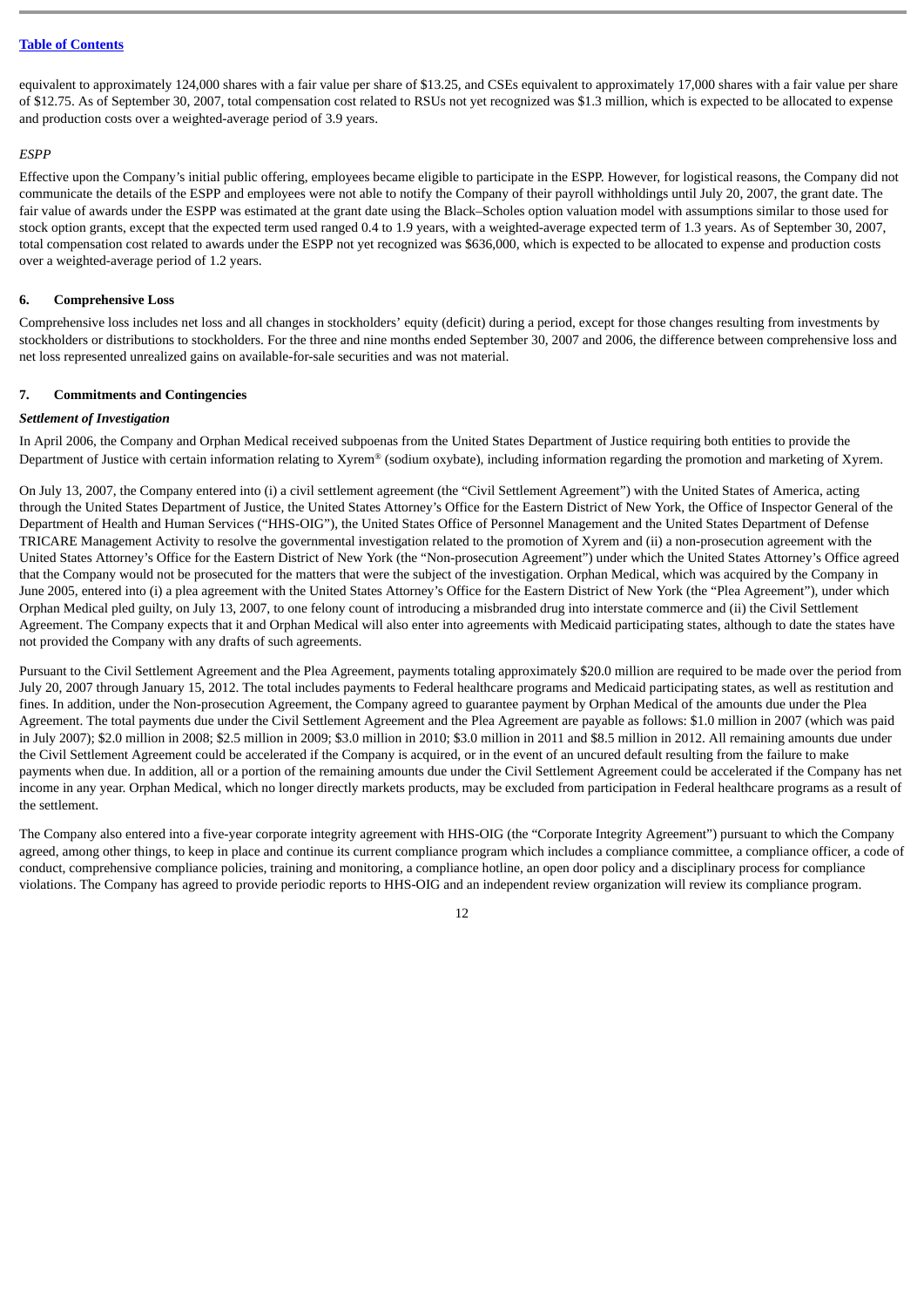The settlement is neither an admission of liability by the Company nor a concession by the United States that its claims are not well founded. Participation in Federal healthcare programs by the Company, which was not prosecuted, will not be affected by the settlement. In the event of an uncured material breach or deliberate violation, as the case may be, of the Civil Settlement Agreement, the Corporate Integrity Agreement or the Non-prosecution Agreement, the Company could be excluded from participation in Federal healthcare programs and/or subject to prosecution.

The Plea Agreement was approved by the United States District Court for the Eastern District of New York on July 13, 2007.

The Company recorded a charge of \$17.5 million during the nine months ended September 30, 2007, which represents the present value of the settlement payments discounted at an interest rate of 4.6%. The non-current portion of this provision as of September 30, 2007 was \$14.9 million and the current portion, which is included in accrued liabilities, was \$1.8 million.

#### *Indemnification*

In the normal course of business, the Company enters into contracts and agreements that contain a variety of representations and warranties and provide for general indemnification, including indemnification associated with product liability or infringement of intellectual property rights. The Company's exposure under these agreements is unknown because it involves future claims that may be made against the Company that have not yet been made. To date, the Company has not paid any claims or been required to defend any action related to these indemnification obligations except as set forth under "Legal Proceedings" below.

The Company has agreed to indemnify its officers and directors, and the officers and directors of Orphan Medical, for losses and costs incurred in connection with certain events or occurrences, including advancing money to cover certain costs, subject to certain limitations. The maximum potential amount of future payments the Company could be required to make under this indemnification is unlimited; however, the Company maintains insurance policies that may limit its exposure and may enable it to recover a portion of any future amounts paid. Assuming the applicability of coverage, the willingness of the insurer to assume coverage, and subject to certain retention, loss limits and other policy provisions, the Company believes that the fair value of these indemnification obligations is not material. Accordingly, the Company has not recognized any liabilities relating to these obligations as of December 31, 2006 and September 30, 2007. No assurances can be given that the covering insurers will not attempt to dispute the validity, applicability, or amount of coverage without expensive litigation against these insurers, in which case the Company may incur substantial liabilities as a result of these indemnification obligations.

#### *Legal Proceedings*

#### See "Settlement of Investigation" above.

On April 10, 2006, Little Gem Life Sciences LLC, individually and purportedly on behalf of a class of persons similarly situated, filed a complaint against Orphan Medical and former officers of Orphan Medical in the United States District Court for the District of Minnesota. The complaint alleges that the defendants made false and misleading statements in the proxy statement prepared by Orphan Medical in connection with the solicitation of proxies to be voted at the special meeting of Orphan Medical stockholders held on June 22, 2005. The purpose of the special meeting was to consider and vote upon a proposal to adopt the definitive merger agreement pursuant to which the Company acquired Orphan Medical. The plaintiff seeks damages for itself and the putative class, in an unspecified amount, together with interest, litigation costs and expenses, and its attorneys' fees and other disbursements, as well as unspecified other and further relief. On October 25, 2006, the defendants filed a motion to dismiss the complaint and oral argument on the motion was heard by the United States District Court for the District of Minnesota. On February 16, 2007, the United States District Court for the District of Minnesota granted the defendants' motion to dismiss the complaint, with leave to amend. On March 14, 2007, the plaintiff filed an amended complaint, and the defendants responded with a motion to dismiss on March 16, 2007. Oral argument on the motion was heard on June 8, 2007. On September 13, 2007, the United States District Court for the District of Minnesota granted the defendants' motion to dismiss the complaint with prejudice. On September 28, 2007, the plaintiff filed a Notice of Appeal to the United States Court of Appeals for the Eighth Circuit. The Company cannot predict or determine the outcome of this matter or reasonably estimate the amount of any judgments or payments that might result from an adverse outcome. Therefore, in accordance with SFAS 5, the Company has not recorded an associated liability. The Company will recognize a liability, if any, when it has an adequate basis to estimate any probable exposure, if any.

From time to time the Company is involved in legal proceedings arising in the ordinary course of business. The Company believes there is no other litigation pending that could have, individually or in the aggregate, a material adverse effect on the Company's results of operations or financial condition.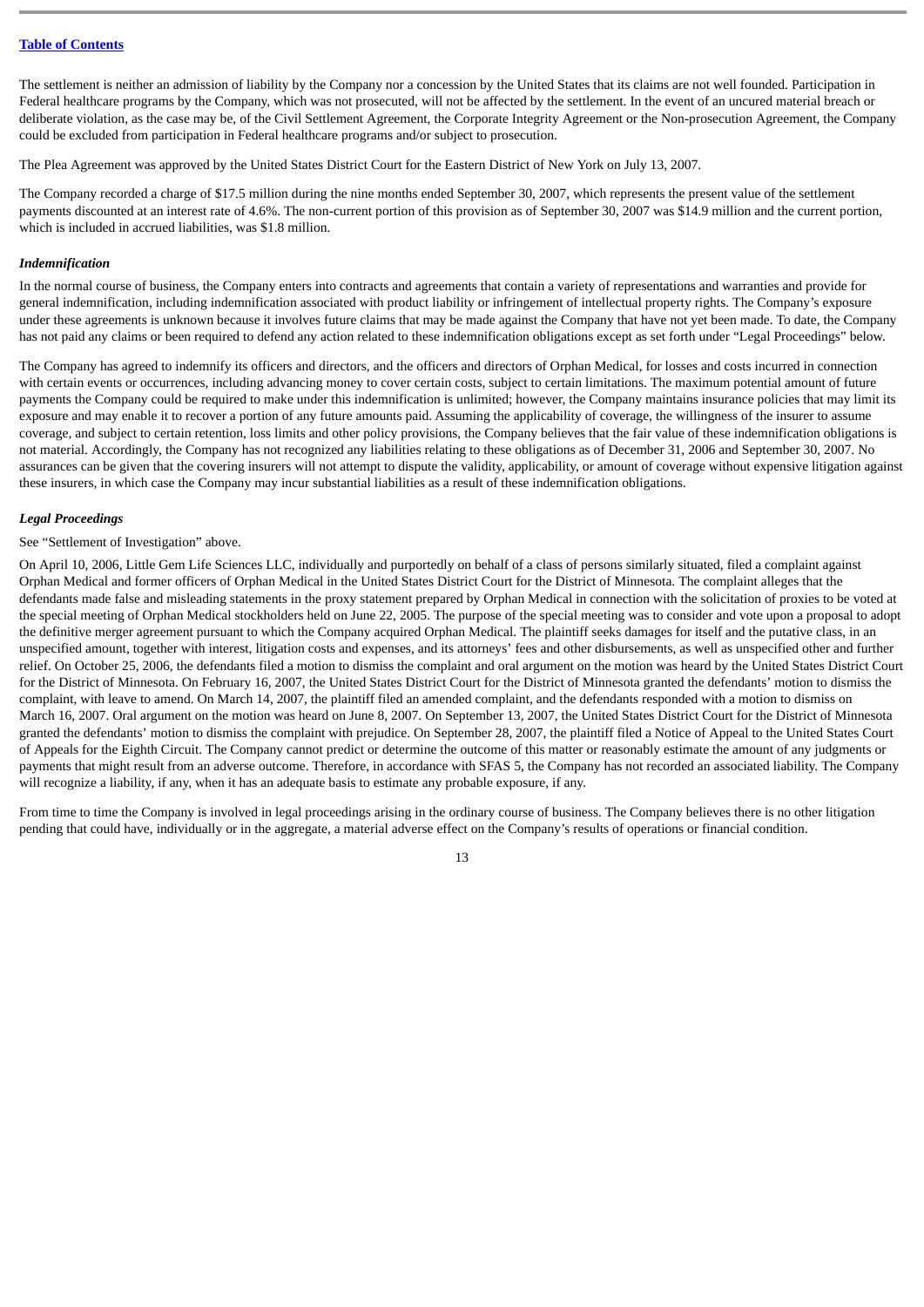#### **8. Segment Information**

Management has determined that the Company operates in one business segment, which is the development and commercialization of pharmaceutical products.

The following table presents a summary of product sales, net (in thousands):

|               |                    | <b>Three Months Ended</b><br>September 30, |          | <b>Nine Months Ended</b><br>September 30, |  |
|---------------|--------------------|--------------------------------------------|----------|-------------------------------------------|--|
|               | 2007               | 2006                                       | 2007     | 2006                                      |  |
| Xyrem         | \$9,646            | 7,612                                      | \$27,898 | \$20,967                                  |  |
| Antizol (1)   | 3,790              | 3,203                                      | 10,413   | 9,341                                     |  |
| Cystadane (2) |                    | 369                                        | 365      | 1,101                                     |  |
| Total         | \$13,436<br>______ | \$11,184                                   | \$38,676 | \$31,409                                  |  |

(1) Includes sales of Antizol-Vet, which were \$48,000 and \$69,000 in the three months ended September 30, 2007 and 2006, respectively, and \$179,000 and \$203,000 in the nine months ended September 30, 2007 and 2006, respectively.

(2) The Company sold its rights to Cystadane to a third party in March 2007.

The following table presents a summary of total revenues attributed to domestic and foreign sources (in thousands):

|                      |          | <b>Three Months Ended</b><br>September 30, |          | <b>Nine Months Ended</b><br>September 30, |  |
|----------------------|----------|--------------------------------------------|----------|-------------------------------------------|--|
|                      | 2007     | 2006                                       | 2007     | 2006                                      |  |
| <b>United States</b> | \$13,416 | \$10,590                                   | \$38,550 | \$30,435                                  |  |
| Europe               | 7,675    | 449                                        | 10,752   | .259                                      |  |
| All other            | 383      | 457                                        | 524      | 713                                       |  |
| Total                | \$21,474 | \$11,496                                   | \$49,826 | \$32,407                                  |  |

The following table presents a summary of revenues from significant customers as a percentage of the Company's total revenues:

|                        |      | <b>Three Months Ended</b><br>September 30. |      | <b>Nine Months Ended</b><br>September 30. |  |
|------------------------|------|--------------------------------------------|------|-------------------------------------------|--|
|                        | 2007 | 2006                                       | 2007 | 2006                                      |  |
| <b>Express Scripts</b> | 46%  | 65%                                        | 56%  | 64%                                       |  |
| Cardinal Health        | *    | *                                          | *    | 12%                                       |  |
| <b>UCB</b>             | 36%  | *                                          | 21%  |                                           |  |

\* Represented less than 10% of revenues.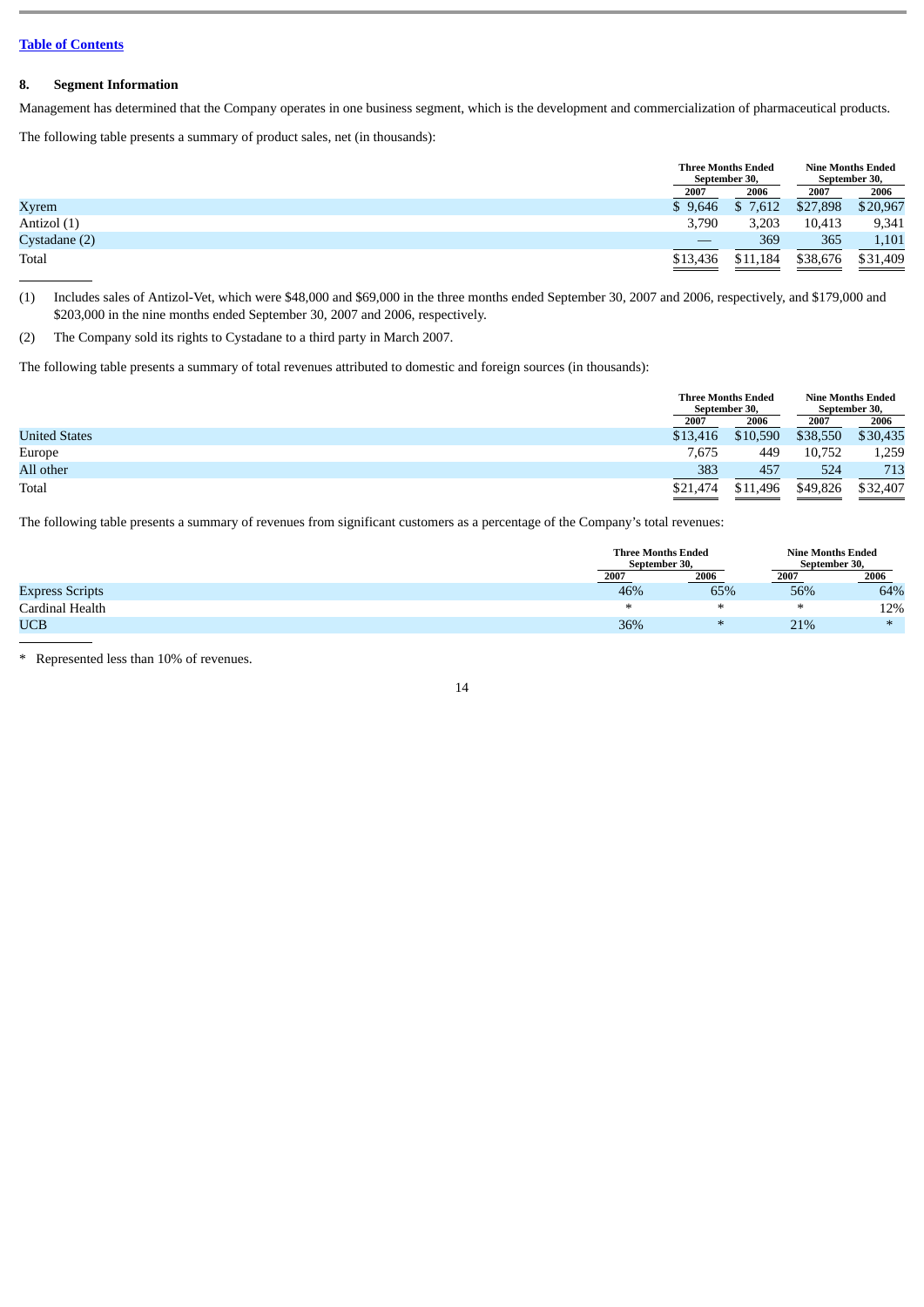## **9. Product License Agreements**

In January 2007, the Company entered into a product license agreement with Solvay Pharmaceuticals, Inc. ("Solvay") for the rights to market Luvox® CR and Luvox<sup>®</sup> in the United States. The Company made a \$2.0 million payment upon execution of the agreement, and agreed to make additional payments of up to \$138.0 million upon achievement of development and commercial milestones. Up to \$41.0 million of these milestone payments are payable at or prior to commercial launch of Luvox CR, and \$2.0 million of these milestone payments are payable if the Company commercially launches Luvox. As the initial \$2.0 million payment has no alternative future use, the Company expensed this amount as research and development expense in the three months ended March 31, 2007. In addition, the Company is required to pay Solvay royalties on commercial sales at specified rates.

## **10. Divestiture of Cystadane**

In March 2007, the Company signed an agreement with a third party under which that third party purchased the Company's rights to Cystadane, along with its associated product registrations, commercial inventory and trademarks, for cash consideration of \$9.0 million. The unrelated third party was also assigned certain contracts related to Cystadane, and assumed substantially all liabilities associated with Cystadane arising subsequent to March 1, 2007. The Company and the third party concurrently entered into a Transition Services Agreement under which the Company performed substantially all of the ongoing services necessary for the sale and promotion of Cystadane on behalf of the third party until June 2007. The Company recorded a gain of approximately \$5.1 million in the nine months ended September 30, 2007 on the sale of the rights to Cystadane.

## **11. Gain on Extinguishment of Development Financing**

In August 2005, the Company entered into an agreement with a third party under which the third party agreed to provide \$30.0 million to fund a Phase III clinical trial of JZP-3, a product candidate then in development. The Company was obligated to repay the third party \$37.5 million subject to, and conditioned upon, approval by the FDA to market the product in the United States. In addition, the Company agreed to pay royalties at specified rates based on sales of the product within the United States. Under that agreement, the Company received \$15.0 million in 2005 and \$15.0 million in 2006. In June 2006, following analysis of the results of the Phase III clinical trial, the Company notified the third party of the Company's intention to discontinue development of JZP-3 and not to seek product marketing approval from the FDA. As of the date the Company notified the third party of the Company's intention to discontinue development of JZP-3, the Company had recorded \$31.6 million for future possible payments as a liability on its balance sheet, of which \$30.0 million related to principal and \$1.6 million related to interest accrued using the effective interest method. As a result of the Company's notification, and the subsequent formal termination of the contract in July 2006, the Company was not obligated to make any payments to the third party that otherwise would have been made upon regulatory approval, launch and commercialization of JZP-3, and the Company recorded a gain of \$31.6 million in the three and nine months ended September 30, 2006 resulting from the extinguishment of liabilities related to this development financing.

#### **12. Facilities Leases**

In March 2007, the Company entered into a lease agreement for approximately 13,000 square feet of office space in Palo Alto, California. The annual lease payments for this space are approximately \$460,000. The fixed term expires in August 2008. In August 2007, the Company entered into a lease agreement for approximately 11,000 square feet of office space in Palo Alto, California, which expires in August 2009. The annual lease payments are approximately \$419,000.

#### **13. Line of Credit**

In September 2007, the Company extended its existing line of credit under which the Company may borrow up to 80% of eligible accounts receivable up to a maximum of \$5.0 million in borrowings, for an additional 60 days.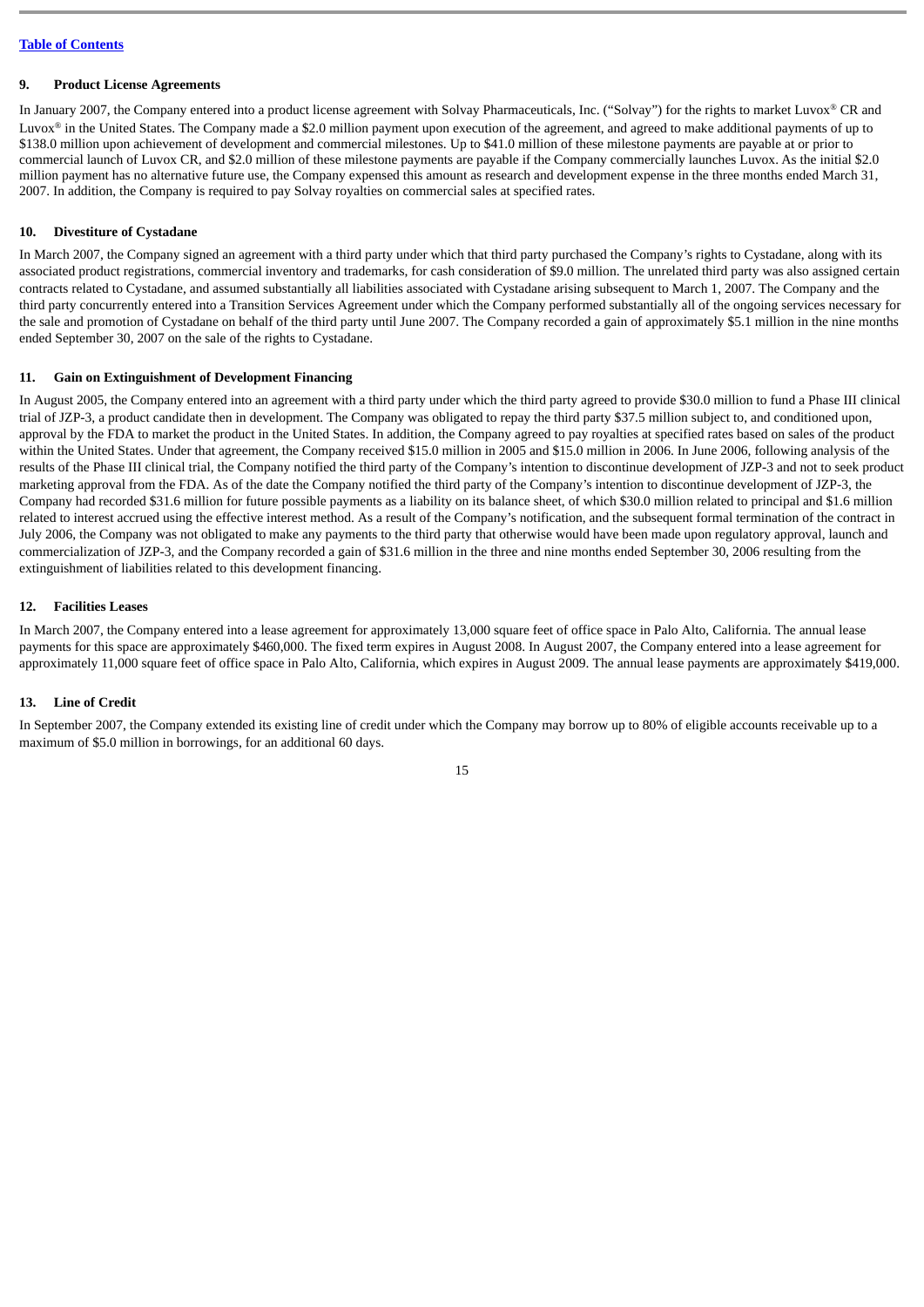#### <span id="page-15-0"></span>**Item 2. Management's Discussion and Analysis of Financial Condition and Results of Operations.**

*The following discussion of our financial condition and the results of operations should be read in conjunction with the condensed consolidated financial statements and notes to condensed consolidated financial statements included elsewhere in this quarterly report on Form 10-Q. This discussion contains forward looking statements that involve risks and uncertainties. When reviewing the discussion below, you should keep in mind the substantial risks and uncertainties that characterize our business. In particular, we encourage you to review the risks and uncertainties described in Part II Item 1A. "Risk Factors" included elsewhere in this report. These risks and uncertainties could cause actual results to differ materially from those projected in forward-looking statements contained in this report or implied by past results and trends. Forward-looking statements are statements that attempt to forecast or anticipate future developments in our business and we encourage you to review the examples of our forward-looking statements under the heading "Cautionary Note Regarding Forward-Looking Statements" that appears at the end of this discussion. These statements, like all statements in this report, speak only as of their date (unless another date is indicated), and we undertake no obligation to update or revise these statements in light of future developments.*

#### **Overview**

We are a specialty pharmaceutical company focused on identifying, developing and commercializing innovative products to meet unmet medical needs in neurology and psychiatry. Our goal is to build a broad portfolio of products through a combination of internal development and acquisition and in-licensing activities, and to utilize our specialty sales force to promote our products in our target markets. We apply novel formulations and drug delivery technologies to known drug compounds, and compounds with the same mechanism of action or similar chemical structure as marketed products, to improve patient care by, among other things, improving efficacy, reducing adverse side effects or increasing patient compliance relative to existing therapies. By working with these drug compounds, we believe that we can substantially mitigate the risks and reduce the costs and time associated with product development and commercialization of new therapies with significant market opportunities. Through the application of novel formulations and drug delivery technologies available from third parties, we also explore potential new indications for known drug compounds. Since our inception in 2003, we have built a commercial operation and assembled a portfolio of products and product candidates that currently includes two marketed products, one product candidate for which an approvable letter has been issued by the United States Food and Drug Administration, or FDA, and four product candidates in various stages of clinical development. We also have additional product candidates in earlier stages of development. In March 2007, we sold our rights to a third marketed product, Cystadane®, for cash consideration of \$9.0 million.

Our marketed products are:

- *Xyrem® (sodium oxybate) oral solution*. Xyrem is the only product approved by the FDA for the treatment of both cataplexy and excessive daytime sleepiness in patients with narcolepsy. We promote Xyrem in the United States to neurologists, psychiatrists, pulmonologists and sleep specialists through our specialty sales force. Xyrem is distributed in the United States by Express Scripts Specialty Distribution Services, or Express Scripts, a specialty pharmaceutical distribution company, which is our only customer for Xyrem. We have licensed the rights to commercialize Xyrem in 54 countries outside of the United States to UCB Pharma Limited, or UCB, and in Canada to Valeant Canada Limited, or Valeant. UCB has commercially launched Xyrem in 13 countries, and Valeant launched Xyrem in Canada at the end of July 2007.
- *Antizol® (fomepizole).* Antizol is the only FDA-approved antidote for suspected or confirmed ethylene glycol or methanol poisonings in humans. We market Antizol primarily to hospitals and emergency rooms. Antizol is distributed to wholesalers in the United States. We also market Antizol-Vet®, an injectable formulation of fomepizole approved as an antidote for suspected or confirmed ethylene glycol poisoning in dogs.

#### Our late-stage product candidates are:

• *Luvox® CR (fluvoxamine maleate extended release capsules)*. Our most advanced product candidate is Luvox CR, an extended release formulation of fluvoxamine, a selective serotonin reuptake inhibitor, which has been developed for the treatment of obsessive compulsive disorder and social anxiety disorder. We obtained the exclusive rights to market and distribute Luvox CR in the United States from Solvay Pharmaceuticals, Inc., or Solvay, in January 2007. Solvay submitted a new drug application, or NDA, to the FDA for Luvox CR in April 2006. In February 2007, the FDA issued an approvable letter for Luvox CR, and in June 2007, Solvay submitted its complete response to the approvable letter. In July 2007, the FDA accepted for review the submission of the complete response by Solvay, and the FDA's Prescription Drug User Fee Act, or PDUFA, date for taking action on the response is December 22, 2007. Under our agreement with Solvay, Solvay has primary responsibility for the NDA for Luvox CR and communications with the FDA until after such time, if ever, as the FDA approves the NDA for Luvox CR. Subject to the satisfaction of the requirements set forth in an approvable letter issued by the FDA to Solvay and FDA approval, we expect to commence promotion of Luvox CR in the United States in the first quarter of 2008 through an expanded specialty sales force. During the remainder of 2007 and during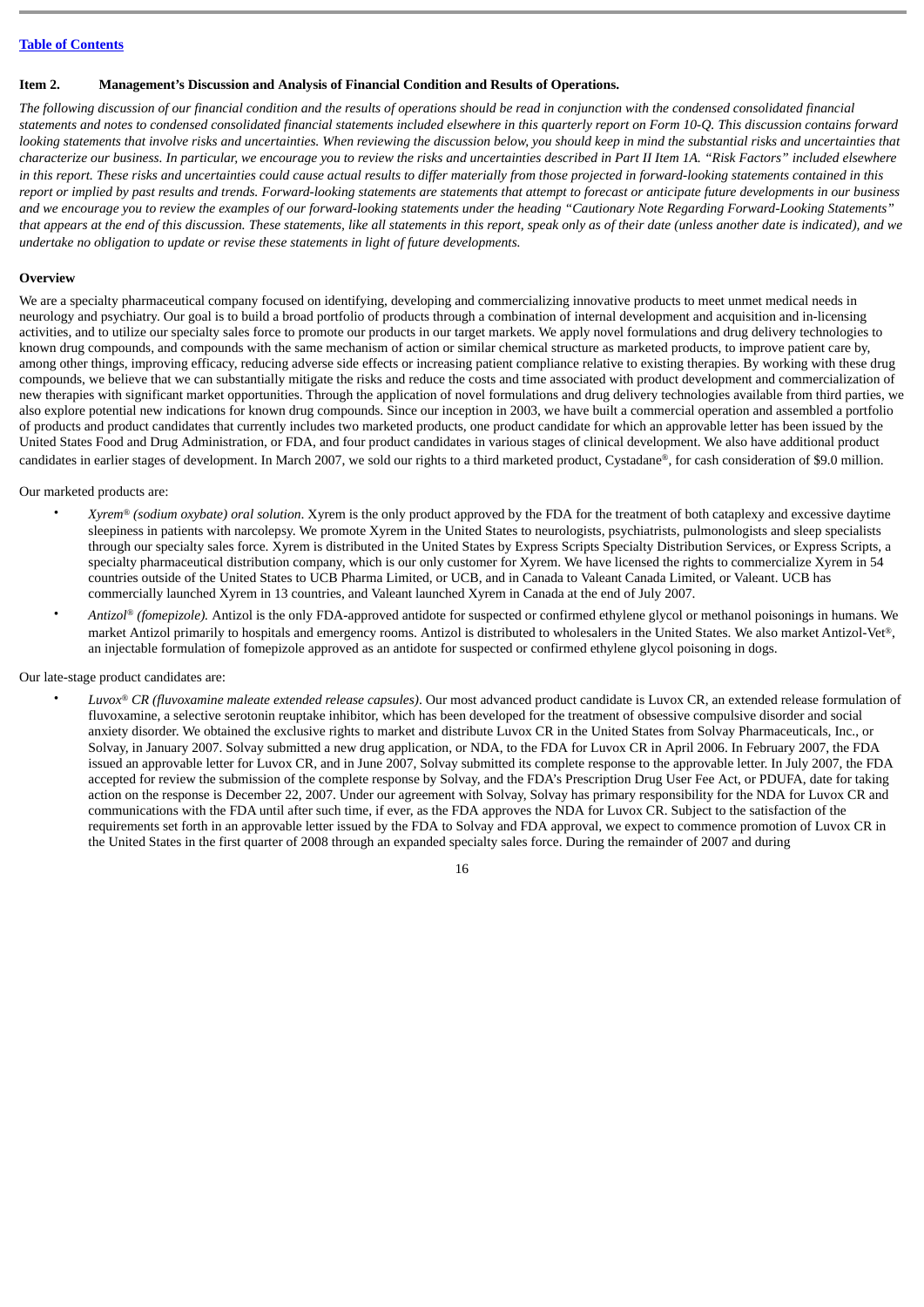2008, we expect to make significant expenditures relating to the planned launch and commercialization of Luvox CR, including milestone payments to Solvay, activities related to our preparation for marketing and promotion, expansion of our specialty sales force and production of commercial quantities of Luvox CR.

• *JZP-6 (sodium oxybate).* We are developing a liquid dosage form of sodium oxybate, the active pharmaceutical ingredient in Xyrem, for the treatment of fibromyalgia syndrome. We have successfully completed a Phase II clinical trial of this product candidate for the treatment of fibromyalgia syndrome. We are currently conducting two pivotal Phase III clinical trials, and we expect preliminary data from the first Phase III pivotal clinical trial in the second half of 2008. We have granted to UCB the commercialization rights to JZP-6 in 54 countries outside of the United **States** 

In addition to our product candidates in late-stage development, our clinical development pipeline includes the following product candidates:

- *JZP-4 (Type IIa sodium channel antagonist).* JZP-4, a controlled release formulation of an anticonvulsant that is in the same chemical class as Lamictal® (lamotrigine), an antiepileptic drug marketed by GlaxoSmithKline is being developed for the treatment of epilepsy and bipolar disorder.
- *JZP-8 (benzodiazepine).* JZP-8, a novel formulation incorporating a benzodiazepine, is being developed for the treatment of recurrent acute repetitive seizures in epilepsy patients who continue to have seizures on stable anti-epileptic regimens.
- *JZP-7 (dopamine agonist).* JZP-7, a novel formulation incorporating a dopamine agonist, is being developed for the treatment of restless legs syndrome.

On June 6, 2007, we completed our initial public offering of 6,000,000 shares of our common stock at a public offering price of \$18.00 per share. Net cash proceeds from the initial public offering were approximately \$97.4 million, after deducting underwriting discounts and commissions and estimated offering expenses, not all of which had been paid as of September 30, 2007.

In July 2007, we and our wholly-owned subsidiary, Orphan Medical, Inc., settled a matter relating to an investigation by the United States, acting through the Department of Justice, the United States Attorney's Office for the Eastern District of New York and other federal agencies, including the Office of Inspector General of the United States Department of Health and Human Services or HHS-OIG. Orphan Medical pled guilty to one felony count of introducing a misbranded drug into interstate commerce. A total of approximately \$20.0 million in civil and criminal payments is required to be paid over the next several years in connection with this matter. We have agreed to guarantee payment of amounts payable by Orphan Medical.

We were not prosecuted; however, as part of the settlement we entered into a corporate integrity agreement with the HHS-OIG. That agreement requires us to maintain a comprehensive compliance program, which we have in place, and we will have additional ongoing compliance-related operating costs related to our compliance program and the corporate integrity agreement. See Part I, Item 1 "Note 7, Commitments and Contingencies" elsewhere in this report for additional details regarding this settlement.

In July 2007, we completed a pharmacokinetic study of JZP-2, a product candidate for the acute treatment of panic attacks associated with panic disorder. Based upon our analysis of the pharmacokinetic data generated by the study, we have discontinued this product candidate.

Since our inception, we have incurred significant net losses, and we expect to continue to incur net losses for the next several years as we develop, acquire or inlicense additional products or product candidates, expand clinical trials for our product candidates currently in clinical development, expand our research and development activities, seek regulatory approvals and engage in commercialization preparation activities in anticipation of potential FDA approval of our product candidates. We are expanding our commercial organization to launch additional products. It is very expensive to launch a product, and many expenses are incurred before revenues are received. We are unable to predict the extent of any future losses or when we will become profitable, if at all. In addition, we will need to raise additional funds to support our operations, and such funding may not be available to us on acceptable terms, or at all. If we are unable to raise additional funds when needed, we may not be able to continue development of our product candidates or we could be required to delay, scale back or eliminate some or all of our development programs and other operations.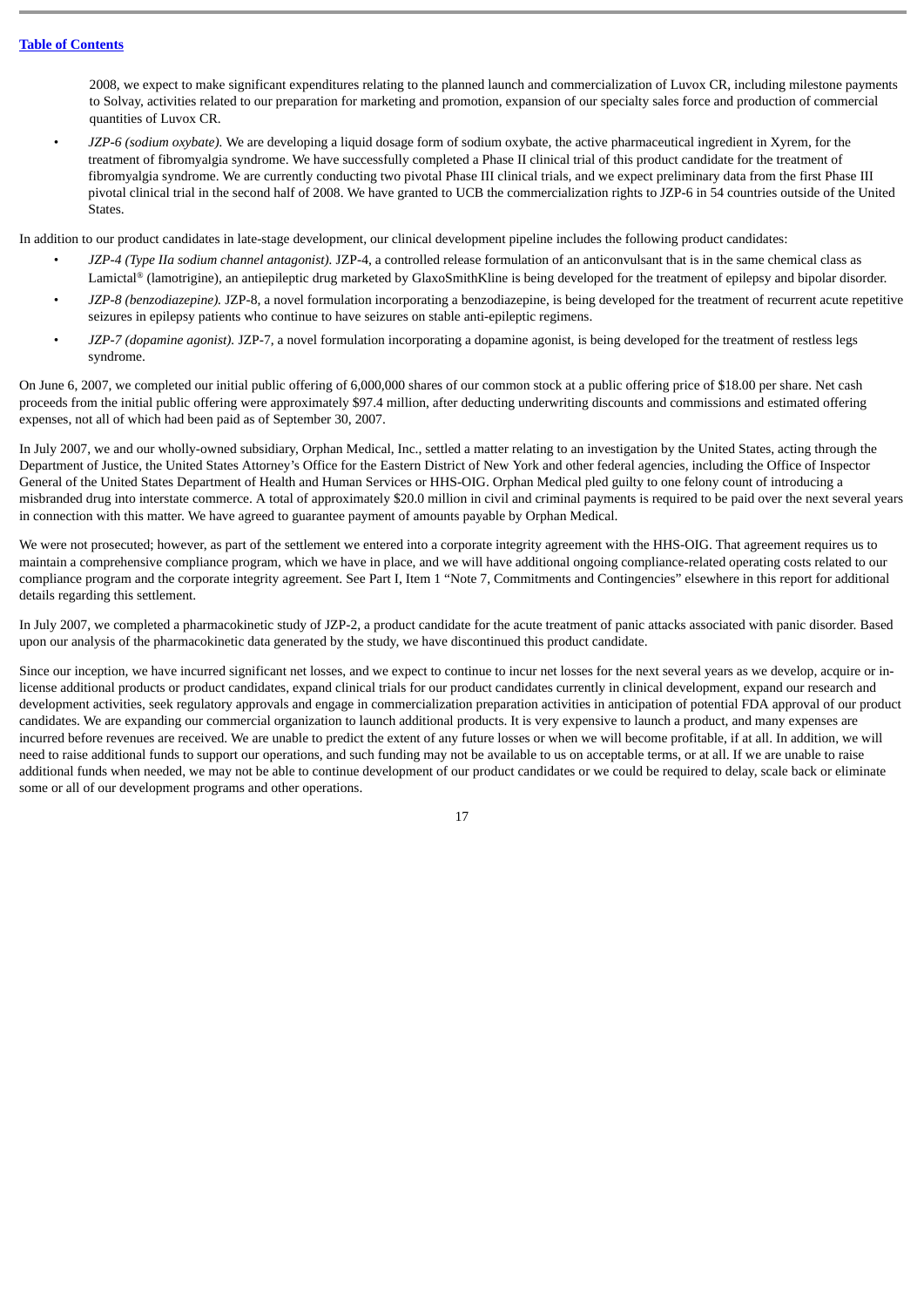#### *Revenues*

*Product Sales, Net*

The following is a summary of our product sales, net for the three and nine months ended September 30, 2007 and 2006:

|               |          | <b>Three Months Ended</b><br>September 30, | <b>Nine Months Ended</b><br>September 30, |          |
|---------------|----------|--------------------------------------------|-------------------------------------------|----------|
|               | 2007     | 2006                                       | 2007                                      | 2006     |
|               |          |                                            | (In thousands)                            |          |
| Xyrem         | \$9,646  | 7,612                                      | \$27,898                                  | \$20,967 |
| Antizol (1)   | 3,790    | 3,203                                      | 10,413                                    | 9,341    |
| Cystadane (2) |          | 369                                        | 365                                       | 1,101    |
| Total         | \$13,436 | \$11,184                                   | \$38,676                                  | \$31,409 |

(1) Includes sales of Antizol-Vet, which were \$48,000 and \$69,000 in the three months ended September 30, 2007 and 2006, respectively, and \$179,000 and \$203,000 in the nine months ended September 30, 2007 and 2006, respectively.

(2) We sold our rights to Cystadane to a third party in March 2007.

*Xyrem (sodium oxybate) oral solution*. Revenues from sales of Xyrem represented primarily sales in the United States to Express Scripts. Revenues from sales of Xyrem under our agreements with UCB and Valeant have not been material. Orphan drug exclusivity for Xyrem in the United States expires in 2009 for the treatment of cataplexy in patients with narcolepsy, and in 2012 for the treatment of excessive daytime sleepiness in patients with narcolepsy.

*Antizol (fomepizole).* Revenues from sales of Antizol in the United States represented primarily sales to pharmaceutical wholesalers. Our sales of Antizol to distributors outside of the United States have not been material. The orphan drug exclusivity for Antizol expired for ethylene glycol poisoning in 2004 and is scheduled to expire in December 2007 for methanol poisoning. If third parties introduce generic versions of Antizol, revenues and gross margins from sales of Antizol, could be negatively impacted by competition which may cause us to reassess the value of the Antizol intangible asset. The value of this asset as recorded on our condensed consolidated balance sheet at September 30, 2007 was \$23.7 million. Antizol is stocked by hospitals for use in emergency rooms and sales are typically uneven from quarter to quarter. We do not believe that the increased sales during the three months ended September 30, 2007 are necessarily indicative of sales in future periods.

*Cystadane (betaine anhydrous).* We sold our rights to Cystadane in March 2007 for \$9.0 million, and, accordingly, we will not receive future revenues from the sale of this product.

#### *Royalties, Net*

We receive royalties primarily from international distributors of our products, typically based on their net sales of our products. Royalty income was \$253,000 and \$150,000 in the three months ended September 30, 2007, and 2006 respectively, and \$824,000 and \$336,000 in the nine months ended September 30, 2007 and 2006, respectively. Although we do not expect royalty revenues to comprise a substantial portion of our revenues in the near future, we expect royalty revenues to increase as sales of Xyrem by UCB increase.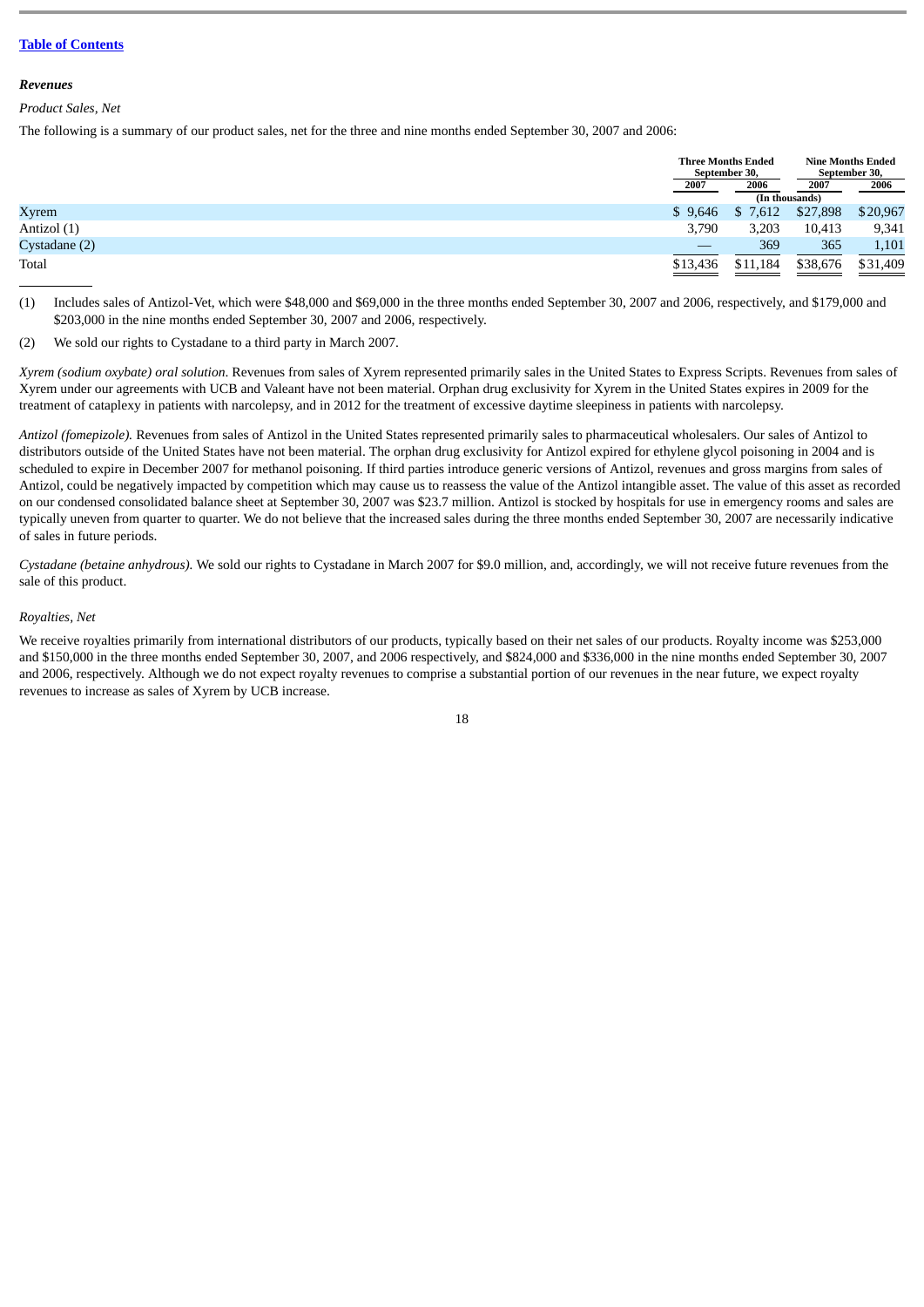#### *Contract Revenues*

Almost all of our contract revenues related to upfront or milestone payments received from UCB. UCB made nonrefundable commercial milestone payments of \$500,000 and \$2.0 million in June 2006 and March 2007, respectively, which we recognized upon achievement of the milestones. UCB also made a nonrefundable development milestone payment of \$7.5 million in September 2007 in connection with the clinical trials of JZP-6, which we also recognized upon achievement. In connection with the expansion of our agreement with UCB in 2006, UCB made an upfront payment of \$5.0 million and subsequently an additional payment of \$10.0 million upon exercise of its rights to develop and commercialize JZP-6 for the treatment of fibromyalgia syndrome. These payments are being recognized as revenue through 2019, the estimated performance period of the contract. This amortization resulted in \$280,000 and \$813,000 of contract revenues for the three and nine months ended September 30, 2007, respectively.

#### *Research and Development Expenses*

Our research and development expenses consisted of expenses incurred in identifying, developing and testing our product candidates. These expenses consisted primarily of fees paid to contract research organizations and other third parties to assist us in managing, monitoring and analyzing our clinical trials, clinical trial costs paid to sites and investigators' salaries, costs of non-clinical studies, including toxicity studies in animals, costs of contract manufacturing services, costs of materials used in clinical trials and non-clinical studies, fees paid to third parties for development candidates or drug delivery or formulation technologies that we have licensed, allocated expenses, such as facilities and information technology that support our research and development activities, and related personnel expenses, including stock-based compensation. Research and development costs are expensed as incurred, including payments made under our license agreements for product candidates in development.

Conducting a significant amount of research and development is central to our business model. Since our formation in 2003 through September 30, 2007, we incurred approximately \$168.0 million in research and development expenses, and we plan to continue to make significant investments in research and development for the foreseeable future in order to realize the potential of our portfolio of product candidates and earlier-stage research and development projects. Product candidates in later-stage clinical development generally have higher development costs than those in earlier stages of development, primarily due to the significantly increased size and length of the clinical trials.

We designate development projects to which we have allocated significant research and development resources with the term "JZP" and a unique number. Earlierstage development and product lifecycle extension projects are included in "Other projects" in the following table. Early product concept feasibility studies and other research activities are included in "R&D support" in the following table. The expenditures summarized in the following table reflect costs directly attributable to each development candidate and to our "Other projects." We do not allocate salaries, benefits or other indirect costs to our development candidates or "Other projects," but include these costs in "R&D support" in the following table. The following table summarizes our research and development expenses for the nine months ended September 30, 2007 and, for JZP projects currently under development, direct research and development expenses attributed to each project from its inception through September 30, 2007.

|                | <b>Nine Months</b><br>Ended<br>September 30,<br>2007 | From 2004 to<br>September 30,<br>2007 |  |
|----------------|------------------------------------------------------|---------------------------------------|--|
| Luvox CR       | 5,775<br>D                                           | 5,775<br>S                            |  |
| JZP-6          | 17,698                                               | 31,907                                |  |
| $JZP-4$        | 6,084                                                | 17,001                                |  |
| JZP-8          | 900                                                  | 2,616                                 |  |
| $JZP-7$        | 1,397                                                | 2,879                                 |  |
| Other projects | 1,322                                                |                                       |  |
| R&D support    | 16,076                                               |                                       |  |
| Total          | 49,252                                               |                                       |  |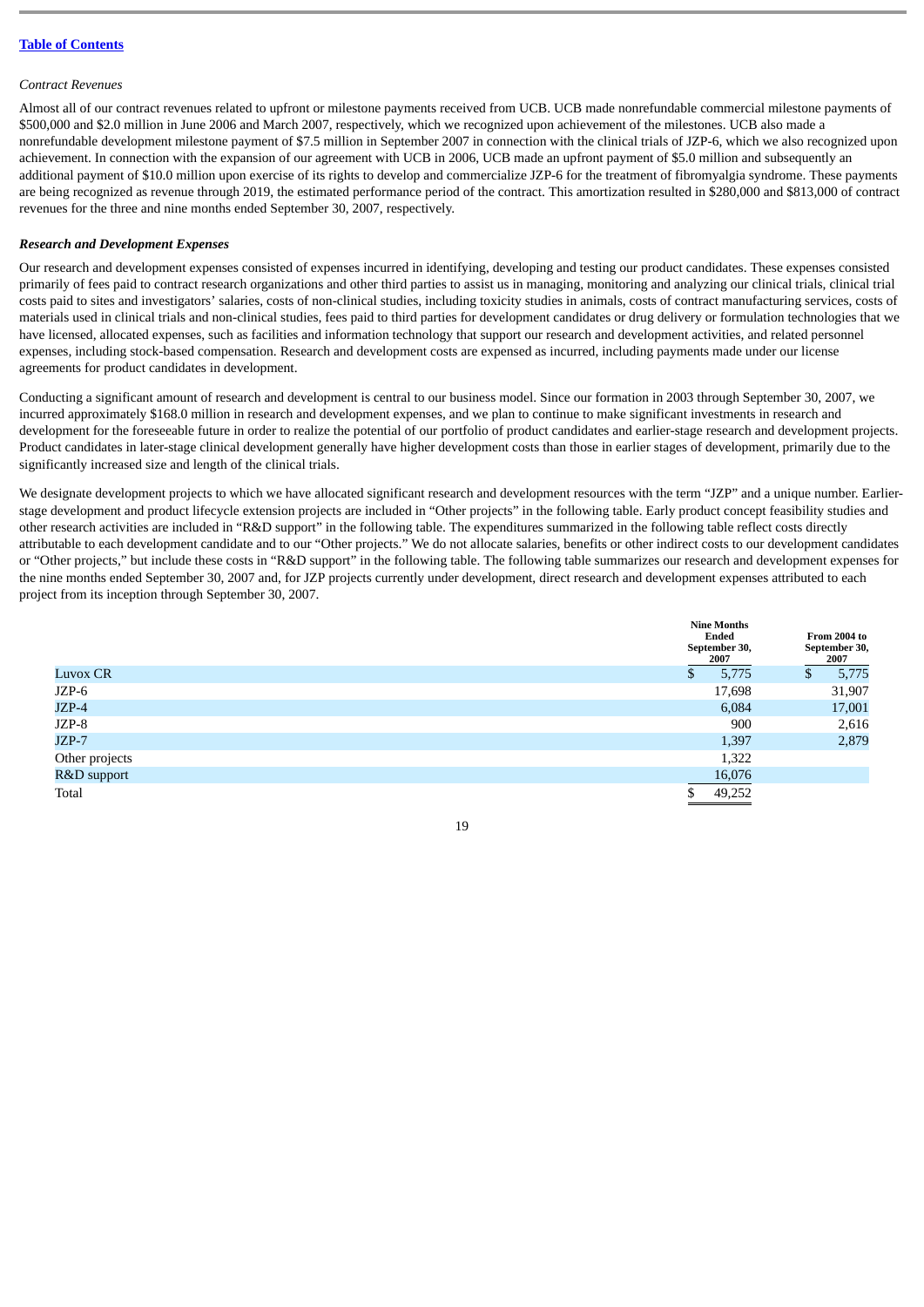During the nine months ended September 30, 2007, our research and development expenses for Luvox CR primarily consisted of a \$2.0 million payment upon execution of a product license agreement and \$3.8 million of expenses in connection with the scale-up for commercial manufacturing of Luvox CR. For the year ending December 31, 2007, we expect to incur development expenses of approximately \$8.0 to \$10.0 million related to Luvox CR, some of which will relate to the manufacturing of commercial supplies of the product that might be sold to customers, which will not be capitalized into inventory prior to approval of the product candidate. In addition, expenses attributed to other projects during the nine months ended September 30, 2007 was reduced by \$1.3 million as a result of an agreement with a former technology partner related to a project that was terminated in 2005.

#### **Critical Accounting Policies and Significant Estimates**

To understand our financial statements, it is important to understand our critical accounting policies and estimates. The preparation of our financial statements in conformity with United States generally accepted accounting principles requires us to make estimates and assumptions that affect the reported amounts of assets and liabilities and disclosure of contingent assets and liabilities at the date of the financial statements and the reported amounts of revenues and expenses during the reporting period. Significant estimates and assumptions are required in the determination of revenue recognition, in particular related to our agreement with UCB, sales deductions for estimated specialty distributor and wholesaler fees, prompt payment discounts, Medicaid rebates, chargebacks, customer rebates, and royalties. Significant estimates and assumptions are also required to determine whether to capitalize intangible assets, the amortization periods for identifiable intangible assets, the potential impairment of goodwill and other intangible assets, stock-based compensation, beneficial conversion features, accrued expenses and in-process research and development. Some of these judgments can be subjective and complex, and, consequently, actual results may differ from these estimates. For any given individual estimate or assumption we make, there may also be other estimates or assumptions that are reasonable. Although we believe our estimates and assumptions are reasonable, they are based upon information available at the time the estimates and assumptions were made.

Our critical accounting policies and significant estimates are detailed in our Registration Statement on Form S-1/A filed with the Securities and Exchange Commission, or SEC, on May 31, 2007. There have been no material changes in our critical accounting policies and estimates and judgments since that date.

#### **Results of Operations**

*Comparison of Three and Nine Months Ended September 30, 2007 and 2006*

|                                                 | <b>Three Months Ended</b><br>September 30,<br>Increase/ |                | <b>Nine Months Ended</b><br>%Increase/<br>September 30, |            |          | Increase/         | %Increase/  |            |
|-------------------------------------------------|---------------------------------------------------------|----------------|---------------------------------------------------------|------------|----------|-------------------|-------------|------------|
|                                                 | 2007                                                    | 2006           | (Decrease)                                              | (Decrease) | 2007     | 2006              | (Decrease)  | (Decrease) |
|                                                 |                                                         | (In thousands) |                                                         |            |          | (In thousands)    |             |            |
| Product sales, net                              | \$13,436                                                | \$11,184       | \$<br>2,252                                             | 20%        | \$38,676 | \$ 31,409         | \$<br>7,267 | 23%        |
| Royalties, net                                  | 253                                                     | 150            | 103                                                     | 69%        | 824      | 336               | 488         | 145%       |
| Contract revenue                                | 7,785                                                   | 162            | 7,623                                                   | 4706%      | 10,326   | 662               | 9,664       | 1460%      |
| Cost of product sales                           | 1,938                                                   | 2,044          | (106)                                                   | (5%)       | 5,620    | 5,367             | 253         | 5%         |
| Research and development                        | 16,978                                                  | 14,746         | 2,232                                                   | 15%        | 49,252   | 41,920            | 7,332       | 17%        |
| Selling, general and administrative             | 18,069                                                  | 12,906         | 5,163                                                   | 40%        | 50,583   | 38,841            | 11,742      | 30%        |
| Amortization of intangible assets               | 2,287                                                   | 2,400          | (113)                                                   | (5%)       | 6,936    | 7,200             | (264)       | (4%)       |
| Provision for government settlement             |                                                         | __             |                                                         | N/A(1)     | 17,469   | $\hspace{0.05cm}$ | 17,469      | N/A(1)     |
| Interest income                                 | 1,969                                                   | 516            | 1,453                                                   | 282%       | 4,360    | 1,688             | 2,672       | 158%       |
| Interest expense                                | (3,511)                                                 | (3,272)        | (239)                                                   | 7%         | (10,093) | (10, 818)         | 725         | (7%)       |
| Other income (expense), net                     | (19)                                                    | (579)          | 560                                                     | (97%)      | 1,816    | (397)             | 2,213       | (557%)     |
| Gain on extinguishment of development financing |                                                         |                |                                                         |            |          |                   |             |            |
| obligation                                      |                                                         | 31,592         | (31,592)                                                | N/A(1)     |          | 31,592            | (31,592)    | N/A(1)     |
| Gain on sale of product rights                  |                                                         |                |                                                         | N/A(1)     | 5,145    |                   | 5,145       | N/A(1)     |
|                                                 |                                                         |                |                                                         |            |          |                   |             |            |

*(1)* No comparable data for prior period or comparison to prior period is not meaningful.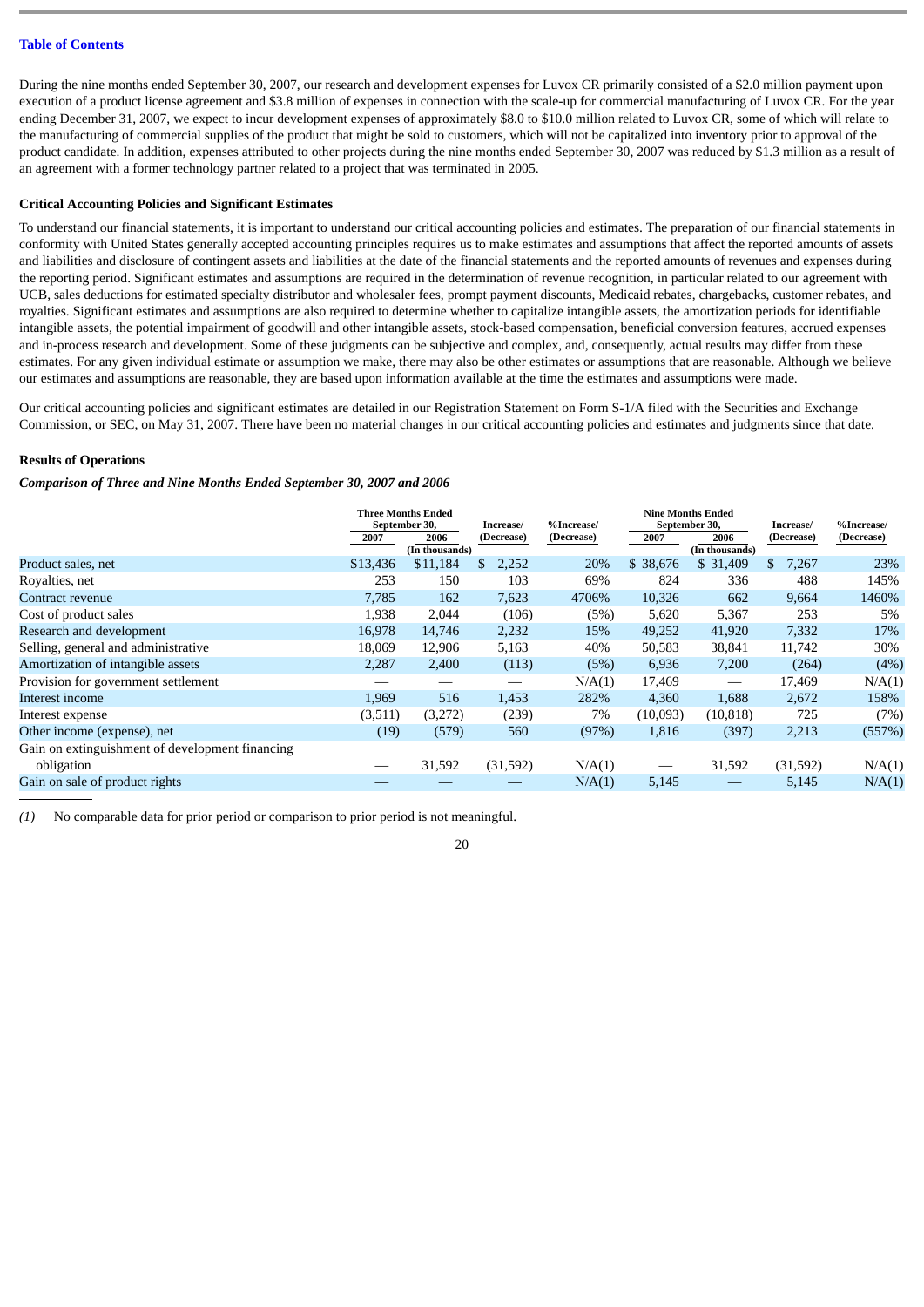#### *Product Sales, Net*

The increase in product sales, net in the three and nine months ended September 30, 2007 as compared to the same periods in 2006 was primarily due to the growth of Xyrem sales, which increased by \$2.0 million and \$6.9 million, respectively. The product sales, net for the three and nine months ended September 30, 2007 were each reduced by \$311,000 as a result of our decision to reserve for costs associated with an isolated manufacturing issue that occurred in one lot of Xyrem in Europe in 2006. We believe the increase in Xyrem sales was primarily attributable to our investments in Xyrem marketing programs and the continued integration of our expanded sales force as well as to increases in the price we charge Express Scripts instituted in August 2006 and May 2007. Sales of Antizol and Antizol-Vet increased by \$587,000 and \$1.1 million in the three and nine months ended September 30, 2007, respectively, compared to the same periods in 2006. Antizol is stocked by hospitals for use in emergency rooms and sales are typically uneven from quarter to quarter. We do not believe that the higher sales of Antizol in the three and nine months ended September 30, 2007 is necessarily indicative of sales in future periods. As a result of the sale of our rights to Cystadane in March 2007, we did not record any sales of this product in the three months ended September 30, 2007.

#### *Royalties, Net*

The increase in royalties, net in the three and nine months ended September 30, 2007 compared to same periods in 2006 was almost entirely due to an increase in royalties on sales of Xyrem by UCB.

#### *Contract Revenue*

Contract revenue in both the three and nine months ended September 30, 2007 included a \$7.5 million payment due upon the achievement of a development milestone in the clinical trials of JZP-6 in August 2007. Contract revenue in the three and nine months ended September 30, 2007 also included \$285,000 and \$826,000, respectively, related primarily to the amortization of deferred revenues on \$15.0 million of payments received from UCB in the second half of 2006. In addition, contract revenue in the nine months ended September 30, 2007 included a \$2.0 million commercial milestone payment from UCB in March 2007, triggered by regulatory approval of Xyrem in Europe for the treatment of narcolepsy with cataplexy. Contract revenue in both the three and nine months ended September 30, 2006 included \$162,000 related to the amortization of deferred revenues on \$15.0 million of payments received from UCB in the second half of 2006. In addition, contract revenue in the nine months ended September 30, 2006 included \$500,000 received from UCB upon achievement of a commercial milestone in June 2006.

#### *Cost of Product Sales*

The decrease in cost of product sales in the three months ended September 30, 2007 as compared to the three months ended September 30, 2006 was due to higher Xyrem unit costs in the three months ended September 30, 2006. The higher unit costs in the three months ended September 30, 2006 were due primarily to the sale of inventory with higher packaging costs.

The increase in cost of product sales in the nine months ended September 30, 2007 compared to the nine months ended September 30, 2006 was primarily due to an increase in product sales, partially offset by an expense in the nine months ended September 30, 2006 related to a fair value adjustment to inventory acquired as part of the acquisition of Orphan Medical and higher Xyrem unit costs resulting from higher packaging costs.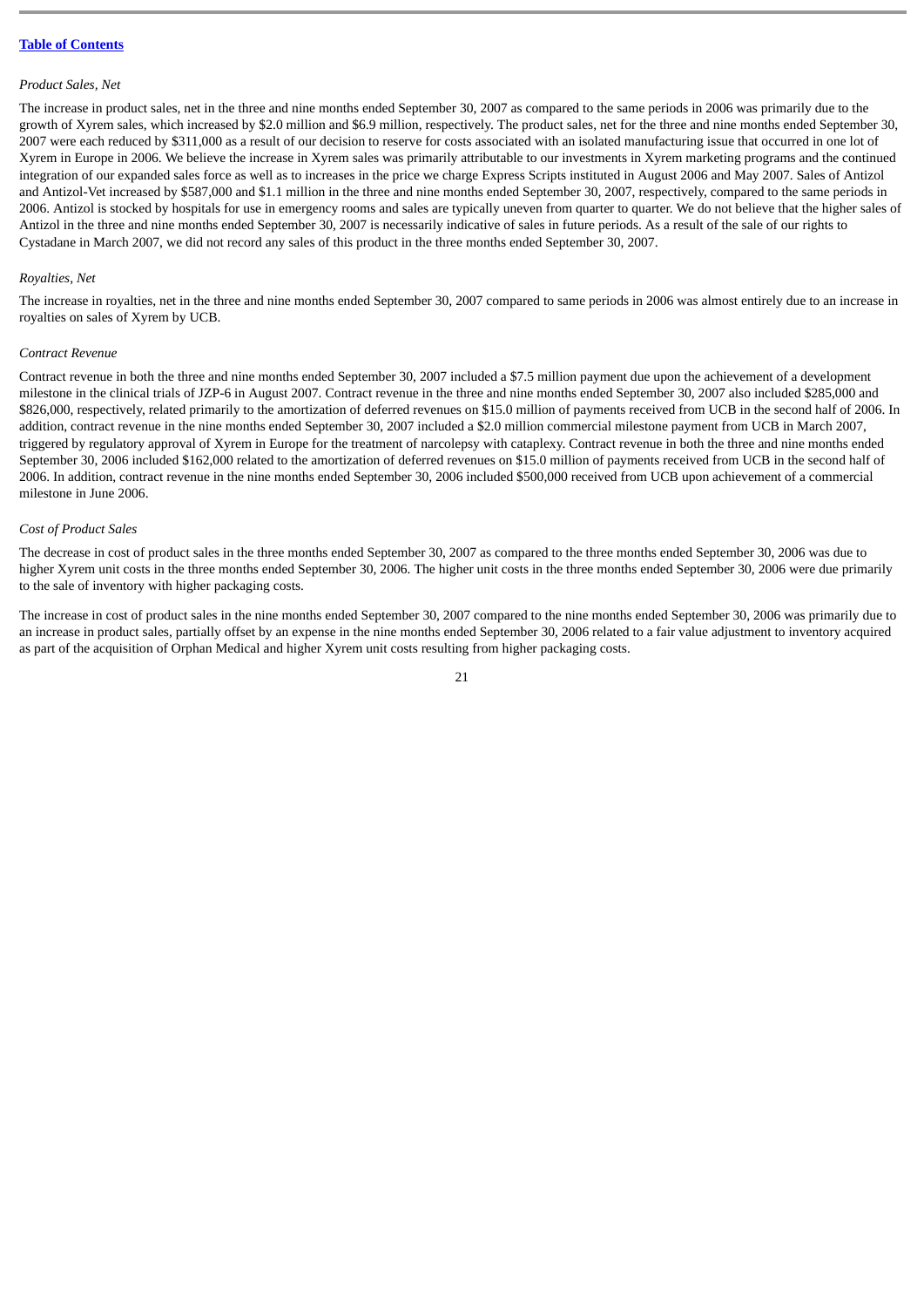#### *Research and Development Expenses*

Higher research and development expenses in the three and nine months ended September 30, 2007 as compared to the same periods in 2006 resulted from increased headcount and related expenses and to a lesser extent increased spending on development projects, partially offset by a benefit of \$1.3 million, recorded in the three and nine months ended September 30, 2007, as a result of an agreement with a former technology partner related to a project that was terminated in 2005.

#### *Selling, General and Administrative Expenses*

Selling, general and administrative expenses were higher in the three months and nine months ended September 30, 2007 as compared to the same periods in 2006 primarily due to growth in headcount and related expenses, spending in preparation for the launch of Luvox CR, and higher expenses to support the sales force. Legal fees were lower in the three and nine months ended September 30, 2007 as compared to the same periods of 2006, primarily as a result of the costs in 2006 of our initial response to the government investigation described in Part II Item 1 "Legal Proceedings". In order to prepare for the launch of Luvox CR, we plan to significantly expand our specialty sales force to approximately 200 positions by the end of 2007, many of which have recently been filled. As a result of these hires and other activities associated with the launch of Luvox CR we expect selling, general and administrative expenses to increase during the fourth quarter of 2007 and the first half of 2008.

#### *Amortization of Intangible Assets*

Our intangible assets consist primarily of developed technology, agreements not to compete and trademarks, all of which were recorded as a result of the acquisition of Orphan Medical in June 2005, and are amortized on a straight-line basis over their estimated useful lives. Amortization costs in the three and nine months ended September 30, 2007 were lower as compared to the same periods in 2006 as a result of the sale of our rights to Cystadane in March 2007. The orphan drug exclusivity for Antizol expired for ethylene glycol poisoning in 2004 and is scheduled to expire in December 2007 for methanol poisoning. If third parties introduce generic versions of Antizol, revenues and gross margins from sales of Antizol could be negatively impacted by competition which may cause us to reassess the carrying value of the Antizol intangible asset. The value of this asset as recorded on our condensed consolidated balance sheet at September 30, 2007 was \$23.7 million.

#### *Provision for Government Settlement*

In April 2006, we and Orphan Medical received subpoenas from the United States Department of Justice in connection with the sale and marketing of Xyrem. In July 2007, we reached a comprehensive settlement with the United States government in connection with this matter and agreed to make payments totaling approximately \$20.0 million, including interest, over the next several years. We recorded a charge of \$17.5 million in the nine months ended September 30, 2007, which represents the present value of these payments discounted at an interest rate of 4.6%.

#### *Interest Income*

Interest income was higher in the three and nine months ended September 30, 2007 as compared to the same periods in 2006 primarily due to higher average cash balances as a result of our IPO in June 2007.

#### *Interest Expense*

Interest expense in the three and nine months ended September 30, 2007 and 2006 primarily related to interest on our \$80.0 million principal amount of senior secured notes issued in June 2005. Interest on the notes is comprised of the accretion of a discount related to warrants that were issued in conjunction with the notes, amortization of debt issuance costs and quarterly cash payments for interest and was calculated using the effective interest method. In the nine months ended September 30, 2006, interest expense also included \$1.1 million related to the financing of a product candidate in development. In June 2006, following the analysis of the results of a Phase III clinical trial, we decided to discontinue development of the product candidate and therefore did not accrue interest subsequent to May 31, 2006.

#### *Other Income (Expense), Net*

In connection with the issuance of senior secured notes in June 2005, we issued warrants to purchase 785,728 shares of Series BB preferred stock at an exercise price of \$20.36 per share. The warrants are exercisable, at the option of the holders, at any time until June 24, 2012, and were recorded as preferred stock warrant liability. Prior to our initial public offering the preferred stock warrant liability was revalued at the end of each reporting period to fair value using the Black-Scholes option pricing model. On June 6, 2007, upon completion of our initial public offering, the warrants became exercisable for common stock and the liability was reclassified to stockholders' equity at its then fair value.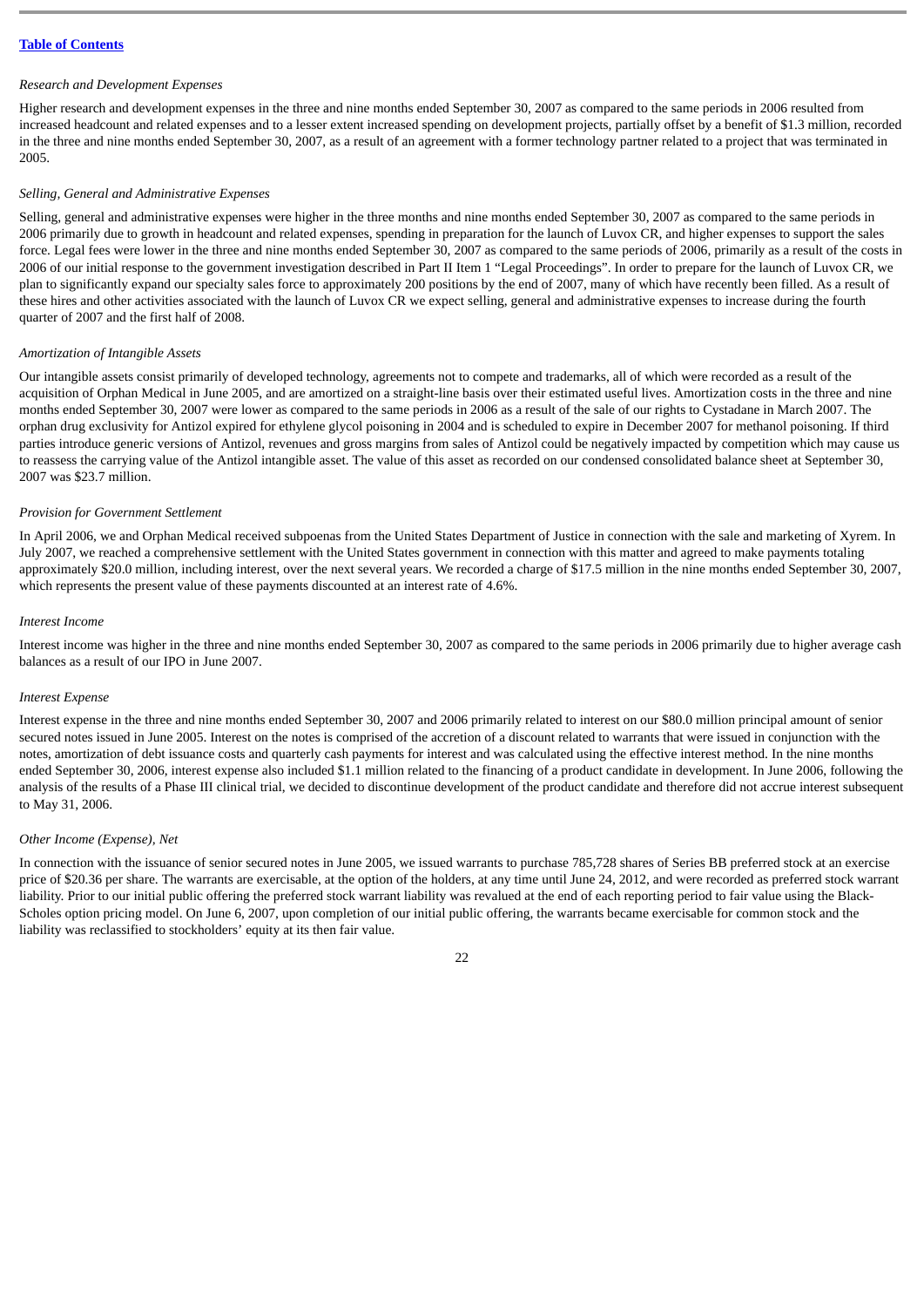We recorded a charge of \$579,000, in other income (expense), net, during the three months ended September 30, 2006, to reflect an increase in the fair value of the preferred stock warrant liability. We recorded a benefit of \$1.8 million and a charge of \$397,000, in other income (expense), net, during the nine months ended September 30, 2007 and 2006, respectively, to reflect changes in the fair value of the preferred stock warrant liability.

#### *Gain on Extinguishment of Development Financing Obligation*

In August 2005, we entered into an agreement with a third party under which the third party agreed to provide \$30.0 million to fund a Phase III clinical trial of JZP-3, a product candidate then in development. We were obligated to repay the third party \$37.5 million subject to, and conditioned upon, approval by the FDA to market the product in the United States. In addition, we agreed to pay royalties at specified rates based on sales of the product within the United States. Under that agreement, we received \$15.0 million in 2005 and \$15.0 million in 2006. In June 2006, following analysis of the results of the Phase III clinical trial, we notified the third party of our intention to discontinue development of JZP-3 and not to seek product marketing approval from the FDA. As of the date we notified the third party of our intention to discontinue development of JZP-3, we had recorded \$31.6 million for future possible payments as a liability on our balance sheet, of which \$30.0 million related to principal and \$1.6 million related to interest accrued using the effective interest method. As a result of our notification, and the subsequent formal termination of the contract in July 2006, we were not obligated to make any payments to the third party that otherwise would have been made upon regulatory approval, launch and commercialization of JZP-3, and we recorded a gain of \$31.6 million in the three and nine months ended September 30, 2006 resulting from the extinguishment of liabilities related to this development financing.

#### *Gain on Sale of Product Rights*

In March 2007, we entered into an agreement under which an unrelated third party purchased our rights to Cystadane, along with the associated product registrations, commercial inventory and trademarks, for \$9.0 million in cash. In connection with this transaction, we recorded a \$5.1 million gain in the nine months ended September 30, 2007.

#### **Liquidity and Capital Resources**

Since our inception, we have incurred significant net losses, and, as of September 30, 2007, we had an accumulated deficit of \$256.4 million. We have not achieved profitability, and we anticipate that we will continue to incur net losses for the next several years .To date, our operations have been financed primarily through the sale of preferred stock, the issuance of senior secured notes and warrants, a line of credit, development financing related to one of our previous product candidates, our collaboration with UCB related to one of our products and a product candidate and our initial public offering. In September 2007, we extended our existing line of credit for an additional 60 days under which we may borrow up to 80% of eligible accounts receivable up to a maximum of \$5.0 million in borrowings.

As of September 30, 2007, we had \$130.9 million in cash, cash equivalents and marketable securities, held primarily in obligations of United States government agencies, corporate debt securities and money market funds.

The following table shows a summary of our cash flows for the periods indicated:

|                             | <b>Nine Months Ended</b><br>September 30, |            |  |
|-----------------------------|-------------------------------------------|------------|--|
|                             | 2007                                      | 2006       |  |
|                             | (In thousands)                            |            |  |
| Cash provided by (used in): |                                           |            |  |
| Operating activities        | \$(53,030)                                | \$(39,492) |  |
| Investing activities        | (4,068)                                   | (1,212)    |  |
| Financing activities        | 98,122                                    | 50,004     |  |

Net cash used in operating activities during the nine months ended September 30, 2007 primarily reflected the net loss, offset in part by changes in working capital, depreciation and amortization, the liability under government settlement, the change in the preferred stock warrant liability and the gain on sale of product rights. Net cash used in operating activities during the nine months ended September 30, 2006 primarily reflected the net loss, offset in part by depreciation and amortization and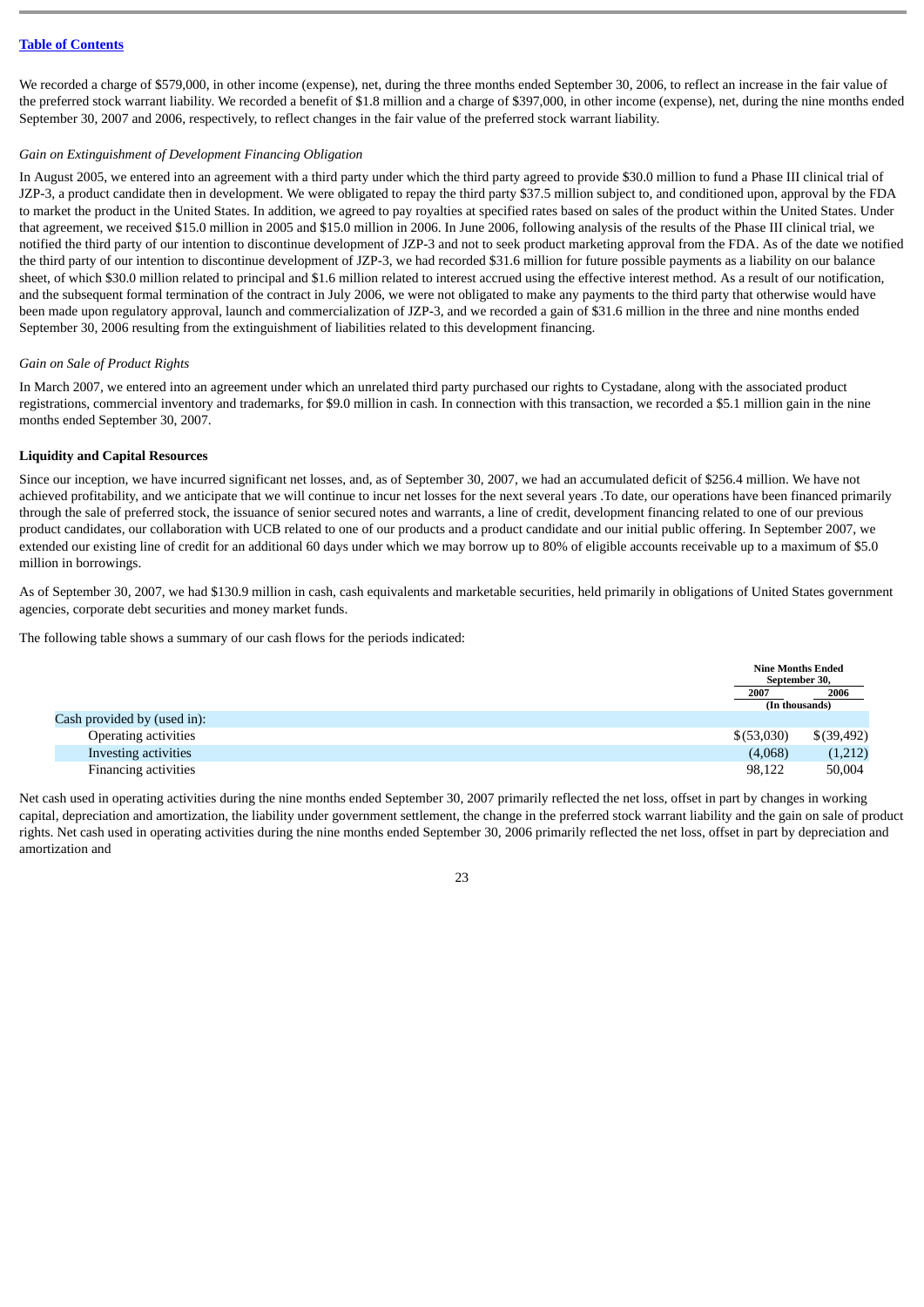the gain on the extinguishment of the development financing obligation. Net cash used in investing activities during the nine months ended September 30, 2007 and 2006 primarily related to purchases of property and equipment. In addition, investing activities during the nine months ended September 30, 2007 included proceeds of \$9.0 million from the sale of our rights to Cystadane. Net cash provided by financing activities during the nine months ended September 30, 2007 was primarily attributable to the issuance of common stock in our 2007 initial public offering. Net cash provided by financing activities during the nine months ended September 30, 2006 was primarily attributable to issuances of preferred stock and funding under a development financing agreement.

We believe that our current cash, cash equivalents and marketable securities and interest earned thereon, together with planned financings and anticipated revenues from product sales, royalties and funding that we expect to receive from our current collaboration arrangement with UCB, will be sufficient to satisfy our current operations for at least the next 12 months. We have based this estimate on assumptions that may prove to be wrong, and we could exhaust our available financial resources sooner than we currently expect. See Part II Item 1A—Risk Factors—"Our operations have generated negative cash flows, and if we are unable to secure additional funding when we need it, we may be required to reduce operations" and other risk factors included in Part II Item 1A for a discussion of the factors that will influence our future capital requirements.

We will need to raise additional funds to finance our business and support our operations, and such funding may not be available to us on acceptable terms, or at all. If we are unable to raise additional funds when needed, we may not be able to continue development of our product candidates or we could be required to delay, scale back or eliminate some or all of our development programs and other operations. We may seek to raise additional funds through development financings, collaborations, or public or private debt or equity financings. If we raise funds through collaborations, we may be required to relinquish, on terms that are not favorable to us, rights to some of our product candidates that we would otherwise seek to develop or commercialize ourselves or to sell the rights to one or more commercial products to third parties. If we raise additional funds through the issuance of debt securities, these securities could have rights that are senior to holders of our common stock and could contain covenants that restrict our operations. Any additional equity financing may be dilutive to our stockholders. In addition, if we raise additional funds through the sale of equity securities, new investors could have rights superior to our existing stockholders. The terms of future financings may restrict our ability to raise additional capital, which could delay or prevent the further development of our product candidates or commercialization of our products. Our failure to raise capital when needed may harm our business and operating results.

#### **Contractual Obligations**

Other than payments due under the settlement of the government investigation and payments due under a new lease signed in August 2007, there have been no material changes in our contractual obligations, outside the ordinary course of business, as set forth in our Registration Statement on Form S-1/A, filed with the SEC on May 31, 2007. Payments due under the settlement of the government investigation are as follows:

|                  | Principal | <b>Interest</b><br>(In thousands) | Total    |
|------------------|-----------|-----------------------------------|----------|
| <b>July 2007</b> | 962<br>\$ | 38                                | \$1,000  |
| January 2008     | 1,626     | 374                               | 2,000    |
| January 2009     | 1,818     | 682                               | 2,500    |
| January 2010     | 2,405     | 595                               | 3,000    |
| January 2011     | 2,516     | 484                               | 3,000    |
| January 2012     | 8,142     | 358                               | 8,500    |
| <b>Total</b>     | \$17,469  | 2,531                             | \$20,000 |

If we are acquired, or, in the event of an uncured default resulting from the failure to make payments when due, \$3.5 million plus interest payable under the civil settlement agreement described in Part II Item 1 "Legal Proceedings", could become due immediately, to the extent then unpaid. In addition, if, in any calendar year, our audited financial statements show net income, we would have to pay 50% of the net income shown in those financial statements within 30 days of their issuance, up to the remainder of the then remaining unpaid amount under the civil settlement agreement. These additional payments would be applied to the payment schedule under the civil settlement agreement in reverse chronological order so that the amounts otherwise payable in 2012 would be paid first, then the amounts otherwise payable in 2011 and continuing in reverse order. Payments due under the civil settlement agreement that could be accelerated under these provisions are as follows: \$537,000 otherwise payable in January 2009, \$645,000 otherwise payable in January 2010, \$645,000 otherwise payable in January 2011, and \$1.8 million otherwise payable in January 2012.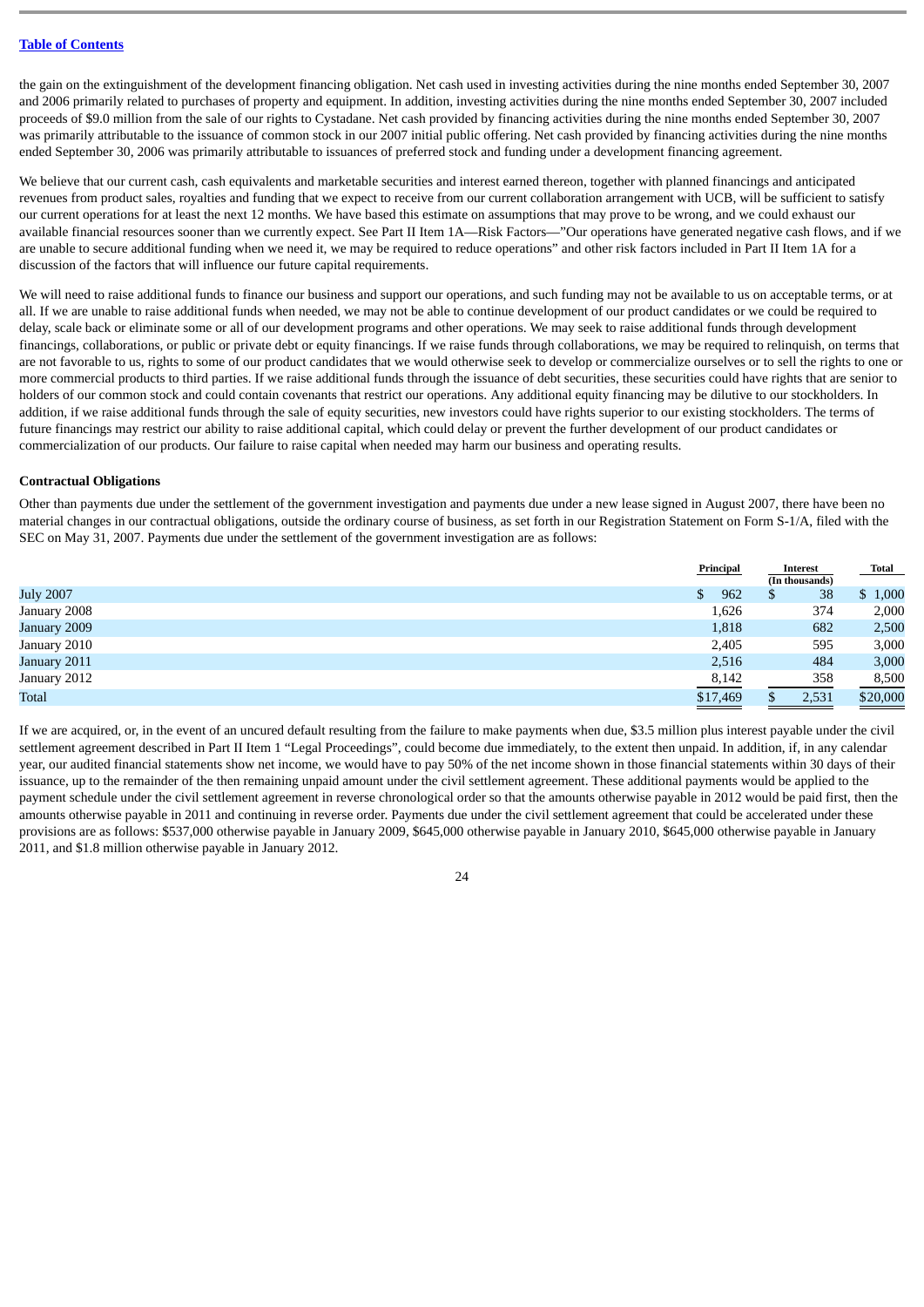In August 2007, we signed a new 24 month lease for approximately 11,000 square feet of space in Palo Alto, California which will require us to make payments of approximately \$419,000 per year.

#### **Recent Accounting Pronouncements**

In September 2006, the SEC issued Staff Accounting Bulletin No. 108, *Considering the Effects of Prior Year Misstatements when Quantifying Misstatements in Current Year Financial Statements*, or SAB 108. SAB 108 provides guidance on the consideration of the effects of prior year misstatements in quantifying current year misstatements for the purpose of a materiality assessment. SAB 108 establishes an approach that requires quantification of financial statement errors based on the effects on each of our balance sheets and statement of operations and the related financial statement disclosures. SAB 108 was adopted by us in the first quarter of 2007. We have determined that the adoption of SAB 108 did not have a material effect on our results of operations or financial position.

In September 2006, the FASB issued Statement of Financial Accounting Standards, or SFAS, No. 157, *Fair Value Measurements*, or SFAS 157. SFAS 157 provides guidance for using fair value to measure assets and liabilities. It also responds to investors' requests for expanded information about the extent to which companies measure assets and liabilities at fair value, the information used to measure fair value, and the effect of fair value measurements on earnings. SFAS 157 applies whenever other standards require (or permit) assets or liabilities to be measured at fair value, and does not expand the use of fair value in any new circumstances. SFAS 157 is effective for financial statements issued for fiscal years beginning after November 15, 2007 and will adopted by us effective January 1, 2008. We are currently evaluating the effect that the adoption of SFAS 157 will have on our results of operations and financial position.

In February 2007, the FASB issued SFAS No. 159, *The Fair Value Option for Financial Assets and Financial Liabilities—Including an amendment of FASB Statement No. 115*, or SFAS 159. SFAS 159 provides companies with an option to report selected financial assets and liabilities at fair value. The objective of SFAS 159 is to reduce both complexity in accounting for financial instruments and the volatility in earnings caused by measuring related assets and liabilities differently. Most of the provisions in SFAS 159 are elective; however, the amendment to FASB Statement No. 115, Accounting for Certain Investments in Debt and Equity Securities, applies to all entities with available-for-sale and trading securities. SFAS 159 is effective as of the beginning of an entity's first fiscal year beginning after November 15, 2007. We are currently evaluating the effect that the adoption of SFAS 159 will have on our results of operations and financial position.

In June 2007, the FASB ratified Emerging Issues Task Force, or EITF, 07-3, Accounting for NonRefundable Advance Payments for Goods or Services Received for Use in Future Research and Development Activities, or EITF 07-3. EITF 07-3 requires that nonrefundable advance payments for goods or services that will be used or rendered for future research and development activities be deferred and capitalized and recognized as an expense as the goods are delivered or the related services are performed. EITF 07-3 is effective, on a prospective basis, for fiscal years beginning after December 15, 2007 and will be adopted by us effective January 1, 2008. We are currently evaluating the effect that the adoption of EITF 07-3 will have on our consolidated results of operations and financial position.

#### **Off-Balance Sheet Arrangements**

Since our inception, except for standard operating leases, we have not engaged in any off-balance sheet arrangements, including the use of structured finance, special purpose entities or variable interest entities.

#### **Cautionary Note Regarding Forward-Looking Statements**

This quarterly report on Form 10-Q (including documents incorporated by reference) and other written and oral statements we make from time to time contain certain "forward-looking" statements within the meaning of Section 27A of the Securities Act of 1933 and Section 21E of the Securities Exchange Act of 1934. You can identify these forward-looking statements by the fact they use words such as "should", "expect", "anticipate", "estimate", "target", "may", "project", "guidance", "intend", "plan", "believe" and other words and terms of similar meaning and expression in connection with any discussion of future operating or financial performance. You can also identify forward-looking statements by the fact that they do not relate strictly to historical or current facts. Such forwardlooking statements are based on current expectations and involve inherent risks and uncertainties, including factors that could delay, divert or change any of them, and could cause actual outcomes to differ materially from current expectations. These statements are likely to relate to, among other things, our goals, plans and projections regarding our financial position, results of operations, cash flows, market position, product development, product approvals, sales efforts, expenses, performance or results of current and anticipated products, the outcome of contingencies such as legal proceedings, and financial results, all of which are based on current expectations that involve inherent risks and uncertainties, including internal or external factors that could delay, divert or change any of them from time to time. We have included important factors in the cautionary statements included in this report, particularly under Part II Item 1A "Risk Factors", that we believe could cause actual results to differ materially from any forward-looking statement.

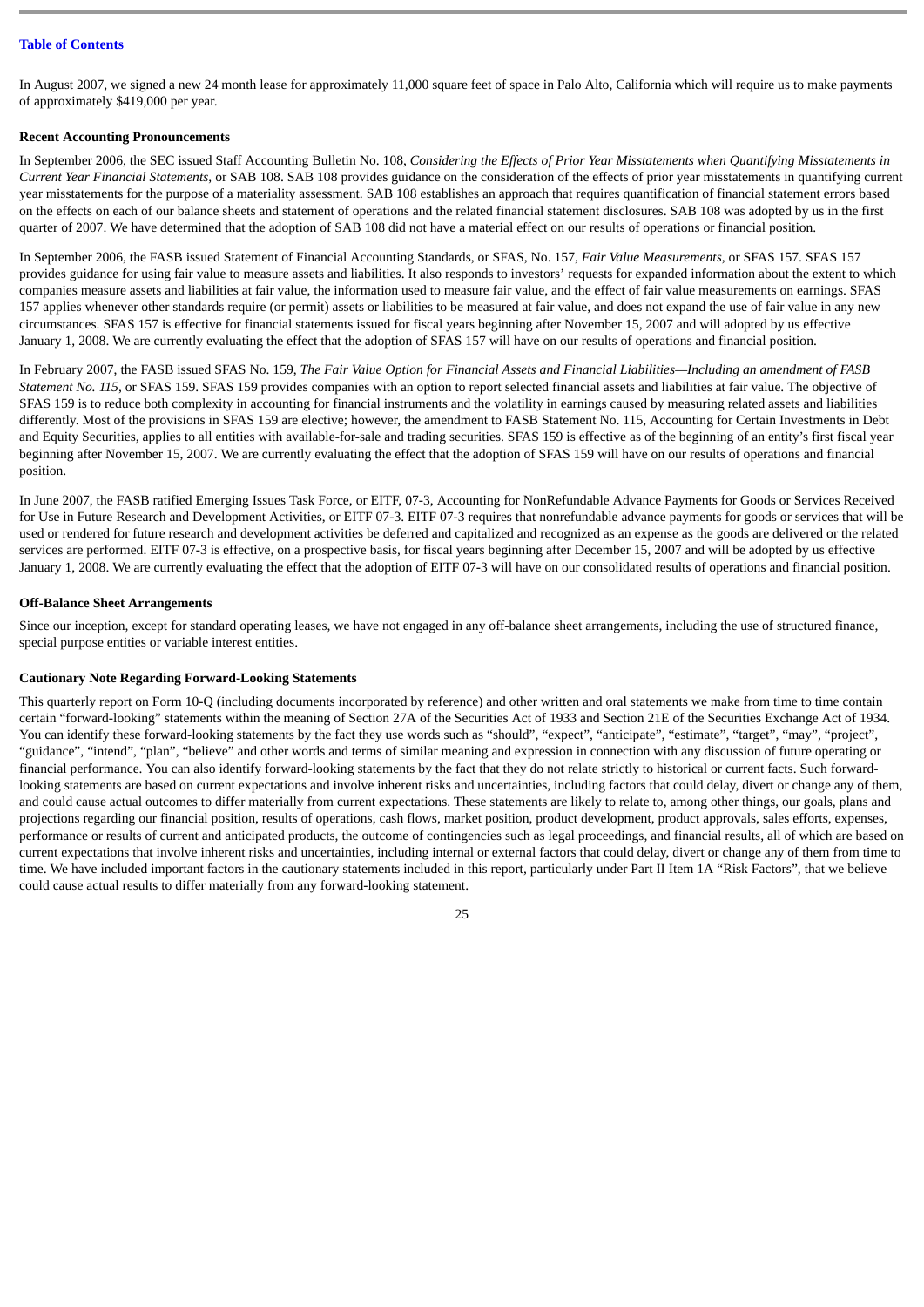Although we believe we have been prudent in our plans and assumptions, no assurance can be given that any goal or plan set forth in forward-looking statements can be achieved, and you are cautioned not to place undue reliance on such statements, which speak only as of the date made. We undertake no obligation to release publicly any revisions to forward-looking statements as a result of new information, future events or otherwise.

#### <span id="page-25-0"></span>**Item 3. Quantitative and Qualitative Disclosures About Market Risk.**

Our exposure to market risk is confined to our cash, cash equivalents, marketable securities and restricted cash and investments, all of which have maturities of less than one year. The goals of our investment policy are liquidity and capital preservation. Our investment policy allows us to maintain a portfolio of cash equivalents and short-term investments in a variety of securities, including United States government agencies, corporate bonds, commercial paper and money market funds. Our cash and investments as of September 30, 2007 consisted primarily of obligations of United States government agencies, commercial paper and money market funds.

Our settlement with the government, which is disclosed more fully in Part II Item 1 "Legal Proceedings", and our senior secured notes have fixed interest payments, and, therefore, we are not subject to market risk with respect to this obligation. Our line of credit bears interest at the prime rate of the financial institution from which we borrow, which is subject to change. However, interest expense in connection with this facility is not material.

We have no operations outside the United States, and almost all of our operating expenses and capital expenditures are denominated in United States dollars. We receive royalties on certain net product sales that are denominated in other currencies, primarily in Euro, but these royalties comprise a small portion of our revenues.

#### <span id="page-25-1"></span>**Item 4T. Controls and Procedures.**

*Evaluation of Disclosure Controls and Procedures*. We have carried out an evaluation, under the supervision, and with the participation of, management including our principal executive officer and principal financial officer, of our disclosure controls and procedures (as defined in Exchange Act Rule 13a–15(e)) as of the end of the period covered by this quarterly report on Form 10–Q. Based on their evaluation, our principal executive officer and principal financial officer concluded that, subject to the limitations described below, our disclosure controls and procedures were effective as of September 30, 2007.

*Limitations on the Effectiveness of Controls.* A control system, no matter how well conceived and operated, can provide only reasonable, not absolute, assurance that the objectives of the control system are met. Because of inherent limitations in all control systems, no evaluation of controls can provide absolute assurance that all control issues, if any, within an organization have been detected. Accordingly, our disclosure controls and procedures are designed to provide reasonable, not absolute, assurance that the objectives of our disclosure control system are met and, as set forth above, our principal executive officer and principal financial officer have concluded, based on their evaluation as of the end of the period covered by this report, that our disclosure controls and procedures were sufficiently effective to provide reasonable assurance that the objectives of our disclosure control system were met. We continue to implement, improve and refine our disclosure controls and procedures and our internal control over financial reporting.

*Changes in Internal Control over Financial Reporting.* There were no changes in our internal control over financial reporting that occurred during our fiscal quarter ended September 30, 2007 that have materially affected, or are reasonably likely to materially affect, our internal control over financial reporting.

#### **PART II – OTHER INFORMATION**

#### <span id="page-25-2"></span>**Item 1. Legal Proceedings.**

In April 2006, we and our wholly owned subsidiary, Orphan Medical, Inc., received subpoenas from the U.S. Department of Justice, acting through the United States Attorney for the Eastern District of New York, in connection with the sale and marketing of Xyrem (sodium oxybate). In April 2006, a physician who was a speaker for Orphan Medical, and for a short time for us, was indicted by a federal grand jury in the United States District Court for the Eastern District of New York. The indictment includes allegations that the physician engaged in a scheme with Orphan Medical sales representatives and other Orphan Medical employees to promote and obtain reimbursement for Xyrem for medical uses not approved for marketing by the United States Food and Drug Administration, or FDA. In March 2007, in the same federal court, a former Orphan Medical regional sales manager, who also worked for a short time for us, pled guilty based on similar allegations to introducing a misbranded drug into interstate commerce. This investigation has resulted in adverse publicity for Xyrem and for us.

On July 13, 2007, we entered into (i) a civil settlement agreement (the "Civil Settlement Agreement") with the United States of America, acting through the United States Department of Justice, the United States Attorney's Office for the Eastern District of New York, the Office of Inspector General of the Department of Health and Human Services ("HHS-OIG"), the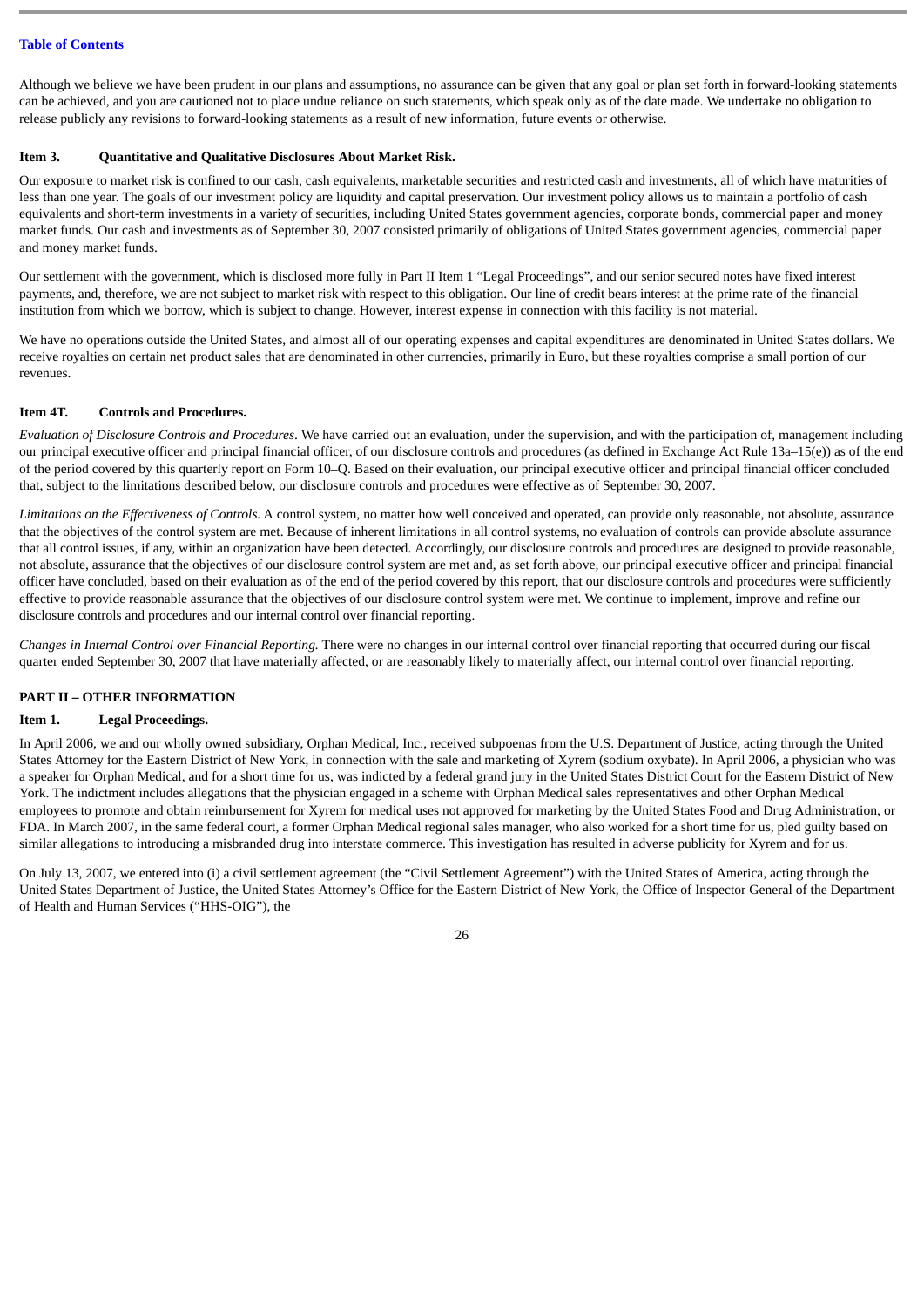United States Office of Personnel Management and the United States Department of Defense TRICARE Management Activity to resolve the governmental investigation related to the promotion of Xyrem and (ii) a non-prosecution agreement with the United States Attorney's Office for the Eastern District of New York (the "Non-prosecution Agreement") under which the United States Attorney's Office agreed we would not be prosecuted for the matters that were the subject of the investigation. Orphan Medical, which we acquired in June 2005, entered into (i) a plea agreement with the United States Attorney's Office for the Eastern District of New York (the "Plea Agreement"), under which Orphan Medical pled guilty, on July 13, 2007, to one felony count of introducing a misbranded drug into interstate commerce and (ii) the Civil Settlement Agreement. We expect that both Jazz Pharmaceuticals and Orphan Medical will also enter into agreements with Medicaid participating states, although to date the states have not provided the Company with any drafts of such agreements.

Pursuant to the Civil Settlement Agreement and the Plea Agreement, payments totaling approximately \$20.0 million are required to be made over the period from July 20, 2007 through January 15, 2012. The total includes payments to Federal healthcare programs and Medicaid participating states, as well as restitution and fines. In addition, under the Non-prosecution Agreement, we agreed to guarantee payment by Orphan Medical of the amounts due under the Plea Agreement. The total payments due under the Civil Settlement Agreement and the Plea Agreement are payable as follows: \$1.0 million in 2007 (which was paid in July 2007); \$2.0 million in 2008; \$2.5 million in 2009; \$3.0 million in 2010; \$3.0 million in 2011 and \$8.5 million in 2012. All remaining amounts due under the Civil Settlement Agreement could be accelerated if we are acquired, or in the event of an uncured default resulting from the failure to make payments when due. In addition, all or a portion of the remaining amounts due under the Civil Settlement Agreement could be accelerated if we have net income in any year. Orphan Medical, which no longer directly markets products, may be excluded from participation in Federal healthcare programs as a result of the settlement.

We also entered into a five-year corporate integrity agreement with HHS-OIG (the "Corporate Integrity Agreement") pursuant to which we agreed, among other things, to keep in place and continue our current compliance program which includes a compliance committee, a compliance officer, a code of conduct, comprehensive compliance policies, training and monitoring, a compliance hotline, an open door policy and a disciplinary process for compliance violations. We have agreed to provide periodic reports to HHS-OIG and our compliance program will be reviewed by an independent review organization.

The settlement is neither an admission of liability by us nor a concession by the United States that its claims are not well founded. Participation in Federal healthcare programs by Jazz Pharmaceuticals, which was not prosecuted, will not be affected by the settlement. In the event of an uncured material breach or deliberate violation, as the case may be, of the Civil Settlement Agreement, the Corporate Integrity Agreement or the Non-prosecution Agreement, we could be excluded from participation in Federal healthcare programs and/or subject to prosecution.

The Plea Agreement was approved by the United States District Court for the Eastern District of New York on July 13, 2007.

While we have reached a settlement agreement with the United States Attorney's Office, and the other government agencies described above, we might still be subject to regulatory and/or enforcement action by federal agencies that are not parties to the settlement, private insurers and states' attorneys general with respect to activities covered by the settlement. We cannot predict whether these actions are likely to occur, nor can we reasonably estimate the amount of any fines or penalties that might result from an adverse outcome.

On April 10, 2006, Little Gem Life Sciences LLC, individually and purportedly on behalf of a class of persons similarly situated, filed a complaint against Orphan Medical and former officers of Orphan Medical in the Untied States District Court for the District of Minnesota. The complaint alleges that the defendants made false and misleading statements in the proxy statement prepared by Orphan Medical in connection with the solicitation of proxies to be voted at the special meeting of Orphan Medical stockholders held on June 22, 2005. The purpose of the special meeting was to consider and vote upon a proposal to adopt the definitive merger agreement pursuant to which we acquired Orphan Medical. The plaintiff seeks damages for itself and the putative class, in an unspecified amount, together with interest, litigation costs and expenses, and its attorneys' fees and other disbursements, as well as unspecified other and further relief. On October 25, 2006, the defendants filed a motion to dismiss the complaint and oral argument on the motion was heard by the United States District Court for the District of Minnesota. On February 16, 2007, the United States District Court for the District of Minnesota granted the defendants' motion to dismiss the complaint, with leave to amend. On March 14, 2007, the plaintiff filed an amended complaint, and the defendants responded with a motion to dismiss on March 16, 2007. Oral argument on the motion was heard on June 8, 2007. On September 13, 2007, the United States District Court for the District of Minnesota granted the defendants' motion to dismiss the complaint with prejudice. On September 28, 2007, the plaintiff filed a Notice of Appeal to the United States Court of Appeals for the Eighth Circuit. We cannot predict or determine the outcome of this matter or reasonably estimate the amount of any judgments or payments that might result from an adverse outcome.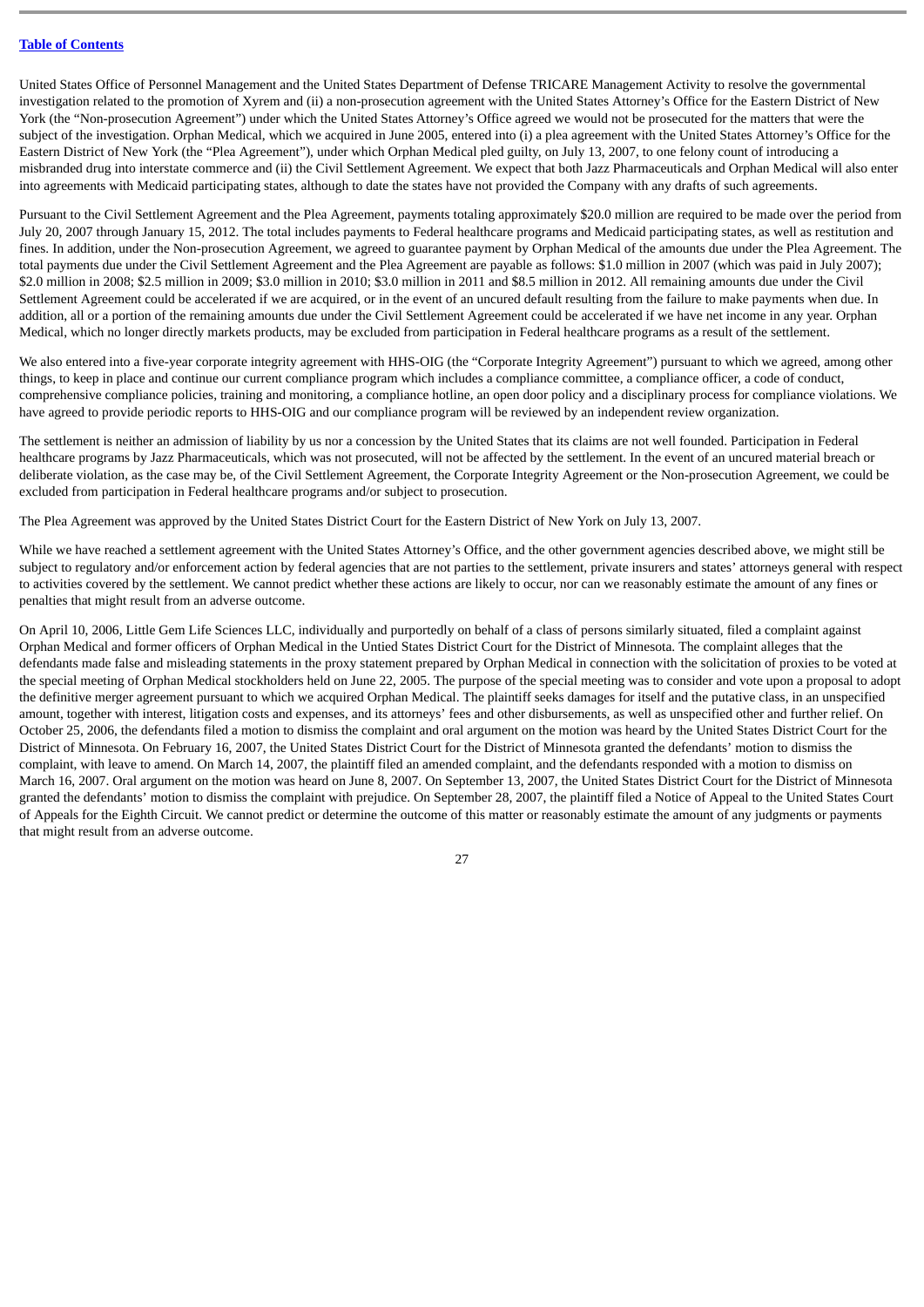From time to time we are involved in legal proceedings arising in the ordinary course of business. We believe there is no other litigation pending that could have, individually or in the aggregate, a material adverse effect on our results of operations or financial condition.

#### <span id="page-27-0"></span>**Item 1A. Risk Factors.**

*We have identified the following risks and uncertainties that may have a material adverse effect on our business, financial condition or results of operations. The risks described below are not the only ones we face. Additional risks not presently known to us or that we currently believe are immaterial may also significantly impair our business operations. Our business could be harmed by any of these risks. We have marked with an asterisk (\*) those risks described below that reflect substantive changes from the risks described in our Registration Statement on Form S-1/A, filed with the SEC on May 31, 2007. In addition, the risks described under, and the captions entitled, "We have broad discretion to use the net proceeds from this offering and our investment of these proceeds may not yield a favorable return. We may invest the proceeds of this offering in ways you disagree with" and "An active trading market for our common stock may not develop" included in our Registration Statement on Form S-1/A, filed with the SEC on May 31, 2007 have been removed. In assessing these risks, you should also refer to the other information contained in this quarterly report on Form 10-Q, including our condensed consolidated financial statements and related notes.*

#### **Risks Related to Our Business**

#### *The FDA may not approve Luvox CR for marketing in the United States, which could have a material adverse effect on our business, financial condition, results of operations and growth prospects. \**

In January 2007, we licensed from Solvay the exclusive rights to market and distribute Luvox CR and Luvox in the United States. Solvay retains the rights to market and distribute Luvox CR outside of the United States. Luvox CR was developed by Solvay in collaboration with Elan Pharma International Limited. In December 2000, Solvay submitted a new drug application, or NDA, to the FDA for Luvox CR for the treatment of obsessive compulsive disorder and social anxiety disorder. In June 2001, as a result of challenges related to Elan's scale-up of the process to manufacture commercial quantities of Luvox CR, Solvay and Elan mutually agreed to withdraw the NDA for Luvox CR. In April 2006, Solvay resubmitted the Luvox CR NDA to the FDA, requesting approval to market the product for the treatment of obsessive compulsive disorder and social anxiety disorder. Under our agreement with Solvay, Solvay has primary responsibility for the NDA for Luvox CR and communications with the FDA until after such time, if ever, as the FDA approves the NDA. In February 2007, the FDA issued an approvable letter to Solvay. The requirements set forth in the approvable letter include the completion of certain toxicology studies on the impurities that are generated by fluvoxamine maleate, the active pharmaceutical ingredient, or API, in Luvox CR, the submission of additional information relating to the chemistry, manufacturing and controls section of the NDA and the re-analysis by Solvay of certain data set forth in the NDA. Solvay must satisfy the conditions set forth in the letter in order to obtain FDA approval. If Solvay is unable to meet these conditions, or for other reasons, the FDA may not approve Luvox CR for marketing in the United States or the approval could be delayed. Solvay submitted its complete response to the FDA in June 2007. In July 2007, the FDA accepted for review the submission of the complete response by Solvay, and the FDA's Prescription Drug User Fee Act, or PDUFA, date for taking action on the response is December 22, 2007.

Under the terms of our license agreement with Solvay, we made an initial payment of \$2.0 million to Solvay. Although it is still uncertain when, or if, Luvox CR will be approved by the FDA, we intend to significantly expand our sales force, marketing and commercial operations departments and administrative staff in 2007 in anticipation of the commercial launch of Luvox CR. In addition, we have engaged numerous third party vendors, such as contract manufacturers, advertising agencies, market research firms and other service providers, to assist in the anticipated launch of Luvox CR, including Elan, who will manufacture quantities of Luvox CR sufficient for commercial launch. These expenses are significant and must be incurred prior to the approval of Luvox CR in order for us to be prepared to launch the product as soon as possible following approval. The costs cannot be recouped or applied to other products if the FDA does not approve Luvox CR. In addition, the failure to obtain FDA approval for Luvox CR would result in the loss of a major source of potential near-term revenue for us and postpone the time at which we could potentially become profitable.

For quantities of Luvox CR that may be used for commercial launch, and for product that was used in clinical studies, Solvay manufactured the API, fluvoxamine maleate. Solvay no longer manufactures the API, and manufacturing has been transferred to Lonza Group, Ltd., which we expect will, in the future, be our sole source of fluvoxamine maleate. We cannot assure you that Lonza can or will supply, in the time we need, sufficient quantities of API to enable Elan to manufacture the quantities of Luvox CR that we need. Lonza will need to be approved by the FDA as a supplier of the API, and we cannot assure you that this will happen, that it will happen in time for our planned launch of Luvox CR, or that there will not be an interruption in supply as a result of this change in API suppliers.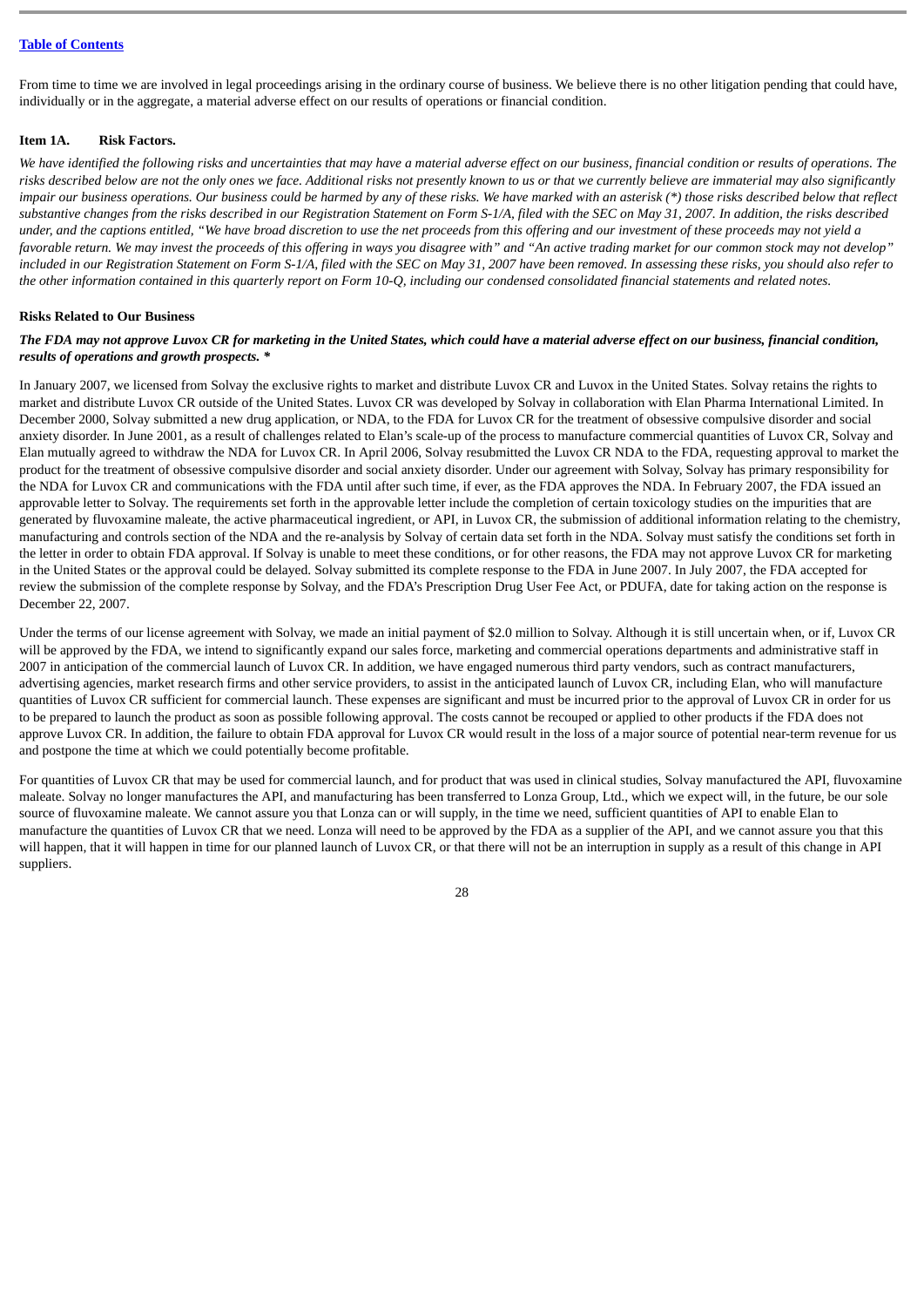#### *Our only product candidate currently in Phase III clinical trials is JZP-6 for the treatment of fibromyalgia syndrome. The Phase III clinical trials may not show JZP-6 to be safe and effective for the treatment of fibromyalgia syndrome or the FDA may not otherwise approve JZP-6 for marketing, which could have a material adverse effect on our business, financial condition, results of operations and growth prospects. \**

We are currently conducting two Phase III pivotal clinical trials for the use of JZP-6 to treat fibromyalgia syndrome, both of which must have statistically significant positive results before we can submit an NDA to the FDA seeking approval of JZP-6 for the treatment of fibromyalgia syndrome. Our Phase III clinical program for JZP-6 is costly, and we do not expect to have preliminary results from our first Phase III study until the second half of 2008. We do not know if our ongoing Phase III pivotal clinical trials will show JZP-6 to be safe and effective for the treatment of fibromyalgia syndrome, or if the FDA or other regulatory authorities will approve JZP-6 for the treatment of fibromyalgia syndrome. Favorable results from our prior Phase II clinical trials with JZP-6 for the treatment of fibromyalgia syndrome may not be indicative of the clinical results from our Phase III pivotal clinical trials. Further, although JZP-6 has the same active pharmaceutical ingredient as Xyrem, which has been approved by the FDA for the treatment of cataplexy and excessive daytime sleepiness in patients with narcolepsy, this does not assure approval by the FDA, or any other regulatory authorities, of this active pharmaceutical ingredient for the treatment of fibromyalgia syndrome. Unsuccessful Phase III pivotal clinical trials or a failure to obtain FDA or other regulatory approval of JZP-6 for fibromyalgia syndrome could have a material adverse effect on our business, financial condition, results of operations and growth prospects.

Enrolling patients in fibromyalgia trials is difficult and time consuming. Lyrica® (pregabalin), a product marketed by Pfizer, Inc., was recently approved by the FDA for the management of fibromyalgia. We cannot predict what effect, if any, this approval will have on the rate of patient enrollment in our Phase III clinical trials.

Even if the FDA approves JZP-6 for the treatment of fibromyalgia syndrome, the FDA is likely to require us to have a risk management program similar to the one we use for Xyrem. Under the Xyrem risk management program, Xyrem must be distributed through a single central pharmacy. The central pharmacy must maintain physician and patient registries, and the product may not be stocked in retail pharmacies. Each physician and patient must be educated about the risks and benefits of the product before the physician can prescribe, or a patient can receive, Xyrem. Whenever a prescription is received by the central pharmacy, the central pharmacy must verify the prescription and obtain additional information by contacting the physician's office and the patient's insurance company. The central pharmacy must also speak with the patient before it can ship any Xyrem to the patient. The central pharmacy must ship the product directly to the patient by a courier service, and the patient or his/her designee must sign for the package. The initial shipment may only be for a one-month supply, and patients may not receive more than a three-month supply at any time.

The Xyrem risk management program is labor intensive, complex and expensive to operate. Since Xyrem is currently prescribed for a relatively small number of patients, the risk management program does not prevent us from effectively supplying Xyrem to narcolepsy patients. However, significantly more patients are diagnosed with fibromyalgia syndrome, and if the same or a similar risk management program is required for JZP-6, scale-up of the risk management program could make it difficult for us to timely supply all of the patients who may be prescribed JZP-6 for the treatment of fibromyalgia syndrome. This could make JZP-6 less attractive to physicians and patients than other products that may be approved for the treatment of fibromyalgia syndrome, which could limit potential sales of JZP-6.

#### *Many of our product candidates are in preclinical or early-stage clinical development. A failure to prove that our product candidates are safe and effective in clinical trials would require us to discontinue their development, which could materially and adversely affect our business, financial condition, results of operations and growth prospects.*

Significant additional research and development, financial resources and additional personnel will be required to obtain necessary regulatory approvals for our product candidates and to develop them into commercially viable products. As a condition to regulatory approval, each product candidate must undergo extensive clinical trials to demonstrate to a statistically significant degree that the product candidate is safe and effective. The clinical trials for a product candidate can cost between \$40.0 million and \$100.0 million, and potentially even more. If a product candidate fails at any stage of development, we will not have the anticipated revenues from that product candidate to fund our operations, and we will not receive any return on our investment in that product candidate. For example, our Phase III clinical trial of JZP-3, a product candidate for the treatment of general anxiety disorder, was not successful after we incurred significant development costs, and we ceased further development of JZP-3.

Clinical testing can take many years to complete, and failure can occur any time during the clinical trial process. In addition, the results from early clinical trials may not be predictive of results obtained in later and larger clinical trials, and product candidates in later clinical trials may fail to show the desired safety and efficacy despite having progressed successfully through initial clinical testing. A number of companies in the pharmaceutical industry, including us, have suffered significant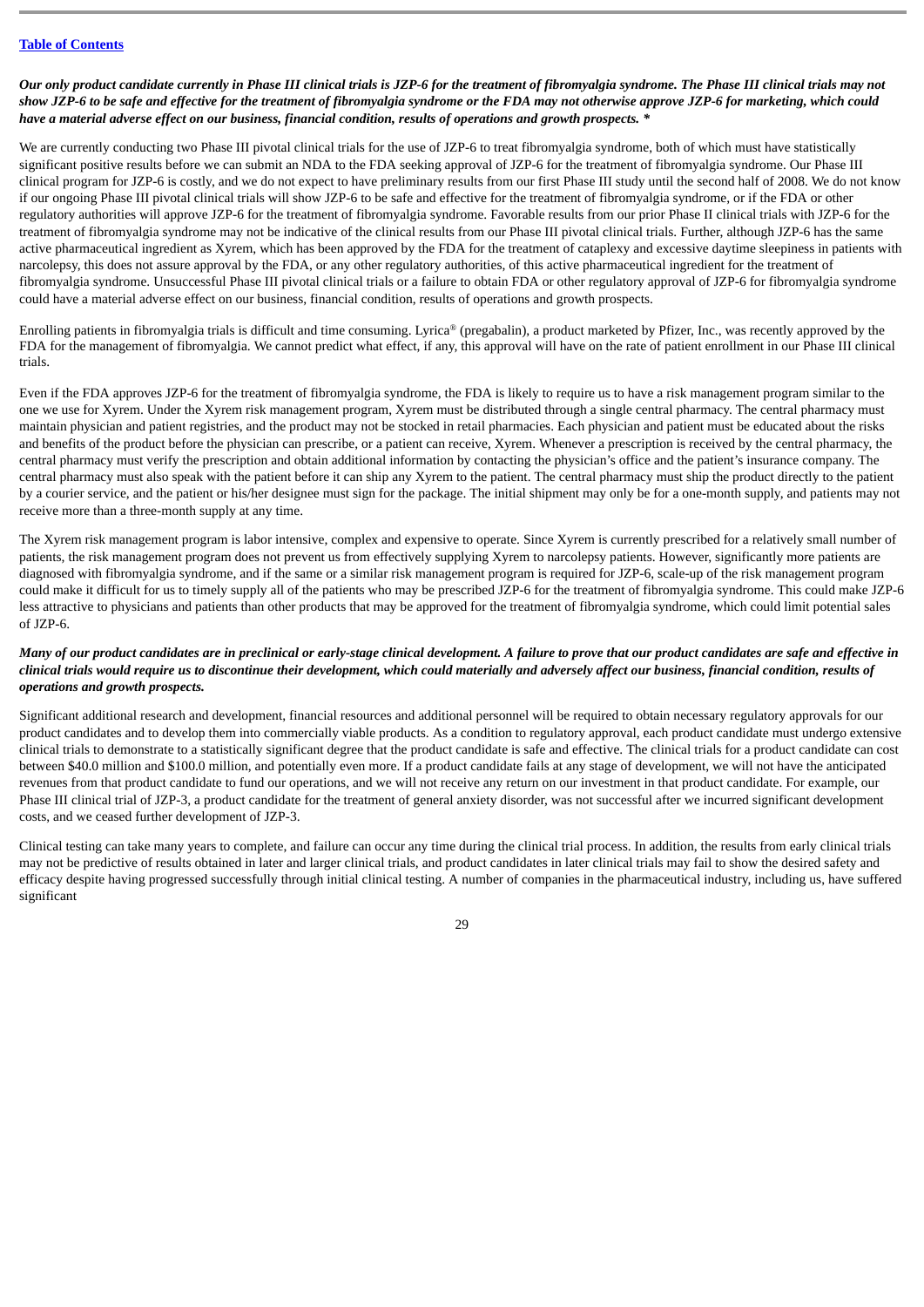setbacks in clinical trials, even in advanced clinical trials after showing positive results in earlier clinical trials. The completion of clinical trials for our product candidates may be delayed or halted for many reasons, including:

- delays in patient enrollment, and variability in the number and types of patients available for clinical trials;
- regulators or institutional review boards may not authorize us to commence or continue a clinical trial;
- our inability, or the inability of our partners, to manufacture or obtain from third parties materials sufficient to complete our clinical trials;
- delays or failure in reaching agreement on acceptable clinical trial contracts or clinical trial protocols with prospective sites;
- risks associated with trial design, which may result in a failure of the trial to show statistically significant results even if the product candidate is effective;
- difficulty in maintaining contact with patients after treatment commences, resulting in incomplete data;
- poor effectiveness of product candidates during clinical trials;
- safety issues, including adverse events associated with product candidates;
- the failure of patients to complete clinical trials due to adverse side effects, dissatisfaction with the product candidate, or other reasons;
- governmental or regulatory delays or changes in regulatory requirements, policy and guidelines; and
- varying interpretation of data by the FDA or foreign regulatory agencies.

In addition, our product candidates are subject to competition for clinical study sites and patients from other therapies under development that may delay the enrollment in or initiation of our clinical trials. For example, other companies have stated publicly that they are testing product candidates for the treatment of fibromyalgia syndrome. Some of these companies have more significant financial and human resources than we do.

The FDA or foreign regulatory authorities may require us to conduct unanticipated additional clinical trials, which could result in additional expense and delays in bringing our product candidates to market. Any failure or delay in completing clinical trials for our product candidates would prevent or delay the commercialization of our product candidates, which could materially and adversely affect our business, financial condition, results of operations and growth prospects.

#### *We rely on third parties to conduct clinical trials for our product candidates, and if they do not properly and successfully perform their legal and regulatory obligations, as well as their contractual obligations to us, we may not be able to obtain regulatory approvals for our product candidates.*

We design the clinical trials for our product candidates, but rely on contract research organizations and other third parties to assist us in managing, monitoring and otherwise carrying out these trials, including with respect to site selection, contract negotiation and data management. We do not control these third parties and, as a result, they may not treat our clinical studies as their highest priority, or in the manner in which we would prefer, which could result in delays.

Although we rely on third parties to conduct our clinical trials, we are responsible for confirming that each of our clinical trials is conducted in accordance with its general investigational plan and protocol. Moreover, the FDA and foreign regulatory agencies require us to comply with regulations and standards, commonly referred to as good clinical practices, for conducting, recording and reporting the results of clinical trials to ensure that the data and results are credible and accurate and that the trial participants are adequately protected. Our reliance on third parties does not relieve us of these responsibilities and requirements. The FDA enforces good clinical practices through periodic inspections of trial sponsors, principal investigators and trial sites. If we, our contract research organizations or our study sites fail to comply with applicable good clinical practices, the clinical data generated in our clinical trials may be deemed unreliable and the FDA may require us to perform additional clinical trials before approving our marketing applications. We cannot assure you that, upon inspection, the FDA will determine that any of our clinical trials comply with good clinical practices. In addition, our clinical trials must be conducted with product produced under the FDA's current Good Manufacturing Practices, or cGMP, regulations. Our failure, or the failure of our contract manufacturers, to comply with these regulations may require us to repeat clinical trials, which would delay the regulatory approval process.

If third parties do not successfully carry out their duties under their agreements with us, if the quality or accuracy of the data they obtain is compromised due to failure to adhere to our clinical protocols or regulatory requirements, or if they otherwise fail to comply with clinical trial protocols or meet expected deadlines, our clinical trials may not meet regulatory requirements. If our clinical trials do not meet regulatory requirements or if these third parties need to be replaced, our clinical trials may be extended, delayed, suspended or terminated. If any of these events occur, we may not be able to obtain regulatory approval of our product candidates.

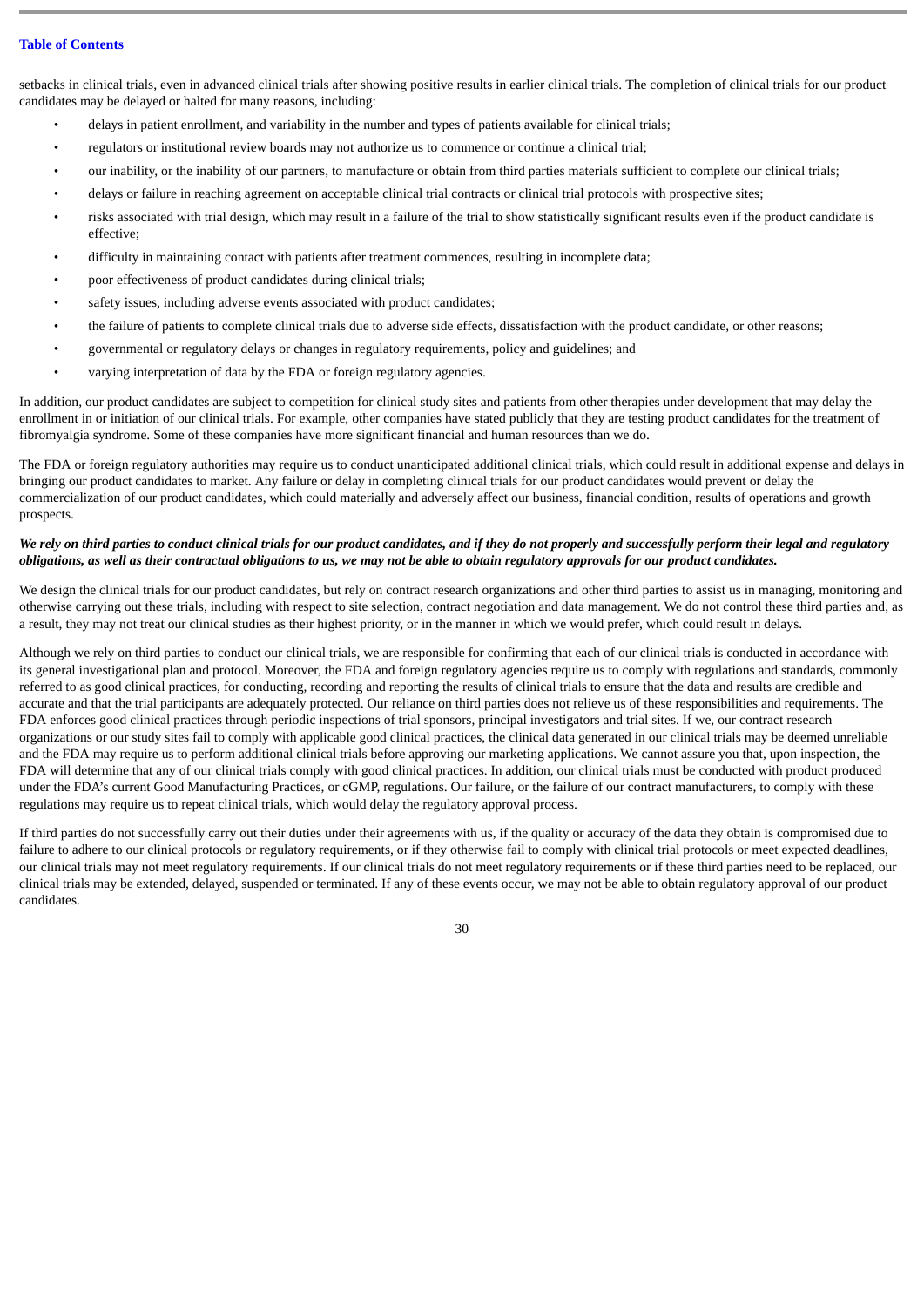#### *The commercial success of our products depends upon attaining market acceptance by physicians, patients, third party payors and the medical community.*

Even if our product candidates are approved for sale by the appropriate regulatory authorities, physicians may not prescribe our products, in which case we would not generate the revenues we anticipate. Market acceptance of any our products by physicians, patients, third party payors and the medical community depends on:

- the clinical indications for which a product is approved;
- prevalence of the disease or condition for which the product is approved and the severity of side effects;
- acceptance by physicians and patients of each product as a safe and effective treatment;
- perceived advantages over alternative treatments;
- relative convenience and ease of administration;
- the cost of treatment in relation to alternative treatments, including generic products;
- the extent to which the product is approved for inclusion on formularies of hospitals and managed care organizations; and
- the availability of adequate reimbursement by third parties.

#### *We depend upon UCB to market and promote Xyrem outside the United States, and we are dependent upon our collaboration with UCB for the development and potential commercialization of JZP-6 for the treatment of fibromyalgia syndrome in major markets outside of the United States.*

We have exclusively licensed to UCB the rights to market and promote Xyrem in 54 countries outside of the United States. If UCB does not obtain regulatory approvals for and launch Xyrem in its licensed countries in the time frames we expect, or at all, our revenues would be adversely affected. If UCB terminates its relationship with us, we would need to find another party or parties to commercialize Xyrem in UCB's licensed territories. We may be unable to find another party or parties on acceptable terms, or at all, which could materially and adversely affect our business, financial condition, results of operations and growth prospects. In addition, under the terms of our collaboration with UCB, we granted UCB the exclusive right to commercialize JZP-6 for the treatment of fibromyalgia syndrome in the same territories that UCB has the right to market and promote Xyrem for patients with narcolepsy. We have relied and will continue to rely in part on milestone payments from UCB to offset our development costs of JZP-6. UCB has the right to terminate our collaboration on 18 months' notice (or less in certain circumstances). If UCB terminates our collaboration, we would need to find another party or parties to commercialize JZP-6 in UCB's territories and may need to execute alternative financing plans to help fund our development of JZP-6. We may be unable to do either of these on acceptable terms, or at all.

## *We depend on one central pharmacy distributor for Xyrem sales in the United States and the loss of that distributor or its failure to distribute Xyrem effectively would adversely affect sales of Xyrem.*

As a condition of approval of Xyrem, the FDA mandated that we maintain a risk management program for Xyrem under which all Xyrem that we sell in the United States must be shipped directly to patients through a central pharmacy. The process under which patients receive Xyrem under our risk management program is cumbersome. While we have entered into an agreement with the central pharmacy for Xyrem, Express Scripts Specialty Distribution Services, Inc., if the central pharmacy does not fulfill its contractual obligations to us, or refuses or fails to adequately serve patients, shipments of Xyrem, and our sales, would be adversely affected. Changing central pharmacy distributors could take a significant amount of time. In addition, sodium oxybate, the active pharmaceutical ingredient in Xyrem, is regulated by the U.S. Drug Enforcement Administration, or DEA, as a controlled substance. The new distributor would need to be registered with the DEA and would also need to develop the particular processes, procedures and activities necessary to distribute Xyrem, including the risk management program approved by the FDA. If we change distributors, new contracts might also be required with government and other insurers who pay for Xyrem. Transitioning to a new distributor could result in product shortages, which would adversely affect sales of Xyrem in the United States.

#### *Our supplier of the active pharmaceutical ingredient and our product manufacturer must obtain DEA quotas in order to supply us with Xyrem, JZP-6 and sodium oxybate, and these quotas may not be sufficient to satisfy our clinical and commercial needs.*

The DEA limits the quantity of certain Schedule I and II controlled substances that may be produced in the United States in any given calendar year through a quota system. Because the API of Xyrem and JZP-6, sodium oxybate, is a Schedule I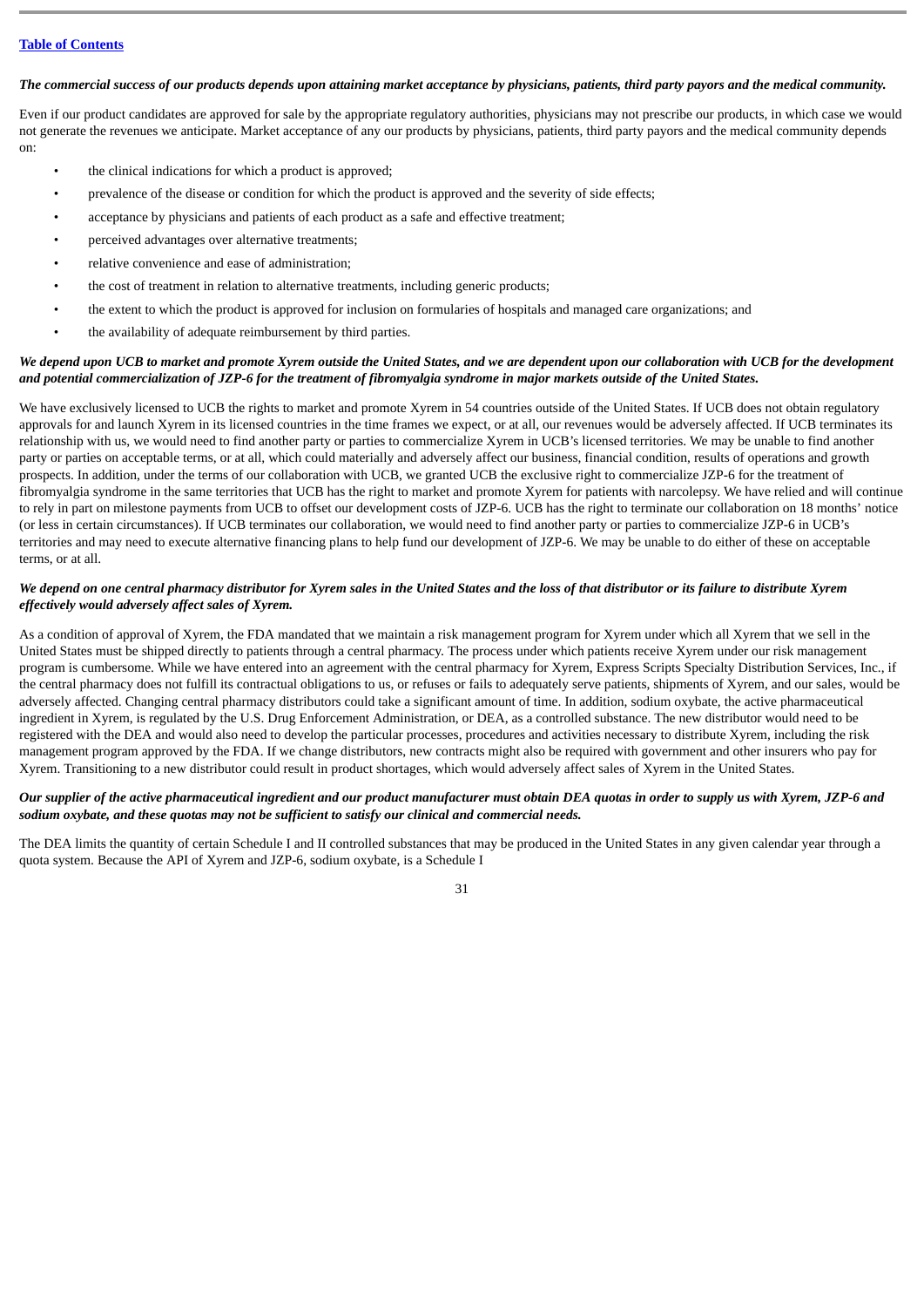controlled substance, our supplier of the active pharmaceutical ingredient and our product manufacturers must obtain DEA quotas in order to supply us with sodium oxybate, Xyrem and JZP-6. Since the DEA typically grants quotas on an annual basis and requires a detailed submission and justification for each request, obtaining a DEA quota is a difficult and time consuming process. If our commercial or clinical requirements for sodium oxybate, Xyrem or JZP-6 exceed our supplier's and contract manufacturer's DEA quotas, our supplier and contract manufacturer would need quota increases from the DEA, which could be difficult and time consuming to obtain and might not ultimately be obtained on a timely basis, or at all. In cooperation with our manufacturing partners, we sought, and continue to seek, to significantly increase their 2007 quotas from the DEA for sodium oxybate, Xyrem and JZP-6 to satisfy the forecasted demand for Xyrem and to conduct our clinical studies of JZP-6; and if we are not successful in obtaining sufficiently increased quotas in 2007, this could adversely affect our commercial and/or clinical supplies of Xyrem and JZP-6 in 2008. In the future, we intend to seek further increased quotas to supply and manufacture JZP-6 as necessary to complete our clinical trials and, if approved, to commercialize the product. However, our manufacturing partners may not be successful in obtaining increased quotas from the DEA, and without sufficient DEA quotas, there could be shortages of Xyrem for the marketplace or JZP-6 for use in our clinical studies, or both.

#### *We depend on single source suppliers and manufacturers for each of our products and product candidates. The loss of any of these suppliers or manufacturers, or delays or problems in the supply or manufacture of our products for commercial sale or our product candidates for use in our clinical trials, could materially and adversely affect our business, financial condition, results of operations and growth prospects. \**

We do not have, and do not intend to establish in the near term, our own manufacturing or packaging capability for our products or product candidates, or their active pharmaceutical ingredients. Accordingly, we have entered into manufacturing and supply agreements with single source suppliers and manufacturers for our commercialized products and product candidates. Our suppliers and contract manufacturers may not be able to manufacture our products or product candidates without interruption, or may not comply with their obligations to us under our supply and manufacturing arrangements. We may not have adequate remedies for any breach and their failure to supply us could result in a shortage of our products or product candidates.

The availability of our products for commercial sale is dependent upon our ability to procure the ingredients, packaging materials and finished products we need. If one of our suppliers or product manufacturers fails or refuses to supply us for any reason, it would take a significant amount of time and expense to qualify a new supplier or manufacturer. The loss of one of our suppliers or product manufacturers could require us to obtain regulatory clearance in the form of a "prior approval supplement" and to incur validation and other costs associated with the transfer of the active pharmaceutical ingredient or product manufacturing process. We believe that it could take as long as two years to qualify a new supplier or manufacturer. Should we lose either an active pharmaceutical ingredient supplier or a product manufacturer, we could run out of salable product to meet market demands or investigational product for use in clinical trials while we wait for FDA approval of a new active pharmaceutical ingredient supplier or product manufacturer. For Xyrem, JZP-6 or sodium oxybate, the new supplier or manufacturer would also need to be registered with the DEA and obtain a DEA quota. In addition, the FDA must approve suppliers of the active and inactive pharmaceutical ingredients and certain packaging materials used in our products, as well as suppliers of finished products. The qualification of new suppliers and manufacturers could potentially delay the manufacture of our products and product candidates and result in shortages in the marketplace or for our clinical trials, or both, particularly since we do not have secondary sources of supply of the active pharmaceutical ingredient or backup manufacturers for our products and product candidates. If there are delays in qualifying the new manufacturer or the new manufacturer is unable to obtain a sufficient quota from the DEA, there could be a shortage of Xyrem for the marketplace. For example, we entered into an agreement with Patheon Pharmaceuticals, Inc., or Patheon, in March 2007 for the supply of Xyrem in connection with the planned termination, effective January 1, 2008, of our supply agreement with our current supplier. Patheon has not yet been qualified by the FDA to manufacture Xyrem, and we cannot assure you that Patheon will be qualified by the FDA to manufacture Xyrem on a timely basis, or at all, nor can we assure you that Patheon will obtain a quota from the DEA, or a quota that is sufficient to satisfy our commercial requirements of Xyrem. Furthermore, we may not be able to obtain active pharmaceutical ingredients, packaging materials or finished products from new suppliers on acceptable terms and at reasonable prices, or at all.

Due to FDA-mandated dating requirements, DEA quotas relating to Xyrem and JZP-6, and the limited market size for our approved products, we are subject to complex manufacturing logistics and minimum order quantities that could result in excess inventory as determined under our accounting policy, unsalable inventory as a result of product expiring prior to use, and competition with others for manufacturing services when needed or expected. We have adopted a production planning program to assess and manage manufacturing logistics among the vendors supplying our requirements of active pharmaceutical ingredient, drug product and packaging; however, unexpected market requirements or problems with vendors' facilities, among other things, could result in shortages of one or more of our products for the marketplace or product candidates for use in our clinical studies, or both.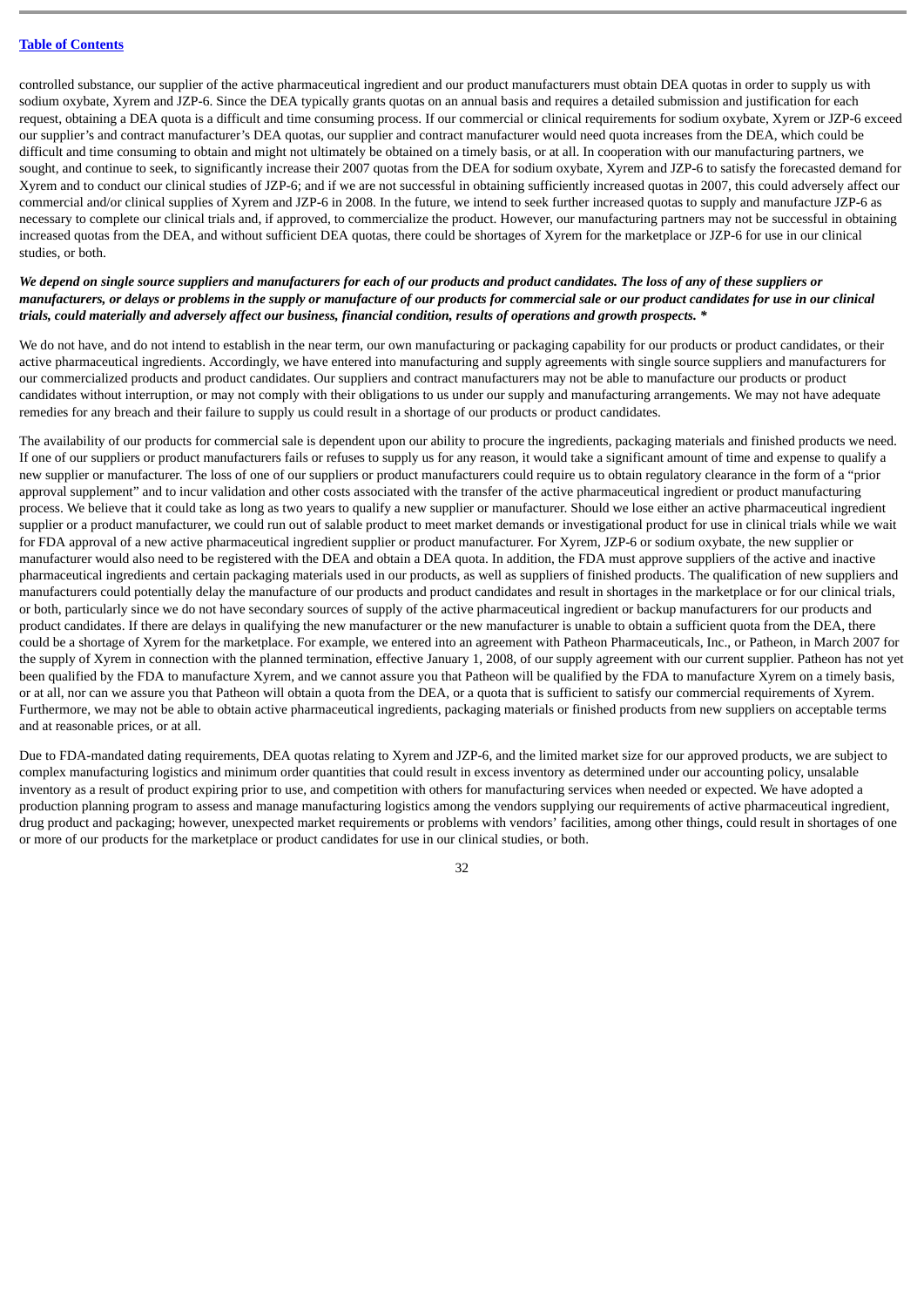Failure by our third party manufacturers to comply with regulatory requirements could adversely affect their ability to supply products to us. All facilities and manufacturing techniques used for the manufacture of pharmaceutical products must be operated in conformity with cGMP requirements. In complying with cGMP requirements, our suppliers must continually expend time, money and effort in production, record-keeping and quality assurance and control to ensure that our products and product candidates meet applicable specifications and other requirements for product safety, efficacy and quality. DEA regulations also govern facilities where controlled substances such as sodium oxybate are manufactured. Manufacturing facilities are subject to periodic unannounced inspection by the FDA, the DEA and other regulatory authorities, including state authorities. Failure to comply with applicable legal requirements subjects the suppliers to possible legal or regulatory action, including shutdown, which may adversely affect their ability to supply us with the ingredients or finished products we need.

Any delay in supplying, or failure to supply, products by any of our suppliers could result in our inability to meet the commercial demand for our products or our needs for use in clinical trials, and could adversely affect our business, financial condition, results of operations and growth prospects. For example, under our agreement with Solvay, Solvay provided fluvoxamine, the active pharmaceutical ingredient in Luvox CR, for quantities of Luvox CR that may be used for commercial launch, and for product that was used in clinical studies. Solvay no longer manufactures the API, and manufacturing has been transferred to Lonza Group, Ltd. who must be approved by the FDA as a supplier of the API. If Lonza is unable to timely provide fluvoxamine in the quantities we need, our launch of Luvox CR could be delayed or there could be an interruption in the supply of Luvox CR to the market. In addition, under our agreements with UCB and Valeant, we are responsible for the supply of Xyrem and JZP-6 to UCB and Xyrem, and potentially JZP-6, to Valeant. Our failure to meet our contractual obligations to supply UCB and Valeant with adequate quantities of Xyrem and JZP-6 would result in lost revenues to us and, if material, could result in termination of our agreements by UCB or Valeant.

#### *Our product candidates have never been manufactured on a commercial scale and there are risks associated with scaling up manufacturing to commercial scale.*

Our product candidates have never been manufactured on a commercial scale and there are risks associated with scaling up manufacturing to commercial scale including, among others, cost overruns, potential problems with process scale-up, process reproducibility, stability issues, lot consistency and timely availability of raw materials. For example, if Luvox CR, for which we have obtained the exclusive rights to market and distribute in the United States from Solvay, is approved for commercial sale, Elan will manufacture Luvox CR for us in exchange for royalty and milestone payments and supply price payments. Luvox CR has never been produced on a commercial scale, and the NDA for Luvox CR was withdrawn in June 2001 by Solvay and Elan as a result of difficulties encountered during the scale-up of manufacturing of Luvox CR. Although the FDA has issued an approvable letter to Solvay, there is no assurance that Elan will be able to manufacture Luvox CR to specifications acceptable to the FDA, or if Luvox CR is approved, to produce it in sufficient quantities to meet the requirements for the potential launch of the product or to meet potential future demand. If our manufacturers are unable to produce sufficient quantities of our products for commercialization, our commercialization efforts would be impaired, which would have an adverse effect on our business, financial condition, results of operations and growth prospects.

#### *We could be materially adversely affected if we or our products are subject to negative publicity. For example, sodium oxybate, the active pharmaceutical ingredient in Xyrem and JZP-6, is a derivative of gamma hydroxybutyrate, or GHB, which has been a drug of abuse and may not be sold legally in the United States. If physicians and patients perceive Xyrem and JZP-6 to be the same as or similar to GHB, sales of Xyrem and JZP-6 could be adversely affected.*

From time to time, there is negative publicity about GHB and its effects, including with respect to illegal use, overdoses, serious injury and death and because sodium oxybate, the active pharmaceutical ingredient in Xyrem, is a derivative of GHB, Xyrem sometimes also receives negative mention in publicity relating to GHB. Because sodium oxybate is a derivative of GHB, patients, physicians and regulators may view Xyrem as the same as or similar to GHB. In addition, there are regulators and some law enforcement agencies that oppose the prescription and use of Xyrem generally. Xyrem's label includes information about adverse events from GHB, and we anticipate that if JZP-6 is approved, its label will include similar information. We could also be adversely affected if any of our products or any similar products distributed by other companies prove to be, or are asserted to be, harmful to consumers. Because of our dependence upon patient and physician perceptions, any adverse publicity associated with illness or other adverse effects resulting from the use or misuse of our products or any similar products distributed by other companies could materially and adversely affect our business, financial condition, results of operations and growth prospects.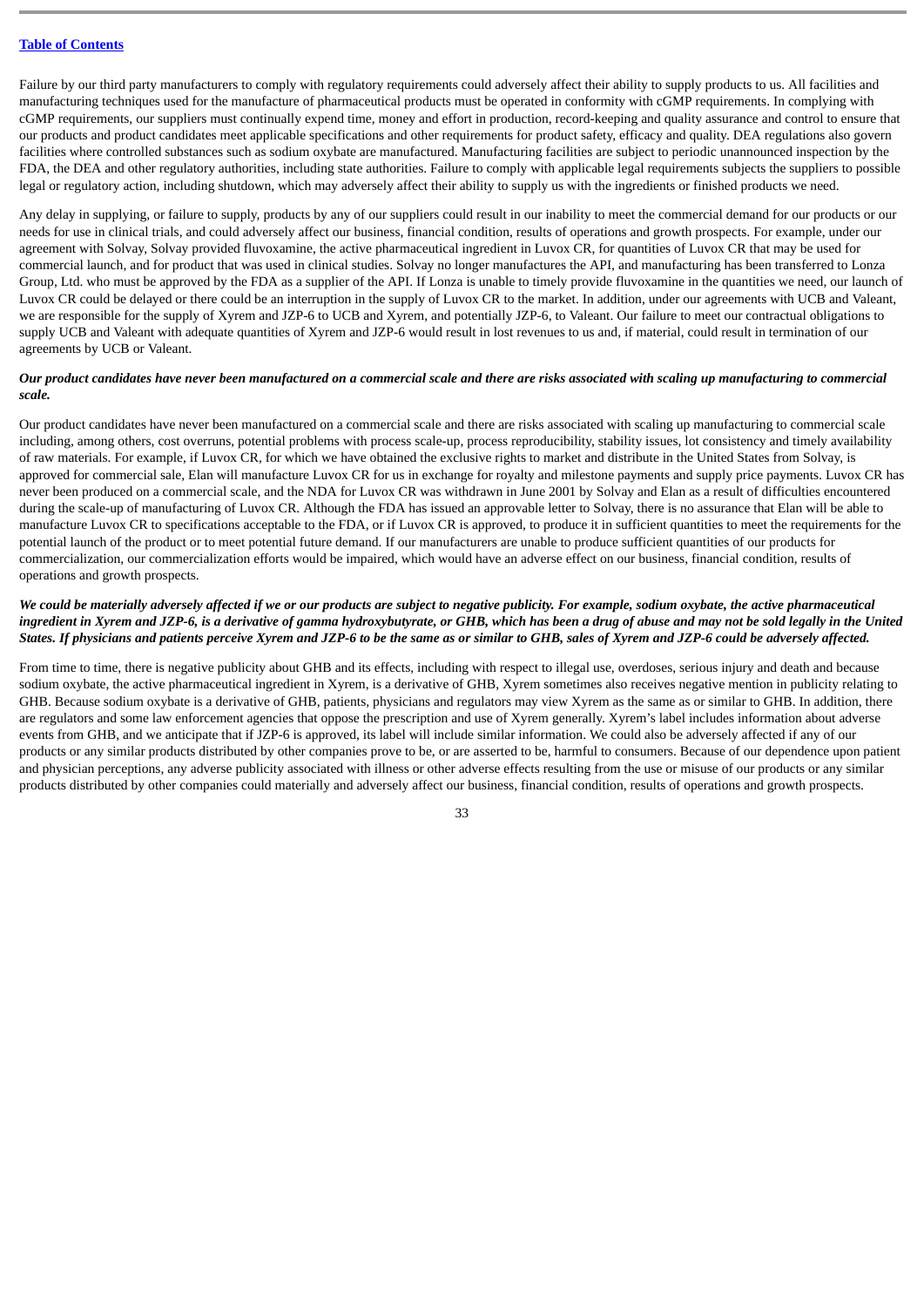#### *The investigation by the U.S. Attorney's Office for the Eastern District of New York concerning the sales and marketing of Xyrem creates additional compliance-related operating costs and could result in additional fines, penalties or other adverse consequences. \**

In April 2006, we and our subsidiary Orphan Medical received subpoenas from the U.S. Department of Justice, acting through the U.S. Attorney for the Eastern District of New York, in connection with the sale and marketing of Xyrem. In April 2006, a physician who was a speaker for Orphan Medical, and for a short time for us, was indicted by a federal grand jury in the U.S. District Court for the Eastern District of New York. The indictment includes allegations that the physician engaged in a scheme with Orphan Medical sales representatives and other Orphan Medical employees to promote and obtain reimbursement for Xyrem for medical uses not approved for marketing by the FDA. In March 2007, in the same federal court, a former Orphan Medical regional sales manager, who also worked for a short time for us, pled guilty based on similar allegations to introducing a misbranded drug into interstate commerce.

We and Orphan Medical have settled this matter with the United States, acting through the Department of Justice, the U.S. Attorney's Office for the Eastern District of New York and other federal agencies, including the Office of Inspector General, U.S. Department of Health and Human Services. Orphan Medical pled guilty to one felony count of introducing a misbranded drug into interstate commerce. A total of approximately \$20.0 million in civil and criminal payments will be paid over the next several years in connection with this matter. We agreed to guarantee payment of amounts payable by Orphan Medical.

While we were not prosecuted, as part of the settlement we entered into a corporate integrity agreement with the Office of Inspector General, U.S. Department of Health and Human Services. That agreement requires us to maintain a comprehensive compliance program, and we will have additional ongoing compliancerelated operating costs related to this compliance program and the corporate integrity agreement. In the event of an uncured material breach or deliberate violation, as the case may be, of the corporate integrity agreement or the other definitive settlement agreements we entered into, we could be excluded from participation in Federal healthcare programs and/or subject to prosecution.

Even though we have executed definitive settlement agreements, we might still be subject to regulatory and/or enforcement action by federal agencies that are not parties to the settlement, private insurers and states' attorneys general with respect to the activities covered by the settlement. We cannot predict whether this additional action will occur, nor can we reasonably estimate the amount of any fines or penalties that might result from an adverse outcome.

In addition, there is no assurance that we will not be subject to future investigations. Many pharmaceutical companies have announced government investigations of their sales and marketing practices for many of their products. Even with compliance training and a company culture of compliance, our current or future practices may nonetheless become the subject of an investigation. A number of laws, often referred to as "whistleblower" statutes, provide for financial rewards to employees and others for bringing to the attention of the government sales and marketing practices that the government views as illegal or fraudulent. The costs of investigating any claims, responding to subpoenas of investigators, and any resulting fines, can be significant and could divert the attention of our management from operating our business.

#### *Xyrem cannot be advertised directly to consumers, which could limit sales. \**

The FDA has required that Xyrem's label include a box warning regarding the risk of abuse. A box warning is the strongest type of warning that the FDA can require for a drug product and warns prescribers that the drug carries a significant risk of serious or even life-threatening adverse effects. A box warning also means, among other things, that the product cannot be advertised directly to consumers. Provigil (modafinil), the only other product approved by the FDA specifically for the treatment of excessive daytime sleepiness in patients with narcolepsy, does not have a box warning and can be advertised directly to consumers. In addition, Xyrem's type of FDA approval under the FDA's Subpart H regulations requires that all of the promotional materials for Xyrem be provided to the FDA for review at least 30 days prior to the intended time of first use. Unlike Xyrem, Provigil was not approved under the FDA's Subpart H regulations and is not subject to the pre-review requirements. Accordingly, promotional materials for Provigil are not subject to the same delays that we experience with respect to new promotional materials for Xyrem.

Since JZP-6 contains the same active pharmaceutical ingredient as Xyrem, we anticipate that the label for JZP-6, if approved by the FDA, will also include a box warning. The FDA recently approved a product for the management of fibromyalgia syndrome. This product is not, and future competing products may not be, subject to this restriction, and the box warning may negatively affect potential JZP-6 sales if competing products can be advertised directly to consumers.

#### *We face substantial competition from companies with greater resources than we have. \**

With respect to all of our existing and future products, we may compete with companies selling or working to develop products that may be more effective, safer or less costly than our products. The markets for which we are developing products are competitive and include generic and branded products, some of which are marketed by major pharmaceutical companies that have significantly greater financial resources and expertise in research and development, preclinical testing, conducting clinical trials, obtaining regulatory approvals, manufacturing and marketing and selling approved products than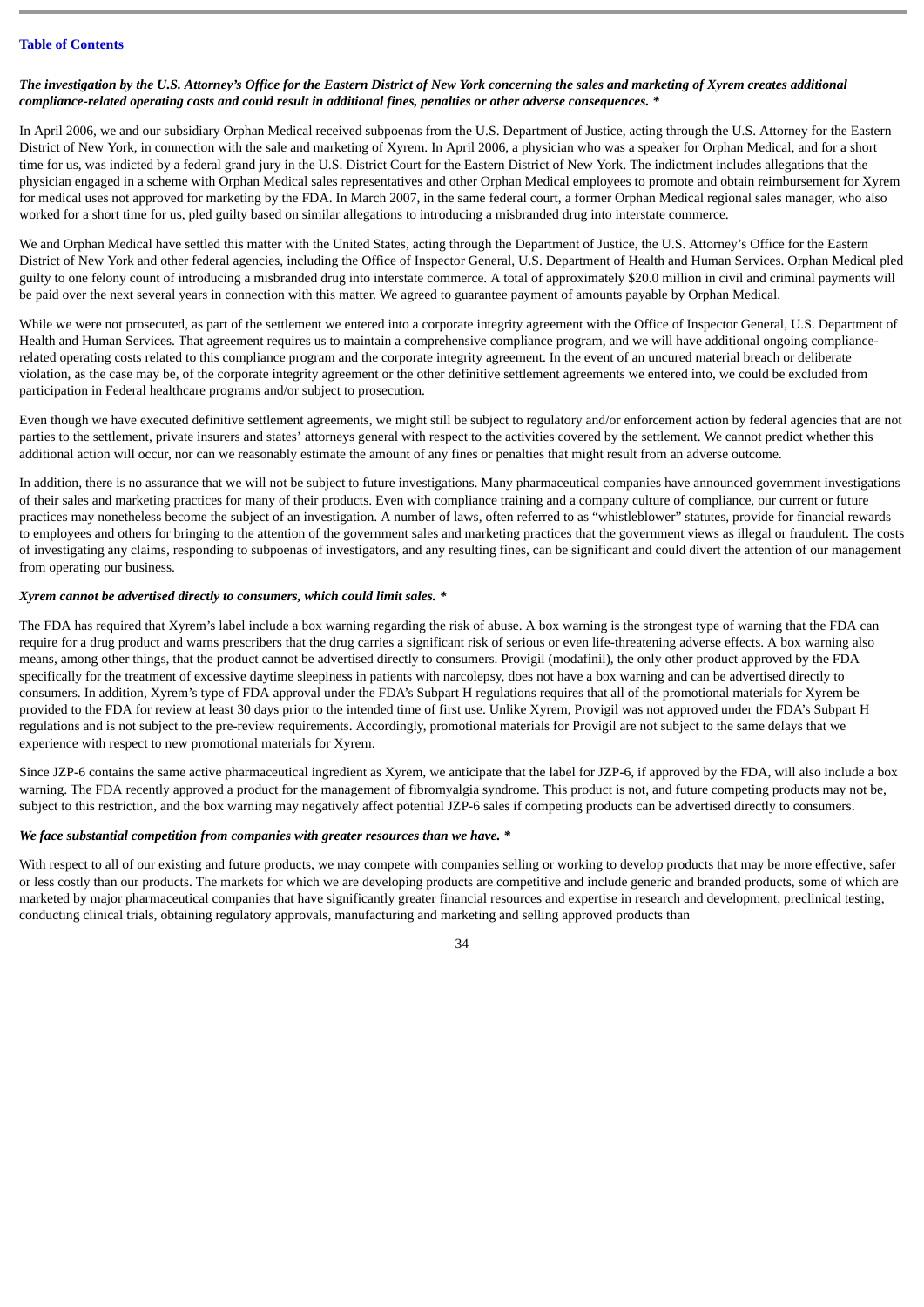we do. While Xyrem is the only product approved by the FDA for the treatment of both cataplexy and excessive daytime sleepiness in patients with narcolepsy, cataplexy is often treated with tricyclic antidepressants and selective serotonin reuptake inhibitors, although none of these compounds has been approved by the FDA for the treatment of cataplexy. Other treatments for excessive daytime sleepiness in patients with narcolepsy consist primarily of stimulants and wakefulness promoting agents, including Provigil (modafinil), the only other FDA-approved product for the treatment of excessive daytime sleepiness in patients with narcolepsy.

If Luvox CR is approved by the FDA, we intend to market it in the United States for the treatment of obsessive compulsive disorder and social anxiety disorder. Selective serotonin reuptake inhibitors are the standard treatment for anxiety disorders, including obsessive compulsive disorder and social anxiety disorder. Four branded products are currently approved by the FDA for the treatment of obsessive compulsive disorder, including three selective serotonin reuptake inhibitors: Paxil (paroxetine HCl), which is marketed by GlaxoSmithKline, Zoloft (sertraline HCl), which is marketed by Pfizer, and Prozac (fluoxetine hydrochloride), which is marketed by Eli Lilly. Anafranil (clomipramine hydrochloride), the other branded product approved by the FDA for the treatment of obsessive compulsive disorder, is a tricyclic antidepressant marketed by Mallinckrodt in the United States. Each of these products currently has generic equivalents. Generic products are generally sold at significantly lower prices than branded products, tending to both take market share away from branded products and put downward pricing pressure on branded products. Fluvoxamine, the generic equivalent of Luvox and a selective serotonin reuptake inhibitor, is the only other drug currently approved for the treatment of obsessive compulsive disorder. Four products are currently approved by the FDA for the treatment of social anxiety disorder, including three selective serotonin reuptake inhibitors: Zoloft, Paxil and Paxil CR, an extended release version of Paxil, and one serotonin-norepinephrine reuptake inhibitor, Effexor XR (venlafaxine HCl). Paxil CR and Effexor XR, developed and sold by GlaxoSmithKline and Wyeth, respectively, do not have generic competitors, whereas Paxil and Zoloft have generic competitors.

We are developing JZP-6 for the treatment of fibromyalgia syndrome. In June 2007, the FDA approved Lyrica (pregabalin), an anticonvulsant marketed by Pfizer for the treatment of partial seizures, post herpetic neuralgia and diabetic peripheral neuropathy, for the management of fibromyalgia syndrome. There are currently no other products approved by the FDA for the treatment of fibromyalgia syndrome. In clinical practice, a variety of drugs are often prescribed to address individual symptoms of fibromyalgia syndrome, including antidepressants, pain medications, muscle relaxants, hypnotics and anticonvulsants. In addition to JZP-6 and Lyrica, we believe that there are currently two programs that have completed or are in Phase III clinical development for the treatment of fibromyalgia syndrome, including programs being conducted by large pharmaceutical companies with far greater resources than we have.

Smaller or earlier stage companies may also prove to be significant competitors, particularly through collaborative arrangements with other large, established companies. Our commercial opportunities may be reduced or eliminated if our competitors develop and commercialize generic or branded products that are safer or more effective, have fewer side effects or are less expensive than our products.

Our competitors may obtain FDA or other regulatory approvals for their product candidates more rapidly than we may. For example, other major pharmaceutical companies are conducting, or have completed, Phase III clinical trials of product candidates for the treatment of fibromyalgia syndrome. These product candidates may reach the market before JZP-6, or may be better accepted by physicians and patients. Thus, even if we successfully complete our Phase III clinical trials for JZP-6 for the treatment of fibromyalgia syndrome and achieve FDA approval, JZP-6 may not result in significant commercial revenues for us.

Our competitors may market their products more effectively than we do. If we are unable to demonstrate to physicians that, based on experience, clinical data, side-effect profiles and other factors, our products are preferable to other therapies, we may not generate meaningful revenues from the sales of our products.

#### *If generic products that compete with any of our products are approved, sales of our products may be adversely affected.*

Our products are or may become subject to competition from generic equivalents because there is no proprietary protection for some of our products or because our protection has expired or is not sufficiently broad. The FDA has granted orphan drug exclusivity for Xyrem until July 2009 for cataplexy in patients with narcolepsy, and until November 2012 for excessive daytime sleepiness in patients with narcolepsy. Once our orphan drug exclusivity periods for Xyrem expire, other companies could introduce generic equivalents of Xyrem if the generic equivalents do not infringe our existing patents covering Xyrem. Once our orphan drug exclusivity period for Xyrem for the treatment of cataplexy expires in July 2009, prescriptions for Xyrem, or if approved by the FDA, JZP-6, could possibly be filled with generic equivalents that have been approved for the treatment of cataplexy in patients with narcolepsy, even if the patient is diagnosed with excessive daytime sleepiness or fibromyalgia syndrome. Orphan exclusivity for Antizol for ethylene glycol poisoning expired in 2004 and the orphan exclusivity for Antizol for methanol poisoning will expire in December 2007. Once the orphan drug exclusivity expires, there are no legal barriers to one or more third parties introducing and selling generic forms of Antizol. We have filed a patent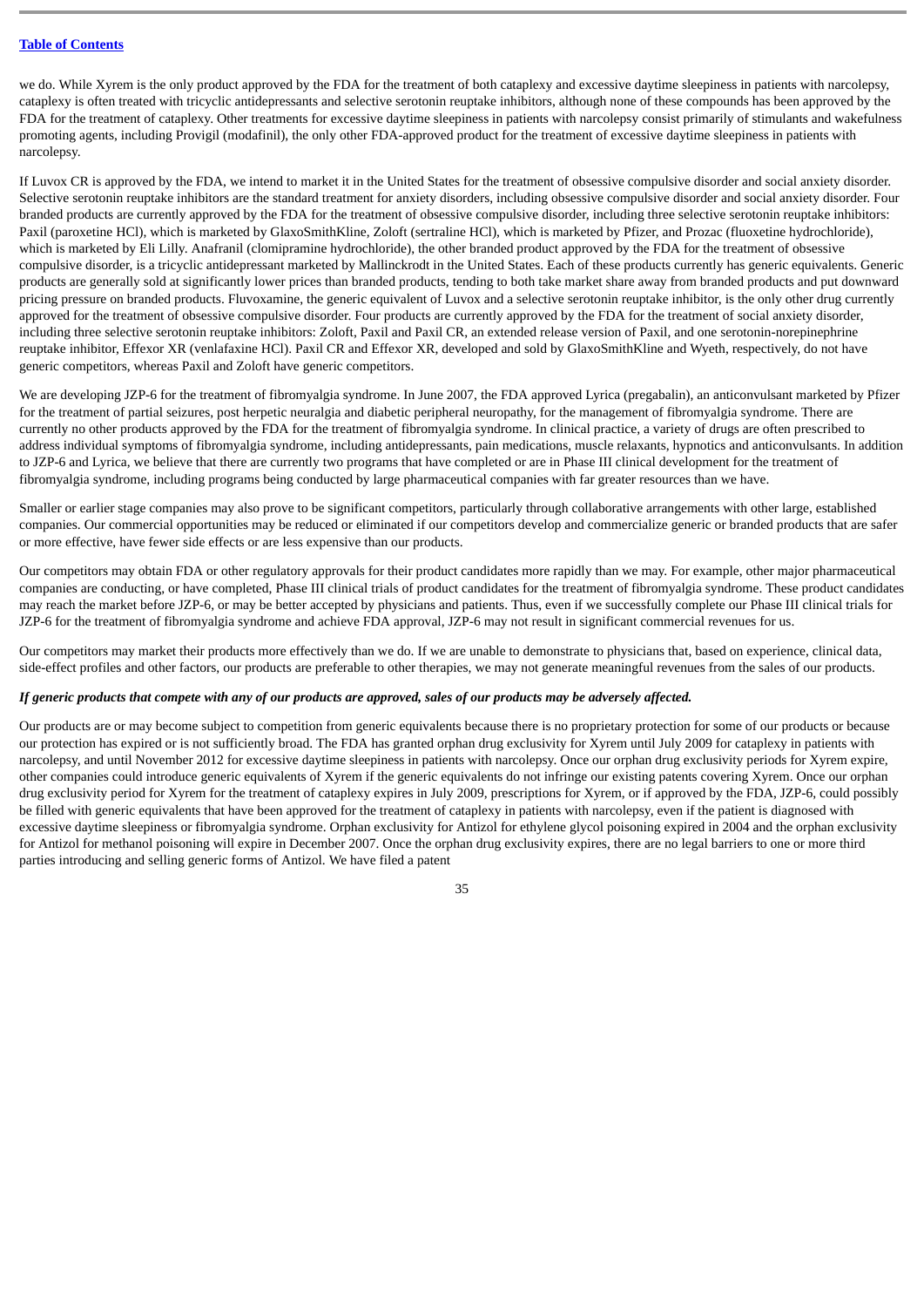application covering Antizol, but no patent has yet issued and we cannot know when, or if, a patent will issue or if issued, if it would prevent or inhibit generic competition. Patent protection is not available for the active pharmaceutical ingredient in most of our products and product candidates, including Xyrem, Luvox CR and JZP-6. Although Xyrem is covered by patents expiring in 2019 with claims covering the formula and process for manufacturing our commercial formulation of Xyrem, it is possible that other companies could manufacture generic equivalents of Xyrem in ways that are not covered by the claims of these patents.

Part of our business strategy includes the ongoing development of proprietary product improvements to Xyrem, including new and enhanced dosage forms. However, we may not be successful in developing or obtaining FDA and other regulatory approvals of these improvements. Although the active pharmaceutical ingredient in Xyrem and JZP-6 is a DEA scheduled compound for which a quota is required and the FDA has required a risk management program for its distribution, and therefore generic competition may be more difficult and expensive than it might be for other products not requiring a risk management program for distribution, our competitors will not be prevented from introducing a generic equivalent. We have filed a patent application with claims covering the method for distributing sodium oxybate using a centralized distribution system, but we cannot assure you that this patent will issue or, if issued, whether it will provide any significant protection of Xyrem from generic competition.

Luvox CR is covered by a patent application filed by Elan with claims covering the orally administered extended release formulation of fluvoxamine. This patent may not issue, and even if this patent issues, it is possible that other companies could manufacture similar or therapeutically equivalent products in ways that are not covered by the claims of the patent. Further, there may be other patents that we are not aware of that cover some aspect of the Luvox CR formulation and that would prevent launch of the product or require us to pay royalties or other forms of consideration.

After the introduction of a generic competitor, a significant percentage of the prescriptions written for a product generally may be filled with the generic version at the pharmacy, resulting in a loss in sales of the branded product, including for indications for which the generic version has not been approved for marketing by the FDA. Generic competition often results in decreases in the prices at which branded products can be sold. In addition, legislation enacted in the United States allows for, and in a few instances in the absence of specific instructions from the prescribing physician mandates, the use of generic products rather than branded products where a generic equivalent is available. Generic competition for our products earlier than expected could have a material adverse effect on our business, financial condition, results of operations and growth prospects.

#### *We may not be able to enter into acceptable agreements to commercialize our products in international markets.*

If appropriate regulatory approvals are obtained, we generally intend to commercialize our products in most markets outside of the United States through arrangements with third parties. If we decide to sell our products in markets outside of the United States, we may not be able to enter into any arrangements on acceptable terms, or at all. In addition, these arrangements could result in lower levels of income to us than if we promoted our products directly in international markets. If we choose to market our products directly in markets outside of the United States, we may not be able to develop an effective international sales force. If we fail to enter into marketing arrangements for our products and are unable to develop an effective international sales force, our ability to generate revenues outside of the United States would be limited. In either case, our marketing efforts (and those of our partners) outside of the United States may be subject to regulatory requirements and politico-economic climates that are dissimilar to those in the United States and which could impose unforeseen costs or restrictions on us or our partners.

#### *We may not be able to successfully acquire or in-license additional products or product candidates as part of growing our business.*

In order to grow our business, we intend to acquire or in-license additional products and product candidates that we believe have significant commercial potential. Any growth through acquisitions or in-licensing will be dependent upon the continued availability of suitable acquisition or in-license products and product candidates at favorable prices and upon advantageous terms and conditions. Even if such opportunities are present, we may not be able to successfully identify products or product candidates suitable for potential acquisition or in-licensing. Other companies, many of which may have substantially greater financial, marketing and sales resources, compete with us for the right to acquire and in-license such products or product candidates.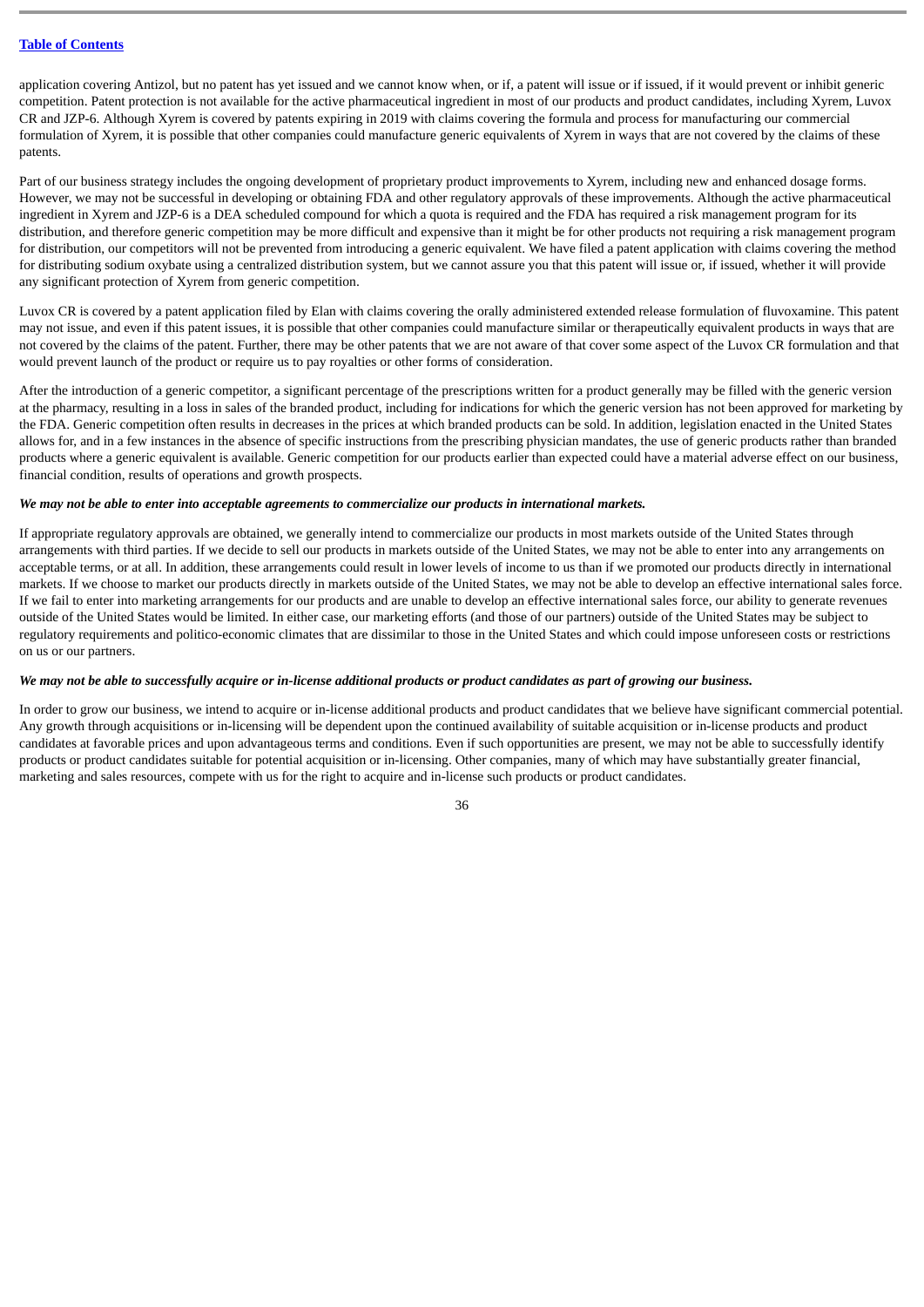### *We currently have a small sales organization. If we are unable to appropriately expand our specialty sales force and sales organization in the United States to promote additional products, the commercial opportunity for our products may be diminished.*

Our potential future commercial products, including Luvox CR and JZP-6, will require further expansion of our sales force and a significant sales support organization, and we will need to commit significant additional management and other resources to the growth of our sales organization before the commercial launch of Luvox CR and those product candidates. We may not be able to achieve the necessary growth in a cost-effective manner or realize a positive return on our investment. We will also have to compete with other pharmaceutical and life sciences companies to recruit, hire, train and retain sales and marketing personnel. If we elect to rely on third parties to sell our products in the United States, we may receive less revenue or incur more expense than if we sold our products directly. In addition, we may have little or no control over the sales efforts of those third parties. If we are unable to appropriately expand our sales force or collaborate with third parties to sell our products, our ability to generate revenues would be adversely affected.

## *If we fail to attract and retain key personnel, or to retain our executive management team, we may be unable to successfully develop or commercialize our products.*

Our success depends in part on our continued ability to attract, retain and motivate highly qualified personnel and on our ability to develop and maintain important relationships with leading academic institutions, clinicians and scientists. We are highly dependent upon our executive management team. The loss of services of any one or more of our members of executive management team or other key personnel could delay or prevent the successful completion of some of our key activities.

Competition for qualified personnel in the life sciences industry is intense. We will need to hire additional personnel as we expand our development, clinical and commercial activities. We may not be able to attract and retain quality personnel on acceptable terms. We do not carry "key person" insurance. Although the members of our executive management team have employment contracts with us through February 2009, each member of our executive management team and each of our other key employees may terminate his or her employment at any time without notice and without cause or good reason.

### *We will need to increase the size of our organization, and we may experience difficulties in managing growth. \**

We are a small company, with 361 regular full-time employees as of October 31, 2007, approximately 55% of whom joined us in the last 12 months. To continue our commercialization and development activities, we will need to expand our employee base for managerial, operations, development, regulatory, sales, marketing, financial and other functions. It is particularly difficult to recruit new employees to the San Francisco Bay Area, where our offices are located, in large part due to high housing costs. If we cannot recruit qualified employees when we need them, our key activities could be delayed. Growth will impose significant added responsibilities on members of management, including the need to identify, recruit, maintain and integrate additional employees, particularly with respect to the expansion of our sales and marketing organization and related functions for the potential commercialization of Luvox CR and JZP-6. Our future financial performance and our ability to commercialize our products and to compete effectively will depend, in part, on our ability to manage any growth effectively, and our failure to do so could adversely affect our business, financial condition, results of operations and growth prospects.

## *Our offices are located near known earthquake fault zones, and the occurrence of an earthquake or other catastrophic disaster could damage our facilities, which could adversely affect our operations.*

Our offices are located in the San Francisco Bay Area, near known earthquake fault zones and are therefore vulnerable to damage from earthquake. In October 1989, a major earthquake in our area caused significant property damage and a number of fatalities. We are also vulnerable to damage from other disasters such as power loss, fire, floods and similar events. If a significant disaster occurs, our ability to continue our operations could be seriously impaired and we may not have adequate insurance to cover any resulting losses. Any significant unrecoverable losses could seriously impair our operations and financial conditions.

## **Risks Related to Our Intellectual Property**

## *It is difficult and costly to protect our proprietary rights, and we may not be able to ensure their protection.*

Our commercial success will depend in part on obtaining and maintaining patent protection and trade secret protection of our product candidates, their use and the methods used to manufacture them, as well as successfully defending these patents against third party challenges. Our ability to protect our product candidates from unauthorized making, using, selling, offering to sell or importation by third parties is dependent upon the extent to which we have rights under valid and enforceable patents, or have trade secrets that cover these activities.

The patent position of pharmaceutical companies can be highly uncertain and involve complex legal and factual questions for which important legal principles remain unresolved. Changes in either the patent laws or in interpretations of patent laws in the United States and other countries may diminish the value of our intellectual property. Even if we are able to obtain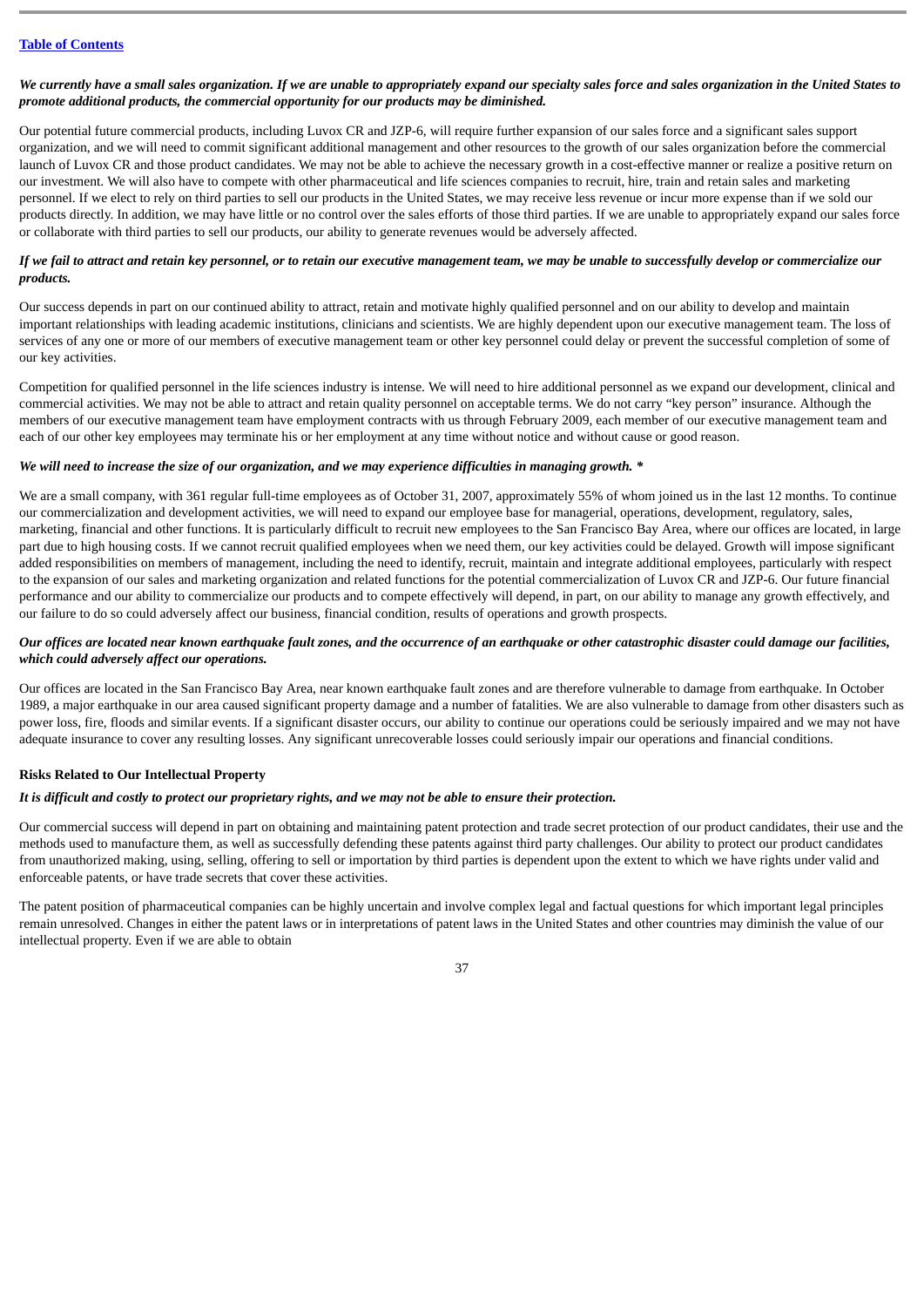patents covering our products and product candidates, any patent may be challenged, invalidated, held unenforceable or circumvented. The existence of a patent will not necessarily prevent other companies from developing similar or therapeutically equivalent products or protect us from claims of third parties that our products infringe their issued patents, which may require licensing and the payment of significant fees or royalties. Competitors may successfully challenge our patents, produce similar products that do not infringe our patents, or manufacture products in countries where we have not applied for patent protection or that do not respect our patents. Accordingly, we cannot predict the breadth of claims that may be allowed or enforced in our patents, our licensed patents or in third party patents.

The degree of future protection to be afforded by our proprietary rights is uncertain because legal means afford only limited protection and may not adequately protect our rights or permit us to gain or keep our competitive advantage. For example:

- others may be able to make products that are similar to our product candidates but that are not covered by the claims of our patents, or for which we are not licensed under our license agreements;
- we or our licensors or partners might not have been the first to make the inventions covered by our issued patents or pending patent applications or the pending patent applications or issued patents of our licensors or partners;
- we or our licensors or partners might not have been the first to file patent applications for these inventions;
- others may independently develop similar or alternative products without infringing our intellectual property rights;
- our pending patent applications may not result in issued patents;
- our issued patents and the issued patents of our licensors or partners may not provide us with any competitive advantages, or may be held invalid or unenforceable as a result of legal challenges by third parties;
- we may not develop additional proprietary products that are patentable; or
- the patents of others may have an adverse effect on our business.

We also may rely on trade secrets and other unpatented proprietary information to protect our technology, especially where we do not believe patent protection is appropriate or obtainable. However, trade secrets are difficult to protect. Although we use reasonable efforts to protect our trade secrets and other unpatented proprietary information, our employees, consultants, advisors and partners may unintentionally or willfully disclose our proprietary information to competitors, and we may not have adequate remedies for such disclosures. If our employees, consultants, advisors and partners develop inventions or processes independently, or jointly with us, that may be applicable to our products under development, disputes may arise about ownership or proprietary rights to those inventions and processes. Enforcing a claim that a third party illegally obtained and is using any of our inventions or trade secrets is expensive and time consuming, and the outcome is unpredictable. In addition, courts outside of the United States are sometimes less willing to protect trade secrets. Moreover, our competitors may independently develop equivalent knowledge, methods and know-how.

Our research and development collaborators may have rights to publish data and other information to which we have rights. In addition, we sometimes engage individuals or entities to conduct research that may be relevant to our business. While the ability of these individuals or entities to publish or otherwise publicly disclose data and other information generated during the course of their research is subject to contractual limitations, these contractual provisions may be insufficient or inadequate to protect our trade secrets and may impair our patent rights. If we do not apply for patent protection prior to such publication, or if we cannot otherwise maintain the confidentiality of our innovations and other confidential information, then our ability to obtain patent protection or protect our proprietary information may be jeopardized. Moreover, a dispute may arise with our research and development collaborators over the ownership of rights to jointly developed intellectual property. Such disputes, if not successfully resolved, could lead to a loss of rights and possibly prevent us from pursuing certain new products or product candidates.

### *We may incur substantial costs as a result of litigation or other proceedings relating to patent and other intellectual property rights and we may be unable to protect our rights to, or commercialize, our products.*

Our ability, and that of our partners, to commercialize any approved products will depend, in part, on our ability to obtain patents, enforce those patents and operate without infringing the proprietary rights of third parties. The patent positions of pharmaceutical companies can be highly uncertain and involve complex legal and factual questions. We have filed multiple U.S. patent applications and foreign counterparts, and may file additional U.S. and foreign patent applications related thereto. There can be no assurance that any issued patents we own or control will provide sufficient protection to conduct our business as presently conducted or as proposed to be conducted. Moreover, in part because of prior research performed and patent applications submitted in the same manner or similar fields, there can be no assurance that any patents will issue from the patent applications owned by us, or that we will remain free from infringement claims by third parties.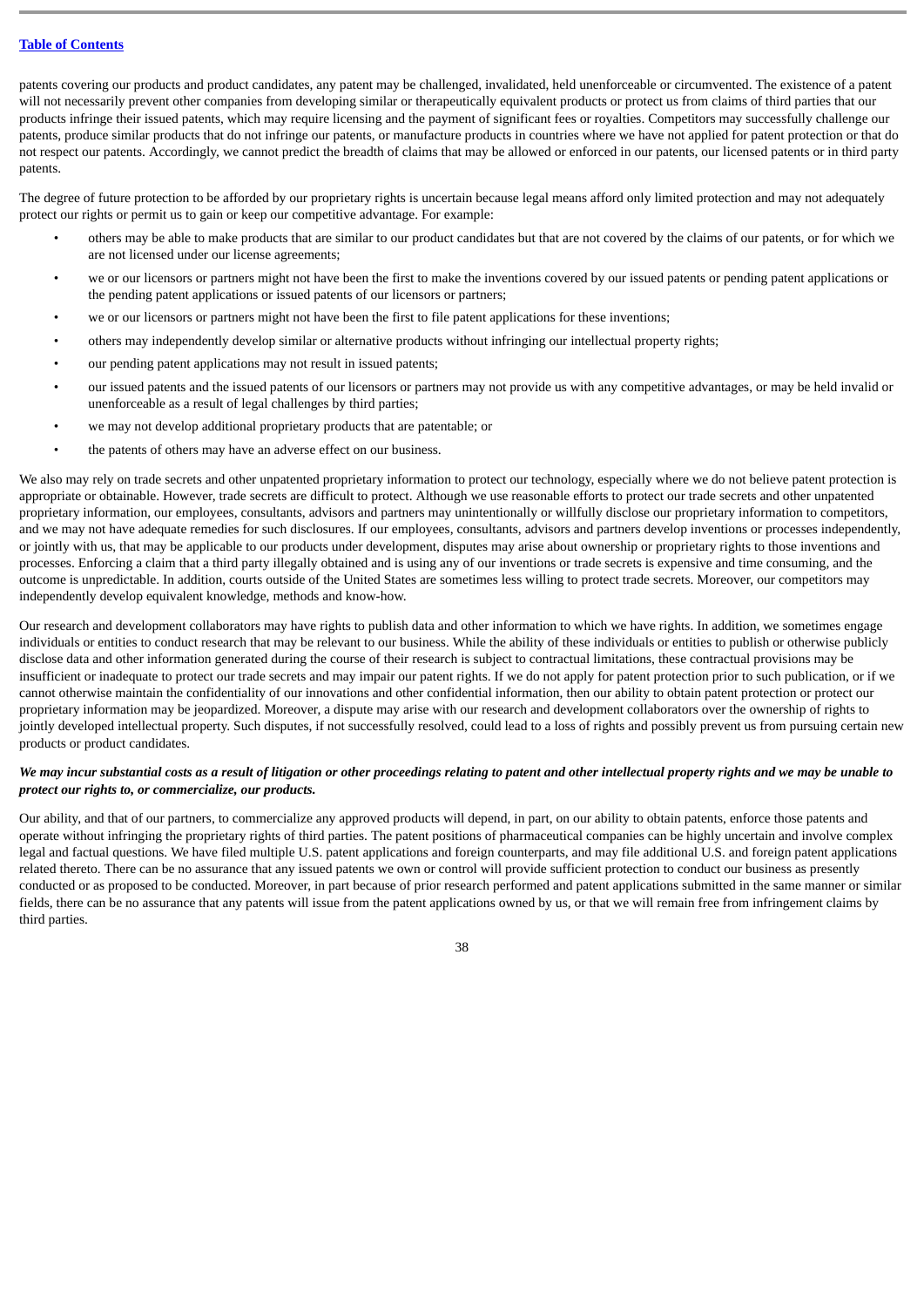If we choose to go to court to stop someone else from pursuing the inventions claimed in our patents or in or our licensed patents or those of our partners, that individual or company has the right to ask the court to rule that these patents are invalid and/or should not be enforced against that third party. These lawsuits are expensive and would consume time and other resources even if we were successful in stopping the infringement of these patents. In addition, there is a risk that the court will decide that these patents are not valid and that we do not have the right to stop the other party from using the inventions. There is also the risk that, even if the validity of these patents is upheld, the court will refuse to stop the other party on the ground that the other party's activities do not infringe our rights to these patents or that it is in the public interest to permit the infringing activity.

Furthermore, a third party may claim that we or our manufacturing or commercialization partners are using inventions covered by the third party's patent rights and may go to court to stop us from engaging in our normal operations and activities, including making or selling our products. Patent infringement lawsuits are costly and could affect our results of operations and divert the attention of management and development personnel. There is a risk that a court could decide that we or our partners are infringing third party patent rights. In the event that we or our partners are found to infringe any valid claim of a patent held by a third party, we may, among other things, be required to:

- pay damages, including up to treble damages and the other party's attorneys' fees, which may be substantial;
- cease the development, manufacture, use and sale of our products that infringe the patent rights of others through a court-imposed sanction such as an injunction;
- expend significant resources to redesign our products so they do not infringe others' patent rights, which may not be possible;
- discontinue manufacturing or other processes incorporating infringing technology; or
- obtain licenses to the infringed intellectual property, which may not be available to us on acceptable terms, or at all.

The pharmaceutical and life sciences industry has produced a proliferation of patents, and it is not always clear to industry participants, including us, which patents cover various types of products or methods. The coverage of patents is subject to interpretation by the courts, and the interpretation is not always uniform. If we are sued for patent infringement, we would need to demonstrate that our products or methods do not infringe the patent claims of the relevant patent and/or that the patent claims are invalid or unenforceable and we may not be able to do this. Proving invalidity, in particular, is difficult since it requires a showing of clear and convincing evidence to overcome the presumption of validity enjoyed by issued patents in the United States.

Because some patent applications in the United States may be maintained in secrecy until the patents are issued, because patent applications in the United States and many foreign jurisdictions are typically not published until 18 months after filing, and because publications in the scientific literature often lag behind actual discoveries, we cannot be certain that others have not filed patent applications for inventions covered by our licensors' or our issued patents or pending applications, or that we or our licensors were the first inventors. Our competitors may have filed, and may in the future file, patent applications covering subject matter similar to ours. Any such patent application may have priority over our or our licensors' patents or applications and could further require us to obtain rights to issued patents covering such subject matter. If another party has filed a U.S. patent application on inventions similar to ours, we may have to participate in an interference proceeding declared by the U.S. Patent and Trademark Office to determine priority of invention in the United States. The costs of these proceedings could be substantial, and it is possible that such efforts would be unsuccessful, resulting in a loss of our U.S. patent position with respect to such inventions.

Some of our competitors may be able to sustain the costs of complex patent litigation more effectively than we can because they have substantially greater resources. In addition, any uncertainties resulting from the initiation and continuation of any litigation could have a material adverse effect on our ability to raise the funds necessary to continue our operations.

### **Risks Related to Our Industry**

### *The regulatory approval process is expensive, time consuming and uncertain and may prevent us or our partners from obtaining approvals for the commercialization of some or all of our product candidates.*

The research, testing, manufacturing, selling and marketing of pharmaceutical products are subject to extensive regulation by FDA and other regulatory authorities in the United States and other countries, and regulations differ from country to country. Approval in the United States, or in any jurisdiction, does not ensure approval in other jurisdictions. The regulatory approval process is lengthy, expensive and uncertain, and we may be unable to obtain approval for our products. We are not permitted to market our product candidates in the United States until we receive approval from the FDA, generally of an NDA. The NDA must contain, among other things, data to demonstrate that the drug is safe and effective for its intended uses and that it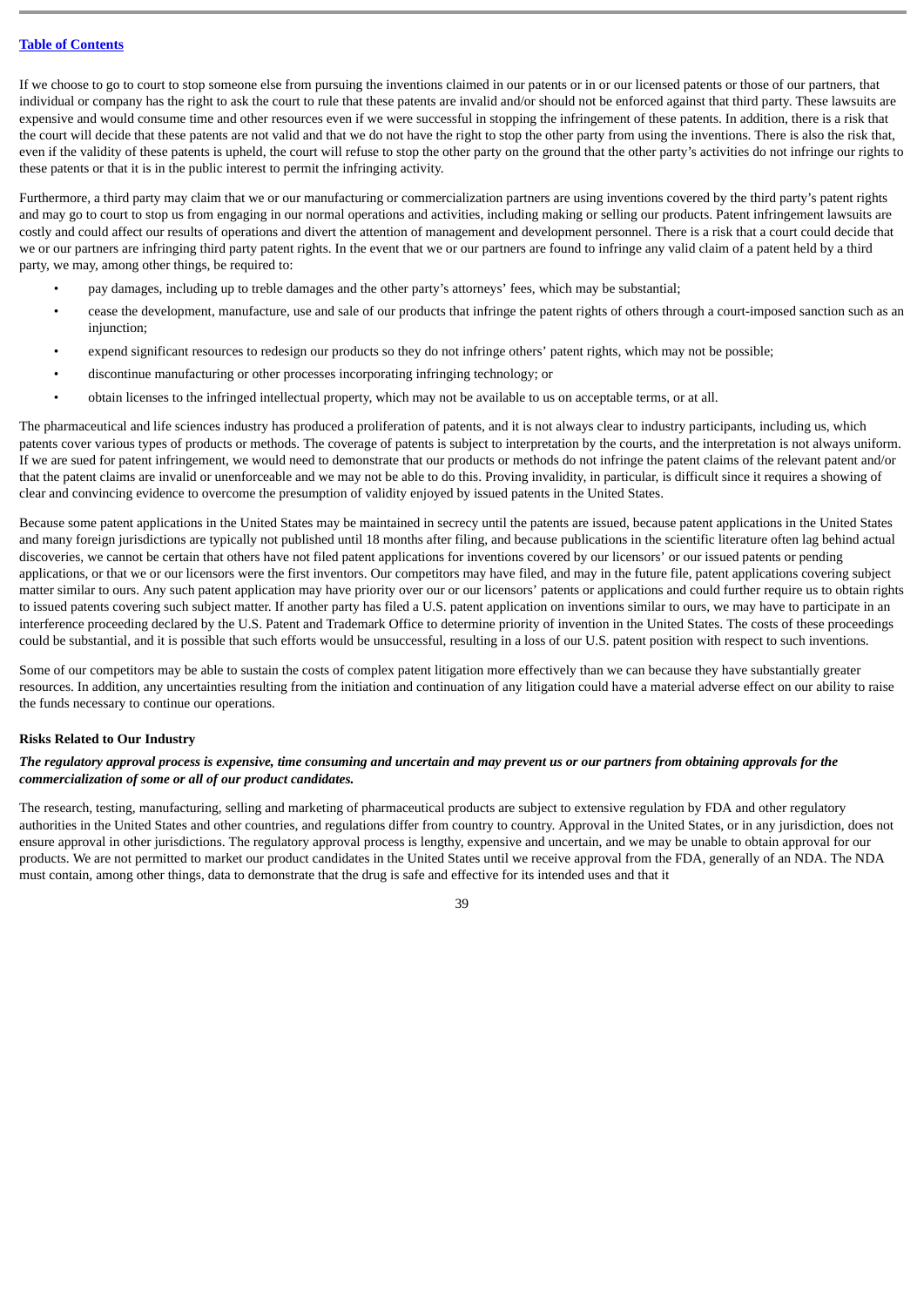will be manufactured to appropriate quality standards. Obtaining approval of an NDA can be a lengthy, expensive and uncertain process, and the FDA has substantial discretion in the approval process. In addition, failure to comply with FDA and other applicable U.S. and foreign regulatory requirements may subject our company to administrative or judicially imposed sanctions, including warning letters, untitled letters, civil and criminal penalties, injunctions, product seizure or detention, product recalls, total or partial suspension of production and refusal to approve pending NDAs or supplements to approved NDAs. If we are unable to obtain regulatory approval of our product candidates, we will not be able to commercialize them and recoup our research and development costs.

### *Even if we receive regulatory approval for our product candidates, we will be subject to ongoing significant regulatory obligations and oversight, which may result in significant additional expense and limit our ability to commercialize our products.*

If we receive regulatory approvals to sell our products, the FDA and foreign regulatory authorities may impose significant restrictions on the indicated uses or marketing of our products, or impose requirements for burdensome post-approval study commitments. The terms of any product approval, including labeling, may be more restrictive than we desire and could affect the marketability of the product or otherwise reduce the size of the potential market for that product. Following any regulatory approval of our products, we will be subject to continuing regulatory obligations, such as safety reporting requirements and additional post-marketing obligations, including regulatory oversight of the promotion and marketing of our products. In addition, if the FDA approves any of our product candidates, the labeling, packaging, adverse event reporting, storage, advertising, promotion and recordkeeping for the product will be subject to extensive and ongoing regulatory requirements. If we become aware of previously unknown problems with any of our products in the United States or overseas or at our contract manufacturers' facilities, a regulatory agency may impose restrictions on our products, our contract manufacturers or on us, including requiring us to reformulate our products, conduct additional clinical trials, make changes in the labeling of our products, implement changes to, or obtain re-approvals of, our contract manufacturers' facilities, or withdraw the product from the market. In addition, we may experience a significant drop in the sales of the affected products and our product revenues and reputation in the marketplace may suffer, and we could become the target of lawsuits, including class action suits. The FDA and other governmental authorities also actively enforce regulations prohibiting promotion of off-label uses and the promotion of products for which marketing approval has not been obtained. The federal government has levied large civil and criminal fines against companies for alleged improper promotion and has enjoined several companies from engaging in off-label promotion. The FDA has also requested that companies enter into consent decrees or permanent injunctions under which specified promotional conduct is changed or curtailed.

We are also subject to regulation by regional, national, state and local agencies, including the DEA, the Department of Justice, the Federal Trade Commission, the Office of Inspector General of the U.S. Department of Health and Human Services and other regulatory bodies, as well as governmental authorities in those foreign countries in which we commercialize our products. The Federal Food, Drug, and Cosmetic Act, the Public Health Service Act and other federal and state statutes and regulations govern to varying degrees the research, development, manufacturing and commercial activities relating to prescription pharmaceutical products, including preclinical testing, approval, production, labeling, sale, distribution, import, export, post-market surveillance, advertising, dissemination of information and promotion. These statutes and regulations include anti-kickback statutes and false claims statutes.

The federal health care program anti-kickback statute prohibits, among other things, knowingly and willfully offering, paying, soliciting, or receiving remuneration to induce or in return for purchasing, leasing, ordering or arranging for the purchase, lease or order of any health care item or service reimbursable under Medicare, Medicaid or other federally financed healthcare programs. This statute has been interpreted to apply to arrangements between pharmaceutical companies on one hand and prescribers, purchasers and formulary managers on the other. Although there are a number of statutory exemptions and regulatory safe harbors protecting identified common activities from prosecution, the exemptions and safe harbors are drawn narrowly, and practices that involve remuneration intended to induce prescribing, purchases or recommendations may be subject to scrutiny if they do not qualify for an exemption or safe harbor. Our practices may not in all cases meet all of the criteria for safe harbor protection from anti-kickback liability.

Federal false claims laws prohibit any person from knowingly presenting, or causing to be presented, a false claim for payment to the federal government, or knowingly making, or causing to be made, a false statement to get a false claim paid. Recently, several pharmaceutical and other health care companies have been prosecuted under these laws for allegedly providing free product to customers with the expectation that the customers would bill federal programs for the product. Other companies have been prosecuted for causing false claims to be submitted because of the company's marketing of the product for unapproved, and thus nonreimbursable, uses. The majority of states also have statutes or regulations similar to the federal anti-kickback law and false claims laws, which apply to items and services reimbursed under Medicaid and other state programs, or, in several states, apply regardless of the payor. Sanctions under these federal and state laws may include civil monetary penalties, exclusion of a company's products from reimbursement under government programs, criminal fines

 $40$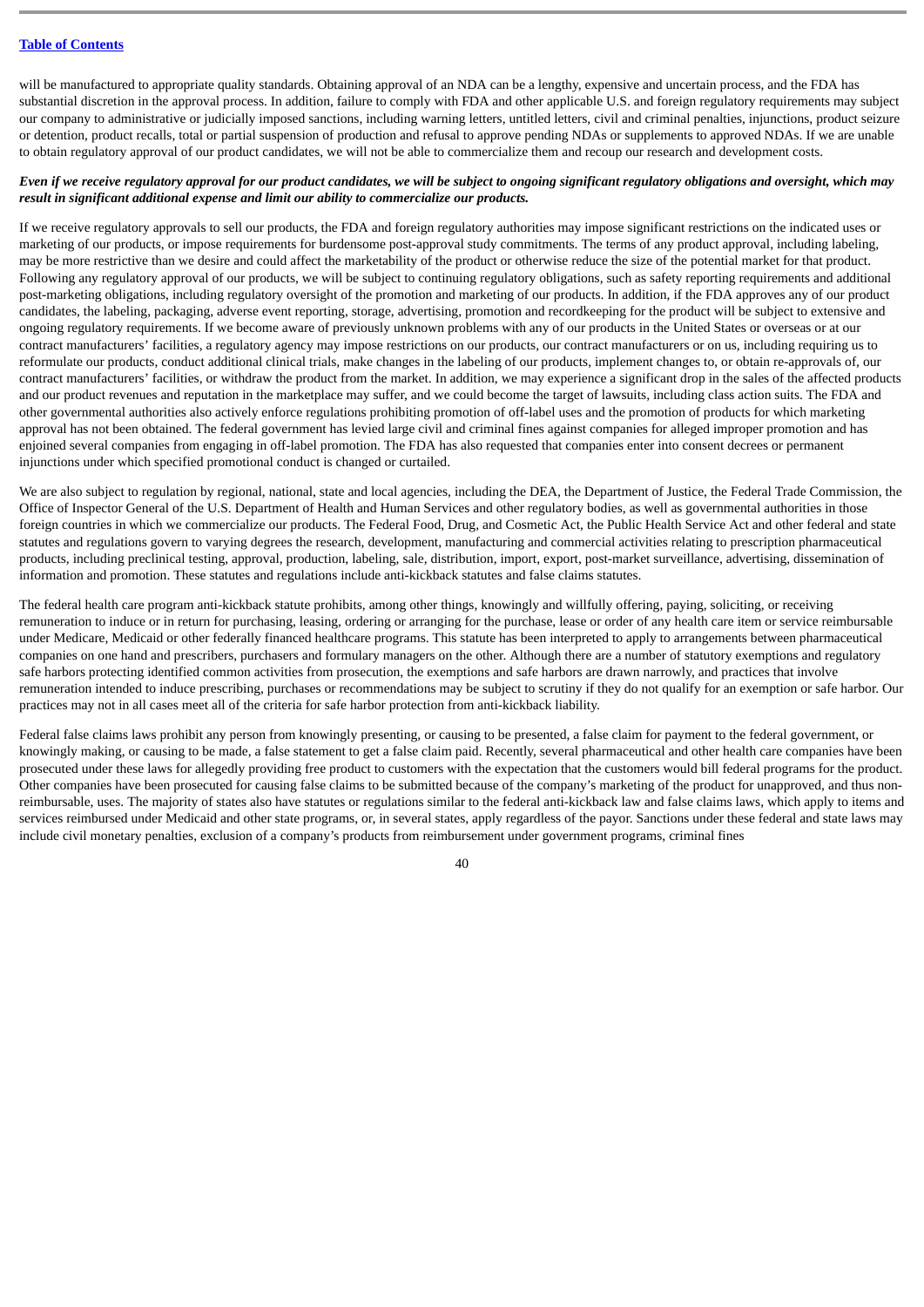and imprisonment. Several states now require pharmaceutical companies to report expenses relating to the marketing and promotion of pharmaceutical products and the reporting of gifts to individual physicians in the states. Other states require the posting of information relating to clinical studies. In addition, California requires pharmaceutical companies to implement a comprehensive compliance program that includes a limit on expenditures for or payments to individual prescribers. Currently, several additional states are considering similar proposals. Compliance with these laws is difficult and time consuming and companies that do not comply with these state laws face civil penalties. Because of the breadth of these laws and the narrowness of the safe harbors, it is possible that some of our business activities could be subject to challenge under one or more of such laws. Such a challenge could have a material adverse effect on our business, financial condition, results of operations and growth prospects.

If we or any of our partners fail to comply with applicable regulatory requirements, we or they could be subject to a range of regulatory actions that could affect our or our partners' ability to commercialize our products and could harm or prevent sales of the affected products, or could substantially increase the costs and expenses of commercializing and marketing our products. Any threatened or actual government enforcement action could also generate adverse publicity and require that we devote substantial resources that could otherwise be used in other aspects of our business.

## *If we fail to comply with our reporting and payment obligations under the Medicaid rebate program or other governmental pricing programs, we could be subject to additional reimbursement requirements, penalties, sanctions and fines which could have a material adverse effect on our business, financial condition, results of operations and growth prospects.*

We participate in the federal Medicaid rebate program established by the Omnibus Budget Reconciliation Act of 1990, as well as several state supplemental rebate programs. Under the Medicaid rebate program, we pay a rebate to each state Medicaid program for our products that are reimbursed by those programs. The minimum amount of the rebate for each unit of product is set by law at 15.1% of the average manufacturing price of that product, or if it is greater, the difference between the average manufacturing price and the best price we make available to any customer. The rebate amount also includes an inflation adjustment, if necessary.

Pricing and rebate calculations vary among products and programs. The calculations are complex and are often subject to interpretation by us, governmental or regulatory agencies and the courts. The Medicaid rebate amount is computed each quarter based on our submission to the Centers for Medicare & Medicaid Services at the U.S. Department of Health and Human Services of our current average manufacturing price and best prices for the quarter. If we become aware that our reporting for prior quarters was incorrect, or changed as a result of recalculation of the pricing data, we are obligated to resubmit the corrected average manufacturing price or best price for that quarter. Any corrections to our rebate calculations could result in an overage or underage in our rebate liability for past quarters, depending on the nature of the correction. In addition to retroactive rebates (and interest, if any), if we are found to have knowingly submitted false information to the government, we may be liable for civil monetary penalties in the amount of \$100,000 per item of false information. Governmental agencies may also make changes in program interpretations, requirements or conditions of participation, some of which may have implications for amounts previously estimated or paid.

Federal law requires that any company that participates in the Medicaid rebate program extend comparable discounts to qualified purchasers under the Public Health Services' pharmaceutical pricing program requiring us to sell our products at prices lower than we otherwise might be able to charge. The Public Health Services pricing program extends discounts comparable to the Medicaid rebates to a variety of community health clinics and other entities that receive health services grants from the Public Health Services, as well as hospitals that serve a disproportionate share of poor patients and children.

### *Reimbursement may not be available for our products, which could diminish our sales or affect our ability to sell our products profitably.*

In both U.S. and foreign markets, our ability to commercialize our products successfully, and to attract strategic partners for our products, depends in significant part on the availability of adequate financial coverage and reimbursement from third party payors, including, in the United States, governmental payors such as the Medicare and Medicaid programs, managed care organizations and private health insurers. Third party payors decide which drugs they will pay for and establish reimbursement levels. Third party payors are increasingly challenging the prices charged for medical products and services and examining their cost effectiveness, in addition to their safety and efficacy. In some cases, for example, third party payors try to encourage the use of less expensive generic products through their prescription benefits coverage and reimbursement policies. We may need to conduct expensive pharmacoeconomic studies in order to demonstrate the cost-effectiveness of our products. Even with studies, our products may be considered less safe, less effective or less cost-effective than existing products, and third party payors may not provide coverage and reimbursement for our products, in whole or in part. We cannot predict actions third party payors may take, or whether they will limit the coverage and level of reimbursement for our products or refuse to provide any coverage at all. For example, because Luvox CR will compete in a market with both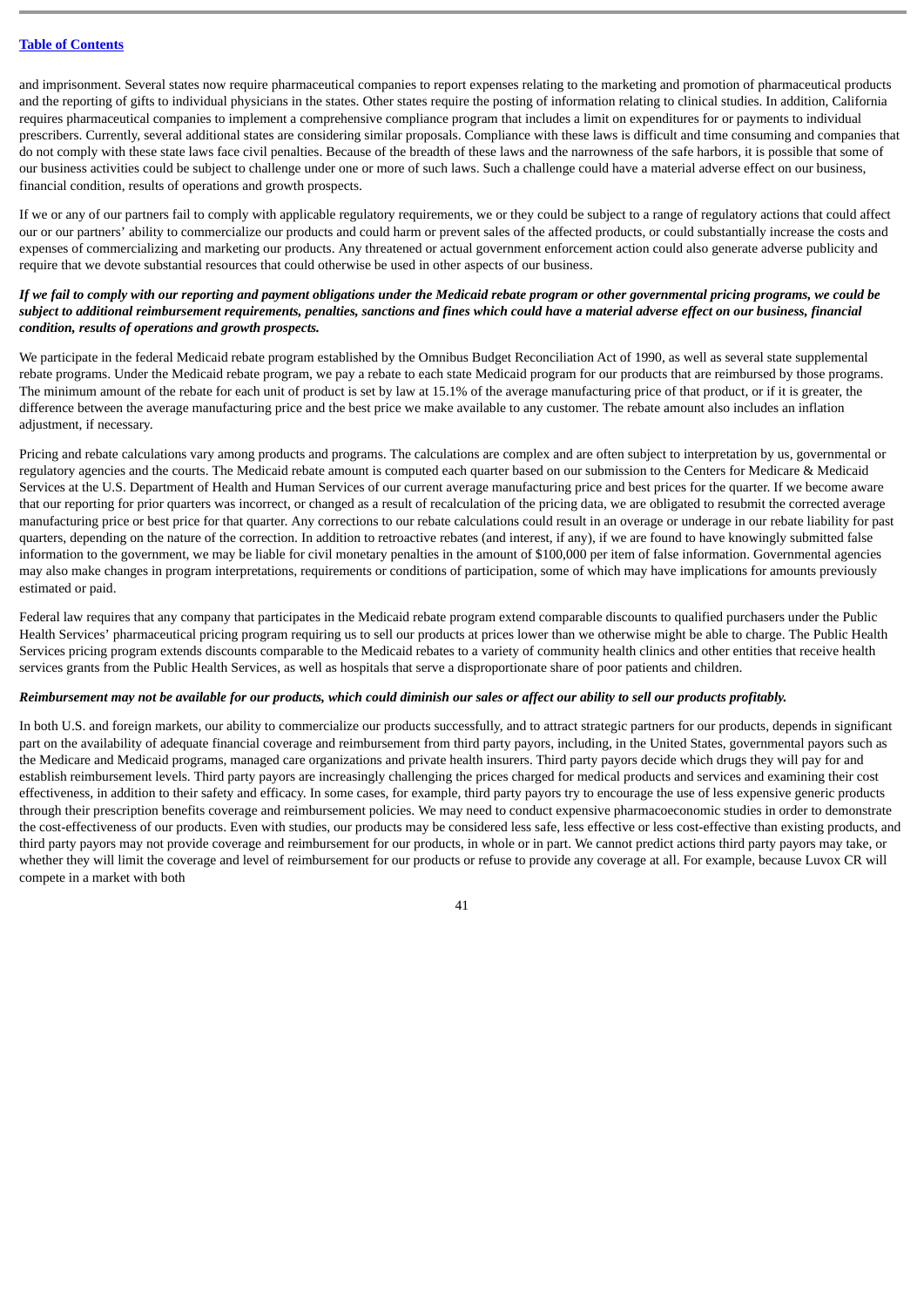branded and generic products, reimbursement by government and private payors may be more challenging than for new chemical entities. We cannot be sure that reimbursement amounts will not reduce the demand for, or the price of, our products. If reimbursement is not available or is available only to limited levels, we may not be able to effectively commercialize our products.

There have been a number of legislative and regulatory proposals in recent years to change the healthcare system in ways that could impact our ability to sell our products profitably. These proposals include prescription drug benefit proposals for Medicare beneficiaries and measures that would limit or prohibit payments for some medical treatments or subject the pricing of drugs to government control. For example, the Medicare Prescription Drug, Improvement, and Modernization Act of 2003 provides a new Medicare prescription drug benefit, that became effective in January 2006, and mandates other reforms. Although we cannot predict the full effect on our business of the implementation of this new legislation, it is possible that the new benefit, which is managed by private health insurers, pharmacy benefit managers and other managed care organizations, will result in decreased reimbursement for prescription drugs, which may further exacerbate industry-wide pressure to reduce the prices charged for prescription drugs. This could harm our ability to market our products and generate revenues. Currently, there are legislative proposals that would permit the U.S. Secretary of Health and Human Services to negotiate directly with pharmaceutical companies to obtain lower prices for drugs covered under Medicare Part D.

We expect to experience pricing pressures in connection with the sale of our products due to the trend toward managed health care, the increasing influence of health maintenance organizations and additional legislative proposals. If we fail to successfully secure and maintain reimbursement coverage for our products or are significantly delayed in doing so, we will have difficulty achieving market acceptance of our products and our business will be harmed.

### *Sales of our products in the United States may be adversely affected by consolidation among wholesale drug distributors and the growth of large retail drug store chains.*

The market participants to whom we sell Antizol, which accounted for \$12.5 million and \$10.4 million in net product sales in 2006 and the first nine months of 2007, respectively, and the market participants to whom we expect to sell most of our future products, including Luvox CR, have undergone significant consolidation, marked by mergers and acquisitions among wholesale distributors and the growth of large retail drugstore chains. As a result, a small number of large wholesale distributors control a significant share of the market, and the number of independent drug stores and small drugstore chains has decreased. In addition, excess inventory levels held by large distributors can lead to periodic and unanticipated reductions in our revenues and cash flows. Consolidation of drug wholesalers and retailers, as well as any increased pricing pressure that those entities face from their customers, including the U.S. government, may increase pricing pressure and place other competitive pressures on drug manufacturers, including us.

## *Prescription drug importation from Canada and other countries could increase pricing pressure on our products and could decrease our revenues and profit margins.*

Under current U.S. law, there is a general prohibition on imports of unapproved products. The FDA has published internal guidance that sets forth the agency's enforcement priorities for imported drugs. Under this policy, the FDA allows its personnel to use their discretion in permitting entry into the United States of personal use quantities of FDA-regulated products in personal baggage and mail when the product does not present an unreasonable risk to the user. Thus, individuals may import prescription drugs that are unavailable in the United States from Canada and other countries for their personal use under specified circumstances. Other imports, although illegal under U.S. law, also enter the country as a result of the resource constraints and enforcement priorities of the FDA and the U.S. Customs Services. In addition, the Medicare Prescription Drug, Improvement, and Modernization Act of 2003 will permit pharmacists and wholesalers to import prescription drugs into the United States from Canada under specified circumstances. These additional import provisions will not take effect until the Secretary of Health and Human Services makes a required certification regarding the safety and cost savings of imported drugs and the FDA has promulgated regulations setting forth parameters for importation. These conditions have not been met to date and the law has therefore not taken effect. However, legislative proposals have been introduced to remove these conditions and implement changes to the current import laws, or to create other changes that would allow foreign versions of our products priced at lower levels than in the United States to be imported or reimported to the United States from Canada, Europe and other countries. If these provisions take effect, the volume of prescription drug imports from Canada and elsewhere could increase significantly and our products could face competition from lower priced imports.

Even if these provisions do not take effect and alter current law, the volume of prescription drug imports from Canada and elsewhere could increase due to a variety of factors, including the further spread of internet pharmacies and actions by a number of state and local governments to facilitate Canadian and other imports. These imports may harm our business.

42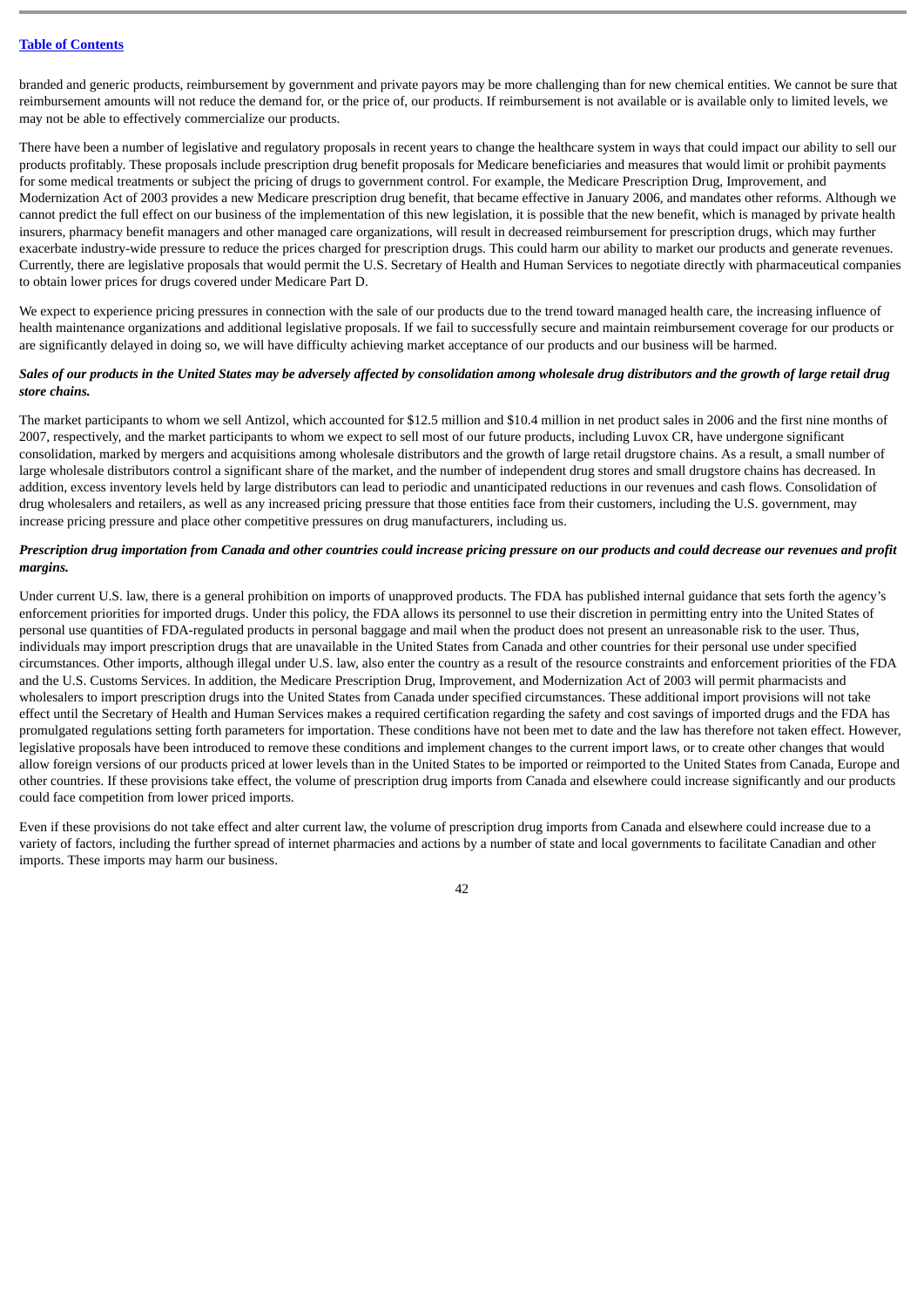We licensed Xyrem to Valeant to distribute in Canada. Due to government price regulation in Canada, products are generally sold in Canada for lower prices than in the United States. Due to the risk management program for Xyrem and our agreement with Valeant, we believe that it is unlikely that Xyrem will be imported from Canada to the United States.

### *Product liability and product recalls could harm our business.*

The development, manufacture, testing, marketing and sale of pharmaceutical products entail significant risk of product liability claims or recalls. Our products and product candidates are designed to affect important bodily functions and processes. Side effects of, or manufacturing defects in, the products sold by us could result in exacerbation of a patient's condition, further deterioration of a patient's condition or even death. This could result in product liability claims and/or recalls of one or more of our products. For example, studies and publications suggest that selective serotonin reuptake inhibitors, including the active pharmaceutical ingredient in Luvox CR and its immediate release formulation Luvox, may increase the risk of suicidal behavior in adults and adolescents. In addition, the current selective serotonin reuptake inhibitor products used to treat obsessive compulsive disorder and social anxiety disorder, particularly those formulated for immediate release, all have significant adverse side effects. Side effects associated with selective serotonin reuptake inhibitors include sexual dysfunction, adverse drug interaction and risk of hypertension. Claims may be brought by individuals seeking relief for themselves or by groups seeking to represent a class. While we have not had to defend against any product liability claims to date, as sales of our products increase, we believe it is likely product liability claims will be made against us. We cannot predict the frequency, outcome or cost to defend any such claims.

Product liability insurance coverage is expensive, can be difficult to obtain and may not be available in the future on acceptable terms, if at all. Partly as a result of product liability lawsuits related to pharmaceutical products, product liability and other types of insurance have become more difficult and costly for pharmaceutical companies to obtain. Our product liability insurance may not cover all of the future liabilities we might incur in connection with the development, manufacture or sale of our products. In addition, we may not continue to be able to obtain insurance on satisfactory terms or in adequate amounts.

A successful claim or claims brought against us in excess of available insurance coverage could subject us to significant liabilities and could have a material adverse effect on our business, financial condition, results of operations and growth prospects. Such claims could also harm our reputation and the reputation of our products, adversely affecting our ability to market our products successfully. In addition, defending a product liability lawsuit is expensive and can divert the attention of key employees from operating our business.

Product recalls may be issued at our discretion or at the discretion of our suppliers, the FDA, other government agencies and other entities that have regulatory authority for pharmaceutical sales. Any recall of our products could materially adversely affect our business by rendering us unable to sell that product for some time and by adversely affecting our reputation.

### **Risks Relating to Our Financial Condition**

### *We have a history of net losses, which we expect to continue for at least several years and, as a result, we are unable to predict the extent of any future losses or when, if ever, we will become profitable. \**

We have a limited operating history and have incurred significant net losses since our inception in 2003, and we expect to continue to incur net losses for the next several years. Our net losses for the nine month period ended September 30, 2007 and the year ended December 31, 2006 were \$78.8 million and \$59.4 million, respectively, and we had an accumulated deficit of \$256.4 million at September 30, 2007. We expect our operating expenses to increase over the next several years as we develop, acquire or in-license additional products or product candidates, expand clinical trials for our product candidates currently in clinical development, expand our research and development activities, seek regulatory approvals and engage in commercialization preparation activities in anticipation of potential FDA approval of our product candidates. We will need to expand our commercial organization to launch additional products. It is very expensive to launch a product, and many expenses are incurred before revenues are received. We are unable to predict the extent of any future losses or when we will become profitable, if at all.

Even if we do achieve profitability, we may not be able to sustain or increase profitability on a quarterly or annual basis. If we are unable to achieve and sustain profitability, the market value of our common stock will likely decline.

### *Our operations have generated negative cash flows, and if we are unable to secure additional funding when we need it, we may be required to reduce operations. \**

As of September 30, 2007, we had approximately \$143.3 million in cash, cash equivalents, restricted cash and investments and marketable securities. Our cash flows used in operations for the nine month period ended September 30, 2007 and the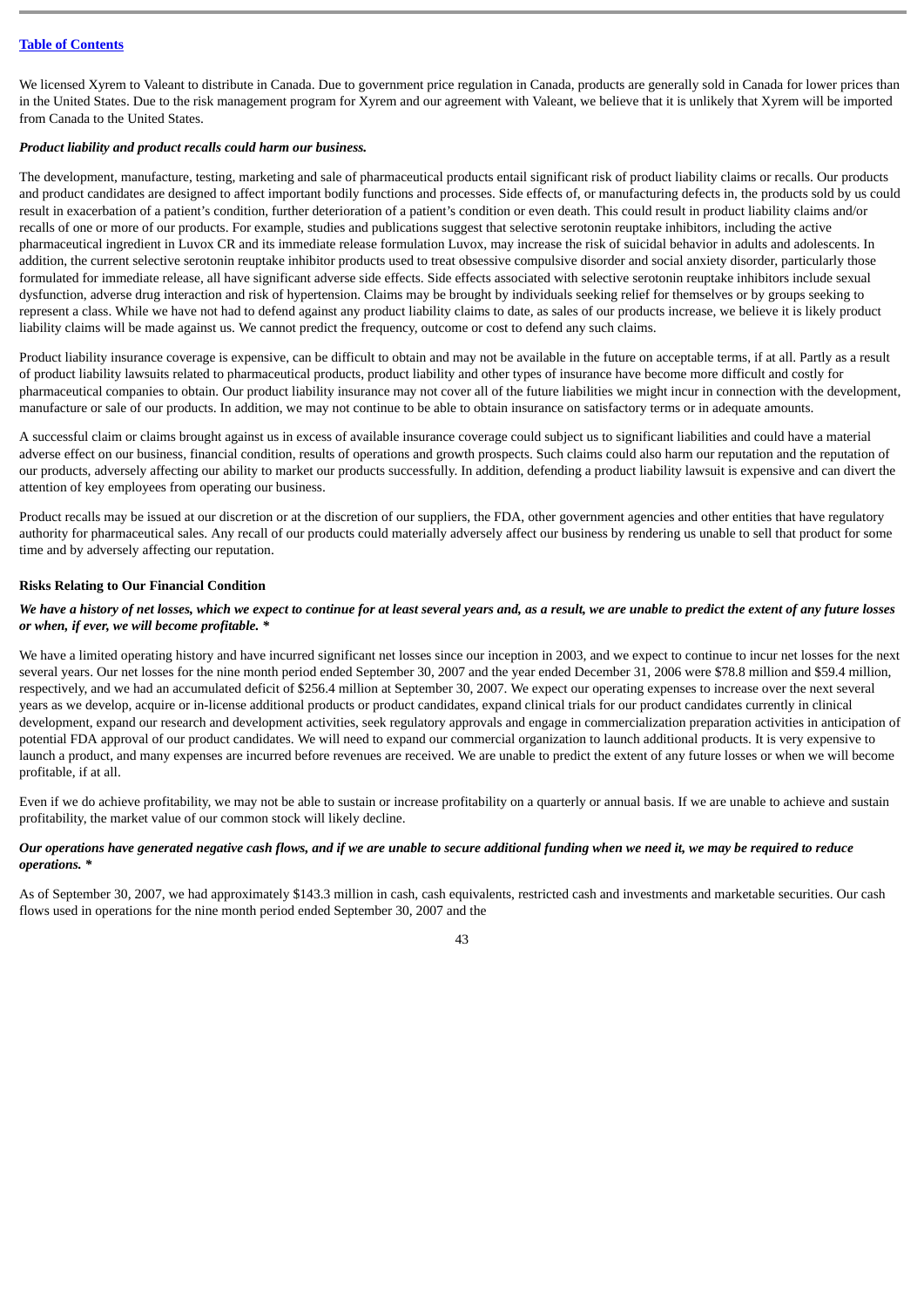year ended December 31, 2006 were approximately \$53.0 million and \$57.4 million, respectively. Substantially all of our \$38.7 million and \$43.3 million in net product sales during the nine month period ended September 30, 2007 and the year ended December 31, 2006, respectively, resulted from sales of Xyrem and Antizol. Sales of either or both products could decrease due to adverse market conditions, introduction of generic products, negative publicity or other events outside our control. We must commit substantial resources to costly and time-consuming research, preclinical testing and clinical trials of our product candidates and significant funds to our commercial operations. We believe that our current cash, cash equivalents and marketable securities and interest earned thereon, together with currently planned financings and anticipated revenues from product sales, royalties and funding that we expect to receive from our current collaboration arrangement with UCB, will be sufficient to satisfy our current operations for at least the next 12 months. We have based this estimate on assumptions that may prove to be wrong, and we could exhaust our available financial resources sooner than we currently expect. Our future capital requirements will depend on many factors, including:

- the amount of sales and other revenues from our commercial products, including selling prices for products that we may begin selling and price increases for our current products;
- market acceptance of and the number of prescriptions written for our products;
- selling and marketing costs associated with Luvox CR and Xyrem in the United States, including the cost and timing of expanding our marketing and sales capabilities;
- revenues from current and potential future development and/or commercial collaboration partners;
- the scope, rate of progress, results and costs of our preclinical studies, clinical trials and other research and development activities;
- the number and characteristics of product candidates that we pursue;
- the cost and timing of establishing clinical and commercial supplies of our product candidates;
- the cost and timing of obtaining regulatory approval;
- payments of milestones to third parties;
- increased expenses associated with new employees hired to support our continued growth;
- the cost of investigations, litigation and/or settlements related to regulatory activities;
- the cost of preparing, filing, prosecuting, defending and enforcing patent claims and other intellectual property rights; and
- the extent to which we acquire, in-license or invest in new businesses, products or product candidates.

Although we generate product revenues, since our inception in 2003 we have financed our operations primarily through the sale of preferred stock, the issuance of senior secured notes and warrants, a line of credit, development financing related to one of our previous product candidates, our collaboration with UCB related to Xyrem and JZP-6 and our initial public offering. In addition, the audit report in our 2006 consolidated financial statements contained an explanatory paragraph stating that our recurring losses from operations and cash used in operating activities raised substantial doubt about our ability to continue as a going concern.

Even though we recently completed our initial public offering, we will need to raise additional funds to support our operations, and such funding may not be available to us on acceptable terms, or at all. If we are unable to raise additional funds when needed, we may not be able to continue development of our product candidates or we could be required to delay, scale back or eliminate some or all of our development programs and other operations. We may also be required to license to third parties products and product candidates that we would prefer to develop and commercialize ourselves or to sell the rights to one or more commercial products to third parties. We may seek to raise additional funds through development financings, collaborations, or public or private debt or equity financings. If we raise funds through collaborations, we may be required to relinquish, on terms that are not favorable to us, rights to some of our products or product candidates that we would otherwise seek to develop or commercialize ourselves. If we raise additional funds through the issuance of debt securities, these securities could have rights that are senior to holders of our common stock and could contain covenants that restrict our operations. Any additional equity financing may be dilutive to our stockholders. In addition, if we raise additional funds through the sale of equity securities, new investors could have rights superior to our existing stockholders. The terms of future financings may restrict our ability to raise additional capital, which could delay or prevent the further development or commercialization or our products. Our failure to raise capital when needed may harm our business and operating results.

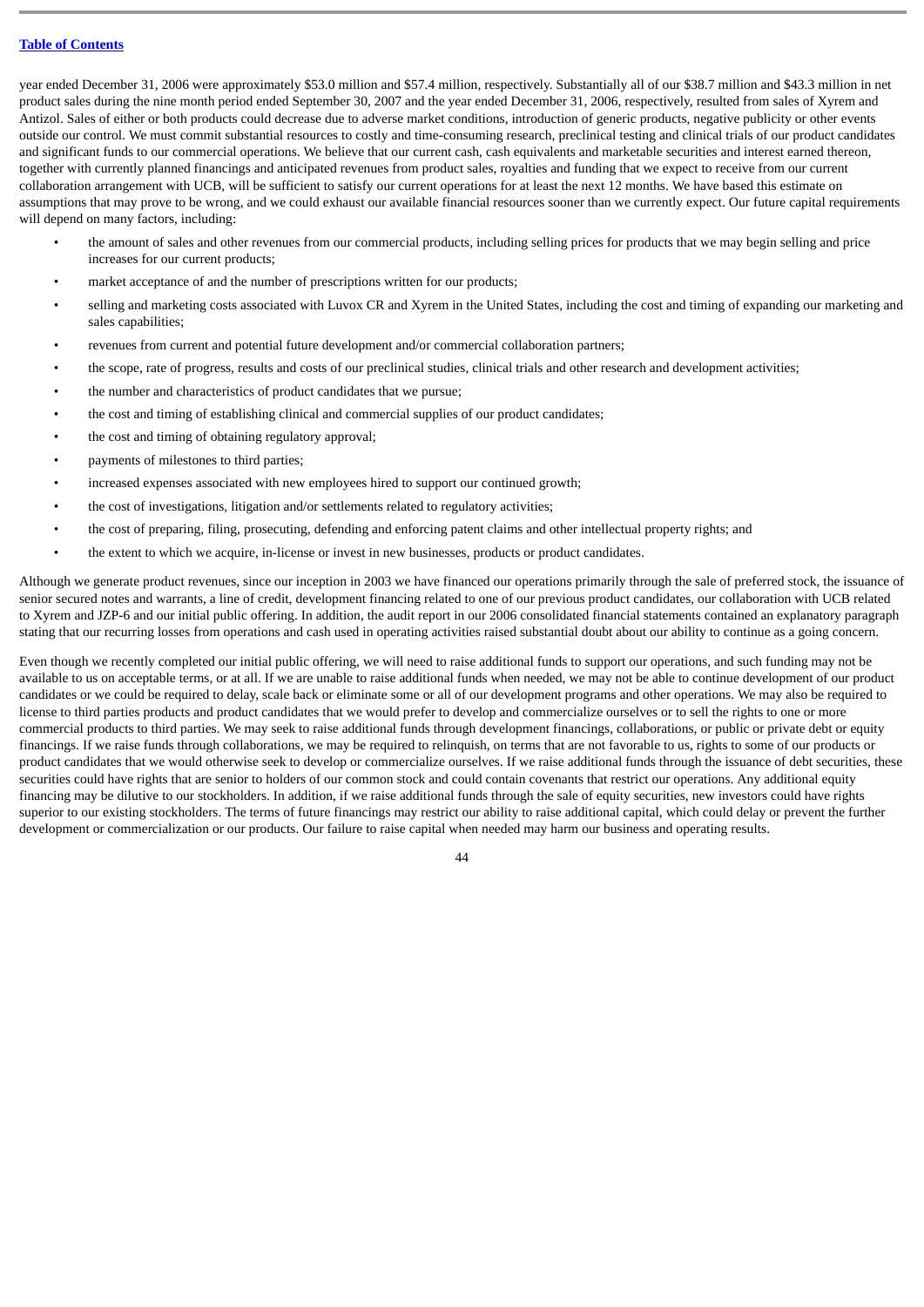### *We have a substantial amount of debt, which may adversely affect our cash flows and our ability to operate our business.*

As of September 30, 2007, we had secured indebtedness of \$82.6 million at face value, substantially all of which we incurred in connection with our acquisition of Orphan Medical. Our substantial debt combined with our other financial obligations and contractual commitments could have other important consequences. For example, it could:

- make us more vulnerable to adverse changes in general economic, industry and competitive conditions and adverse changes in government regulation;
- require us to dedicate a substantial portion of our cash flow from operations to payments on our indebtedness, thereby reducing the availability of our cash flows to fund working capital, capital expenditures, acquisitions and other general corporate purposes;
- limit our flexibility in planning for, or reacting to, changes in our business and our industry;
- place us at a competitive disadvantage compared to our competitors who have less debt; and
- limit our ability to borrow additional amounts for working capital, capital expenditures, acquisitions, debt service requirements, execution of our business strategy or other purposes.

Any of these factors could materially adversely affect our business, financial condition, results of operations and growth prospects. In addition, under specified circumstances, our lenders could demand repayment of all of our debt, which would have a material adverse effect on our business, financial condition and results of operations. If we do not have sufficient earnings to service our debt, we may be required to refinance all or part of our existing debt, sell assets, borrow more money or sell securities, none of which we can assure you that we would be able to do in a timely manner or at all.

### *The terms of our debt could restrict our operations, particularly our ability to respond to changes in our business or to take specified actions.*

Our existing senior secured debt contains, and any future indebtedness would likely contain, a number of restrictive covenants that impose significant operating and financial restrictions on us, including restrictions on our ability to take actions that may be in our best interests. Our existing debt includes covenants, including requirements that we:

- generally not borrow additional amounts without the approval of our lenders;
- dispose of assets acquired in the Orphan Medical acquisition only in accordance with the terms of our existing senior secured debt;
- not impair our lenders' security interests in our assets; and
- maintain minimum cash balances.

### **Risks Relating to Ownership of Our Common Stock**

### *The market price of our common stock may be volatile, and the value of your investment could decline significantly. \**

Investors who purchase our common stock may not be able to sell their shares at or above the purchase price. Security prices for companies similar to us experience significant price and volume fluctuations. The following factors, in addition to other risks described herein, may have a significant effect on our common stock market price:

- the success of our development efforts and clinical trials;
- announcement of FDA approval or non-approval of our product candidates, or specific label indications for their use, or delays in the FDA review process;
- the failure or delay by the DEA in providing sufficient quotas for Xyrem;
- actual or expected fluctuations in our operating results, including as a result of fluctuating demand for our commercial products as a result of purchases by wholesalers in connection with product launches, stockpiling or inventory drawdowns by our customers, or otherwise;
- changes in the market prices for our products;
- the success of our efforts to acquire or in-license additional products or product candidates;
- introductions and announcements of new products by us, our commercialization partners, or our competitors, and the timing of these introductions or announcements;
- announcements by us or our competitors of significant acquisitions, strategic partnerships, joint ventures or capital commitments;
- announcements of product innovations by us, our partners or our competitors;

### 45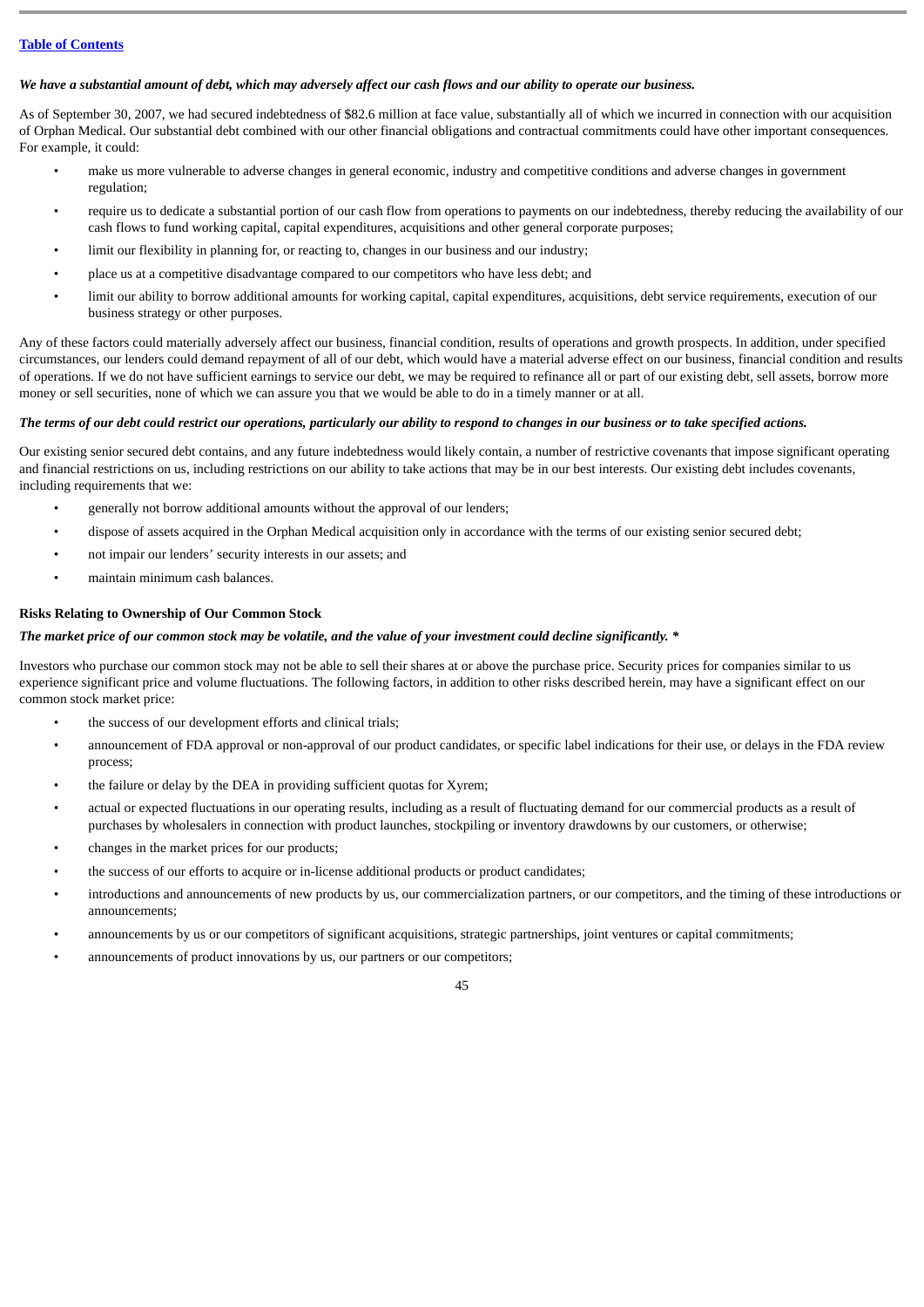- changes in laws or regulations applicable to our products, including but not limited to clinical trial requirements;
- actions taken by regulatory agencies with respect to our products, clinical trials, manufacturing process or sales and marketing terms;
- developments concerning our collaborations, including but not limited to those with our sources of manufacturing supply and our commercialization partners;
- disputes or other developments relating to proprietary rights, including patents, litigation matters and our ability to obtain patent protection for our products;
- our ability or inability to raise additional capital and the terms on which we raise it;
- actual or anticipated changes in earnings estimates or changes in stock market analyst recommendations regarding our common stock, other comparable companies or our industry generally;
- conditions or trends in the pharmaceutical industry, the financial markets or the economy in general;
- actual or expected changes in our growth rates or our competitors' growth rates;
- changes in the market valuation of similar companies;
- trading volume of our common stock; and
- sales of our common stock by us or our stockholders.

In addition, the stock market in general and the market for life sciences companies in particular have experienced extreme price and volume fluctuations that have often been unrelated or disproportionate to the operating performance of those companies. These broad market and industry factors may seriously harm the market price of our common stock, regardless of our operating performance. In the past, following periods of volatility in the market, securities class-action litigation has often been instituted against companies. Such litigation, if instituted against us, could result in substantial costs and diversion of management's attention and resources, which could materially and adversely affect our business, financial condition, results of operations and growth prospects.

#### *Future sales of our common stock in the public market could cause our stock price to fall. \**

Sales of a substantial number of shares of our common stock in the public market, or the perception that these sales might occur, could depress the market price of our common stock and could impair our ability to raise capital through the sale of additional equity securities. As of September 30, 2007, we had 24,550,554 shares of common stock outstanding.

The 6,000,000 shares of common stock sold in our initial public offering are freely tradable without restrictions or further registration under the Securities Act of 1933, as amended. The remaining 18,550,554 shares of common stock outstanding as of September 30, 2007 are restricted as a result of securities laws or lock-up agreements. These shares will generally become available for sale in the public market as follows:

- approximately 14,219,877 shares, less shares subject to a repurchase option in our favor tied to the holders' continued service to us (which will be eligible for sale upon lapse of the repurchase option), will be eligible for sale upon expiration of lock-up agreements on November 28, 2007; and
- the remainder of the restricted shares will be eligible for sale from time to time thereafter upon expiration of their respective one-year holding periods, but could be sold earlier if the holders exercise any available registration rights.

Morgan Stanley & Co. Incorporated and Lehman Brothers Inc., may, in their sole discretion, release all or some portion of the shares subject to lock-up agreements prior to expiration of the lock-up period.

As of September 30, 2007, the holders of approximately 19,306,128 shares of common stock, based on shares outstanding as of that date, including 785,728 shares underlying outstanding warrants, were entitled to rights with respect to registration of such shares under the Securities Act of 1933, as amended. In addition, upon exercise of outstanding options by our executive officers, our executive officers will be entitled to rights with respect to registration of the shares of common stock acquired on exercise. If such holders, by exercising their registration rights, sell a large number of shares, they could adversely affect the market price for our common stock. If we file a registration statement and include shares held by these holders pursuant to the exercise of their registration rights, these sales may impair our ability to raise capital. In addition, we filed a registration statement on Form S-8 under the Securities Act of 1933, as amended, to register up to 4,957,794 shares of our common stock for issuance under our stock option and employee stock purchase plans.

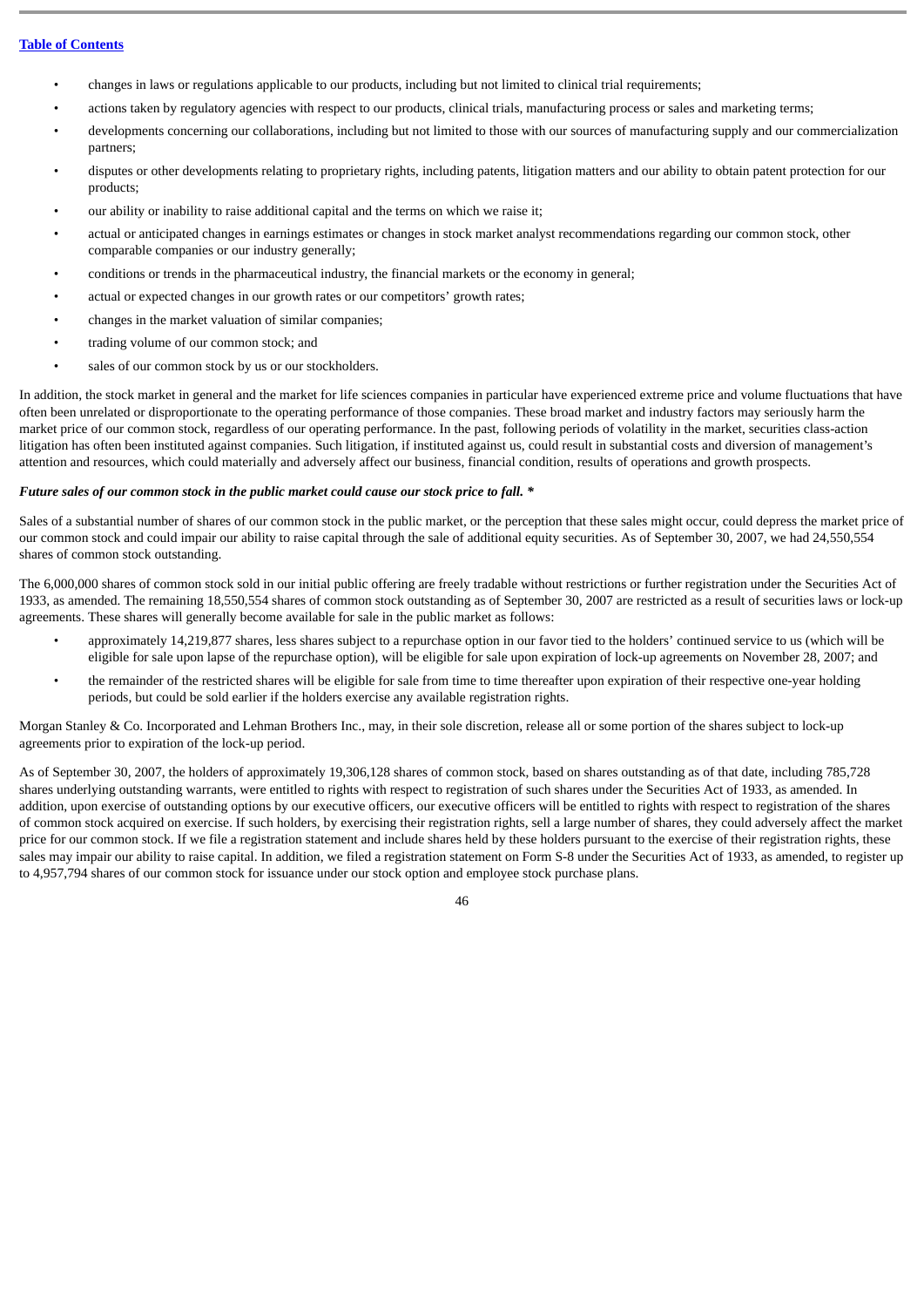### *Our principal stockholders and management own a significant percentage of our stock and will be able to exercise significant influence over matters subject to stockholder approval.*

As of September 30, 2007, our executive officers, directors and principal stockholders, together with their respective affiliates, beneficially owned 64.2% of our capital stock, of which 7.6% is beneficially owned by our executive officers. Accordingly, our executive officers, directors and principal stockholders are able to determine the composition of our board of directors, retain the voting power to approve all matters requiring stockholder approval, including mergers and other business combinations, and continue to have significant influence over our operations. This concentration of ownership could have the effect of delaying or preventing a change in our control or otherwise discouraging a potential acquirer from attempting to obtain control of us, which in turn could have a material adverse effect on the market value of our common stock, and may prevent attempts by our stockholders to replace or remove our board of directors or management.

## *We will incur significant increased costs as a result of operating as a public company, and our management will be required to devote substantial time to new compliance initiatives. \**

As a public company, we incur significant legal, accounting and other expenses that we did not incur as a private company. In addition, the Sarbanes-Oxley Act of 2002, and rules of the Securities and Exchange Commission and the NASDAQ Stock Market, have imposed various requirements on public companies including requiring establishment and maintenance of effective disclosure and financial controls. Our management and other personnel must continue to devote a substantial amount of time to these compliance initiatives. Moreover, these rules and regulations have increased and will continue to increase our legal and financial compliance costs and will make some activities more time-consuming and costly. For example, these rules and regulations may make it more difficult and more expensive for us to obtain director and officer liability insurance, and we may incur substantial costs to maintain the same or similar coverage.

The Sarbanes-Oxley Act of 2002 requires, among other things, that we maintain effective internal control over financial reporting and disclosure controls and procedures. In particular, we must perform system and process evaluation and testing of our internal control over financial reporting to allow management and our independent registered public accounting firm to report on the effectiveness of our internal control over financial reporting, as required by Section 404 of the Sarbanes-Oxley Act, beginning with our annual report on Form 10-K for the fiscal year ending December 31, 2008. Our compliance with Section 404 of the Sarbanes-Oxley Act will require that we incur substantial accounting expense and expend significant management efforts. We currently do not have an internal audit group, and we will need to hire additional accounting and financial staff with appropriate public company experience and technical accounting knowledge. If we are not able to comply with the requirements of Section 404 in a timely manner, or if we or our independent registered public accounting firm identify deficiencies in our internal control over financial reporting that are deemed to be material weaknesses, the market price of our stock could decline and we could be subject to sanctions or investigations by NASDAQ, the SEC or other regulatory authorities, which would require additional financial and management resources.

Our ability to successfully implement our business plan and comply with Section 404 requires us to be able to prepare timely and accurate financial statements. We expect that we will need to continue to improve existing, and implement new operational and financial systems, procedures and controls to manage our business effectively. Any delay in the implementation of, or disruption in the transition to, new or enhanced systems, procedures or controls, may cause our operations to suffer and we may be unable to conclude that our internal control over financial reporting is effective and to obtain an unqualified report on internal controls from our auditors as required under Section 404 of the Sarbanes-Oxley Act. This, in turn, could have an adverse impact on trading prices for our common stock, and could adversely affect our ability to access the capital markets.

## *Some provisions of our charter documents and Delaware law may have anti-takeover effects that could discourage an acquisition of us by others, even if an acquisition would be beneficial to our stockholders, and may prevent attempts by our stockholders to replace or remove our current management.*

Provisions in our certificate of incorporation and bylaws, as well as provisions of Delaware law, could make it more difficult for a third party to acquire us, or for a change in the composition of our board of directors or management to occur, even if doing so would benefit our stockholders. These provisions include:

- authorizing the issuance of "blank check" preferred stock, the terms of which may be established and shares of which may be issued without stockholder approval;
- dividing our board of directors into three classes;
- limiting the removal of directors by the stockholders;
- eliminating cumulative voting rights and therefore allowing the holders of a majority of the shares of our common stock to elect all of the directors standing for election, if they should so choose;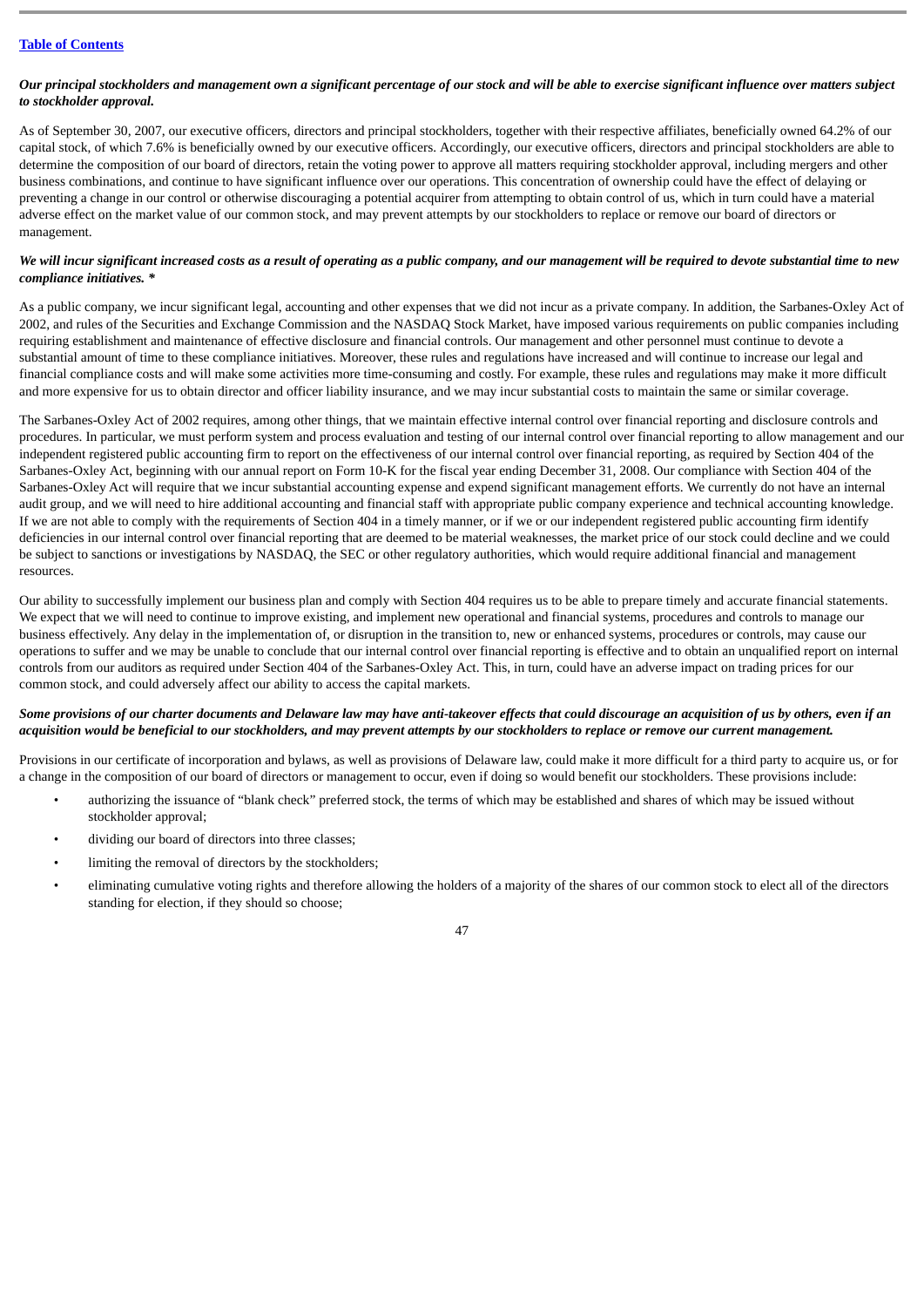- prohibiting stockholder action by written consent, thereby requiring all stockholder actions to be taken at a meeting of our stockholders;
- eliminating the ability of stockholders to call a special meeting of stockholders; and
- establishing advance notice requirements for nominations for election to the board of directors or for proposing matters that can be acted upon at stockholder meetings.

In addition, we are subject to Section 203 of the Delaware General Corporation Law, which generally prohibits a Delaware corporation from engaging in any of a broad range of business combinations with an interested stockholder for a period of three years following the date on which the stockholder became an interested stockholder, unless such transactions are approved by our board of directors. This provision could have the effect of delaying or preventing a change of control, whether or not it is desired by or beneficial to our stockholders.

### *We have never declared or paid dividends on our capital stock and we do not anticipate paying dividends in the foreseeable future.*

Our business requires significant funding, and we currently invest more in product development than we earn from sales of our products. In addition, the agreements governing our debt restrict our ability to pay dividends on our common stock. Therefore, we do not anticipate paying any cash dividends on our common stock in the foreseeable future. We currently plan to invest all available funds and future earnings in the development and growth of our business. As a result, capital appreciation, if any, of our common stock will be your sole source of potential gain for the foreseeable future.

## **Item 2. Unregistered Sales of Equity Securities and Use of Proceeds.**

### **Unregistered Sales of Equity Securities**

None.

### **Use of Proceeds**

On May 31, 2007, our registration statement on Form S-1/A (Registration No. 333-141164) was declared effective by the SEC for our initial public offering, pursuant to which we registered 6,000,000 shares of common stock to be sold by us. The stock was offered at \$18.00 per share. Our common stock commenced trading on June 1, 2007. The offering closed on June 6, 2007 after the sale of all securities registered, and as a result, we received net proceeds of approximately \$97.4 million, after underwriters' discounts of approximately \$7.6 million and other expenses of \$3.0 million.

As of September 30, 2007, we have used approximately \$14.9 million of the net proceeds from the offering to fund the planned U.S. launch and commercialization of Luvox CR, to fund our Phase III pivotal clinical trials of JZP-6 and to fund continued development of and feasibility activities for our portfolio of clinical and early-stage product candidates. We intend to use the remaining net proceeds to fund the planned U.S. launch and commercialization of Luvox CR, including for development and commercial milestone payments to Solvay in connection with the acquisition of our U.S. rights to Luvox CR, to fund activities related to our preparation for marketing and promotion of Luvox CR and the expansion of our specialty sales force, to fund production of initial commercial quantities of Luvox CR, to fund our Phase III pivotal clinical trials of JZP-6 to fund continued development of and feasibility activities for our portfolio of clinical and early-stage product candidates. We continually assess the specific uses and allocations for these funds. Pending use of the remaining net proceeds of this offering, we have invested the funds in short-term, interest bearing, investment grade securities.

48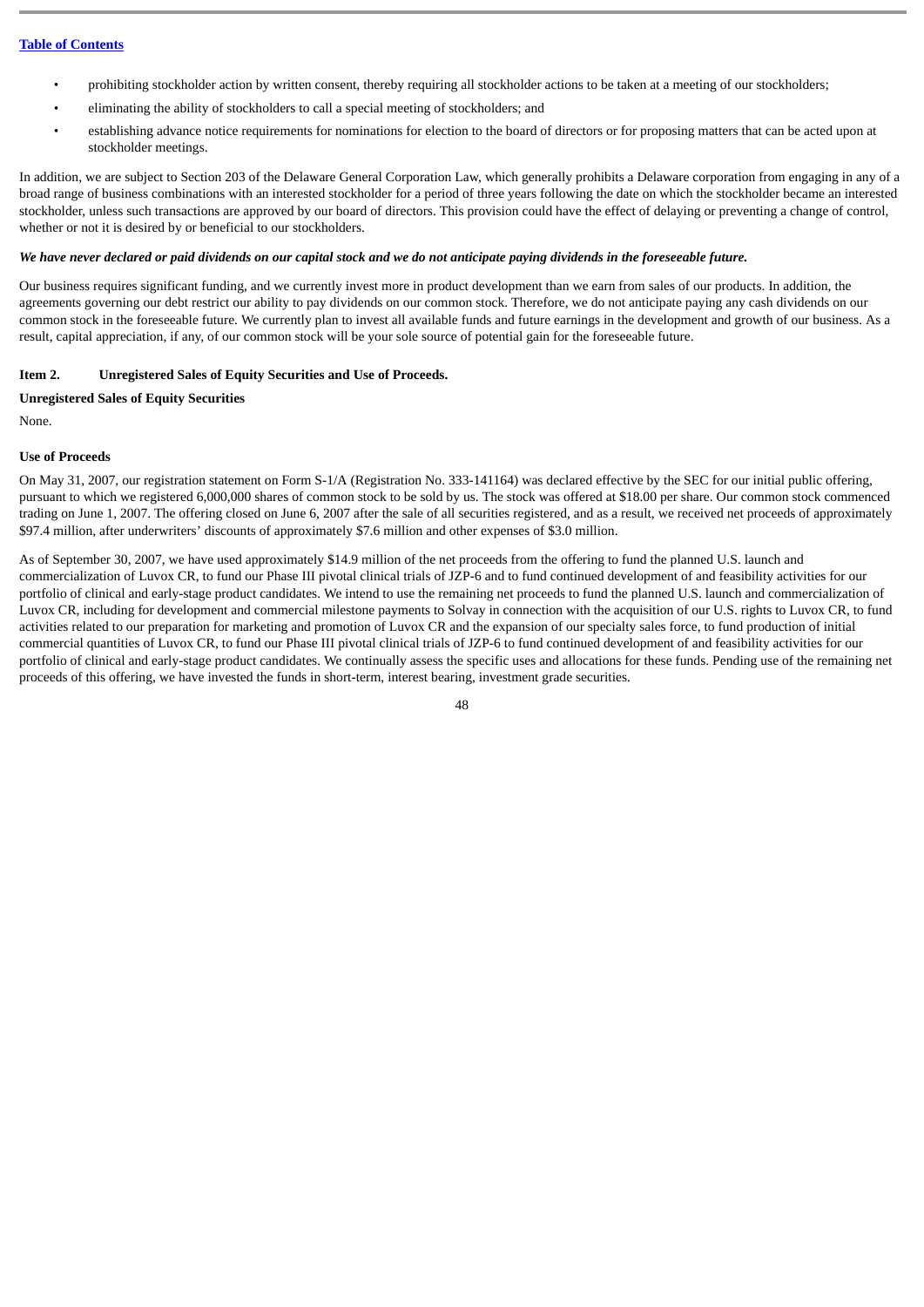| Item 6.           |           | <b>Exhibits.</b>                                                                                                                                                                                                                                               |  |  |  |  |  |
|-------------------|-----------|----------------------------------------------------------------------------------------------------------------------------------------------------------------------------------------------------------------------------------------------------------------|--|--|--|--|--|
| Exhibit<br>Number |           | <b>Description of Document</b>                                                                                                                                                                                                                                 |  |  |  |  |  |
| 3.1(1)            |           | Fourth Amended and Restated Certificate of Incorporation of Jazz Pharmaceuticals, Inc.                                                                                                                                                                         |  |  |  |  |  |
| 3.2(2)            |           | Amended and Restated Bylaws of Jazz Pharmaceuticals, Inc.                                                                                                                                                                                                      |  |  |  |  |  |
| 4.1               |           | Reference is made to Exhibits 3.1 and 3.2.                                                                                                                                                                                                                     |  |  |  |  |  |
| 4.2(3)            |           | Specimen Common Stock Certificate.                                                                                                                                                                                                                             |  |  |  |  |  |
| 4.3(1)            |           | Third Amended and Restated Investor Rights Agreement dated June 6, 2007, by and between Jazz Pharmaceuticals, Inc. and the other parties<br>named therein.                                                                                                     |  |  |  |  |  |
| 4.4(4)            |           | Senior Secured Note and Warrant Purchase Agreement, dated as of June 24, 2005, by and among Jazz Pharmaceuticals, Inc., Twist Merger Sub,<br>Inc. and the Purchasers.                                                                                          |  |  |  |  |  |
| 4.5(4)            |           | Form of Senior Secured Note of Jazz Pharmaceuticals, Inc.                                                                                                                                                                                                      |  |  |  |  |  |
| 4.6(4)            |           | Form of Series BB Preferred Stock Warrant of Jazz Pharmaceuticals, Inc.                                                                                                                                                                                        |  |  |  |  |  |
|                   | 10.57A(5) | Civil Settlement Agreement, dated July 13, 2007, among the United States of America acting through the entities named therein, Jazz<br>Pharmaceuticals, Inc., and Orphan Medical, Inc.                                                                         |  |  |  |  |  |
|                   | 10.57B(5) | Non-prosecution Agreement, dated July 13, 2007, between the United States Attorney's Office for the Eastern District of New York and Jazz<br>Pharmaceuticals, Inc.                                                                                             |  |  |  |  |  |
|                   | 10.57C(5) | Plea Agreement, dated July 13, 2007, between the United States Attorney for the Eastern District of New York and Orphan Medical, Inc.                                                                                                                          |  |  |  |  |  |
|                   | 10.57D(5) | Corporate Integrity Agreement, dated July 13, 2007, between the Office of Inspector General of the Department of Health and Human Services<br>and Jazz Pharmaceuticals, Inc.                                                                                   |  |  |  |  |  |
| 10.62             |           | Amendment to Employment Agreement, effective on September 1, 2007, by and between Jazz Pharmaceuticals, Inc. and Bruce Cozadd.                                                                                                                                 |  |  |  |  |  |
| 10.63#            |           | Addendum No. 4 to Amended and Restated Master Services Agreement, dated as of July 16, 2007, by and between Jazz Pharmaceuticals, Inc.<br>and Express Scripts Specialty Distribution Services, Inc.                                                            |  |  |  |  |  |
| 10.64             |           | Form of Restricted Stock Unit Award of Jazz Pharmaceuticals, Inc.                                                                                                                                                                                              |  |  |  |  |  |
| 31.1              |           | Certification of Chief Executive Officer pursuant to Rules 13a-14(a) and 15d-14(a) promulgated under the Securities Exchange Act of 1934, as<br>amended.                                                                                                       |  |  |  |  |  |
| 31.2              |           | Certification of Chief Financial Officer pursuant to Rules 13a-14(a) and 15d-14(a) promulgated under the Securities Exchange Act of 1934, as<br>amended.                                                                                                       |  |  |  |  |  |
| 32.1              |           | Certifications of Chief Executive Officer and Chief Financial Officer pursuant to 18 U.S.C. Section 1350, as adopted pursuant to Section 906 of<br>the Sarbanes-Oxley Act of 2002.*                                                                            |  |  |  |  |  |
| (1)               |           | Previously filed as the like numbered exhibit to Jazz Pharmaceuticals, Inc.'s Quarterly Report on Form 10-Q (No. 001-33500), as filed with the Securities<br>and Exchange Commission on August 10, 2007 and incorporated by reference herein.                  |  |  |  |  |  |
| (2)               |           | Previously filed as Exhibit 3.4 to Jazz Pharmaceuticals, Inc.'s Registration Statement on Form S-1/A (No. 333-141164), as filed with the Securities and<br>Exchange Commission on May 17, 2007, as amended, and incorporated by reference herein.              |  |  |  |  |  |
| (3)               |           | Previously filed as Exhibit 4.2 to Jazz Pharmaceuticals, Inc.'s Registration Statement on Form S-1/A (No. 333-141164), as filed with the Securities and<br>Exchange Commission on May 17, 2007, as amended, and incorporated by reference herein.              |  |  |  |  |  |
| (4)               |           | Previously filed as the like numbered exhibit to Jazz Pharmaceuticals, Inc.'s Registration Statement on Form S-1 (No. 333-141164), as filed with the<br>Securities and Exchange Commission on March 9, 2007, as amended, and incorporated by reference herein. |  |  |  |  |  |
| (5)               |           | Previously filed as the like numbered exhibit to Jazz Pharmaceuticals, Inc.'s Current Report on Form 8-K (No. 001-33500), as filed with the Securities and<br>Exchange Commission on July 18, 2007 and incorporated by reference herein.                       |  |  |  |  |  |

 # Confidential treatment has been requested with respect to certain portions of this exhibit. Omitted portions have been filed separately with the Securities and Exchange Commission.

The certifications attached as Exhibit 32.1 accompany this quarterly report on Form 10-Q pursuant to 18 U.S.C. Section 1350, as adopted pursuant to Section 906 of the Sarbanes-Oxley Act of 2002, and shall not be deemed "filed" by Jazz Pharmaceuticals, Inc. for purposes of Section 18 of the Securities Exchange Act of 1934, as amended.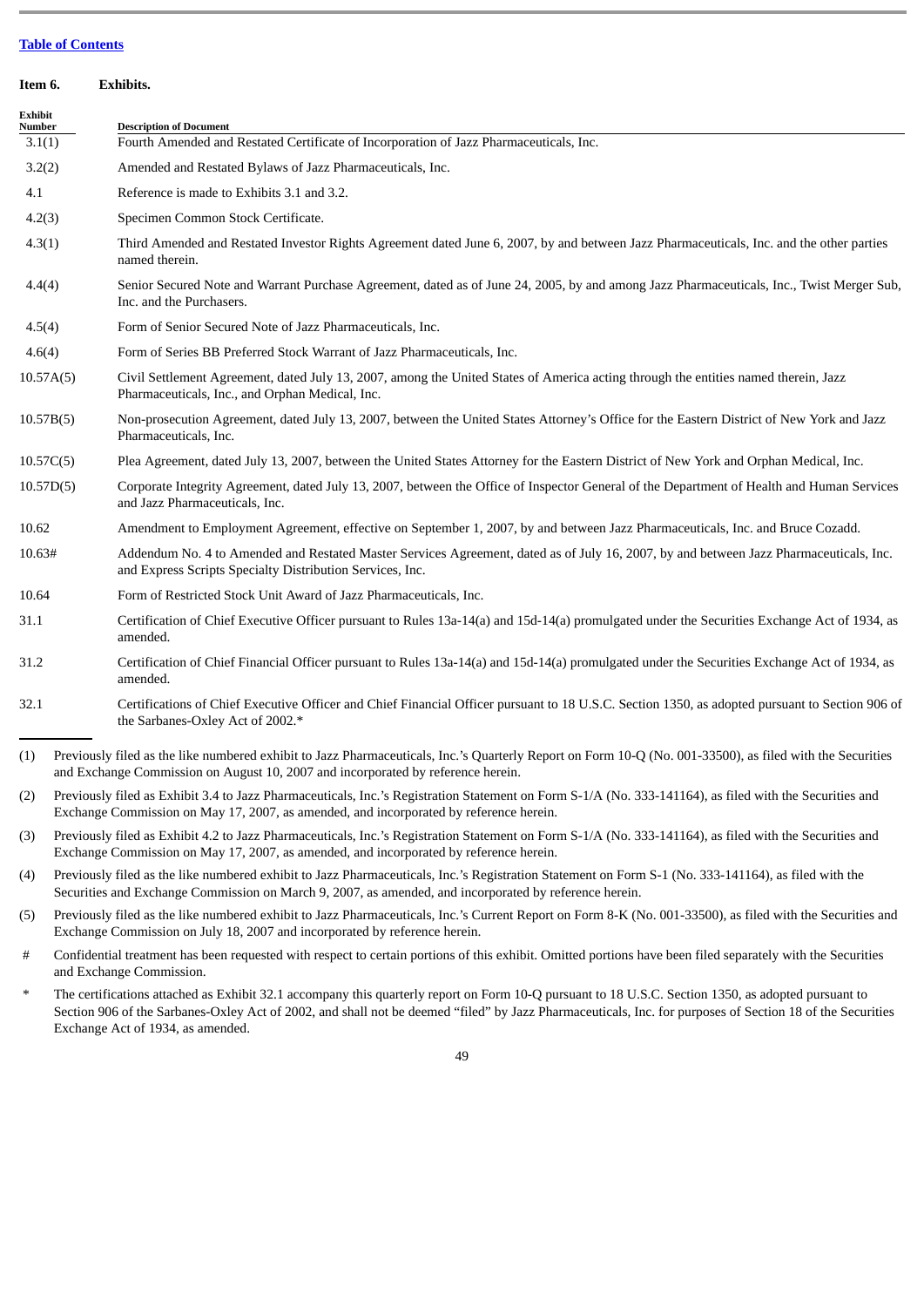## **SIGNATURE**

Pursuant to the requirements of the Securities Exchange Act of 1934, the registrant has duly caused this report to be signed on its behalf by the undersigned thereunto duly authorized.

Dated: November 7, 2007

## **Jazz Pharmaceuticals, Inc.**

/s/ Matthew K. Fust

Matthew K. Fust *Senior Vice President and Chief Financial Officer (Duly Authorized and Principal Accounting and Financial Officer)*

50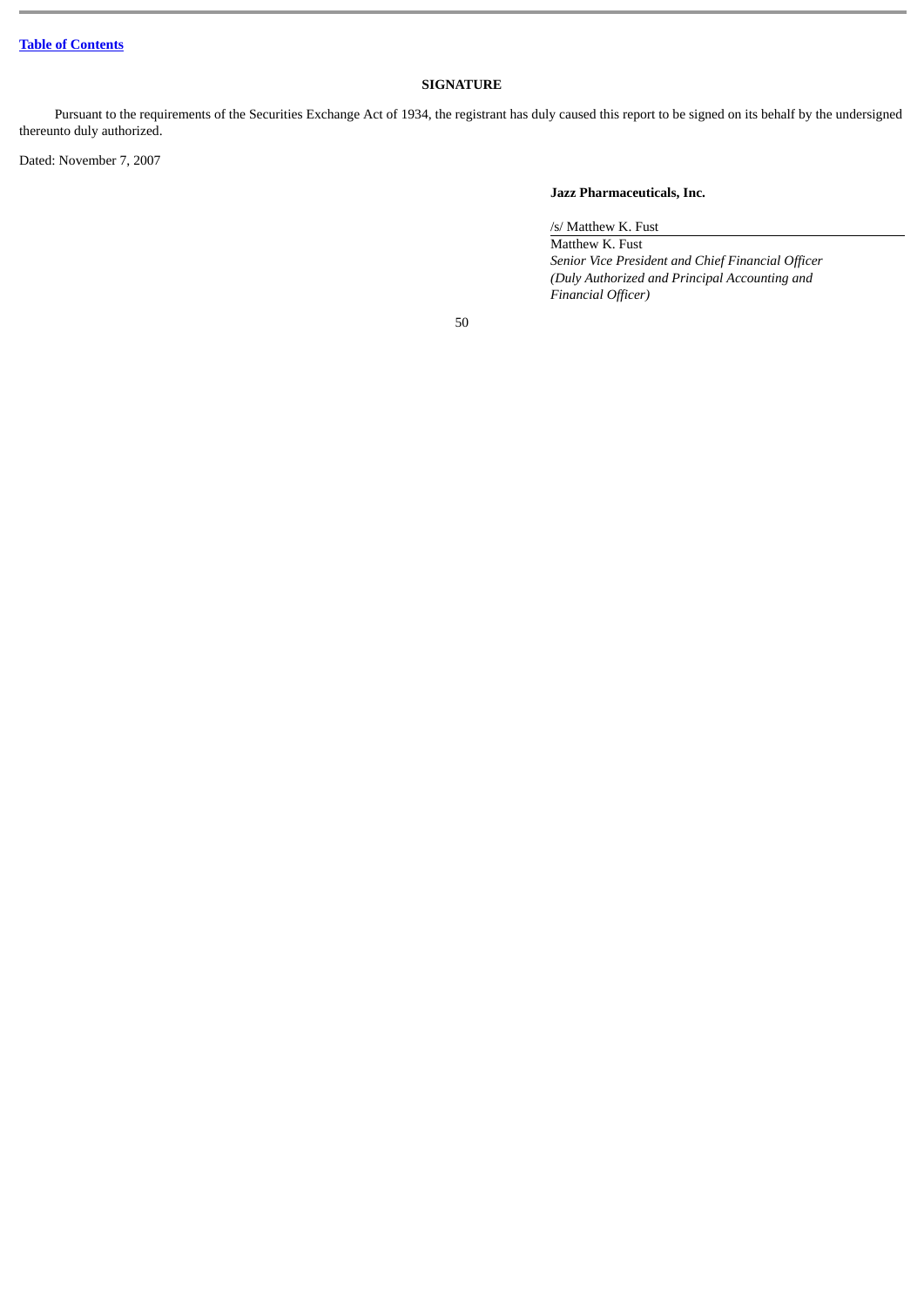## **EXHIBIT INDEX**

| Exhibit<br>Number                                                                                                                                                                                                                                        |                                                                                                                                                                                                                                                                | <b>Description of Document</b>                                                                                                                                                                                                                |  |  |  |  |  |
|----------------------------------------------------------------------------------------------------------------------------------------------------------------------------------------------------------------------------------------------------------|----------------------------------------------------------------------------------------------------------------------------------------------------------------------------------------------------------------------------------------------------------------|-----------------------------------------------------------------------------------------------------------------------------------------------------------------------------------------------------------------------------------------------|--|--|--|--|--|
| 3.1(1)                                                                                                                                                                                                                                                   |                                                                                                                                                                                                                                                                | Fourth Amended and Restated Certificate of Incorporation of Jazz Pharmaceuticals, Inc.                                                                                                                                                        |  |  |  |  |  |
| 3.2(2)                                                                                                                                                                                                                                                   |                                                                                                                                                                                                                                                                | Amended and Restated Bylaws of Jazz Pharmaceuticals, Inc.                                                                                                                                                                                     |  |  |  |  |  |
| 4.1                                                                                                                                                                                                                                                      |                                                                                                                                                                                                                                                                | Reference is made to Exhibits 3.1 and 3.2.                                                                                                                                                                                                    |  |  |  |  |  |
| 4.2(3)                                                                                                                                                                                                                                                   |                                                                                                                                                                                                                                                                | Specimen Common Stock Certificate.                                                                                                                                                                                                            |  |  |  |  |  |
| 4.3(1)                                                                                                                                                                                                                                                   |                                                                                                                                                                                                                                                                | Third Amended and Restated Investor Rights Agreement dated June 6, 2007, by and between Jazz Pharmaceuticals, Inc. and the other parties<br>named therein.                                                                                    |  |  |  |  |  |
| 4.4(4)                                                                                                                                                                                                                                                   |                                                                                                                                                                                                                                                                | Senior Secured Note and Warrant Purchase Agreement, dated as of June 24, 2005, by and among Jazz Pharmaceuticals, Inc., Twist Merger Sub,<br>Inc. and the Purchasers.                                                                         |  |  |  |  |  |
| 4.5(4)                                                                                                                                                                                                                                                   |                                                                                                                                                                                                                                                                | Form of Senior Secured Note of Jazz Pharmaceuticals, Inc.                                                                                                                                                                                     |  |  |  |  |  |
| 4.6(4)                                                                                                                                                                                                                                                   |                                                                                                                                                                                                                                                                | Form of Series BB Preferred Stock Warrant of Jazz Pharmaceuticals, Inc.                                                                                                                                                                       |  |  |  |  |  |
|                                                                                                                                                                                                                                                          | 10.57A(5)                                                                                                                                                                                                                                                      | Civil Settlement Agreement, dated July 13, 2007, among the United States of America acting through the entities named therein, Jazz<br>Pharmaceuticals, Inc., and Orphan Medical, Inc.                                                        |  |  |  |  |  |
| 10.57B(5)                                                                                                                                                                                                                                                |                                                                                                                                                                                                                                                                | Non-prosecution Agreement, dated July 13, 2007, between the United States Attorney's Office for the Eastern District of New York and Jazz<br>Pharmaceuticals, Inc.                                                                            |  |  |  |  |  |
|                                                                                                                                                                                                                                                          | 10.57C(5)                                                                                                                                                                                                                                                      | Plea Agreement, dated July 13, 2007, between the United States Attorney for the Eastern District of New York and Orphan Medical, Inc.                                                                                                         |  |  |  |  |  |
|                                                                                                                                                                                                                                                          | 10.57D(5)                                                                                                                                                                                                                                                      | Corporate Integrity Agreement, dated July 13, 2007, between the Office of Inspector General of the Department of Health and Human Services<br>and Jazz Pharmaceuticals, Inc.                                                                  |  |  |  |  |  |
| 10.62                                                                                                                                                                                                                                                    |                                                                                                                                                                                                                                                                | Amendment to Employment Agreement, effective on September 1, 2007, by and between Jazz Pharmaceuticals, Inc. and Bruce Cozadd.                                                                                                                |  |  |  |  |  |
| 10.63#                                                                                                                                                                                                                                                   |                                                                                                                                                                                                                                                                | Addendum No. 4 to Amended and Restated Master Services Agreement, dated as of July 16, 2007, by and between Jazz Pharmaceuticals, Inc.<br>and Express Scripts Specialty Distribution Services, Inc.                                           |  |  |  |  |  |
| 10.64                                                                                                                                                                                                                                                    |                                                                                                                                                                                                                                                                | Form of Restricted Stock Unit Award of Jazz Pharmaceuticals, Inc.                                                                                                                                                                             |  |  |  |  |  |
| 31.1                                                                                                                                                                                                                                                     |                                                                                                                                                                                                                                                                | Certification of Chief Executive Officer pursuant to Rules 13a-14(a) and 15d-14(a) promulgated under the Securities Exchange Act of 1934, as<br>amended.                                                                                      |  |  |  |  |  |
| 31.2                                                                                                                                                                                                                                                     |                                                                                                                                                                                                                                                                | Certification of Chief Financial Officer pursuant to Rules 13a-14(a) and 15d-14(a) promulgated under the Securities Exchange Act of 1934, as<br>amended.                                                                                      |  |  |  |  |  |
| 32.1                                                                                                                                                                                                                                                     |                                                                                                                                                                                                                                                                | Certifications of Chief Executive Officer and Chief Financial Officer pursuant to 18 U.S.C. Section 1350, as adopted pursuant to Section 906 of<br>the Sarbanes-Oxley Act of 2002.*                                                           |  |  |  |  |  |
| (1)                                                                                                                                                                                                                                                      |                                                                                                                                                                                                                                                                | Previously filed as the like numbered exhibit to Jazz Pharmaceuticals, Inc.'s Quarterly Report on Form 10-Q (No. 001-33500), as filed with the Securities<br>and Exchange Commission on August 10, 2007 and incorporated by reference herein. |  |  |  |  |  |
| (2)<br>Exchange Commission on May 17, 2007, as amended, and incorporated by reference herein.                                                                                                                                                            |                                                                                                                                                                                                                                                                | Previously filed as Exhibit 3.4 to Jazz Pharmaceuticals, Inc.'s Registration Statement on Form S-1/A (No. 333-141164), as filed with the Securities and                                                                                       |  |  |  |  |  |
| Previously filed as Exhibit 4.2 to Jazz Pharmaceuticals, Inc.'s Registration Statement on Form S-1/A (No. 333-141164), as filed with the Securities and<br>(3)<br>Exchange Commission on May 17, 2007, as amended, and incorporated by reference herein. |                                                                                                                                                                                                                                                                |                                                                                                                                                                                                                                               |  |  |  |  |  |
| (4)                                                                                                                                                                                                                                                      | Previously filed as the like numbered exhibit to Jazz Pharmaceuticals, Inc.'s Registration Statement on Form S-1 (No. 333-141164), as filed with the<br>Securities and Exchange Commission on March 9, 2007, as amended, and incorporated by reference herein. |                                                                                                                                                                                                                                               |  |  |  |  |  |
| (5)                                                                                                                                                                                                                                                      |                                                                                                                                                                                                                                                                | Previously filed as the like numbered exhibit to Jazz Pharmaceuticals, Inc.'s Current Report on Form 8-K (No. 001-33500), as filed with the Securities and<br>Exchange Commission on July 18, 2007 and incorporated by reference herein.      |  |  |  |  |  |
| #                                                                                                                                                                                                                                                        | Confidential treatment has been requested with respect to certain portions of this exhibit. Omitted portions have been filed separately with the Securities<br>and Exchange Commission.                                                                        |                                                                                                                                                                                                                                               |  |  |  |  |  |
|                                                                                                                                                                                                                                                          |                                                                                                                                                                                                                                                                | contifications attached as Eubibit 22.1 assemnows this quarterly report on Form 10.0 puressant to 10 H C.C. Costion 1250, as adopted puresse                                                                                                  |  |  |  |  |  |

 \* The certifications attached as Exhibit 32.1 accompany this quarterly report on Form 10-Q pursuant to 18 U.S.C. Section 1350, as adopted pursuant to Section 906 of the Sarbanes-Oxley Act of 2002, and shall not be deemed "filed" by Jazz Pharmaceuticals, Inc. for purposes of Section 18 of the Securities Exchange Act of 1934, as amended.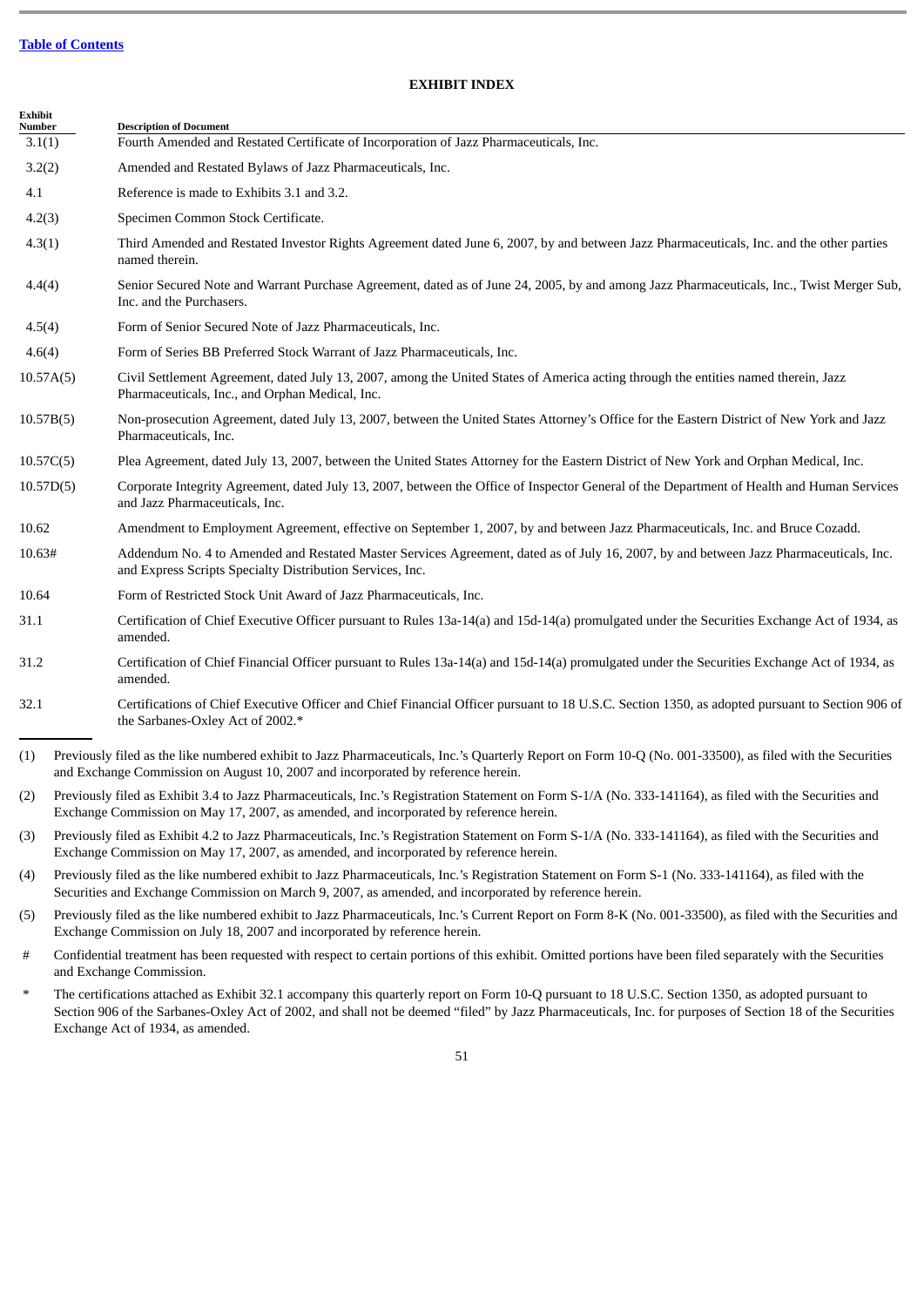## **AMENDMENT NO. 2 TO EMPLOYMENT AGREEMENT**

This Amendment No. 2 (the "*Amendment*") to the Employment Agreement dated February 18, 2004 (as amended, "*Employment Agreement*"), by and between Jazz Pharmaceuticals, Inc., a Delaware corporation (the "*Company*"), and Bruce C. Cozadd (the "*Executive*") is made and entered into on August 24, 2007.

### **RECITALS**

A. The Company retains the services of the Executive pursuant to the Employment Agreement.

C. The parties now wish to amend the Employment Agreement with regard to the amount of time the Executive will devote to the Company.

### **AGREEMENT**

1. Section 3.5 of the Employment Agreement is deleted in its entirety and replaced with the following:

*3.5. Commitment.* During the Executive's employment by the Company, the Executive shall devote between 75% and 100% of Executive's business energies, interest, abilities and productive time to the proper and efficient performance of Executive's duties under this Agreement, the exact percentage within such range as agreed orally or by e-mail or other writing from time to time by the Executive and the Company's Board of Directors; provided, however, the Executive may engage in other outside business activity listed on **Exhibit B** hereto. If the Executive wishes to engage in any other outside work, the Executive agrees to notify and consult with the Board of Directors and shall not engage in any such other outside work without the prior approval of the Board of Directors. The Executive and the Board of Directors have agreed that effective September 1, 2007, Executive shall devote 90% of Executive's business energies, interest, abilities and productive time to the proper and efficient performance of Executive's duties under this Agreement.

2. Except as set forth above, the Employment Agreement remains in effect in its form prior to the date hereof.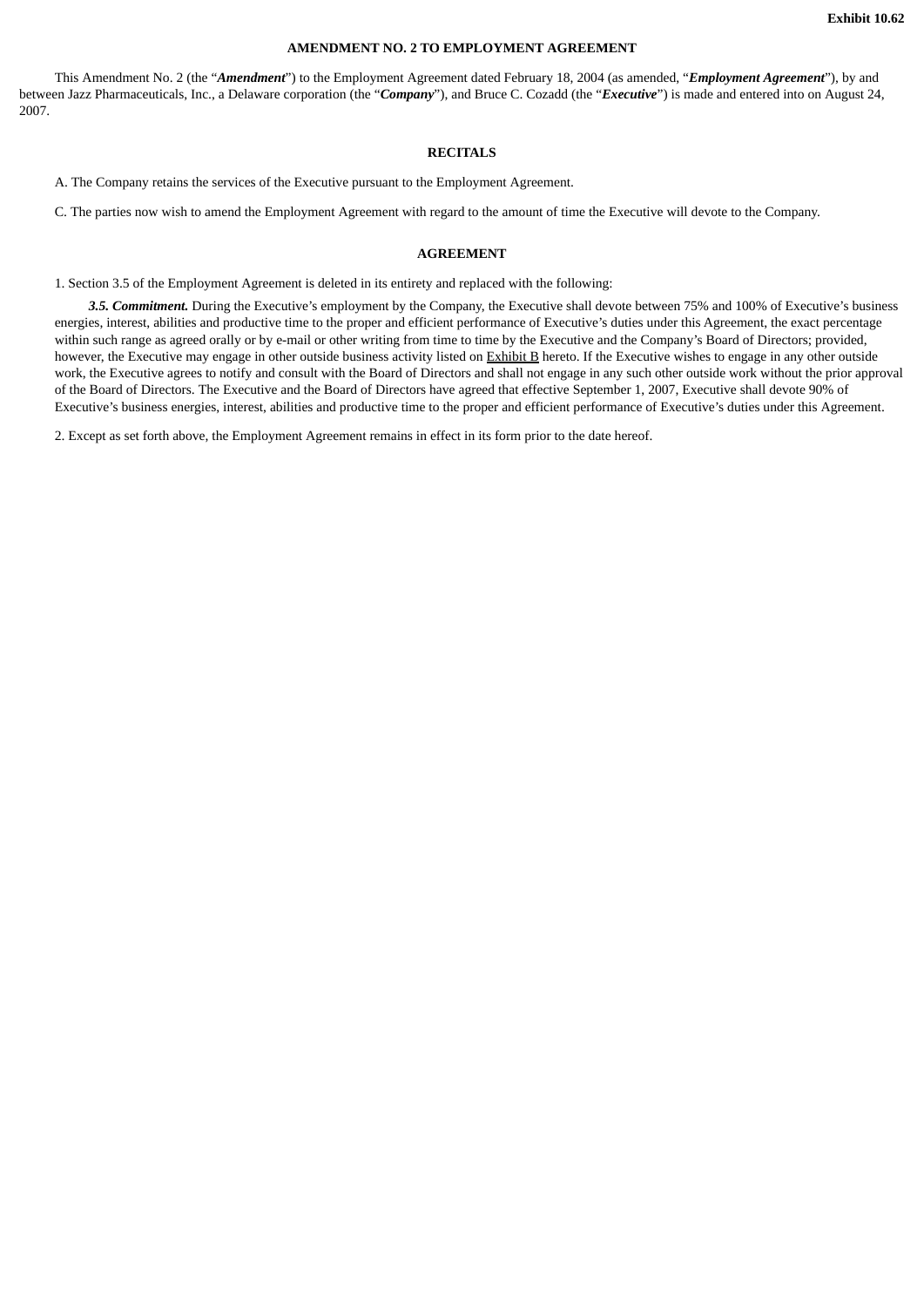IN WITNESS WHEREOF, the Parties have executed this Amendment to be effective on September 1, 2007.

# **JAZZ PHARMACEUTICALS, INC.**

- /s/ Carol A. Gamble
- By: Carol A. Gamble
- Its: Senior Vice President and General Counsel

## **EXECUTIVE:**

/s/ Bruce C. Cozadd

Bruce C. Cozadd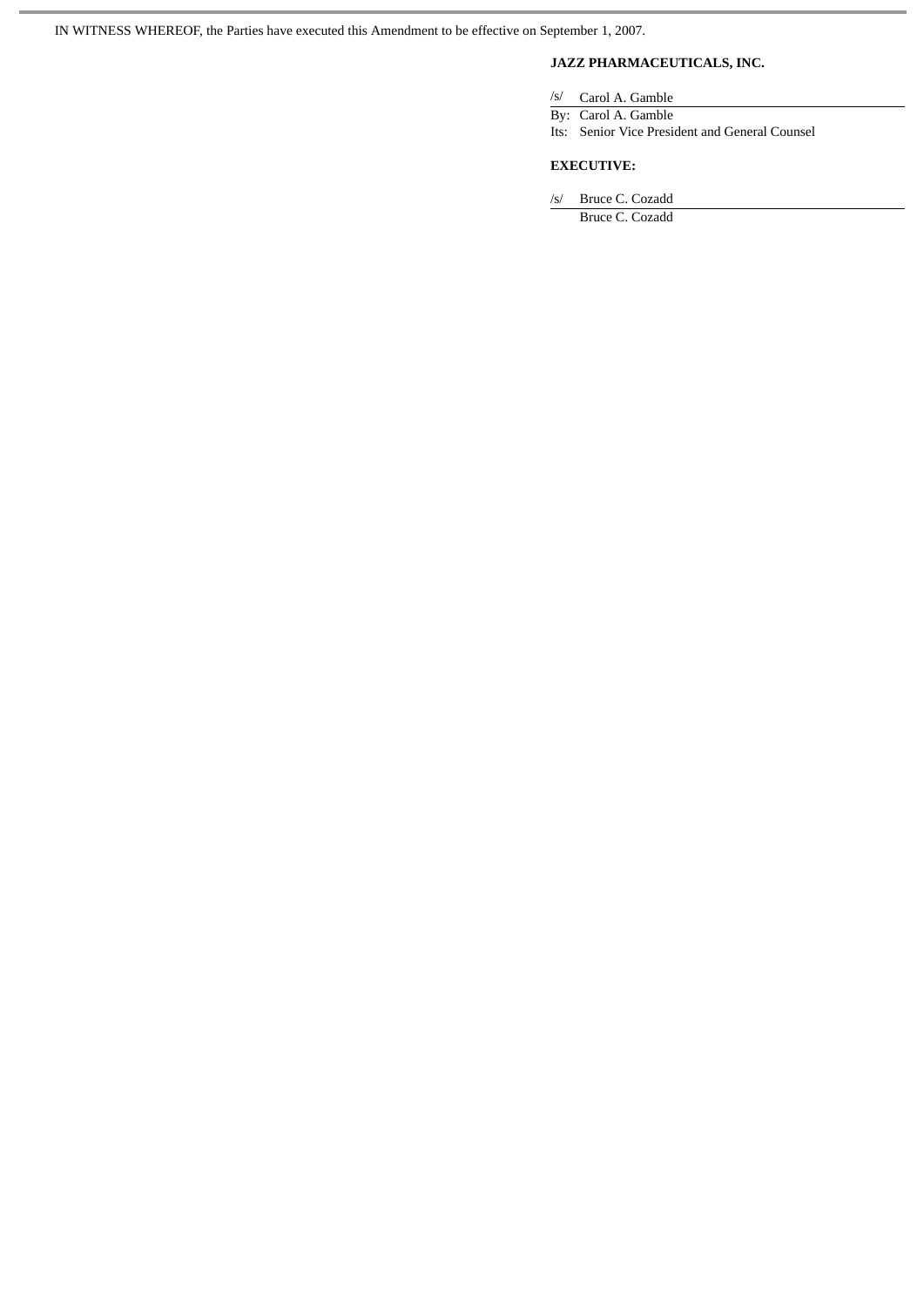## **ADDENDUM No. 4 TO AMENDED AND RESTATED MASTER SERVICES AGREEMENT**

THIS ADDENDUM No. 4 (the "**Addendum**") to the **AMENDED AND RESTATED MASTER SERVICES AGREEMENT** dated as of May 31, 2005, as amended (collectively, the "Agreement"), by and between **EXPRESS SCRIPTS SPECIALTY DISTRIBUTION SERVICES, INC.** ("**ESSDS**") and **ORPHAN MEDICAL, INC**. ("**Orphan Medical**") and assigned to **JAZZ PHARMACEUTICALS, INC.** ("**Jazz Pharmaceuticals**"), is entered into as of July 16, 2007 (the "**Effective Date**") by and between ESSDS and Jazz Pharmaceuticals. Capitalized terms not otherwise defined herein shall have the same meanings as in the Agreement.

### **RECITALS**

**WHEREAS**, Jazz Pharmaceuticals desires ESSDS to provide certain Nursing Program Services for its product, Xyrem;

**WHEREAS,** the parties are discussing ways to enhance the existing Xyrem Success Program, including the possible adoption of a specialty pharmacy HUB program, and ESSDS desires to now hire three additional full time employees in response to these discussions;

**WHEREAS**, the parties desire to include and describe in more detail the provision by ESSDS of certain Nursing Program Services;

**WHEREAS**, the parties desire to include and describe in more detail the responsibilities of the three full time employees that ESSDS desires to hire and Jazz Pharmaceuticals' payment obligation regarding same;

**WHEREAS**, Section 10.10 of the Agreement provides that the Agreement may be amended by a written instrument signed by both parties; and

**WHEREAS**, the parties desire to supplement the Agreement as provided herein.

**NOW, THEREFORE**, in consideration of the foregoing and the respective representations, warranties, covenants and agreements set forth herein and in the Agreement, the parties hereto agree as follows:

### **AGREEMENT**

1. **Incorporation of Recitals**. The Recitals are hereby incorporated into the Addendum.

2. **Definitions**. As used in this Addendum, the following term (and the plural thereof, when appropriate) shall have the meaning set forth herein, except where the context makes it clear that such meaning is not intended:

a. "Nursing Program Services" shall mean those services set forth in Exhibit A.

1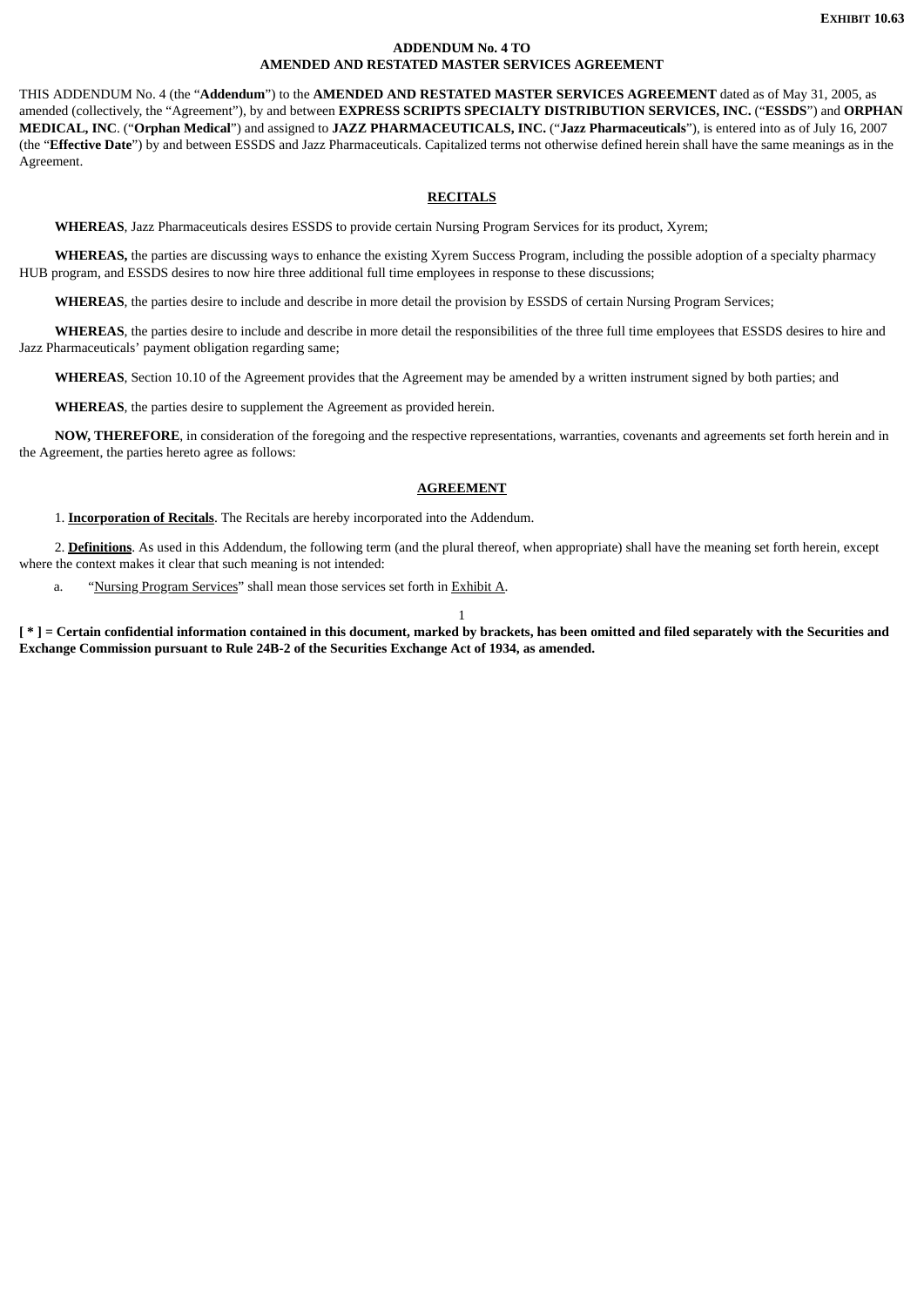- b. "FTE Services" shall mean those services set forth in Exhibit B.
- c. Capitalized terms used herein but not defined herein shall have the meaning ascribed to them in the Agreement.

3. **Performance of Nursing Program Services**. ESSDS shall perform the Nursing Program Services set forth in Exhibit A for Jazz Pharmaceuticals for its product, Xyrem. ESSDS agrees to perform such Nursing Program Services with due care in accordance with the standards and practices which are generally accepted in the industry and exercised by other persons engaged in performing similar services in the local area and in accordance with all applicable federal and state laws and regulations.

4. **Performance of FTE Services**. ESSDS will hire a HUB Trainer, a Xyrem Account Director, and a Xyrem Operations Director to perform the FTE Services set forth in Exhibit B for Jazz Pharmaceuticals in connection with the Xyrem Success Program. ESSDS agrees to perform such services with due care in accordance with the standards and practices which are generally accepted in the industry and exercised by other persons engaged in performing similar services in the local area and in accordance with all applicable federal and state laws and regulations.

5. **Termination**. Either party may terminate this Addendum on thirty (30) days' prior written notice to the other party, provided, however, that neither party may terminate this Addendum prior to December 31, 2007.

6. **Fees**. Jazz Pharmaceuticals shall pay ESSDS the monthly fees described in Exhibit C in consideration of the performance of Nursing Program Services and the FTE Services. The fees described on Exhibit C shall constitute full and complete payment for performance of the Nursing Program Services and the FTE Services under the Agreement. Payment of the fees for the FTE Services will commence 30 days following the hire by ESSDS of individuals to perform the FTE Services; payment for the Nursing Program Services will commence on September 1, 2007. ESSDS shall invoice Jazz Pharmaceuticals monthly. Jazz Pharmaceuticals agrees that: (1) the fees for the Xyrem® Nursing Program Services and the FTE Services shall constitute compensation for bona fide services; (2) the Xyrem® Nursing Program Services and FTE Services are not intended to serve, either directly or indirectly, as a means of marketing any Jazz Pharmaceutical product, (3) the Xyrem® Nursing Program and FTE Services are not intended to diminish the objectivity or professional judgment of ESSDS; (4) the Xyrem® Nursing Program and FTE Services do not involve the counseling or promotion of any off-label use of Jazz Pharmaceutical products; (5) the fees for the Xyrem® Nursing Program Services and FTE Services are not intended in any way as remuneration for referrals or for other business generated; and (6) any fees for the Xyrem® Nursing Program Services and FTE Services represent fair market value for these services based

 $\mathcal{D}$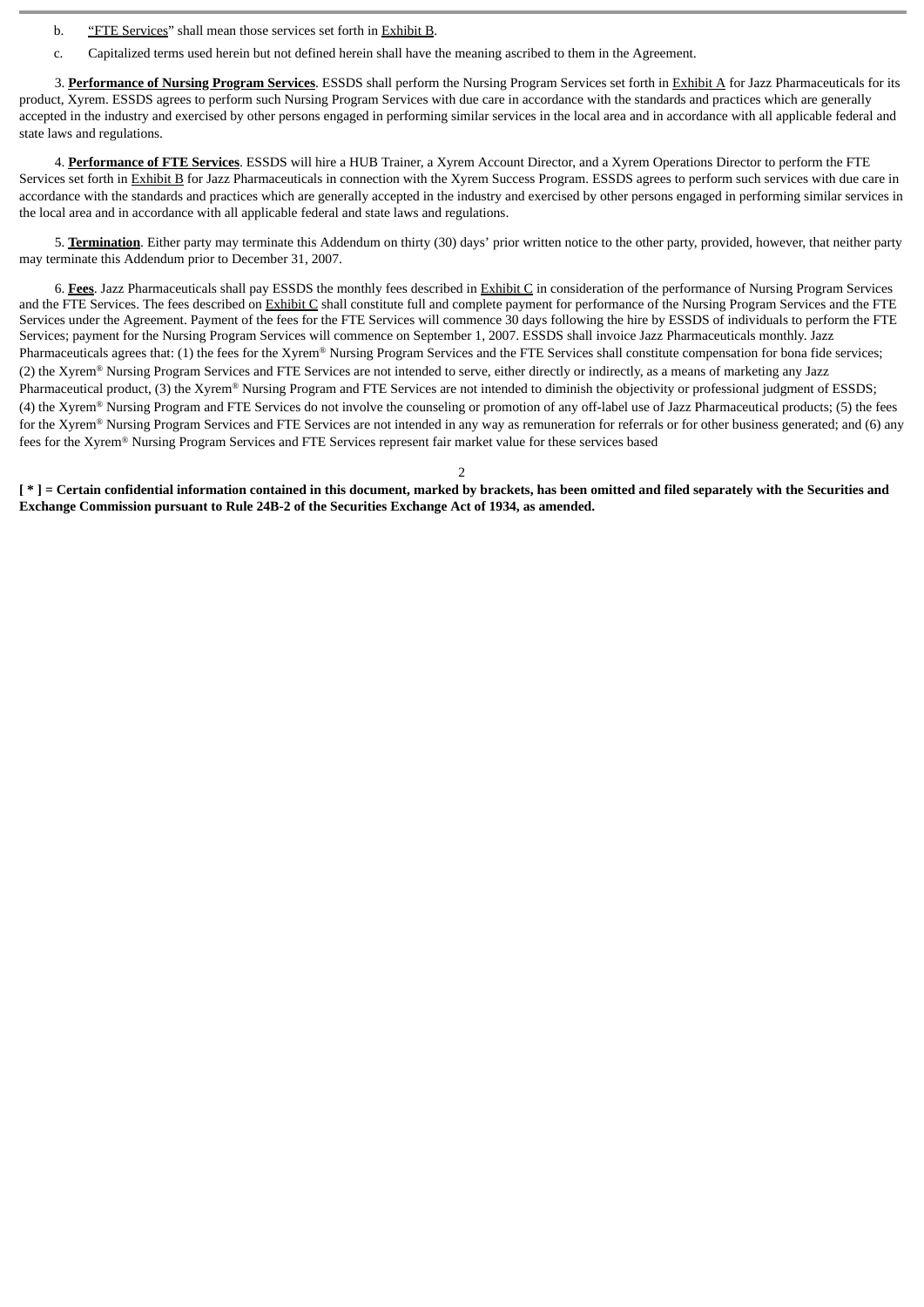on arms-length negotiations. The parties acknowledge that fees paid for the Xyrem® Nursing Program Services and FTE Services pursuant to this Agreement are not intended in any way as a payment related to drug formulary or drug formulary activities and have not been negotiated or discussed between the parties in connection with any such drug formulary or formulary activities.

## **7. Miscellaneous.**

- a. Except as expressly set forth in this Addendum, all of the terms and conditions of the Agreement shall remain in full force and effect.
- b. To the extent there is a conflict between the terms and conditions of this Addendum and the terms and conditions of the Agreement, this Addendum shall control.
- c. This Addendum may be executed in one or more counterpart copies, each of which shall be deemed an original, and all of which shall together be deemed to constitute one agreement. Facsimile execution and delivery of this Addendum is legal, valid and binding execution and delivery for all purposes.

## **[SIGNATURE PAGE FOLLOWS]**

3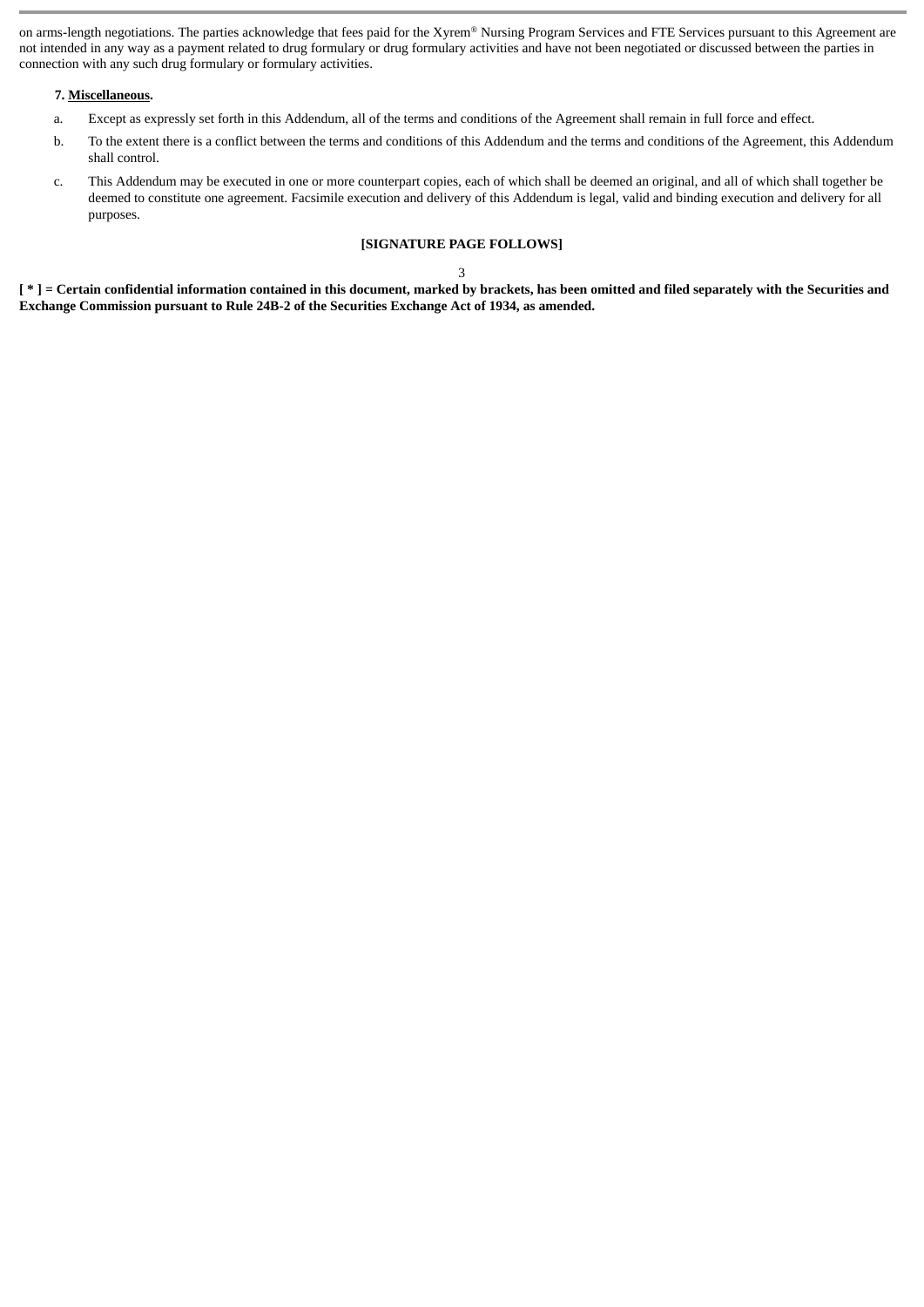IN WITNESS WHEREOF, the parties have executed or caused this Addendum to be executed effective as of the Effective Date of this Addendum.

EXPRESS SCRIPTS SPECIALTY DISTRIBUTION SERVICES, INC. JAZZ PHARMACEUTICALS, INC.

By: /s/ Glen H. Bogner By: /s/ Carol Gamble Its: Vice President **Its: SVP** and General Counsel

4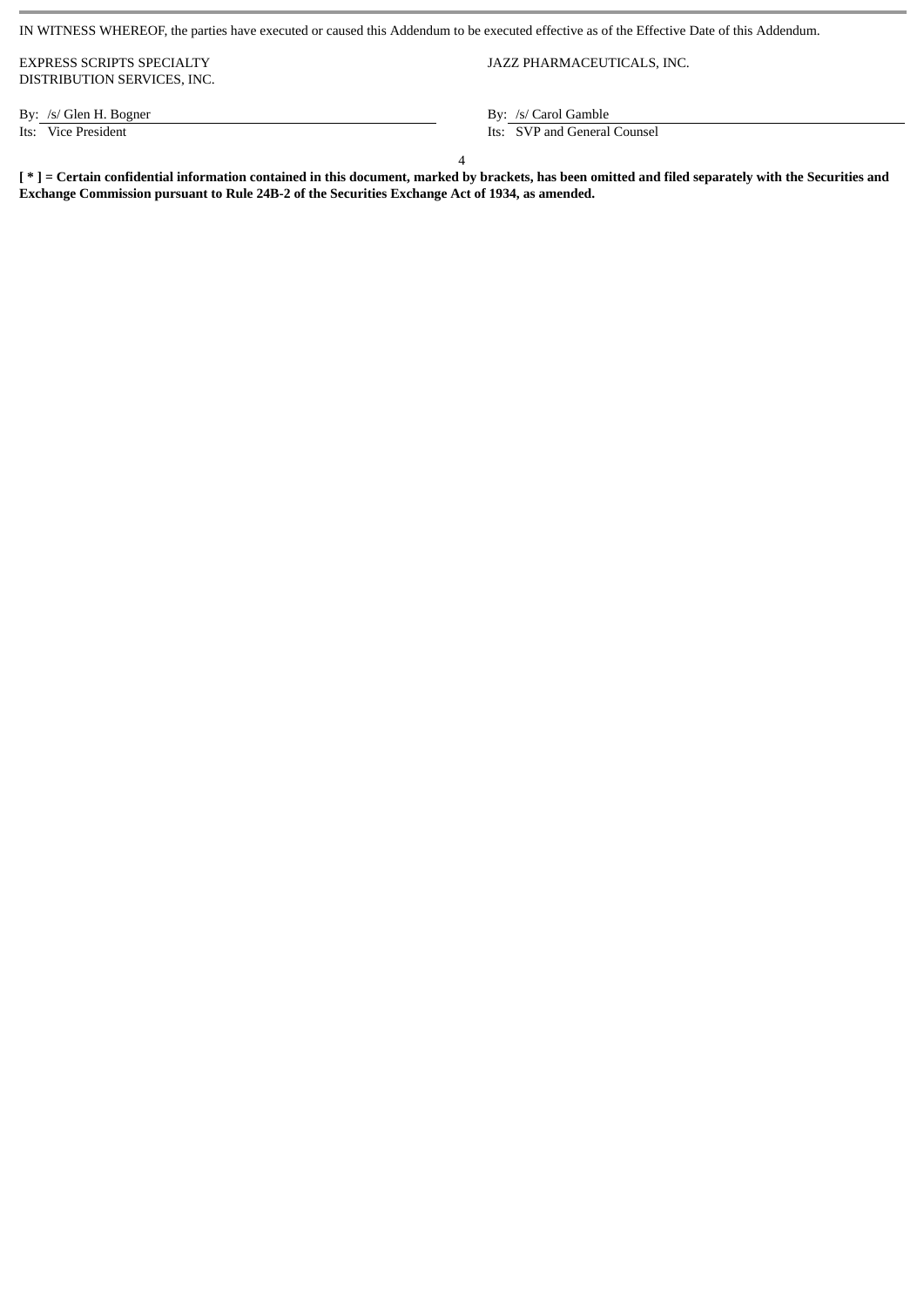### **EXHIBIT A NURSING PROGRAM SERVICES**

### **Population**

• Patients to whom Nursing Program Services will be offered include all newly enrolled patients. Patients and Physicians will have the option to opt out of the program at anytime during their course of therapy.

### **Staffing**

• ESSDS will staff and support the Nursing Program Services with a pool of [ \* ] to [ \* ] nurses whose first priority shall be the Nursing Program Services. These nurses will devote the majority of their time to providing Nursing Program Services.

### **Contact**

- The designated nurses will contact all newly enrolled patients at designated intervals over the course of the patient's Xyrem therapy. There will be four (4) scheduled calls with the patient. Outbound scripted phone calls shall be made by a designated nurse at the following frequency:
	- 1. In the event a patient expresses concerns to the reimbursement specialist regarding initiating therapy that could specifically be addressed by nurse consultation, the reimbursement specialist may soft transfer the patient to a nurse.
	- 2. The first scheduled call, however, will occur at calendar business day [ \* ] after the time of therapy dispense.
	- 3. The second scheduled call between [ \* ] calendar business days following therapy initiation.
	- 4. The third scheduled call between [ \* ] calendar business days following therapy initiation.
	- 5. The fourth scheduled call between [ \* ] calendar business days following therapy initiation.

The patient may contact the nurse at other intervals throughout the program. Additionally, it may be necessary for the nurse to contact the patient's physician throughout the program for clarification of orders and/or compliance issues.

### **Documentation**

ESSDS will document all contact with the enrolled patients.

A-1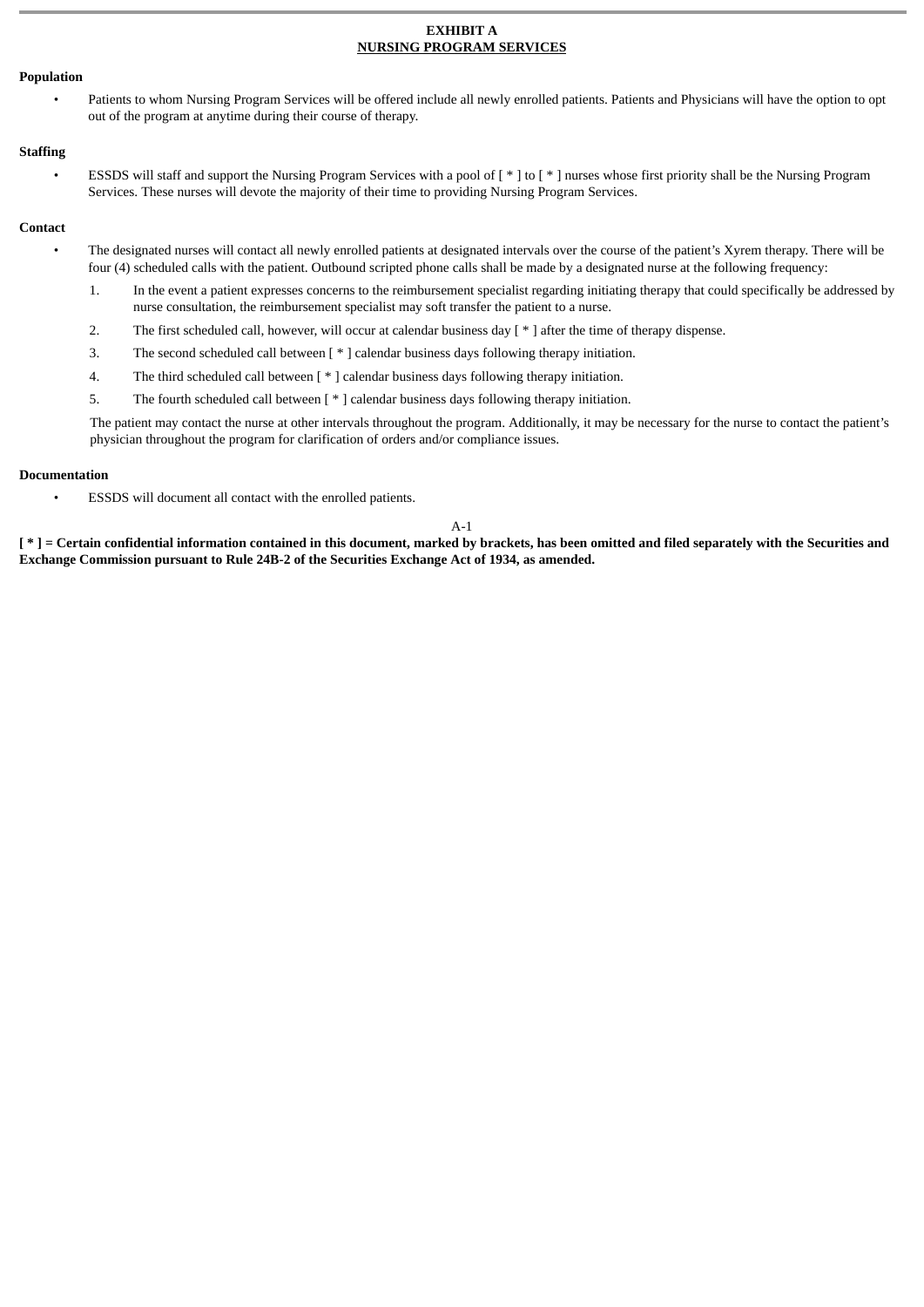## **Reporting**

• ESSDS will provide a monthly report to Jazz Pharmaceuticals. The report requirements, codes, format, and scripting is provided in Exhibit D. It is intended that such information will be de-identified under HIPAA, and Jazz Pharmaceuticals represents that it will not use such information to attempt to identify the identity of any patient.

A-2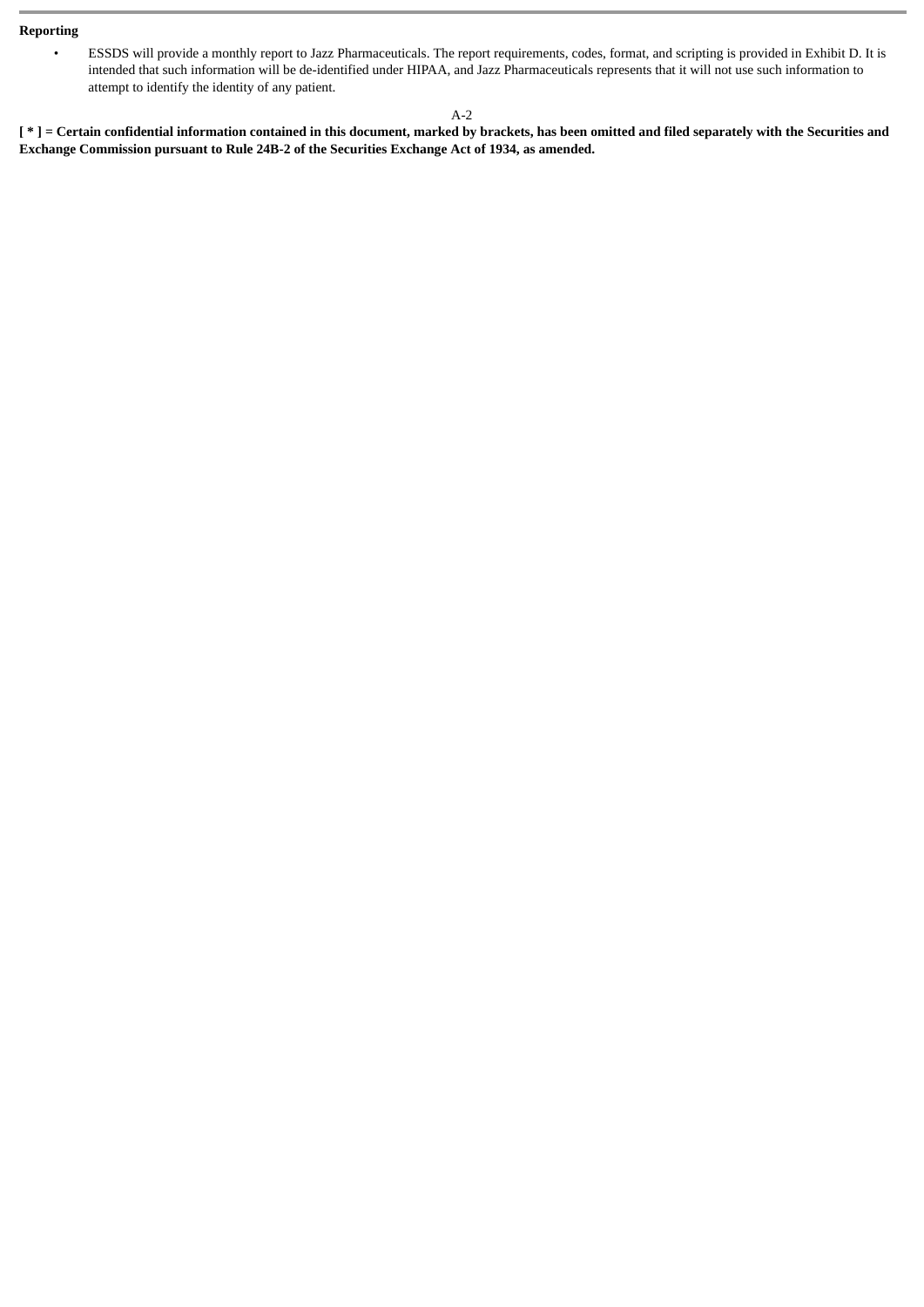### **EXHIBIT B FTE SERVICES**

## HUB Trainer

The Hub Trainer will provide all training relating to fulfillment and distribution of Xyrem. The Hub Trainer will dedicate [ \* ]% of their time to training related to the Xyrem Success Program.

## Xyrem Account Director

The Xyrem Account Director will be designed as the single point of contact for Jazz Pharmaceuticals and will be responsible for optimizing the effectiveness of the enhanced Xyrem Success Program. The Xyrem Account Director will dedicate 100% of their time to the Xyrem Success Program.

## Xyrem Operations Director

The Xyrem Operations Director will serve as a single point of contact for the Xyrem Account Director. The Xyrem Operations Director will dedicate 100% of their time to the Xyrem Success Program.

All references above to the Xyrem Success Program include any enhancements subsequently made to that program, including adoption of a specialty pharmacy Hub program.

B-1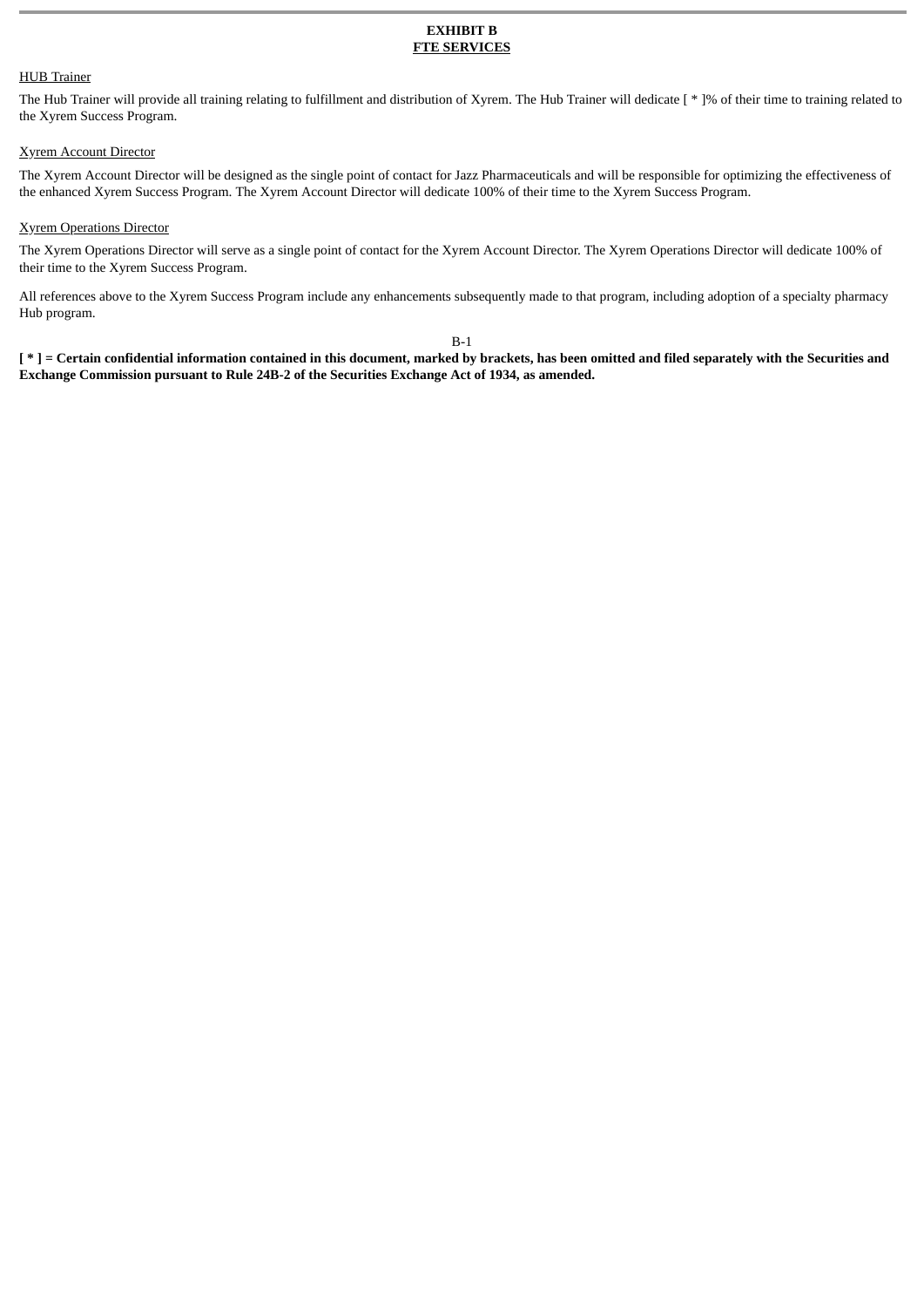**Services Fees** Monthly Nursing Program Services Fee  $\overline{\$ \ [^* ]}$ Monthly FTE Fee  $\qquad \qquad$  \$ [\*]\*



The fee schedule listed above is subject to the following qualifications:

- Pricing will be reviewed 6 months from the start date of the program.
	- The pricing review will take into account the necessary staffing involved and any necessary program enhancements such as reporting, IT development and programming, process flows, new indications, increase in sales, and any other circumstances that are mutually agreed upon that might involve the necessary staffing levels to change. The pricing will be reflected in a change to the FTE rates associated with the necessary job level and skill set required to perform the job function.
	- Any necessary changes to the data requirements post implementation and addendum execution will be billed at a rate of \$[ \* ] per hour for IT development and programming time.
- \* The monthly FTE Fee assumes that all three FTEs are hired and working at the same time. In the event they are not, the Monthly FTE Fee will be prorated based upon which of the three positions are actually filled, as follows:
	- Hub Trainer, \$[ \* ] per month;
	- Xyrem Account Director \$[ \* ] per month; and
	- Xyrem Operations Director \$[ \* ] per month.

C-1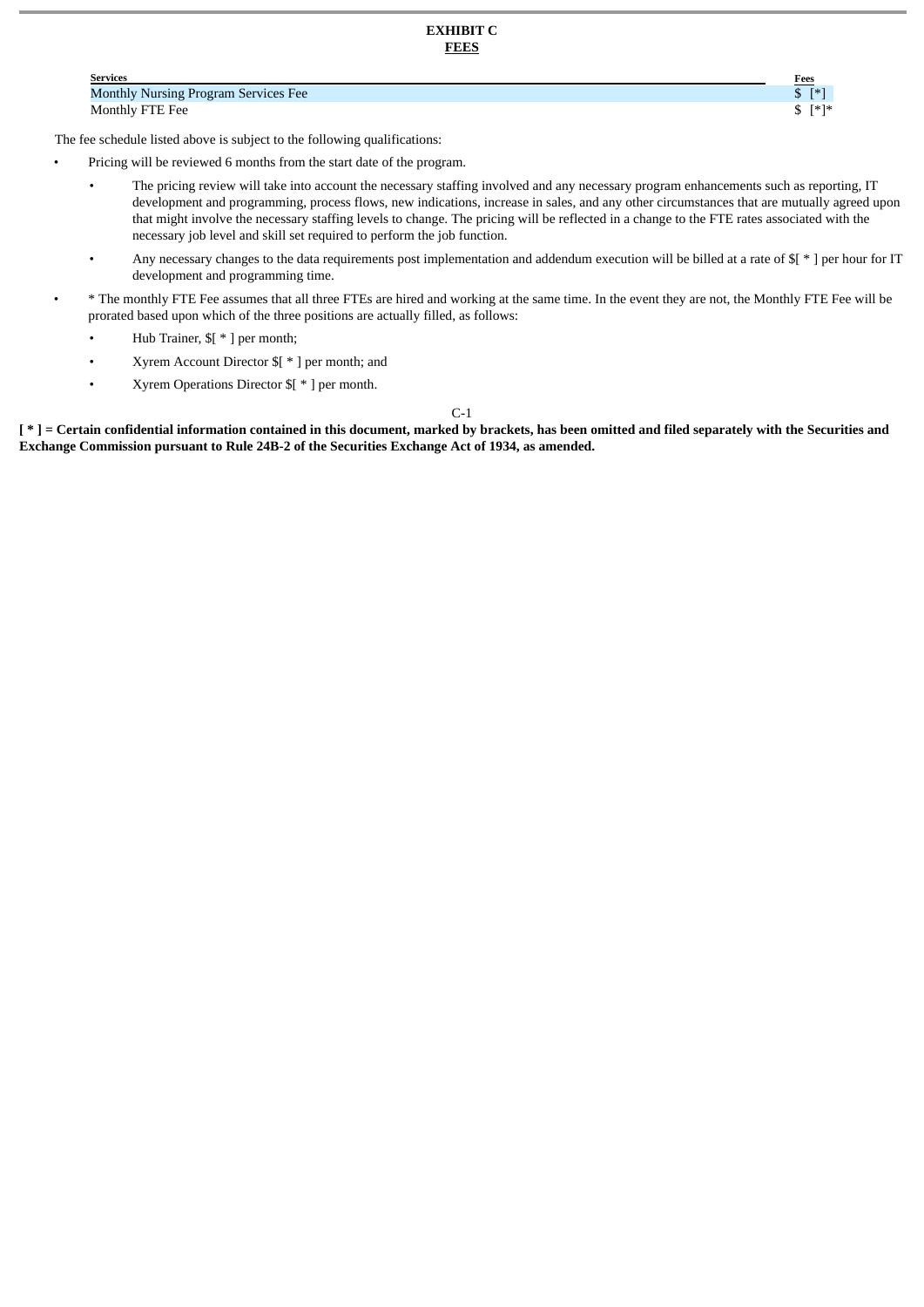## **EXHIBIT D MONTHLY REPORTS**

| <b>Frequently Asked Questions-Monthly Patient</b><br><b>Questions</b> | <b>Definition</b>                                                                                             | <b>Number Asked Monthly</b> |  |  |
|-----------------------------------------------------------------------|---------------------------------------------------------------------------------------------------------------|-----------------------------|--|--|
| Pill vs Liquid                                                        | Why liquid medication? Why can't make it in pill form?                                                        |                             |  |  |
| Dosing                                                                | Why 2 doses? Why can't it last longer so don't have to take second<br>dose?                                   |                             |  |  |
| <b>Prescribed vs Street</b>                                           | What is difference between "street" GHB and prescribed Xyrem?                                                 |                             |  |  |
| Sleep Cycle/Stages                                                    | What are normal stages of sleep?                                                                              |                             |  |  |
| How works                                                             | How does Xyrem help Narcolepsy w/Cataplexy, EDS?                                                              |                             |  |  |
| Withdrawal                                                            | Will I have withdrawal symptoms if I stop taking?                                                             |                             |  |  |
| Interactions - TF to RPh                                              | Questions regarding other Xyrem interaction with other medication?<br>Transfer call to pharmacist.            |                             |  |  |
| Safety-Other Med Conditions                                           | Is it safe to take Xyrem when I also have heart disease, lung disease,<br>bipolar disease, hypertension, etc. |                             |  |  |
| Awake/Emergency                                                       | Will I be able to wake up for an emergency, children crying, alarm clock<br>etc.                              |                             |  |  |
| <b>Common Side Effects</b>                                            | What are the common side effects?                                                                             |                             |  |  |
| TF (transfer call) to Medcomm                                         | Experiencing common or uncommon side effects, any new symptom if<br>associated with taking Xyrem, death.      |                             |  |  |
| Central Pharmacy                                                      | Why can't I get this at my pharmacy where I get all my other<br>medications?                                  |                             |  |  |
| Alcohol                                                               | Is it safe to drink alcohol when taking Xyrem?                                                                |                             |  |  |
| Travel                                                                | How do I travel with Xyrem? Any special requirements when traveling<br>with Xyrem?                            |                             |  |  |
| <b>Skipping Doses</b>                                                 | Is it OK to skip doses (daily or second dose)?                                                                |                             |  |  |
| Ship/Delivery - TF to Pharmacy                                        | Shipment or delivery questions. Transfer call to Pharmacy                                                     |                             |  |  |
| Cost/Bill - TF to Reimbursement                                       | Reimbursement questions. Transfer call to Reimbursement Specialist.                                           |                             |  |  |
|                                                                       | $D-1$                                                                                                         |                             |  |  |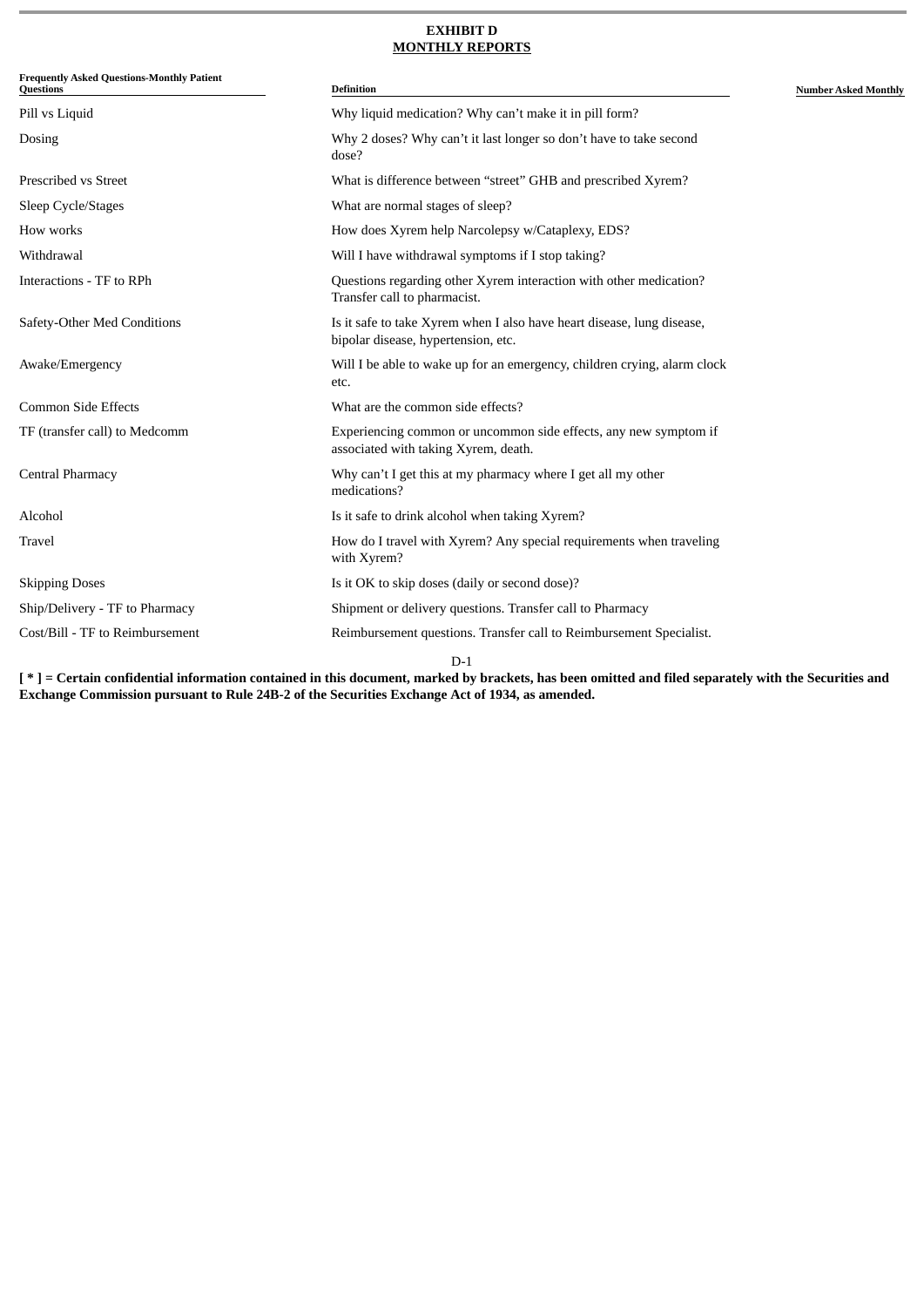| <b>Scripting for Calls</b><br><b>Patient Response-Monthly</b> |                                                                                                 | <b>Number Asked Monthly</b> |
|---------------------------------------------------------------|-------------------------------------------------------------------------------------------------|-----------------------------|
| New Patient 1 <sup>st</sup> call                              |                                                                                                 |                             |
| Aware preparation?                                            | Yes/No                                                                                          |                             |
| Aware frequency?                                              | Yes/No                                                                                          |                             |
| Aware titration?                                              | Yes/No                                                                                          |                             |
| Delay start?                                                  | Choices: Moving, Vacation, Work/School, Talk to MD, Wean other meds,<br>Home Alone, Unspecified |                             |
| Follow up calls post 1 <sup>st</sup> call                     |                                                                                                 |                             |
| Taking as prescribed?<br>Sleeping longer periods?             | Yes/No<br>Yes/No                                                                                |                             |
| Feel more rested?                                             | Yes/No                                                                                          |                             |
| Skipping doses?                                               | Yes/No                                                                                          |                             |

If patient indicates they are no longer taking Xyrem during one of the above scheduled nurse calls, the nurse will contact the physicians' office in a timely manner and alert them to this finding.

| Glossary of Call Type Codes: |  |  |  |  |
|------------------------------|--|--|--|--|
|------------------------------|--|--|--|--|

| <b>Call Type Code</b> | <b>Call Type Definition</b>              |
|-----------------------|------------------------------------------|
| IN-MD                 | Inbound physician office call            |
| IN-PT                 | Inbound patient call                     |
| Ship-1                | New Patient Call-1st attempt             |
| Ship-2                | New Patient Call-2 <sup>nd</sup> attempt |
| OPT-MD                | Physician opting patient out of program  |
| OPT-PT                | Patient opting out of program            |
| $DC-MD$               | DC Xyrem-physician office notified       |
| 10D-1                 | 10-14 Days on Xyrem-1st attempt          |
| $10D-2$               | 10-14 Days on Xyrem-2nd attempt          |
| 25D-1                 | 25-30 Days on Xyrem-1st attempt          |
| 25D-2                 | 25-30 Days on Xyrem-2nd attempt          |
| 55D-1                 | 55-60 Days on Xyrem-1st attempt          |
| 55D-2                 | 55-60 Days on Xyrem-2nd attempt          |
|                       |                                          |

Monthly Number of Calls Reporting Format:

| <b>Call Type</b> | <b>Number</b><br>of Calls |
|------------------|---------------------------|
| IN-MD            | 0                         |
|                  |                           |
| IN-PT            | 0                         |
| $Ship-1$         | 0                         |
| $Ship-2$         | 0                         |
| OPT-MD           | 0                         |
| OPT-PT           | $\boldsymbol{0}$          |
| $10D-1$          | 0                         |
| $10D-2$          | 0                         |
| $25D-1$          | $\overline{0}$            |
| $25D-2$          | $\overline{0}$            |
| $55D-1$          | $\overline{0}$            |
| 55D-2            | $\overline{0}$            |
| <b>Total</b>     | $\bf{0}$                  |
|                  |                           |

D-2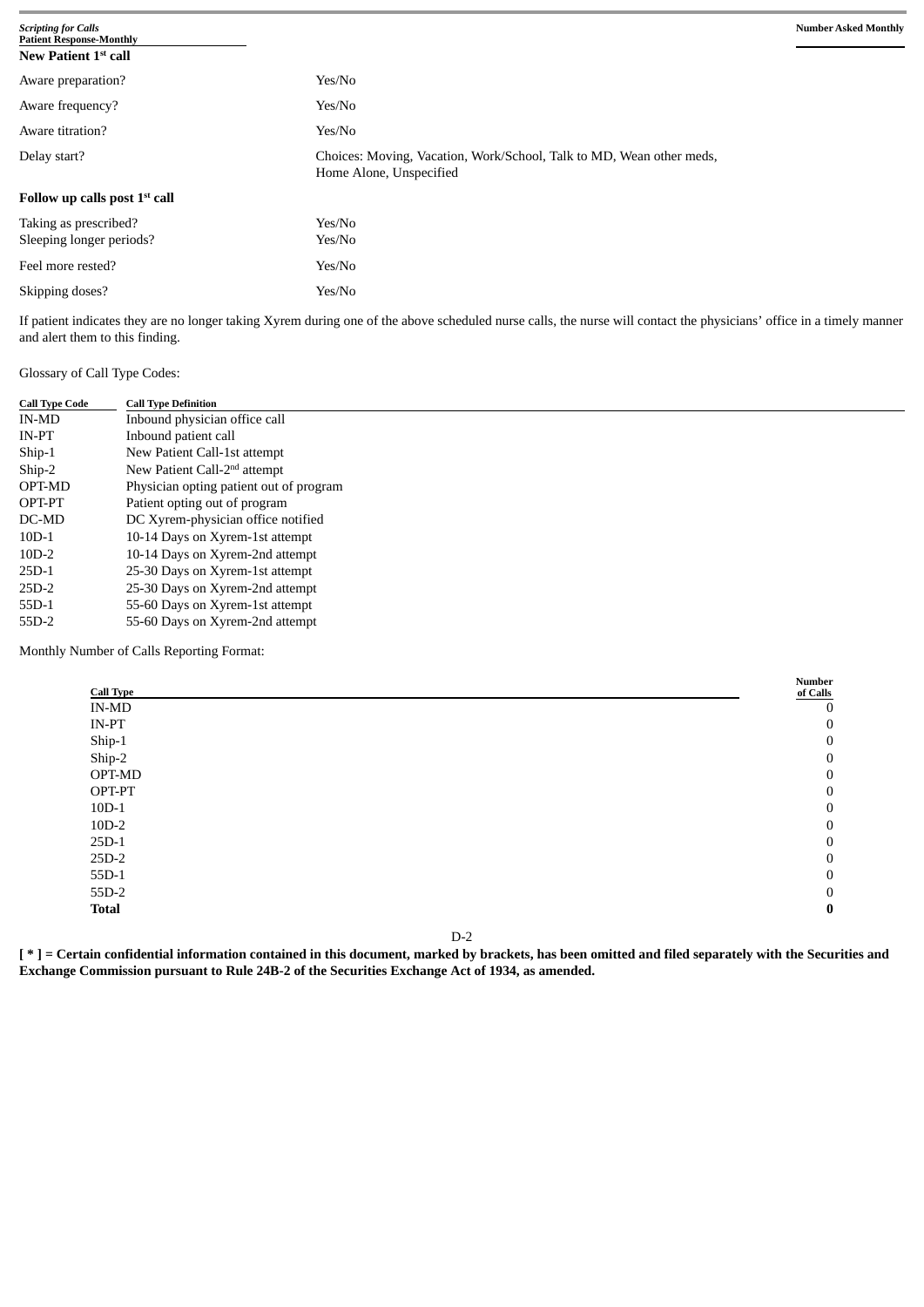| Nurse Opt Out Data Reporting Format |                                  |                          |                              |                             |                  |                            |                       |
|-------------------------------------|----------------------------------|--------------------------|------------------------------|-----------------------------|------------------|----------------------------|-----------------------|
| *Patient ID                         | **Physician<br><b>First Name</b> | **Physician<br>Last Name | *Physician<br><b>CHIP ID</b> | *Physician<br><b>JPI ID</b> | <b>Requestor</b> | <b>Current Case Status</b> | <b>Total</b><br>Fills |

\* The Patient will be de-identified

\*\* Those physicians residing in NH will not be reported on

Monthly Nursing Summary Reporting Format:

## **Nursing Summary**

| Number of Patients Enrolled from MM/DD/YYYY through MM/DD/YYYY (since nursing program launch date until term of program)<br>Number of Patients Currently Participating (all newly enrolled patients from nursing program launch date less patient and physician opt outs until<br>term of program)<br>Number of Patients Shipped through MM/DD/YYYY (since nursing program launch date until term of program)<br><b>Percentage of Patients Shipped</b><br><b>Average Number of Fills per Patient</b><br>Number of On Hold Patients<br><b>Percentage of On Hold Patients</b><br>Number of Disenrolled Patients<br><b>Percentage of Disenrolled Patients</b><br>%<br>Count<br><b>Disenrolled Patients Breakout:</b><br>$\mathbf{0}$<br>Disenrolled - Cost<br>Disenrolled - Refused Shipment<br>$\Omega$<br>Disenrolled - MD Credential<br>$\Omega$<br>$\Omega$<br>Disenrolled - Drug/Medical Concern<br>Disenrolled - Insurance Denial<br>$\Omega$ | <b>Patients</b> |
|--------------------------------------------------------------------------------------------------------------------------------------------------------------------------------------------------------------------------------------------------------------------------------------------------------------------------------------------------------------------------------------------------------------------------------------------------------------------------------------------------------------------------------------------------------------------------------------------------------------------------------------------------------------------------------------------------------------------------------------------------------------------------------------------------------------------------------------------------------------------------------------------------------------------------------------------------|-----------------|
|                                                                                                                                                                                                                                                                                                                                                                                                                                                                                                                                                                                                                                                                                                                                                                                                                                                                                                                                                  | $\Omega$        |
|                                                                                                                                                                                                                                                                                                                                                                                                                                                                                                                                                                                                                                                                                                                                                                                                                                                                                                                                                  |                 |
|                                                                                                                                                                                                                                                                                                                                                                                                                                                                                                                                                                                                                                                                                                                                                                                                                                                                                                                                                  | $\overline{0}$  |
|                                                                                                                                                                                                                                                                                                                                                                                                                                                                                                                                                                                                                                                                                                                                                                                                                                                                                                                                                  | 0               |
|                                                                                                                                                                                                                                                                                                                                                                                                                                                                                                                                                                                                                                                                                                                                                                                                                                                                                                                                                  | #DIV/0!         |
|                                                                                                                                                                                                                                                                                                                                                                                                                                                                                                                                                                                                                                                                                                                                                                                                                                                                                                                                                  | 0.00            |
|                                                                                                                                                                                                                                                                                                                                                                                                                                                                                                                                                                                                                                                                                                                                                                                                                                                                                                                                                  | $\Omega$        |
|                                                                                                                                                                                                                                                                                                                                                                                                                                                                                                                                                                                                                                                                                                                                                                                                                                                                                                                                                  | #DIV/0!         |
|                                                                                                                                                                                                                                                                                                                                                                                                                                                                                                                                                                                                                                                                                                                                                                                                                                                                                                                                                  | $\Omega$        |
|                                                                                                                                                                                                                                                                                                                                                                                                                                                                                                                                                                                                                                                                                                                                                                                                                                                                                                                                                  | #DIV/0!         |
|                                                                                                                                                                                                                                                                                                                                                                                                                                                                                                                                                                                                                                                                                                                                                                                                                                                                                                                                                  |                 |
|                                                                                                                                                                                                                                                                                                                                                                                                                                                                                                                                                                                                                                                                                                                                                                                                                                                                                                                                                  |                 |
|                                                                                                                                                                                                                                                                                                                                                                                                                                                                                                                                                                                                                                                                                                                                                                                                                                                                                                                                                  | #DIV/0!         |
|                                                                                                                                                                                                                                                                                                                                                                                                                                                                                                                                                                                                                                                                                                                                                                                                                                                                                                                                                  | #DIV/0!         |
|                                                                                                                                                                                                                                                                                                                                                                                                                                                                                                                                                                                                                                                                                                                                                                                                                                                                                                                                                  | #DIV/0!         |
|                                                                                                                                                                                                                                                                                                                                                                                                                                                                                                                                                                                                                                                                                                                                                                                                                                                                                                                                                  | #DIV/0!         |
|                                                                                                                                                                                                                                                                                                                                                                                                                                                                                                                                                                                                                                                                                                                                                                                                                                                                                                                                                  | #DIV/0!         |

D-3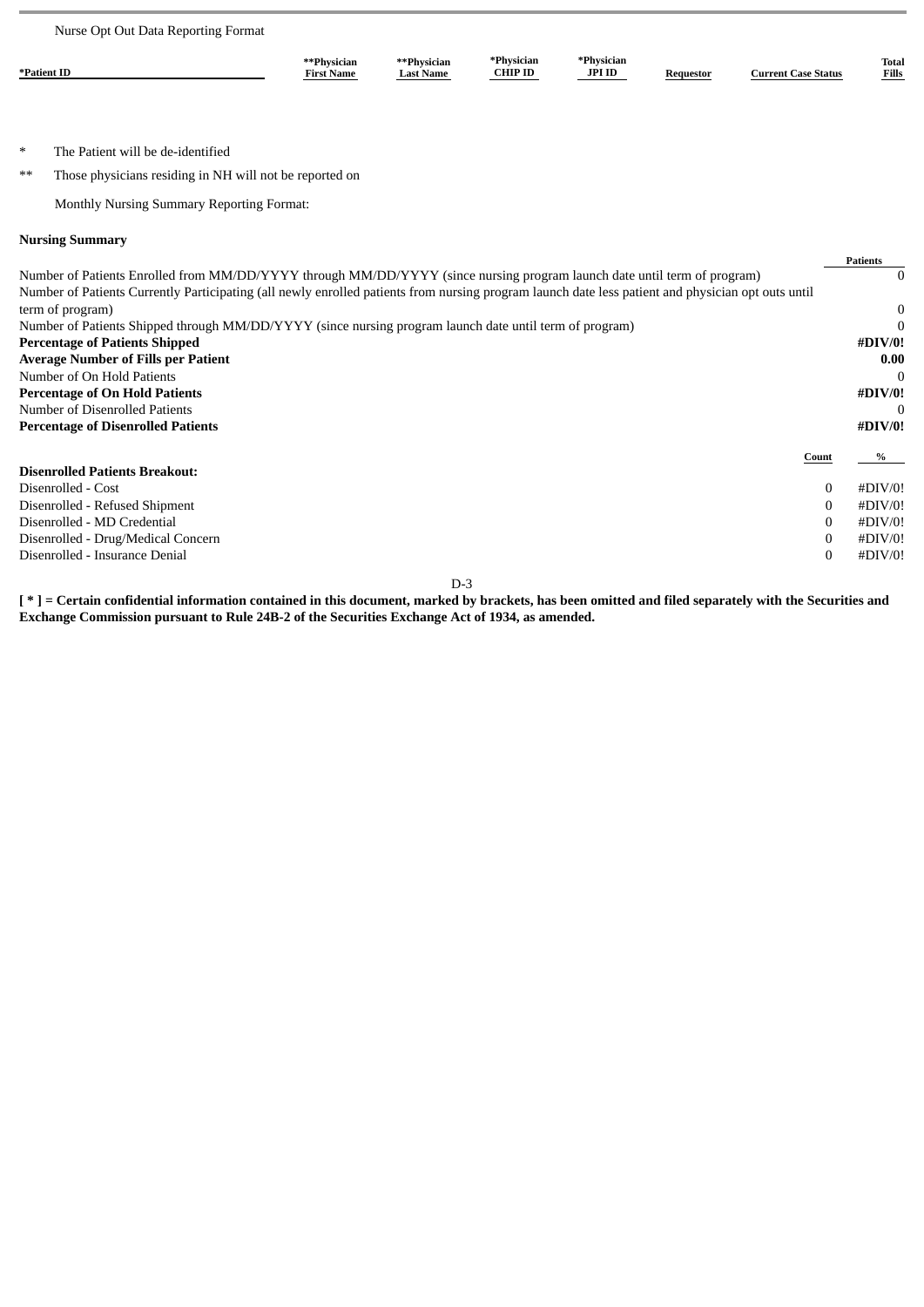| Disenrolled - Pt. Expired                  | $0$ #DIV/0! |
|--------------------------------------------|-------------|
| Disenrolled - Dr. not responding           | $0$ #DIV/0! |
| Disenrolled - Physician Request            | $0$ #DIV/0! |
| Disenrolled - Voluntarily                  | $0$ #DIV/0! |
| Disenrolled - Unknown Reason               | $0$ #DIV/0! |
| Disenrolled - Unable to Contact            | $0$ #DIV/0! |
| Disenrolled - Prefers Alternate Therapy    | $0$ #DIV/0! |
| <b>Total</b>                               | $0$ #DIV/0! |
| Number of Discontinued Patients            | $\Omega$    |
| <b>Percentage of Discontinued Patients</b> | #DIV/0!     |
| <b>Discontinued Patients Breakout:</b>     |             |
| Discontinued - Cost                        |             |
| Discontinued - Refused Shipment            |             |
| Discontinued - Efficacy                    |             |
| Discontinued - Drug/Medical Concern        |             |
| Discontinued - Insurance Denial            |             |
| Discontinued - Pt. Expired                 |             |
| Discontinued - Side Effects                |             |
| Discontinued - Physician Request           |             |
| Discontinued - Voluntarily                 |             |
| Discontinued - Unknown Reason              |             |
| Discontinued - Unable to Contact           |             |
| Discontinued - Prefers Alternate Therapy   |             |
| Total                                      |             |

D-4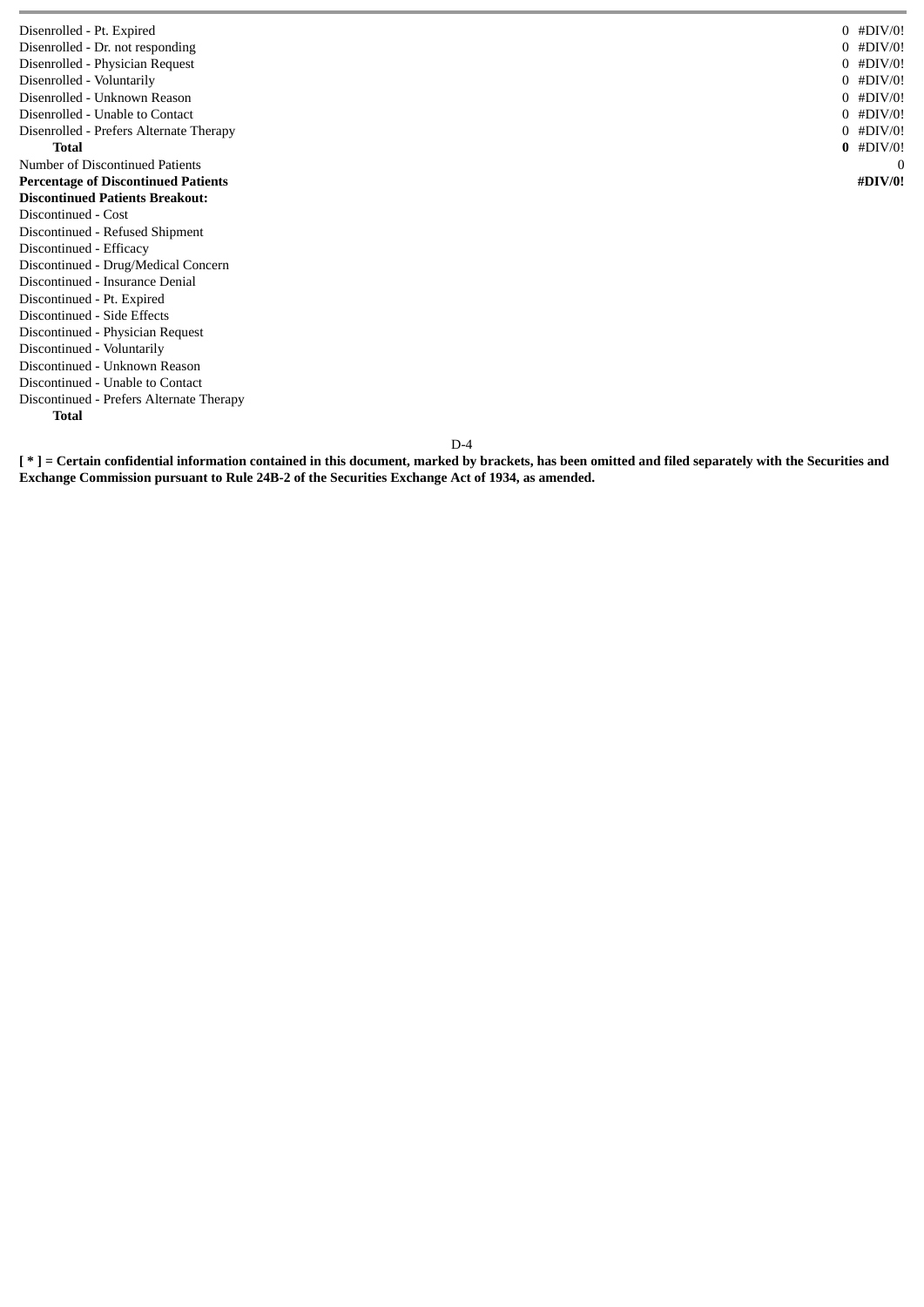## **JAZZ PHARMACEUTICALS, INC. RESTRICTED STOCK UNIT GRANT NOTICE (2007 EQUITY INCENTIVE PLAN)**

Jazz Pharmaceuticals, Inc. (the "*Company*"), pursuant to Section 6(b) of the Company's 2007 Equity Incentive Plan (the "*Plan*"), hereby awards to Participant a Restricted Stock Unit Award covering the number of restricted stock units (the "*RSUs*") set forth below (the "*Award*"). This Award shall be evidenced by a Restricted Stock Unit Award Agreement (the "*Award Agreement*"). This Award is subject to all of the terms and conditions as set forth herein and in the applicable Award Agreement and the Plan, each of which are attached hereto and incorporated herein in their entirety.

| Participant:                      |  |
|-----------------------------------|--|
| RSU#                              |  |
| Date of Grant:                    |  |
| <b>Vesting Commencement Date:</b> |  |
| Number of RSUs:                   |  |
| Payment for Common Stock:         |  |

**Vesting Schedule:** The RSUs vest in a series of four (4) successive equal annual installments over the four (4)-year period measured from the Vesting Commencement Date.

| <b>Special Tax Withholding</b> | ⊠ | You may direct the Company (i) to withhold, from shares otherwise issuable upon vesting of the Award, a portion of those                                                                |
|--------------------------------|---|-----------------------------------------------------------------------------------------------------------------------------------------------------------------------------------------|
| Right:                         |   | shares with an aggregate fair market value (measured as of the delivery date) equal to the amount of the applicable                                                                     |
|                                |   | withholding taxes, and (ii) to make a cash payment equal to such fair market value directly to the appropriate taxing<br>authorities, as provided in Section 10 of the Award Agreement. |

☐ None

**Delivery Schedule:** Delivery of one share of Common Stock for each RSU which vests shall occur on the applicable vesting date, provided that delivery may be delayed as provided in Section 3 of the Award Agreement.

**Additional Terms/Acknowledgements:** Participant acknowledges receipt of, and understands and agrees to, this Grant Notice, the Award Agreement and the Plan. Participant further acknowledges that as of the date of grant, this Grant Notice, the Award Agreement and the Plan set forth the entire understanding between Participant and the Company regarding the award of the RSUs and the underlying Common Stock and supersede all prior oral and written agreements on that subject.

**JAZZ PHARMACEUTICALS, INC.**

| By:    |           |             |           |
|--------|-----------|-------------|-----------|
|        | Signature |             | Signature |
| Title: |           | Print Name: |           |
| Date:  |           | Date:       |           |
|        |           |             |           |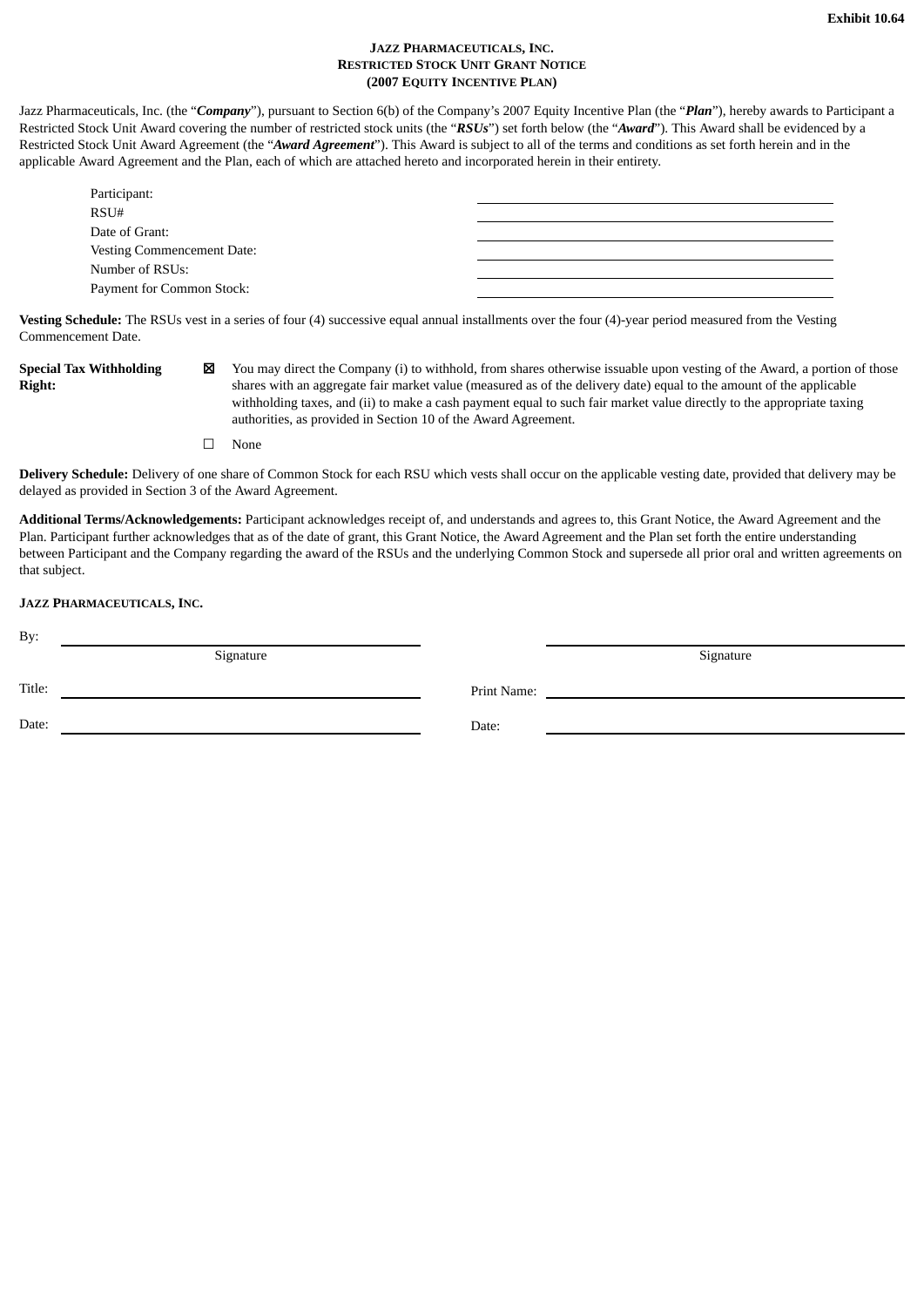### **JAZZ PHARMACEUTICALS, INC. 2007 EQUITY INCENTIVE PLAN RESTRICTED STOCK UNIT AWARD AGREEMENT**

Pursuant to the Restricted Stock Unit Grant Notice ("*Grant Notice*") and this Restricted Stock Unit Award Agreement ("*Agreement*"), Jazz Pharmaceuticals, Inc. (the "*Company*") has awarded you a Restricted Stock Unit Award pursuant to the Company's 2007 Equity Incentive Plan (the "*Plan*") for the number of restricted stock units ("*RSUs*") as indicated in the Grant Notice (collectively, the "*Award*"). Defined terms not explicitly defined in this Agreement but defined in the Plan shall have the same definitions as in the Plan. Subject to adjustment and the terms and conditions as provided herein and in the Plan, each RSU shall represent the right to receive one (1) share of Common Stock.

The details of your Award, in addition to those set forth in the Grant Notice, are as follows.

### **1. NUMBER OF RSUS AND SHARES OF COMMON STOCK.**

**(a)** The number of RSUs subject to your Award and the number of shares of Common Stock deliverable with respect to such RSUs may be adjusted from time to time for Capitalization Adjustments as described in Section 9(a) of the Plan. You shall receive no benefit or adjustment to your Award with respect to any cash dividend or other distribution that does not result from a Capitalization Adjustment as described in Section 9(a) of the Plan; *provided, however,* that this sentence shall not apply with respect to any shares of Common Stock that are delivered to you in connection with your Award after such shares have been delivered to you.

**(b)** Any additional RSUs, shares of Common Stock, cash or other property that becomes subject to the Award pursuant to this Section 1 shall be subject, in a manner determined by the Board, to the same forfeiture restrictions, restrictions on transferability, and time and manner of delivery as applicable to the other RSUs and Common Stock covered by your Award.

**(c)** Notwithstanding the provisions of this Section 1, no fractional RSUs or rights for fractional shares of Common Stock shall be created pursuant to this Section 1. The Board shall, in its discretion, determine an equivalent benefit for any fractional RSUs or fractional shares that might be created by the adjustments referred to in this Section 1.

**2. VESTING.** Except as provided in Section 11, the RSUs shall vest, if at all, as provided in the Vesting Schedule set forth in your Grant Notice, provided that vesting shall cease upon the termination of your Continuous Service.

### **3. DELIVERY OF SHARES OF COMMON STOCK.**

**(a)** Subject to the provisions of this Award Agreement and the Plan, in the event one or more RSUs vests, the Company shall deliver to you one (1) share of Common Stock for each RSU that vests on the applicable vesting date. However, if a scheduled delivery date falls on a date that is not a business day, such delivery date shall instead fall on the next following business day.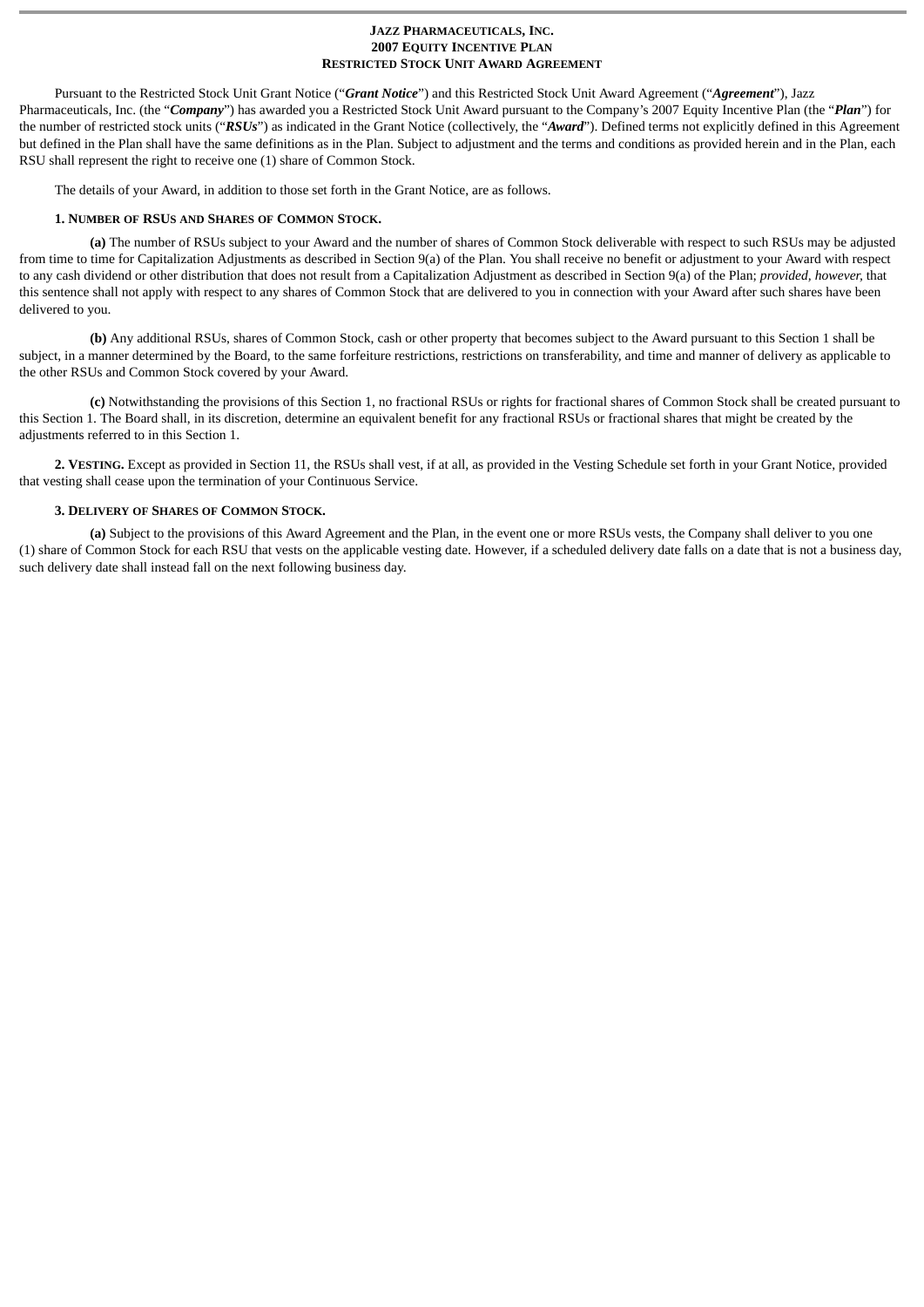**(b)** Notwithstanding the foregoing, in the event that you are subject to the Company's *Policy Regarding Stock Trading by Officers, Directors and Other Designated Employees* (or any successor policy) and any shares covered by your Award are scheduled to be delivered on a day (the "*Original Delivery Date*") that does not occur during an open "window period" applicable to you, as determined by the Company in accordance with such policy, then such shares shall not be delivered on such Original Delivery Date and shall instead be delivered on the first business day of the next occurring open "window period" but in no event later than the later of: (i) December 31st of the calendar year of the Original Delivery Date, or (ii) the fifteenth (15th) day of the third calendar month following the Original Delivery Date. The form of such delivery (e.g., a stock certificate or electronic entry evidencing such shares) shall be determined by the Company.

**4. PAYMENT BY YOU.** This Award was granted in consideration of your services for the Company. Subject to Section 10 below, except as otherwise provided in the Grant Notice, you will not be required to make any payment to the Company (other than your past and future services for the Company) with respect to your receipt of the Award, vesting of the RSUs, or the delivery of the shares of Common Stock underlying the RSUs.

**5. SECURITIES LAW COMPLIANCE.** You may not be issued any Common Stock under your Award unless either (i) the shares of Common Stock are then registered under the Securities Act, or (ii) the Company has determined that such issuance would be exempt from the registration requirements of the Securities Act. Your Award must also comply with other applicable laws and regulations governing the Award, and you shall not receive such Common Stock if the Company determines that such receipt would not be in material compliance with such laws and regulations.

**6. RESTRICTIVE LEGENDS.** The Common Stock issued under your Award shall be endorsed with appropriate legends, if any, determined by the Company.

**7. TRANSFER RESTRICTIONS.** Prior to the time that shares of Common Stock have been delivered to you, you may not transfer, pledge, sell or otherwise dispose of the shares in respect of your Award. For example, you may not use shares that may be issued in respect of your RSUs as security for a loan, nor may you transfer, pledge, sell or otherwise dispose of such shares. This restriction on transfer will lapse upon delivery to you of shares in respect of your vested RSUs. Your Award is not transferable, except by will or by the laws of descent and distribution. Notwithstanding the foregoing, by delivering written notice to the Company, in a form satisfactory to the Company, you may designate a third party who, in the event of your death, shall thereafter be entitled to receive any distribution of Common Stock to which you were entitled at the time of your death pursuant to this Agreement.

**8. AWARD NOT A SERVICE CONTRACT.** Your Award is not an employment or service contract, and nothing in your Award shall be deemed to create in any way whatsoever any obligation on your part to continue in the service of the Company or any Affiliate, or on the part of the Company or any Affiliate to continue such service. In addition, nothing in your Award shall obligate the Company or any Affiliate, their respective stockholders, boards of directors or employees to continue any relationship that you might have as an Employee or Consultant of the Company or any Affiliate.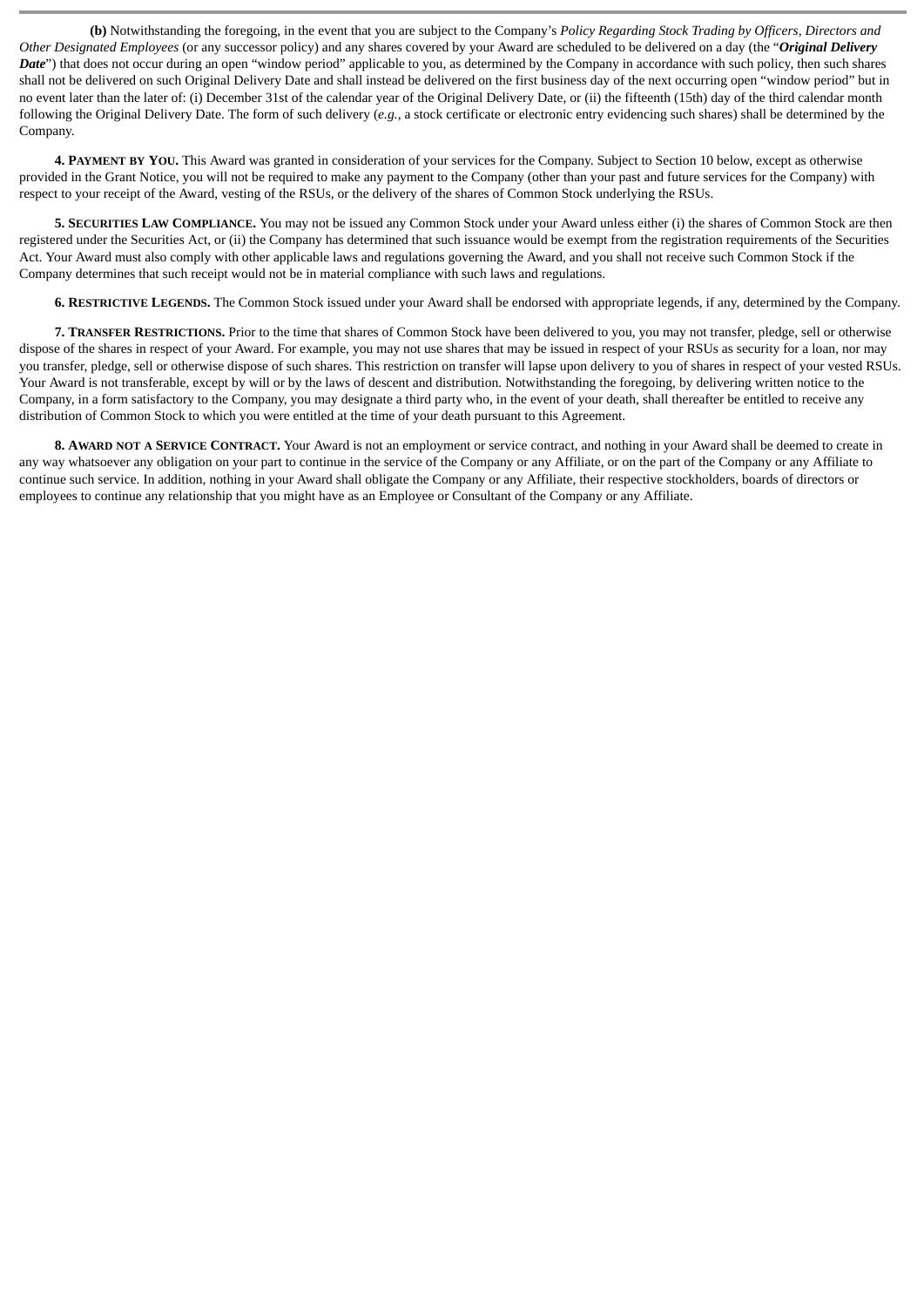**9. UNSECURED OBLIGATION.** Your Award is unfunded, and even as to any RSUs that vest, you shall be considered an unsecured creditor of the Company with respect to the Company's obligation, if any, to issue Common Stock pursuant to this Agreement. You shall not have voting or any other rights as a stockholder of the Company with respect to the Common Stock acquired pursuant to this Agreement until such Common Stock is issued to you pursuant to Section 3 of this Agreement. Upon such issuance, you will obtain full voting and other rights as a stockholder of the Company with respect to the Common Stock so issued. Nothing contained in this Agreement, and no action taken pursuant to its provisions, shall create or be construed to create a trust of any kind or a fiduciary relationship between you and the Company or any other person.

### **10. WITHHOLDING OBLIGATIONS.**

**(a)** On or before the time you receive a distribution of Common Stock pursuant to your Award, or at any time thereafter as requested by the Company, you hereby authorize any required withholding from the Common Stock issuable to you and/or otherwise agree to make adequate provision in cash for any sums required to satisfy the federal, state, local and foreign tax withholding obligations of the Company or any Affiliate which arise in connection with your Award (the "*Withholding Taxes*"). If specified in your Grant Notice, you may direct the Company to withhold shares of Common Stock with a Fair Market Value (measured as of the date shares of Common Stock are delivered pursuant to Section 3) equal to the amount of such Withholding Taxes; *provided, however*, that the number of such shares of Common Stock so withheld shall not exceed the amount necessary to satisfy the Company's required tax withholding obligations using the minimum statutory withholding rates for federal, state, local and foreign tax purposes, including payroll taxes, that are applicable to supplemental taxable income.

**(b)** Unless the tax withholding obligations of the Company and/or any Affiliate are satisfied, the Company shall have no obligation to deliver to you any Common Stock.

#### **11. CHANGE IN CONTROL.**

**(a)** If your Continuous Service terminates either within twelve (12) months following or one (1) month prior to the effective date of a Change in Control due to an Involuntary Termination Without Cause, the vesting of the RSUs subject to this Award shall be accelerated in full.

**(b)** For purposes of this Agreement, "*Involuntary Termination Without Cause*" means the involuntary termination of your Continuous Service for reasons other than death, Disability, or Cause. For this purpose, "Cause" means that, in the reasonable determination of the Company, you have (i) committed an intentional act or acted with gross negligence that has materially injured the business of the Company; (ii) intentionally refused or failed to follow lawful and reasonable directions of the Board or the appropriate individual to whom you report; (iii) willfully and habitually neglected your duties for the Company; or (iv) been convicted of a felony involving moral turpitude that is likely to inflict or has inflicted material injury on the business of the Company. Notwithstanding the foregoing, Cause shall not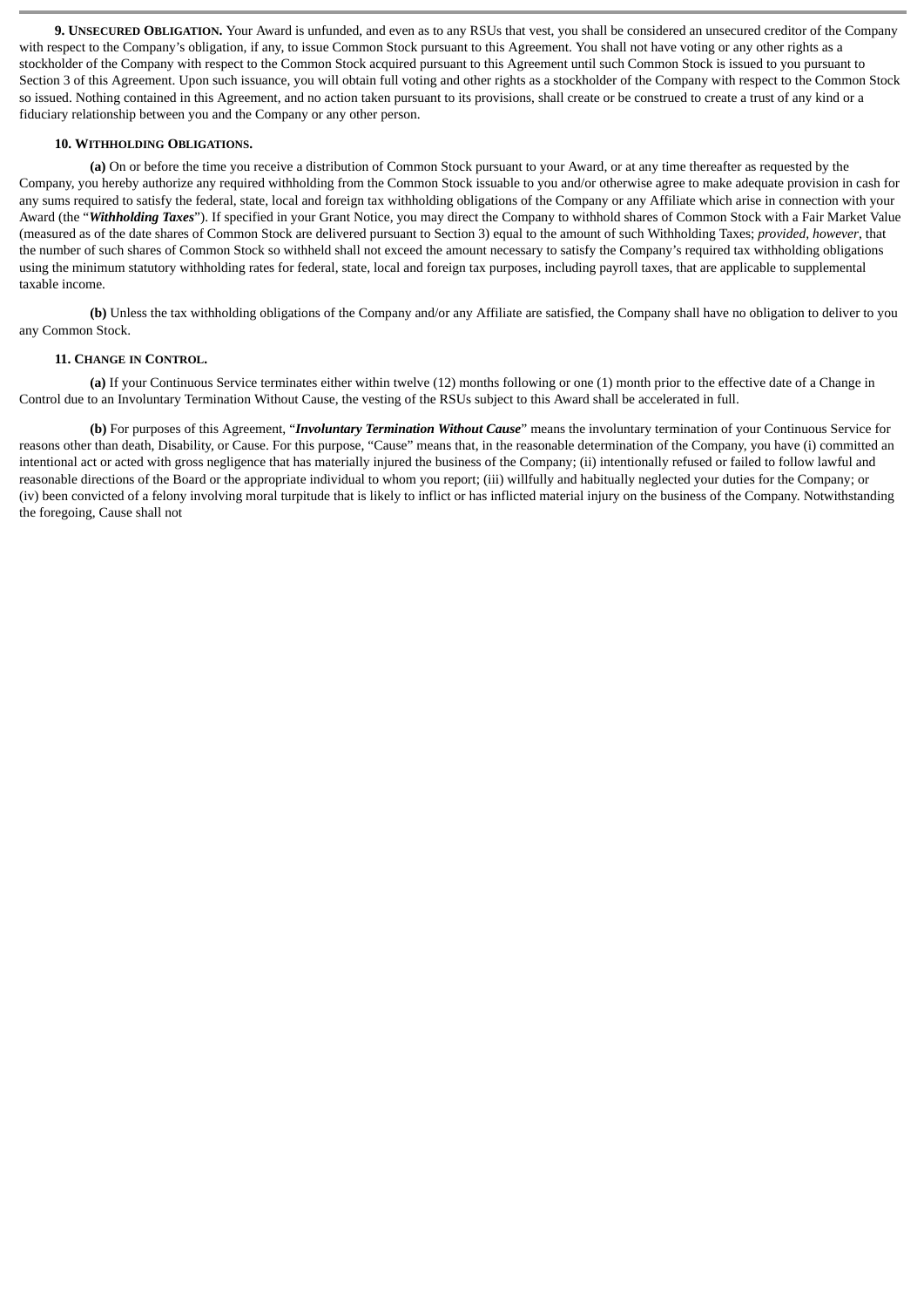exist based on conduct described in clause (ii) or (iii) unless the conduct described in such clause has not been cured within fifteen (15) days following your receipt of written notice from the Company specifying the particulars of the conduct constituting Cause. Any determination by the Company that your Continuous Service was terminated by reason of dismissal without Cause for the purposes of this Agreement shall have no effect upon any determination of the rights or obligations of you or the Company for any other purpose.

### **12. PARACHUTE PAYMENTS.**

**(a)** If any payment or benefit you would receive in connection with a Change in Control from the Company or otherwise ("*Payment*") would (i) constitute a "parachute payment" within the meaning of Section 280G of the Code, and (ii) but for this sentence, be subject to the excise tax imposed by Section 4999 of the Code (the "*Excise Tax*"), then the Company shall cause to be determined, before any amounts of the Payment are paid to you, which of the following two alternative forms of payment would maximize your after-tax proceeds: (i) payment in full of the entire amount of the Payment (a "*Full Payment*"), or (ii) payment of only a part of the Payment so that you receive the largest payment possible without the imposition of the Excise Tax (a "*Reduced Payment*"), whichever amount results in your receipt, on an after-tax basis, of the greater amount of the Payment notwithstanding that all or some portion of the Payment may be subject to the Excise Tax. For purposes of determining whether to make a Full Payment or a Reduced Payment, the Company shall cause to be taken into account all applicable federal, state and local income and employment taxes and the Excise Tax (all computed at the highest applicable marginal rate, net of the maximum reduction in federal income taxes which could be obtained from a deduction of such state and local taxes).

**(b)** If a Reduced Payment is made, (i) the Payment shall be paid only to the extent permitted under the Reduced Payment alternative, and you shall have no rights to any additional payments and/or benefits constituting the Payment, and (ii) reduction in payments and/or benefits shall occur in the following order unless you elect in writing a different order (provided, however, that such election shall be subject to Company approval if made on or after the date on which the event that triggers the Payment occurs): (1) reduction of cash payments; (2) cancellation of accelerated vesting of equity awards other than stock options; (3) cancellation of accelerated vesting of stock options; and (4) reduction of other benefits paid to you. In the event that acceleration of compensation from your equity awards is to be reduced, such acceleration of vesting shall be canceled in the reverse order of the date of grant (i.e., earliest granted Stock Award cancelled last) unless you elect in writing a different order for cancellation.

**(c)** The accounting firm engaged by the Company for general tax purposes as of the day prior to the effective date of the Change in Control shall perform the foregoing calculations. If the accounting firm so engaged by the Company is serving as accountant or auditor for the individual, entity or group effecting the Change in Control, the Company shall appoint a nationally recognized accounting firm to make the determinations required hereunder. The Company shall bear all expenses with respect to the determinations by such accounting firm required to be made hereunder.

**(d)** The accounting firm engaged to make the determinations hereunder shall provide its calculations, together with detailed supporting documentation, to you and the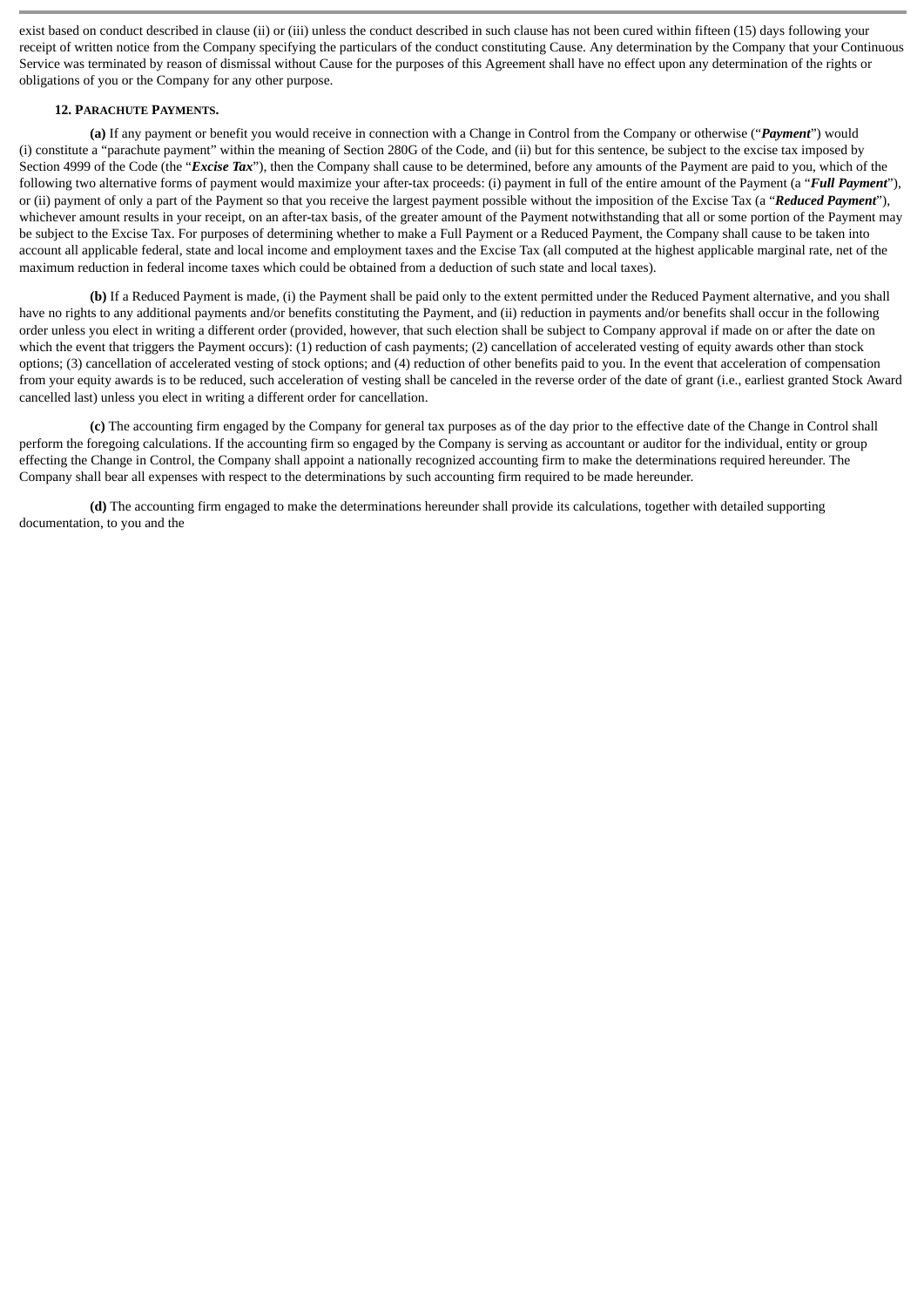Company within fifteen (15) calendar days after the date on which your right to a Payment is triggered (if requested at that time by you or the Company) or such other time as requested by you or the Company. If the accounting firm determines that no Excise Tax is payable with respect to a Payment, either before or after the application of the Reduced Amount, it shall furnish you and the Company with an opinion reasonably acceptable to you that no Excise Tax will be imposed with respect to such Payment. Any good faith determinations of the accounting firm made hereunder shall be final, binding and conclusive upon you and the Company.

**13. NOTICES.** Any notices required to be given or delivered to the Company under the terms of this Award shall be in writing and addressed to the Company at its principal corporate offices. Any notice required to be given or delivered to you shall be in writing and addressed to your address as on file with the Company at the time notice is given. All notices shall be deemed effective upon personal delivery or upon deposit in the U.S. mail, postage prepaid and properly addressed to the party to be notified.

**14. HEADINGS.** The headings of the Sections in this Agreement are inserted for convenience only and shall not be deemed to constitute a part of this Agreement or to affect the meaning of this Agreement.

**15. AMENDMENT.** This Agreement may be amended only by a writing executed by the Company and you which specifically states that it is amending this Agreement. Notwithstanding the foregoing, this Agreement may be amended solely by the Company by a writing which specifically states that it is amending this Agreement, so long as a copy of such amendment is delivered to you, and provided that no such amendment adversely affecting your rights hereunder may be made without your written consent. Without limiting the foregoing, the Company reserves the right to change, by written notice to you, the provisions of this Agreement in any way it may deem necessary or advisable to carry out the purpose of the grant as a result of any change in applicable laws or regulations or any future law, regulation, ruling, or judicial decision, provided that any such change shall be applicable only to rights relating to that portion of the Award that has not been delivered to you in Common Stock pursuant to Section 3.

### **16. MISCELLANEOUS.**

**(a)** The rights and obligations of the Company under your Award shall be transferable by the Company to any one or more persons or entities, and all covenants and agreements hereunder shall inure to the benefit of, and be enforceable by the Company's successors and assigns.

**(b)** You agree upon request to execute any further documents or instruments necessary or desirable in the sole determination of the Company to carry out the purposes or intent of your Award.

**(c)** You acknowledge and agree that you have reviewed your Award in its entirety, have had an opportunity to obtain the advice of counsel prior to executing and accepting your Award and fully understand all provisions of your Award.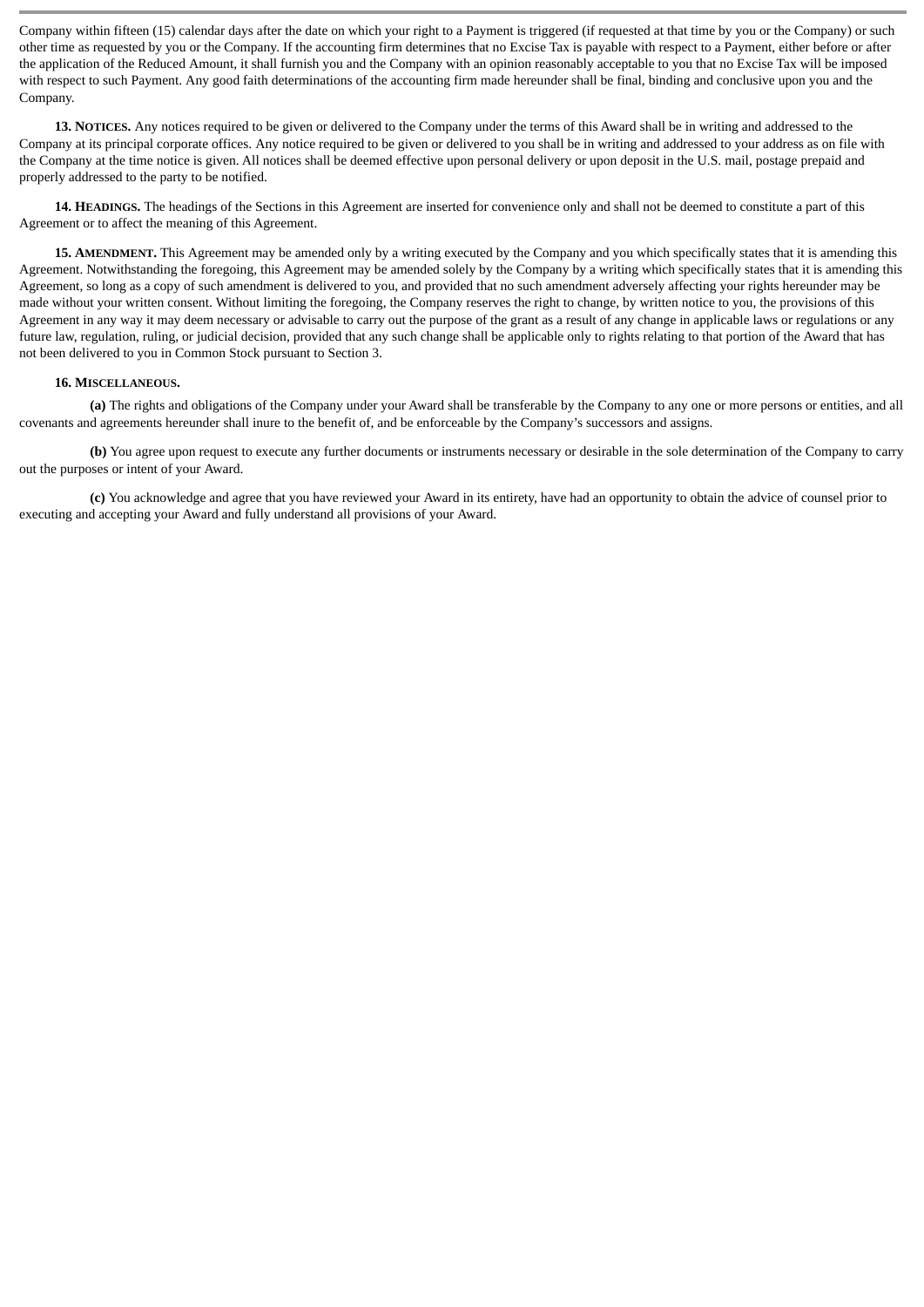**(d)** This Agreement shall be subject to all applicable laws, rules, and regulations, and to such approvals by any governmental agencies or national securities exchanges as may be required.

**(e)** All obligations of the Company under the Plan and this Agreement shall be binding on any successor to the Company, whether the existence of such successor is the result of a direct or indirect purchase, merger, consolidation, or otherwise, of all or substantially all of the business and/or assets of the Company.

**17. GOVERNING PLAN DOCUMENT.** Your Award is subject to all the provisions of the Plan, the provisions of which are hereby made a part of your Award, and is further subject to all interpretations, amendments, rules and regulations which may from time to time be promulgated and adopted pursuant to the Plan. In the event of any conflict between the provisions of your Award and those of the Plan, the provisions of the Plan shall control; *provided, however*, that Section 3 of this Agreement shall govern the timing of any distribution of Common Stock under your Award. The Company shall have the power to interpret the Plan and this Agreement and to adopt such rules for the administration, interpretation, and application of the Plan as are consistent therewith and to interpret or revoke any such rules. All actions taken and all interpretations and determinations made by the Board shall be final and binding upon you, the Company, and all other interested persons. No member of the Board shall be personally liable for any action, determination, or interpretation made in good faith with respect to the Plan or this Agreement.

18. EFFECT ON OTHER EMPLOYEE BENEFIT PLANS. The value of the Award subject to this Agreement shall not be included as compensation, earnings, salaries, or other similar terms used when calculating benefits under any employee benefit plan (other than the Plan) sponsored by the Company or any Affiliate except as such plan otherwise expressly provides. The Company expressly reserves its rights to amend, modify, or terminate any or all of the employee benefit plans of the Company or any Affiliate.

**19. CHOICE OF LAW.** The interpretation, performance and enforcement of this Agreement shall be governed by the law of the state of California without regard to such state's conflicts of laws rules.

**20. SEVERABILITY.** If all or any part of this Agreement or the Plan is declared by any court or governmental authority to be unlawful or invalid, such unlawfulness or invalidity shall not invalidate any portion of this Agreement or the Plan not declared to be unlawful or invalid. Any Section of this Agreement (or part of such a Section) so declared to be unlawful or invalid shall, if possible, be construed in a manner which will give effect to the terms of such Section or part of a Section to the fullest extent possible while remaining lawful and valid.

**21. OTHER DOCUMENTS.** You hereby acknowledge receipt or the right to receive a document providing the information required by Rule 428(b)(1) promulgated under the Securities Act (which includes the prospectus for the Plan). In addition, you acknowledge receipt of the Company's *Policy Regarding Stock Trading by Officers, Directors and Other Designated Employees* and the Company's *Insider Trading Policy*.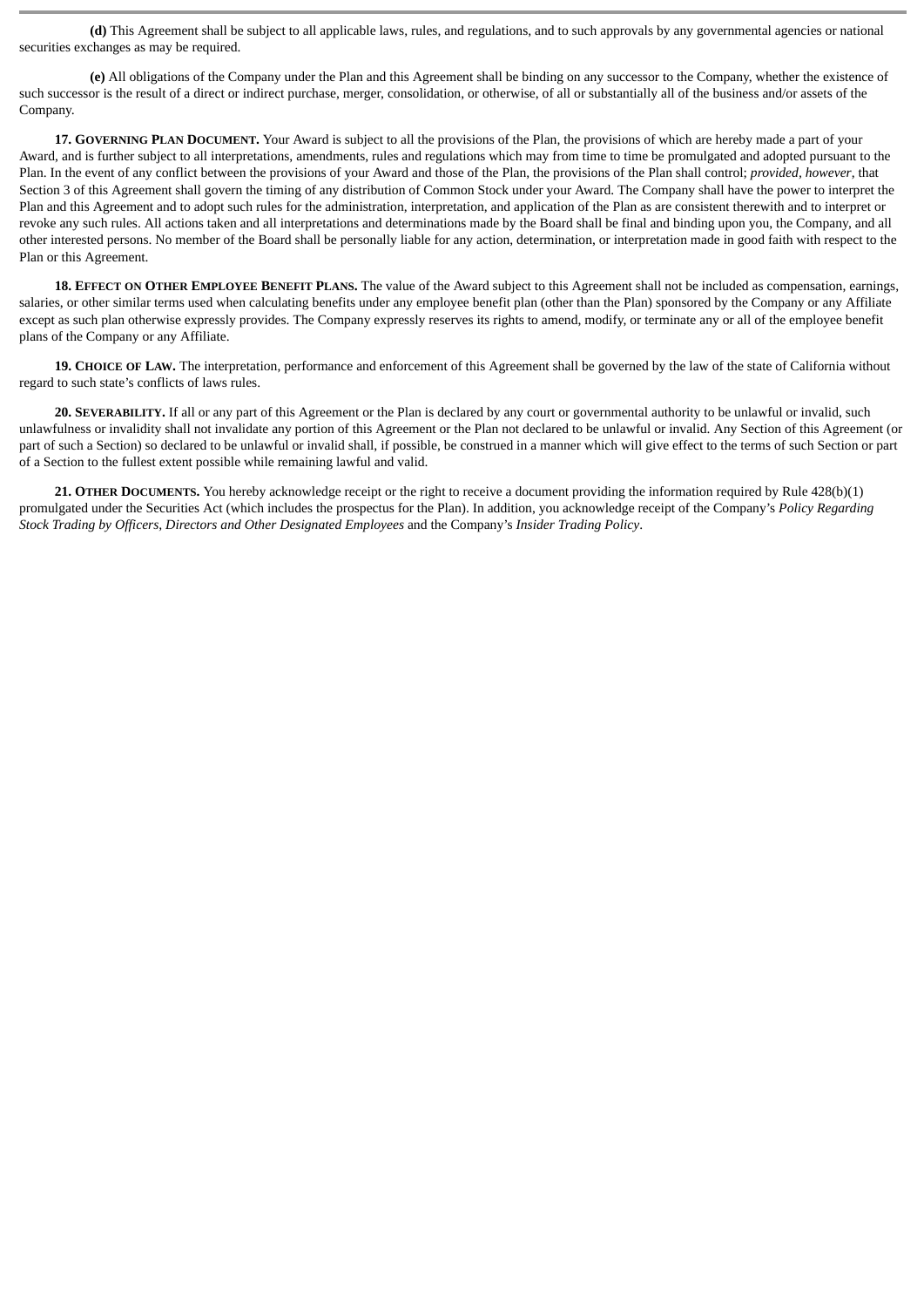# \* \* \* \* \*

This Restricted Stock Unit Award Agreement shall be deemed to be signed by the Company and you upon the signing by you of the Restricted Stock Unit Grant Notice to which it is attached.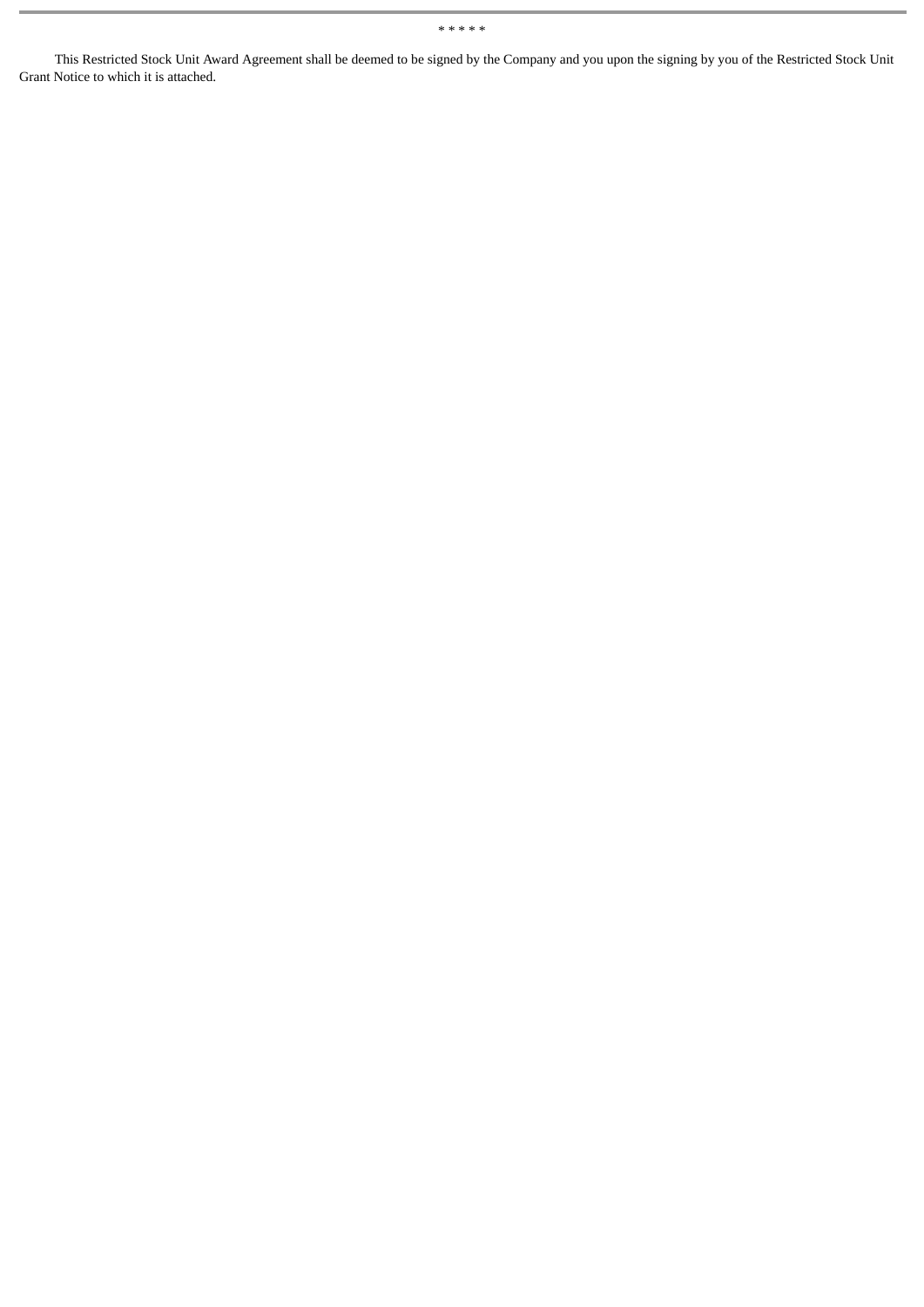## **CERTIFICATION**

I, Samuel R. Saks, certify that:

- 1. I have reviewed this quarterly report on Form 10-Q of Jazz Pharmaceuticals, Inc.;
- 2. Based on my knowledge, this report does not contain any untrue statement of a material fact or omit to state a material fact necessary to make the statements made, in light of the circumstances under which such statements were made, not misleading with respect to the period covered by this report;
- 3. Based on my knowledge, the financial statements, and other financial information included in this report, fairly present in all material respects the financial condition, results of operations and cash flows of the registrant as of, and for, the periods presented in this report;
- 4. The registrant's other certifying officer(s) and I are responsible for establishing and maintaining disclosure controls and procedures (as defined in Exchange Act Rules 13a-15(e) and 15d-15(e)) for the registrant and have:
	- a) Designed such disclosure controls and procedures, or caused such disclosure controls and procedures to be designed under our supervision, to ensure that material information relating to the registrant, including its consolidated subsidiaries, is made known to us by others within those entities, particularly during the period in which this report is being prepared;
	- b) Evaluated the effectiveness of the registrant's disclosure controls and procedures and presented in this report our conclusions about the effectiveness of the disclosure controls and procedures, as of the end of the period covered by this report based on such evaluation; and
	- c) Disclosed in this report any change in the registrant's internal control over financial reporting that occurred during the registrant's most recent fiscal quarter (the registrant's fourth fiscal quarter in the case of an annual report) that has materially affected, or is reasonably likely to materially affect, the registrant's internal control over financial reporting; and
- 5. The registrant's other certifying officer(s) and I have disclosed, based on our most recent evaluation of internal control over financial reporting, to the registrant's auditors and the audit committee of the registrant's board of directors (or persons performing the equivalent functions):
	- a) All significant deficiencies and material weaknesses in the design or operation of internal control over financial reporting which are reasonably likely to adversely affect the registrant's ability to record, process, summarize and report financial information; and
	- b) Any fraud, whether or not material, that involves management or other employees who have a significant role in the registrant's internal control over financial reporting.

Date: November 7, 2007 By: /s/ Samuel R. Saks

Samuel R. Saks, M.D. Chief Executive Officer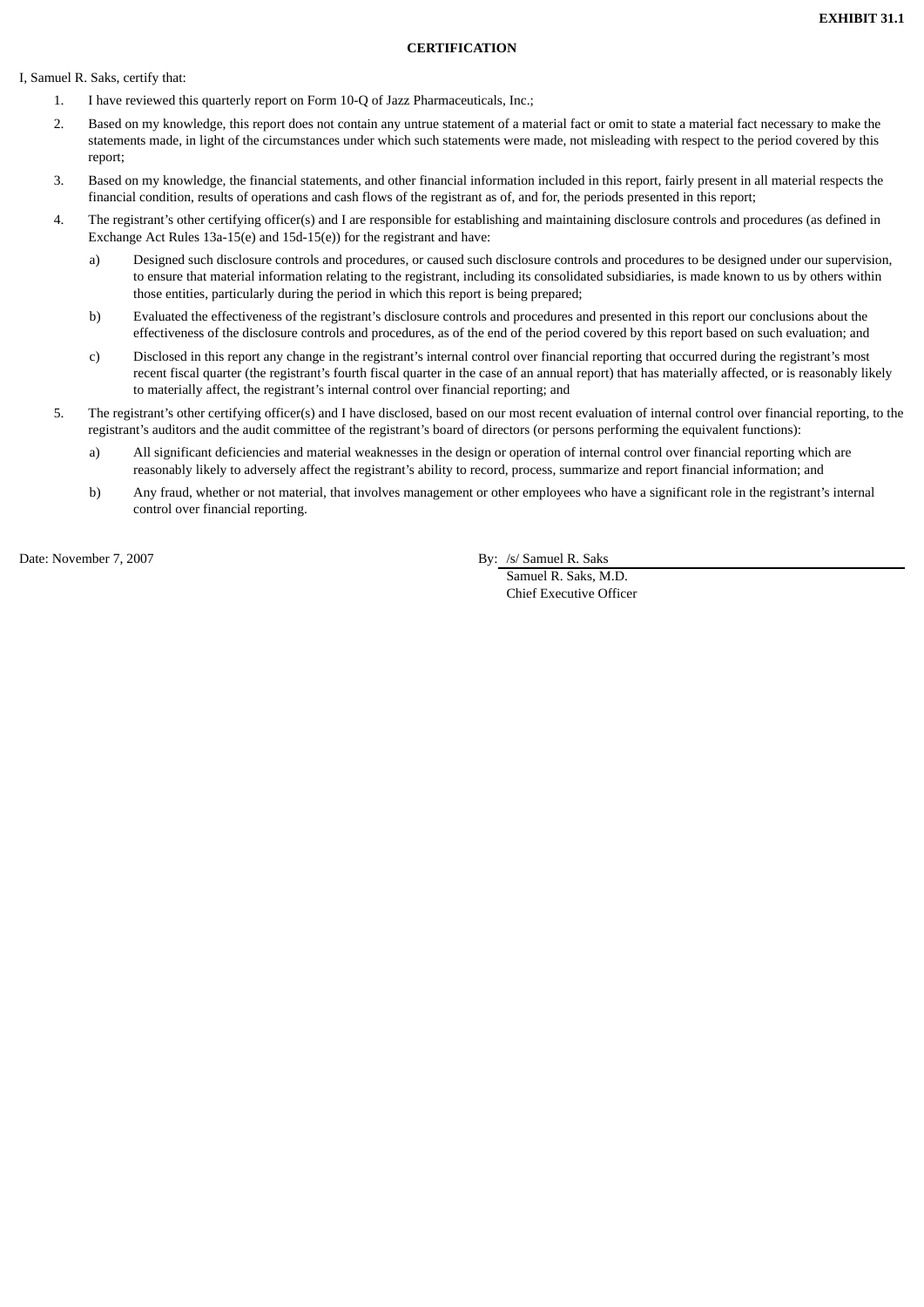## **CERTIFICATION**

#### I, Matthew K. Fust, certify that:

- 1. I have reviewed this quarterly report on Form 10-Q of Jazz Pharmaceuticals, Inc.;
- 2. Based on my knowledge, this report does not contain any untrue statement of a material fact or omit to state a material fact necessary to make the statements made, in light of the circumstances under which such statements were made, not misleading with respect to the period covered by this report;
- 3. Based on my knowledge, the financial statements, and other financial information included in this report, fairly present in all material respects the financial condition, results of operations and cash flows of the registrant as of, and for, the periods presented in this report;
- 4. The registrant's other certifying officer(s) and I are responsible for establishing and maintaining disclosure controls and procedures (as defined in Exchange Act Rules 13a-15(e) and 15d-15(e)) for the registrant and have:
	- a) Designed such disclosure controls and procedures, or caused such disclosure controls and procedures to be designed under our supervision, to ensure that material information relating to the registrant, including its consolidated subsidiaries, is made known to us by others within those entities, particularly during the period in which this report is being prepared;
	- b) Evaluated the effectiveness of the registrant's disclosure controls and procedures and presented in this report our conclusions about the effectiveness of the disclosure controls and procedures, as of the end of the period covered by this report based on such evaluation; and
	- c) Disclosed in this report any change in the registrant's internal control over financial reporting that occurred during the registrant's most recent fiscal quarter (the registrant's fourth fiscal quarter in the case of an annual report) that has materially affected, or is reasonably likely to materially affect, the registrant's internal control over financial reporting; and
- 5. The registrant's other certifying officer(s) and I have disclosed, based on our most recent evaluation of internal control over financial reporting, to the registrant's auditors and the audit committee of the registrant's board of directors (or persons performing the equivalent functions):
	- a) All significant deficiencies and material weaknesses in the design or operation of internal control over financial reporting which are reasonably likely to adversely affect the registrant's ability to record, process, summarize and report financial information; and
	- b) Any fraud, whether or not material, that involves management or other employees who have a significant role in the registrant's internal control over financial reporting.

Date: November 7, 2007 **By:** /s/ Matthew K. Fust

Matthew K. Fust Senior Vice President and Chief Financial Officer